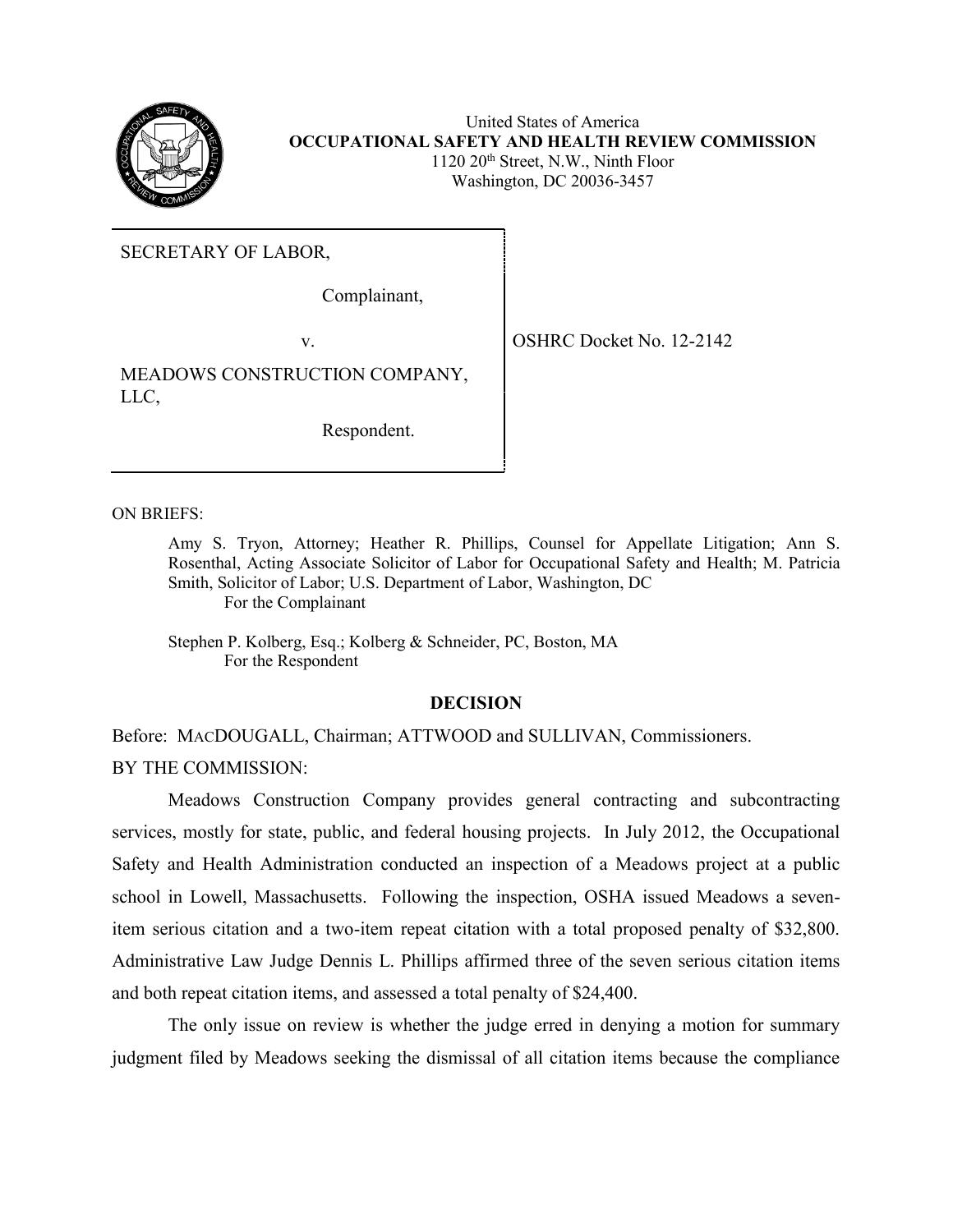officer who conducted the OSHA inspection presented company officials with an expired credential card.<sup>1</sup> We affirm the judge's decision.

### **BACKGROUND**

On July 10, 2012, OSHA received a complaint, that included photographs, of employees working on the roof of the Lowell school without fall protection. That same day, the Assistant Area Director assigned a CO to inspect the worksite with the assistance of an OSHA safety assistant.<sup>2</sup> The two OSHA representatives drove to the worksite, parked outside a fenced area, and observed and photographed employees working on the roof without fall protection before proceeding through the fence and onto the school grounds.

Once through the fence, the CO held up his credential card and asked who was in charge; the CO was directed to a co-owner of Meadows and one of the company's foremen. The CO then again presented his credential card, explaining that OSHA was there in response to a complaint, and asked to inspect the worksite. Both supervisors agreed to the inspection, and the foreman and a second foreman accompanied the CO on his walkaround. At the end of the day, after the OSHA representatives had left, the CO's credential card was found at the worksite. The co-owner contacted the CO to return the card, at which point he noticed that the bottom of the card's face read: "Expires: 6/20/2012"—which was almost three weeks before the inspection. At some point after the inspection, the CO obtained an updated credential card.

Before the judge, Meadows argued that because the CO's credential card was expired at the time of the inspection, he lacked the authority to enter the worksite, conduct the inspection, issue the citations, and propose the penalties. The judge rejected this argument, agreeing with the Secretary that although the credential card was expired, the CO's actual authorization to conduct inspections was never suspended, revoked, or expired.

### **DISCUSSION**

Section 8(a) of the Occupational Safety and Health Act of 1970, 29 U.S.C. § 657(a), supplies the Secretary's authority to conduct inspections of worksites:

<sup>&</sup>lt;sup>1</sup> In his decision, the judge reaffirmed his summary judgment ruling and denied Meadows' request for reconsideration.

 $2$  It is undisputed that the safety assistant was not a CO and thus did not have any independent authority to conduct the inspection.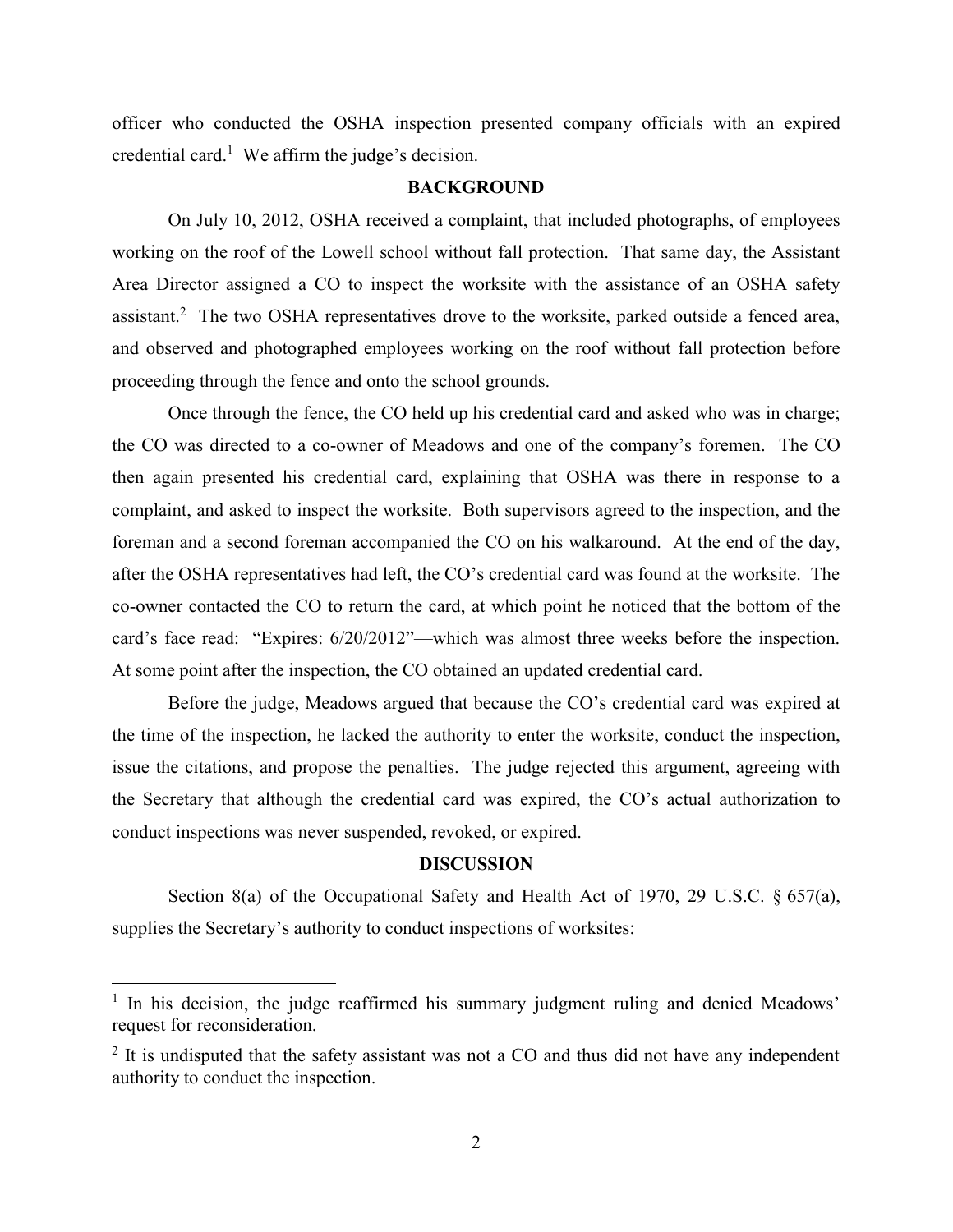(a) In order to carry out the purposes of this Act, the Secretary, *upon presenting appropriate credentials* to the owner, operator, or agent in charge, is authorized—

(1) to enter without delay and at reasonable times any factory, plant, establishment, construction site, or other area, workplace or environment where work is performed by an employee of an employer; and

(2) to inspect and investigate during regular working hours and at other reasonable times, and within reasonable limits and in a reasonable manner, any such place of employment and all pertinent conditions, structures, machines, apparatus, devices, equipment, and materials therein, and to question privately any such employer, owner, operator, agent or employee.

(Emphasis added.) The OSHA regulation implementing section 8(a) of the Act provides that COs "of the Department of Labor *are authorized to enter* without delay and at reasonable times any ... workplace ...; to inspect and investigate ... any such place of employment ...; to question privately any employer, owner, operator, agent or employee; and to review records . . . ." 29 C.F.R.  $\S$  1903.3(a) (emphasis added). Section 1903.7(a) states, "[a]t the beginning of an inspection, [COs] shall *present their credentials* to the owner, operator, or agent in charge at the establishment." (Emphasis added.) Finally, § 1903.22(d) defines a CO as "a person authorized by the Occupational Safety and Health Administration, U.S. Department of Labor, to conduct inspections."

We agree with the judge that the CO was properly authorized to enter Meadows' worksite and conduct the OSHA inspection. The Act as well as the regulations establish that a CO's authority to inspect is delegated from the Secretary through OSHA, and derives from this delegation and employment as a CO for the Department of Labor, not from the credential card. In other words, the credential card merely functions to inform an employer that OSHA has delegated inspection authority to the CO—the card itself does not grant that authority. Here, the CO had been employed by OSHA as a CO since 2007 and was so employed by OSHA at the time of the inspection. As a CO, he had the authority to inspect worksites on OSHA's behalf.<sup>3</sup>

 $3$  Meadows argues that COs must undergo regular, periodic training to remain certified as COs. In support of its argument, the company cites an OSHA training directive that went into effect over two years *after* the date of the inspection. *See* Occupational Safety and Health Administration, TED 01-00-019, Mandatory Training Program for OSHA Compliance Personnel (2014). This argument lacks merit. First, directives do not have the force and effect of law and convey no important procedural or substantive rights to employers or individuals. *See, e.g., Bethlehem Steel Corp.*, 10 BNA OSHC 1470, 1473 n.3 (No. 79-310, 1982) ("[T]he Secretary's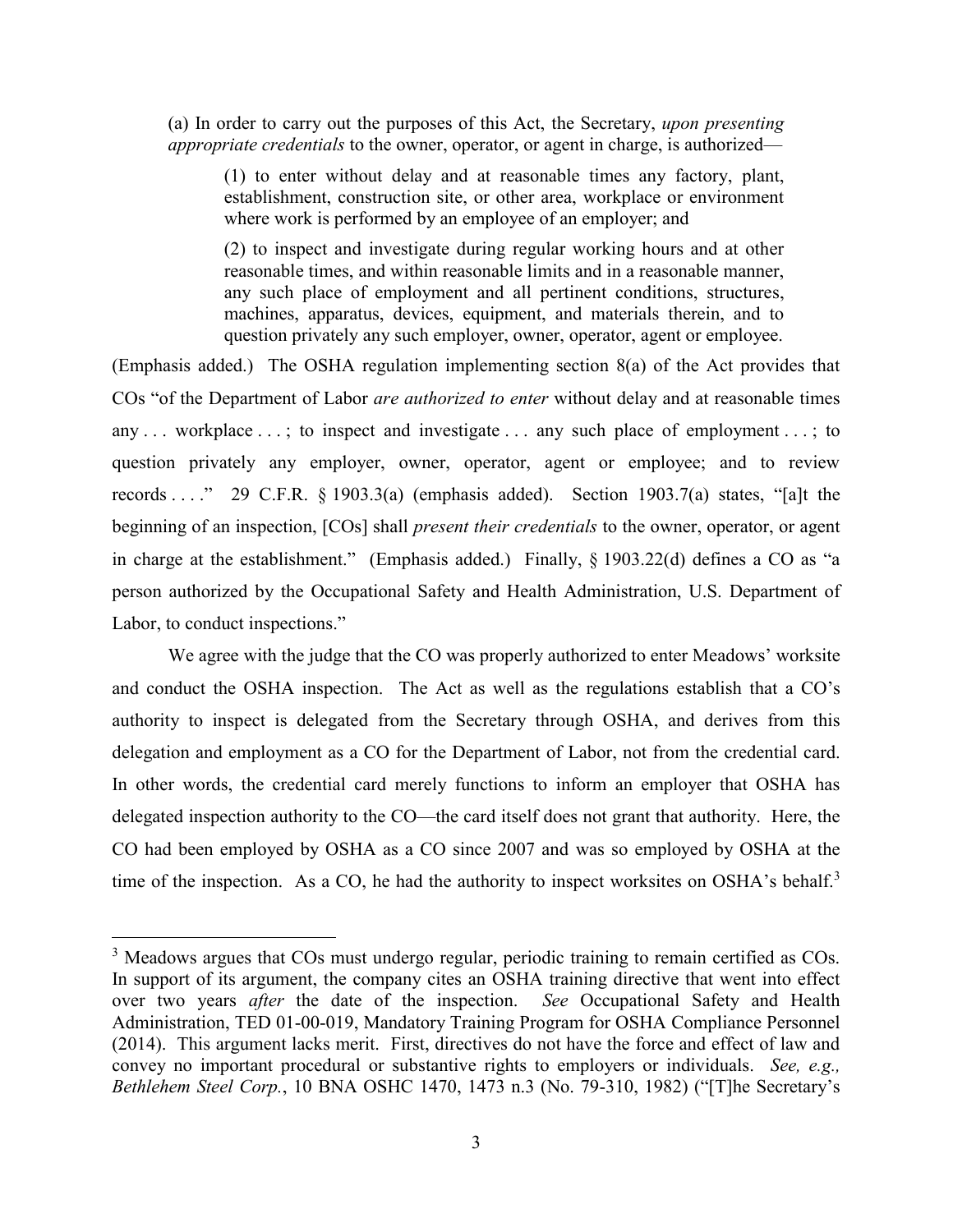Thus, the underlying authority represented by the CO's credential card still existed, despite the lapsed expiration date listed on the card.<sup>4</sup> Therefore, we find that Meadows' claim that section 8(a) was violated can only relate to the provision's requirement that the CO "present[] *appropriate* credentials." (Emphasis added.)

Section 8(a) "provides for the presentation of 'appropriate credentials' *for the protection and assurance it provides to employers*." *Usery v. Godfrey Brake & Supply Serv., Inc.*, 545 F.2d 52, 54-55 (8th Cir. 1976) (emphasis added); *see also Marshall v. C.F. & I. Steel Corp.*, 576 F.2d 809, 816 (10th Cir. 1978) (McKay, J., dissenting) ("The presenting of credentials in an OSHA inspection . . . gives notice of the inspection's lawfulness and of the inspector's right to investigate."). In other words, the Act's requirement that a CO present "appropriate credentials" before entering a worksite provides an employer with the means to ensure that the person seeking to inspect the worksite is, in fact, an OSHA CO. Specifically, the employer has an

internal administrative directives lack the force and effect of law and are thus not binding on the Secretary or the Commission."). Second, neither the directive cited by Meadows, nor the directive in effect at the time of the inspection, states that a CO's authorization to inspect will be revoked if the required training is not completed within the time specified. *See id.*; Occupational Safety and Health Administration, TED 01-00-018, Initial Training Program for OSHA Compliance Personnel (2008). And third, there is no evidence in the record, nor did Meadows attempt to discover or elicit any evidence, showing the CO had failed to complete any required training.

 $\overline{a}$ 

<sup>4</sup> By contrast, in all of the cases cited by Meadows in support of its position on review, the credential or card holder's underlying authority no longer existed. *See United States v. Al-Hamdi*, 356 F.3d 565, 567, 568, 573 (4th Cir. 2004) (25-year-old defendant's diplomatic identification card had expired but he was no longer eligible to claim diplomatic immunity through his father because immunity lapses at age 21); *Guevara v. Holder*, 649 F.3d 1086, 1094- 95 (9th Cir. 2011) (citing *Matter of Blancas-Lara*, 23 I. & N. Dec. 458 (BIA 2002) (immigrant admitted into United States with 72-hour border-crossing card and Board of Immigration Appeals determined he was unlawfully present after he remained in country longer than 72 hours)); *Nunez v. Simms*, 341 F.3d 385, 386-87 (5th Cir. 2003) (teacher hired with temporary three-year teaching permit terminated after permit expired because she did not pass exam required to obtain permanent teaching certificate); *Sanger v. Geren*, 539 F. Supp. 2d 24, 28, 34- 35 (D.D.C. 2008) (Army doctor's medical credentials revoked and employment terminated because he could no longer practice medicine due to medical condition and failed to apply for reinstatement); *United States v. Hyde*, No. 3:10-CR-169-AKK-JEO, 2012 WL 4734583, at \*1, \*8 (N.D. Ala. Sept. 27, 2012) (defendant claimed he was "special deputy" with county sheriff's department but defendant was no longer special deputy and "special deputy" card had expired 20 years ago).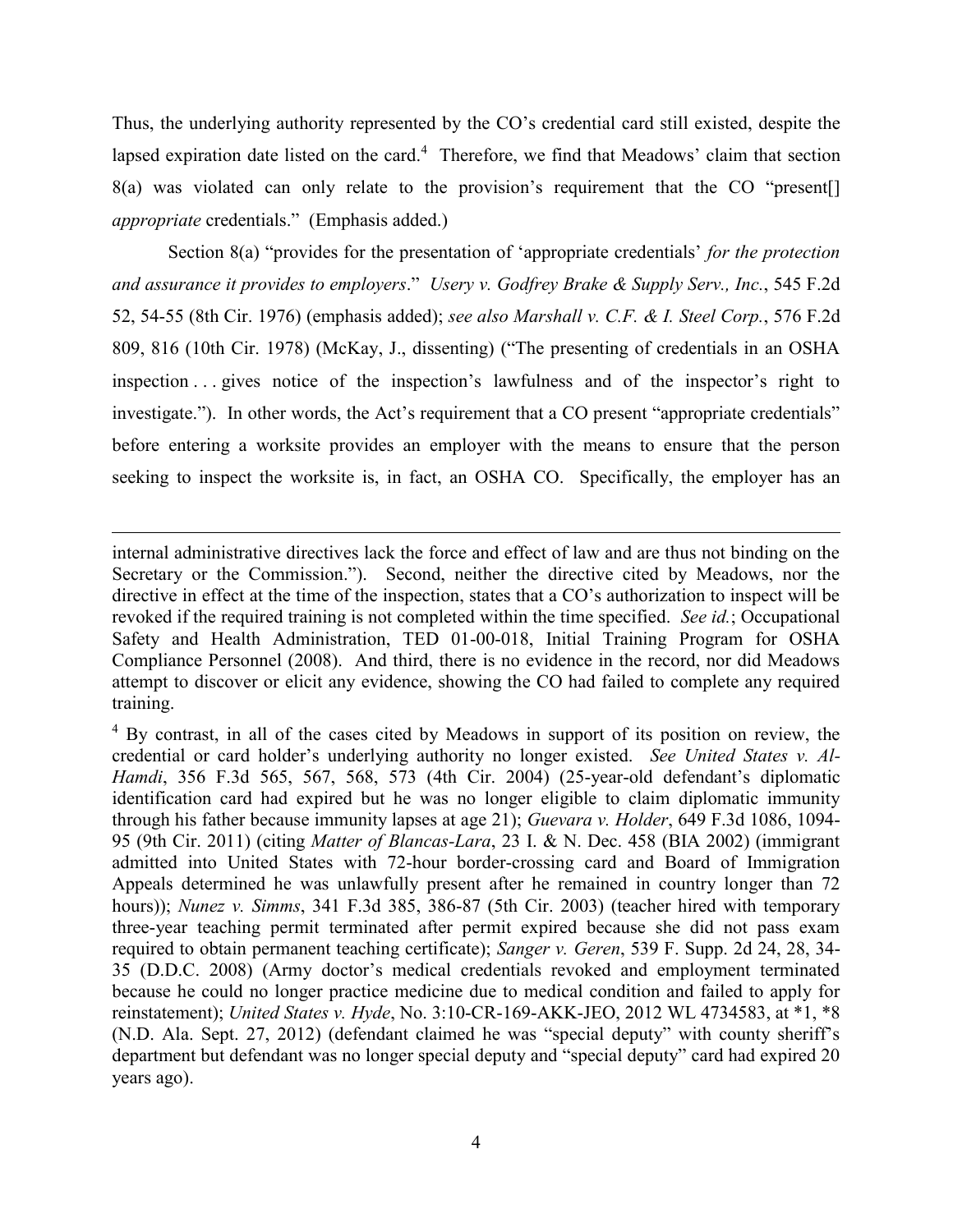opportunity to scrutinize the credential card and determine if the card is "appropriate." When presented with a card bearing an expiration date that has passed, an employer could reasonably question whether the person presenting it has authority to inspect. *Accu-Namics, Inc. v. OSHRC*, 515 F.2d 828, 833-34 (5th Cir. 1975) (explaining that possible harm from entry by an unauthorized individual would be that the individual "looked where he had no right to look" or "filched information to which he was not entitled"). At that point, the employer could contact the local OSHA office for verification, or even refuse entry,<sup>5</sup> requiring OSHA to send a CO with an "appropriate," i.e., unexpired, card. *See Godfrey Brake*, 545 F.2d at 54-55 (employers can verify identity of CO before permitting entry and may do so with phone call to local OSHA office).

Here, Meadows neither scrutinized the CO's credential card nor refused entry. The CO testified that he "entered the site with [his] credential held up, asking for whoever was in charge." After he was directed to the co-owner and the foreman, he "showed [his] credentials and said[] [he was] [t]here for an inspection related to a complaint." The co-owner claims in an affidavit that "[i]nstead of allowing me or anyone else to inspect his credentials, [the CO] summarily flashed the card at us from a distance." But his statement confirms that the card was, in fact, presented prior to entry and there is nothing in the record to suggest that the CO gained entry through "trickery or fraud." *See United States v. Bednarski*, 312 F. Supp. 913, 915 (D. Mass. 1970) (search valid in criminal case where IRS special agents "flashed [their] credentials," but made defendant aware he was subject of "tax investigation," did not engage in trickery or fraud, and defendant "did not look at the credentials carefully or ask for an opportunity to read

 $<sup>5</sup>$  An employer can always refuse entry to a private worksite (which this worksite was not) and</sup> demand, pursuant to the Fourth Amendment, that OSHA obtain a warrant to enter the worksite to conduct the inspection. *See Marshall v. Barlow's, Inc.*, 436 U.S. 307, 316-20 (1978) (nonconsensual OSHA inspections require warrant); *see also* 29 C.F.R. § 1903.4(a). Doing so, however, would not resolve or affect any alleged violation of section 8(a) given that section 8(a) and the Fourth Amendment are not coextensive and that the Act's presentation requirement applies to both public and private worksites. *See L.R. Willson & Sons Inc.*, 17 BNA OSHC 2059, 2061 (No. 94-1546, 1997), *aff'd in relevant part*, 134 F.3d 1235 (4th Cir. 1998) (explaining that provisions of section 8(a) are not coextensive with those of Fourth Amendment because section  $8(a)$  is broader in that paragraph  $(a)(2)$  requires an on-site inspection to be conducted at reasonable times, within reasonable limits, and in a reasonable manner, and narrower in that it applies only to physical inspections on the worksite).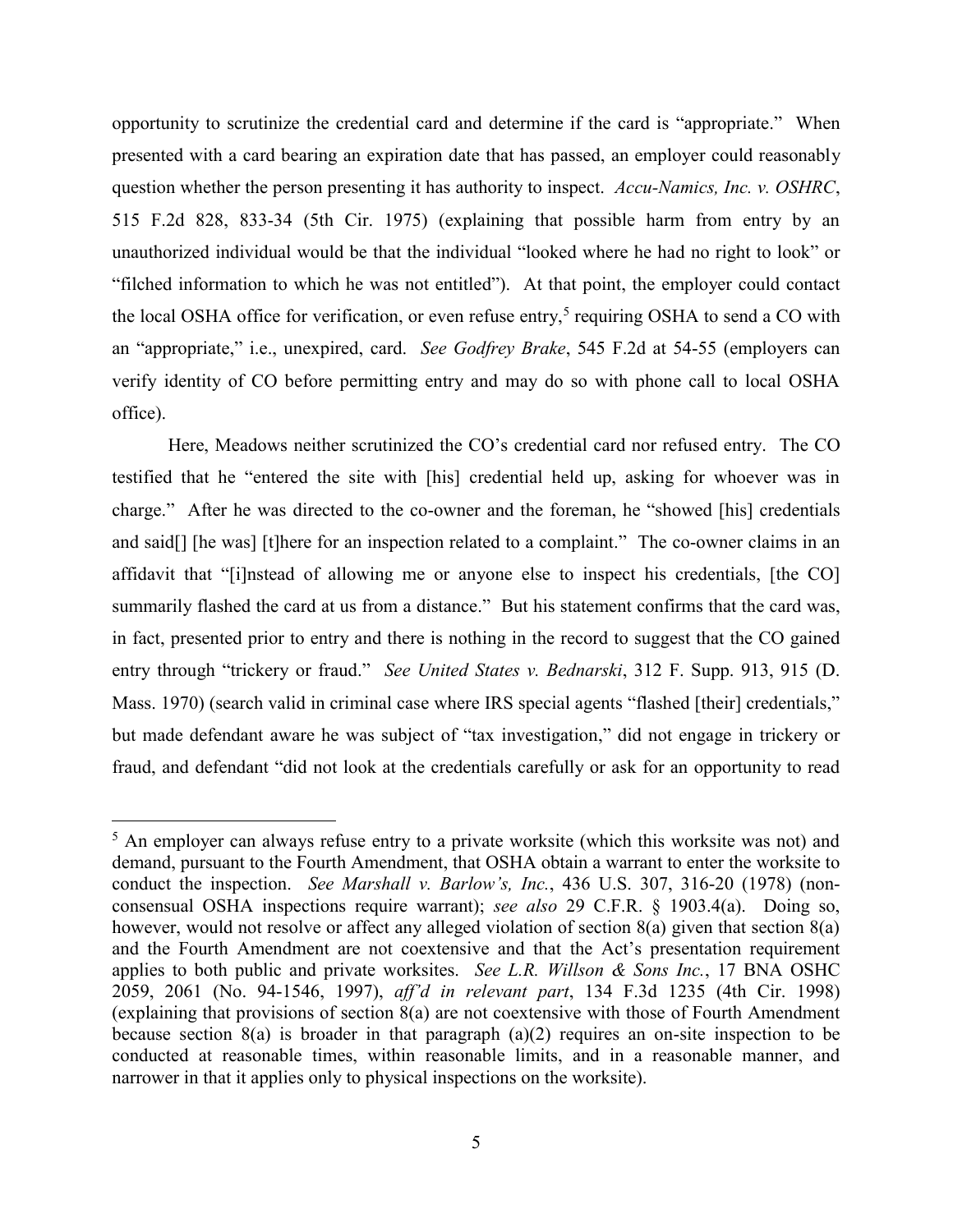them"). Thus, as in *Bednarski*, the Meadows' officials had an opportunity to ask to examine his credential card upon presentation, but did not do so prior to granting the CO entry. *Id.*; *accord Adm'r of FAA v. Glowka*, 3 N.T.S.B. 2353, 2359, 2361 (1980) (adopting administrative law judge's finding that party being inspected is responsible for "look[ing] at the credentials with more perception" even if inspector initially "flashed" credentials).

Under these circumstances, we find that Meadows validly consented to OSHA's inspection, and just as an employer who consents to the inspection of private property without asking for a warrant waives its Fourth Amendment right to privacy, Meadows' failure to object to the CO's credential card at the time of its presentation constitutes a waiver of the "appropriate credentials" requirement under section 8(a). 6 *See Lakeland Enters. of Rhinelander, Inc. v. Chao*, 402 F.3d 739, 745 (7th Cir. 2005) (any Fourth Amendment objection was waived because employer did not object to inspection and request warrant at the scene); *Kropp Forge Co. v. Sec'y of Labor*, 657 F.2d 119, 121-22 (7th Cir. 1981) (since employer's representatives were present at all times during inspection and did not raise any objections, any Fourth Amendment objection was waived); *Lake Butler Apparel Co. v. Sec'y of Labor*, 519 F.2d 84, 88 (5th Cir. 1975) (employer cannot obtain ruling on constitutionality when it did not assert its rights at time of inspection and company president accompanied CO during inspection).

Our dissenting colleague construes the employer's statutory right to demand presentation of appropriate credentials to be un-waivable, i.e., that the employer may raise a failure to present them as a defense in litigation despite the employer's failure to invoke this right at the time of the inspection. We see no basis for this interpretation of the statute. As our colleague states, the evident purpose of the presentation requirement is to "fully arm[]" employers with the ability to prevent "individuals who could intend harm to their employees and property" from entering their

<sup>&</sup>lt;sup>6</sup> Citing several Supreme Court decisions, our dissenting colleague concludes that the threshold for waiver of the statutory requirement at issue here goes beyond that which is required for waiver of a basic right guaranteed by the Constitution. The two cases involving statutory rather than constitutional issues (*New York v. Hill*, 528 U.S. 110, 114 (2000); *Oubre v. Entergy Operations, Inc*. 522 U.S. 422, 427 (1998)) are inapposite. In *Hill*, the question presented was whether a statutory right to trial within 180 days could be waived by counsel or must be waived by the defendant. And *Oubre* stands for the proposition that, where a statute contains a specific waiver provision and lists several enumerated requirements that must be satisfied to be considered "knowing and voluntary," a release that does not meet those requirements cannot be considered a valid waiver. If anything, *Oubre* would seem to support our reading of section 8(a).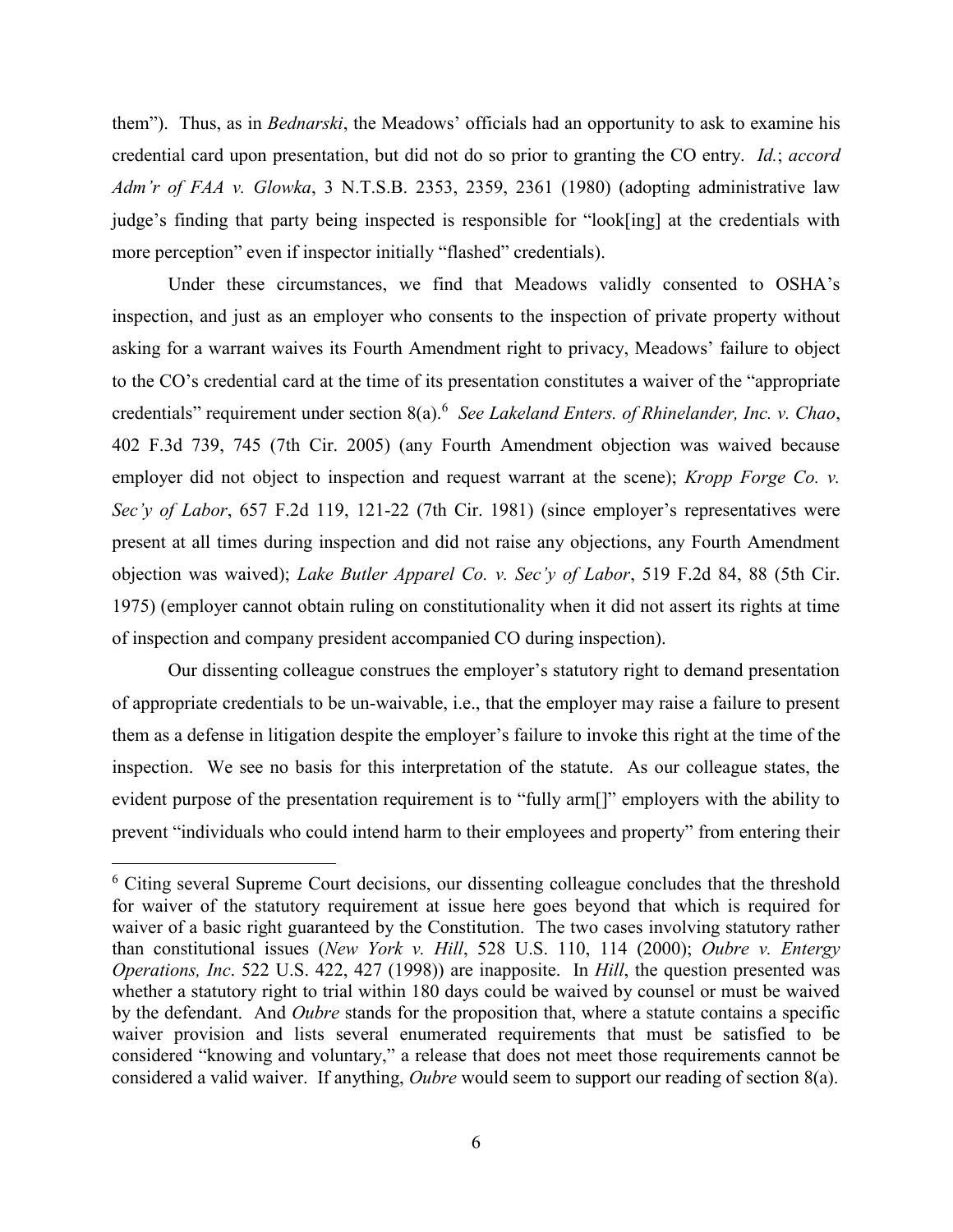facilities under color of law. But the only way employers can protect themselves from such a threat is to demand and scrutinize credentials when someone shows up at their doorstep to initiate an OSHA inspection—if the employer fails to make use of this tool conferred by the Act, its purpose cannot be effectuated. This is, therefore, hardly the type of right that should be treated as exempt from the normal rules of waiver.

Accordingly, we affirm the judge's decision.<sup>7</sup> SO ORDERED.

 $\sqrt{s/}$ 

Cynthia L. Attwood Commissioner

 $\sqrt{s/}$ 

Dated: February 26, 2018 Commissioner

 $\overline{a}$ 

James J. Sullivan, Jr.

 $<sup>7</sup>$  Because Meadows waived any objection to the CO's credential card by consenting to the</sup> inspection, there is no need to reach Meadows' argument that it was prejudiced by OSHA's alleged failure to comply with section 8(a). *See L.R. Willson*, 17 BNA OSHC at 2061 n.9 (Commission need not determine "whether it is appropriate to require an employer to show actual prejudice before a remedy will be afforded, or to decide what remedy would be appropriate for an intentional violation of section  $8(a)$ " given its conclusion that there was no violation of either the Fourth Amendment or section 8(a) of the Act). In any event, Meadows' complaints about how the CO "gathered and presented the facts" address the CO's conduct *after* being granted entry to conduct an inspection. Thus, these claims do not bear upon the CO's presentation of an expired credential card or show that the company was prejudiced in its ability to present a defense. *See Hartwell Excavating Co. v. Dunlop*, 537 F.2d 1071, 1073 (9th Cir. 1976) (declining to dismiss citation for trench hazards where employer's claim of prejudice was based on a conflict in the testimony regarding depth of trench and composition of soil).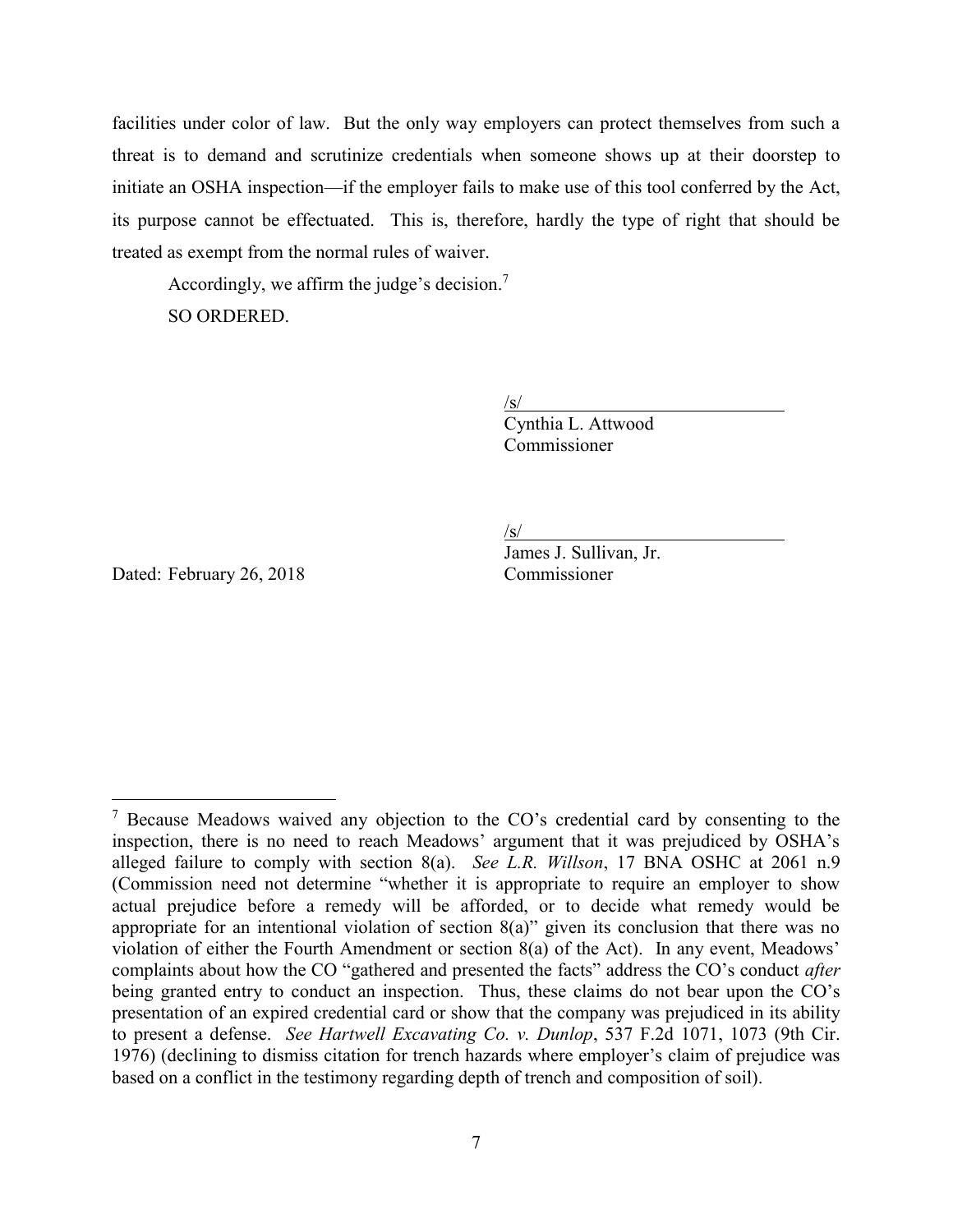### MACDOUGALL, Chairman, dissenting:

 $\overline{a}$ 

My colleagues make several mistakes along their way to denying an employer its statutory right in this issue of first impression before the Commission. Their decision today creates the "Rosebud" of *Citizen Kane* for Commission precedent: it is not as simple as you think and upon deeper analysis, there are more questions than answers. While I agree with my colleagues that a CO's credential card itself does not grant a CO the "authority" to inspect, that is not the issue before us. In mistakenly focusing on whether a CO is authorized to conduct inspections, my colleagues fail to give effect to a statutory predicate for *exercising* that authority: the presentation of "appropriate credentials."<sup>1</sup>

#### **DISCUSSION**

# **I. Under the Plain Meaning of the Operative Language of Section 8(a) of the Act, a CO with Expired Credentials Lacks "Appropriate Credentials."**

I first note that our job is to apply the language of section  $8(a)$  of the Act; not rewrite it as the majority has done. *Arlington Cent. Sch. Dist. Bd. of Educ. v. Murphy*, 548 U.S. 291, 296 (2006) ("We have 'stated time and again that courts must presume that a legislature says in a statute what it means and means in a statute what it says there.' When the statutory 'language is plain, the sole function of the courts—at least where the disposition required by the text is not absurd—is to enforce it according to its terms.' " (citation omitted)); *Arcadian Corp.*, 17 BNA OSHC 1345, 1347 (No. 93-3270, 1995) (" 'In a statutory construction case, the beginning point must be the language of the statute, and when a statute speaks with clarity to an issue[,] judicial inquiry into the statute's meaning, in all but the most extraordinary circumstances, is finished.' " (citations omitted)), *aff'd*, 110 F.3d 1192 (5th Cir. 1997).

Section 8(a) plays a critical role in OSHA enforcement—it outlines the ground rules Congress requires OSHA to follow in order to conduct an inspection of an employer's premises:

(a) In order to carry out the purposes of this Act, the Secretary, *upon presenting appropriate credentials* to the owner, operator, or agent in charge, is authorized—

(1) to enter without delay and at reasonable times any factory, plant, establishment, construction site, or other area, workplace or environment where work is performed by an employee of an employer; and

<sup>&</sup>lt;sup>1</sup> Since the relevant facts are largely undisputed and are set forth in my colleagues' majority opinion, I will not repeat them here.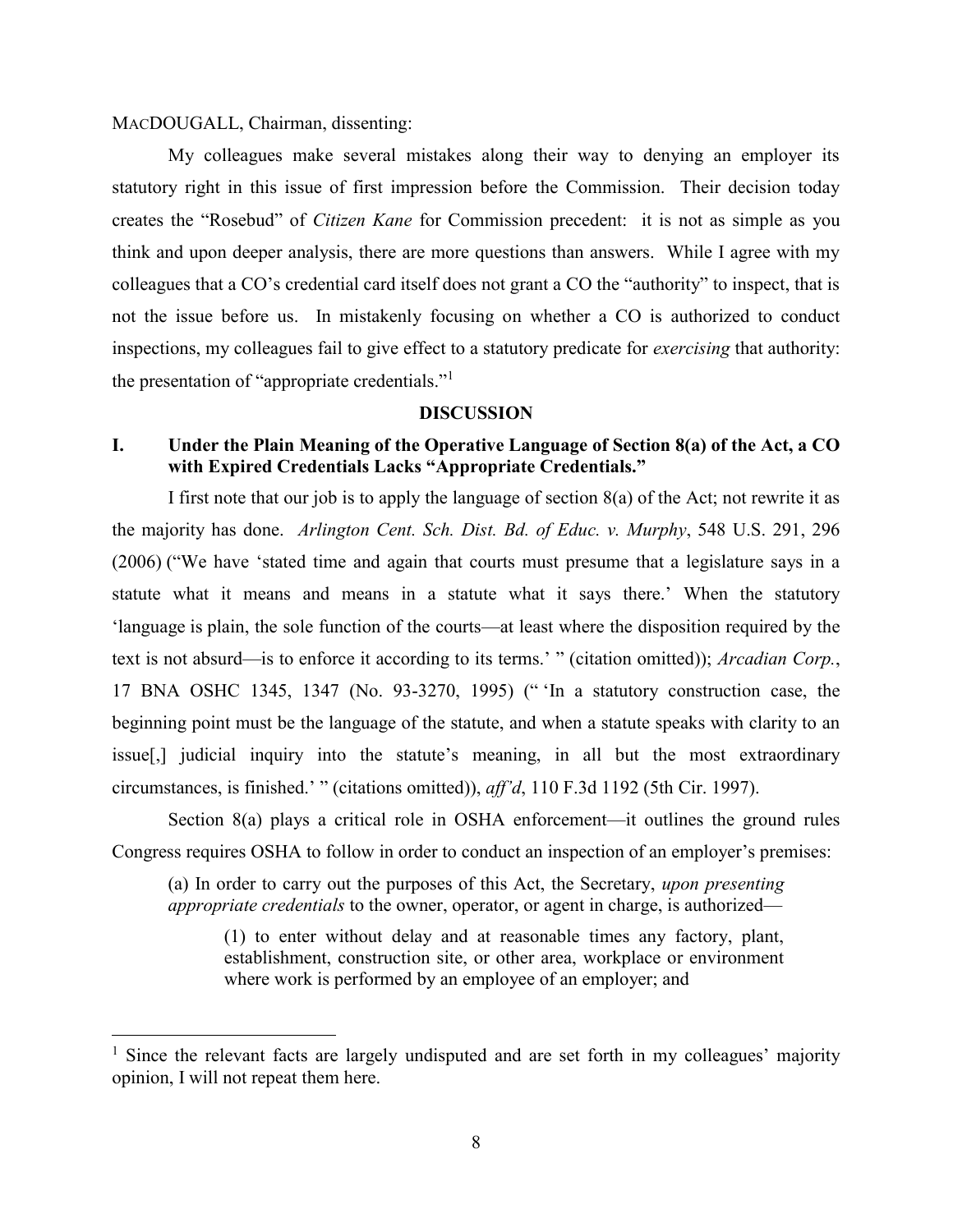(2) to inspect and investigate during regular working hours and at other reasonable times, and within reasonable limits and in a reasonable manner, any such place of employment and all pertinent conditions, structures, machines, apparatus, devices, equipment, and materials therein, and to question privately any such employer, owner, operator, agent or employee.

29 U.S.C. § 657(a) (emphasis added). The central question presented here is not *who* is "authorized"—an issue upon which my colleagues mistakenly place undue focus—but rather the statutory requirement that the authorized person enter the cited employer's premises only "*upon presenting appropriate credentials*." Just because a CO is authorized by the Secretary to conduct inspections does not mean the CO is authorized to conduct inspections under any circumstances. Congress expressly placed several limitations on the exercise of that authority, such as "at reasonable times," and "in a reasonable manner," and—the very first of these limitations as set out in the structure of the statute—the presentation of appropriate credentials. *See Gen. Motors Corp.*, 17 BNA OSHC 1217, 1218 (No. 91-2973, 1995) (consolidated) (finding standard unambiguous based in part on its structure) (citing *Estate of Cowart v. Nicklos Drilling Co.*, 505 U.S. 469, 477 (1992)), *aff'd*, 89 F.3d 313 (6th Cir. 1996).

It cannot be reasonably disputed that the CO in the instant case lacked "appropriate credentials." In considering the plain meaning of this operative language, the Secretary himself has determined what information is "appropriate" to include on a CO's credentials and chose to include an expiration date. Accordingly, once a CO's credentials have expired, it is unreasonable, *if not impossible*, to conclude that this meets any ordinary definition or common usage of the term "appropriate," as the majority implicitly acknowledges in its decision.<sup>2</sup> That

<sup>&</sup>lt;sup>2</sup> When words used in a statute are not specifically defined, they are generally given their plain or ordinary meaning rather than some obscure usage. *E.g., Sebelius v. Cloer*, 569 U.S. 369, 376 (2013); *Carcieri v. Salazar*, 555 U.S. 379, 388 (2009); *Engine Mfrs. Ass'n v. S. Coast Air Quality Mgmt. Dist.*, 541 U.S. 246, 252 (2004); *BedRoc Ltd. v. United States*, 541 U.S. 176, 184 (2004). One commonsense way to determine the plain meaning of a word is to consult a dictionary. *E.g., Ariz. State Legislature v. Ariz. Indep. Redistricting Comm'n*, 135 S. Ct. 2652, 2671 (2015); *Carcieri*, 555 U.S. at 387-88; *Mallard v. U.S. Dist. Ct. for S.D. of Iowa*, 490 U.S. 296, 301 (1989); *Arizona v. Inter Tribal Council of Ariz., Inc.*, 570 U.S. 1, 10-11 (1989).

Today, as it was in 1971 when section 8(a) became law, "appropriate" is defined as: "suitable, acceptable or correct for the particular circumstances," https://www.oxfordlearnersdictionaries .com/us/definition/english/appropriate\_2; "correct or right for a particular situation or occasion," https://dictionary.cambridge.org/us/dictionary/english/apropriate; "suitable or proper in the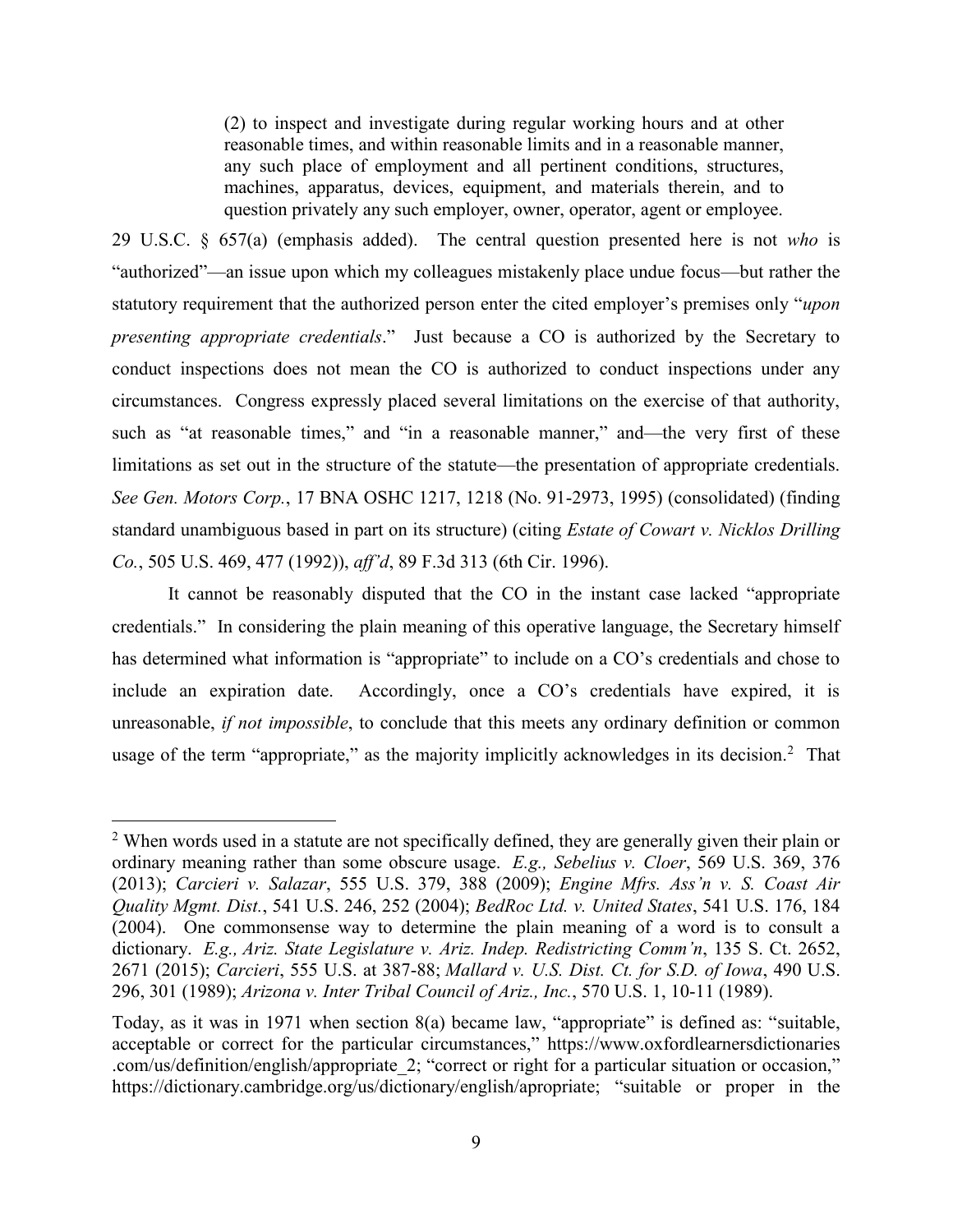should end our inquiry on whether the terms of section 8(a) were violated in this matter.<sup>3</sup> See *Alaska Dept. of Envtl. Conservation v. EPA*, 540 U.S. 461, 489 n.13 (2004) (a statute should be construed so that, " 'if it can be prevented, no clause, sentence, or word shall be superfluous, void, or insignificant' " (citations omitted)).

While I need not go further since the plain meaning of section 8(a) compels the conclusion that a CO with expired credentials lacks "appropriate credentials,"<sup>4</sup> the legislative history further illustrates that Congress intended the "appropriate credentials" requirement as a prerequisite to a lawful inspection: "[U]ntil the inspector has presented his credentials, *he is not*  empowered to enter a business or workplace."<sup>5</sup> 116 Cong. Rec. H10687 (daily ed. Nov. 24,

circumstances," The New Oxford American Dictionary 76 (2d ed. 2005); and "specially suitable," Webster's Third New International Dictionary 106 (1971).

<sup>3</sup> Whether one calls it an impermissible interpretation of the term "appropriate" at *Chevron* step one (in other words, the statute resolves the question), or an unreasonable interpretation or application of the term "appropriate" at *Chevron* step two (in other words, the agency's answer is based on an impermissible construction of the statute), or an unreasonable exercise of agency discretion under *State Farm*, the key point is the same: it is entirely unreasonable for the Secretary to conclude that "appropriate credentials" encompass credentials that have expressly expired. *See Chevron U.S.A. v. Nat. Res. Def. Council, Inc.*, 467 U.S. 837 (1984); *Motor Vehicle Mfrs. Ass'n of the U. S. v. State Farm Mut. Auto. Ins. Co*., 463 U.S. 29, 42-43 (1983).

<sup>&</sup>lt;sup>4</sup> "When determining the meaning of a standard, the Commission first looks to its text and structure." *Jesco, Inc.*, 24 BNA OSHC 1076, 1078 (No. 10-0265, 2013) (citing *Superior Masonry Builders, Inc.*, 20 BNA OSHC 1182, 1184 (No. 96-1043, 2003)). "If the wording is unambiguous, the plain language of the standard will govern, even if the Secretary posits a different interpretation." *Id.* (citing *Superior Masonry*, 20 BNA OSHC at 1184; *Blount Int'l Ltd.*, 15 BNA OSHC 1897, 1902 (No. 89-1394, 1992)); *see also Consumer Prod. Safety Comm'n v. GTE Sylvania, Inc.*, 447 U.S. 102, 108 (1980) ("Absent a clearly expressed legislative intention to the contrary, [a statute's] language must ordinarily be regarded as conclusive."); *United States v. Ron Pair Enters.*, 489 U.S. 235, 242 (1989) ("The plain meaning of legislation should be conclusive, except in the 'rare cases [in which] the literal application of a statute will produce a result demonstrably at odds with the intentions of its drafters.' " (quoting *Griffin v. Oceanic Contractors, Inc.*, 458 U.S. 564, 571 (1982))). "The plain meaning of the statutory language being clear, we look to the legislative history only to determine whether there is 'clearly expressed legislative intention' contrary to that language 'which would require us to question the strong presumption that Congress expresses its intent through the language it chooses.' " *Arcadian Corp*., 17 BNA OSHC at 1348 (quoting *INS v. Cardoza-Fonseca*, 480 U.S. 421, 432 n.12 (1987)).

 $5$  The phrase "appropriate credentials" in section 8(a) has only been addressed very briefly by the circuit courts; two courts have explained that the purpose of this language is to assure employers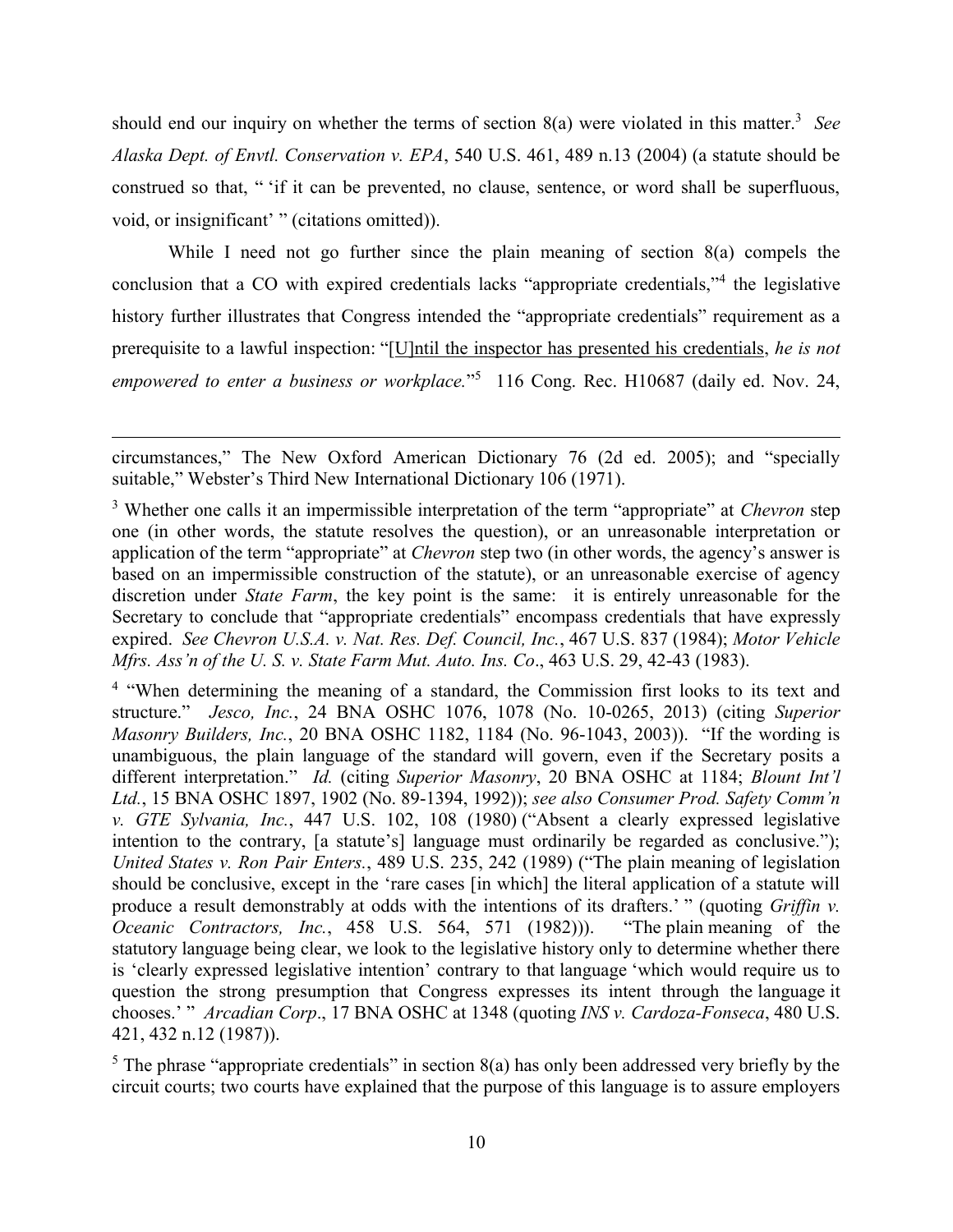1970) (statement of Rep. Galifianakis) (emphasis added). While statements by individual legislators should not be given controlling effect, when they are consistent with the statutory language and other legislative history,<sup>6</sup> they stand as evidence of Congress' intent. *Grove City College v. Bell*, 465 U.S. 555, 567 (1984). Here, Congress was concerned enough about employers being subjected to unlawful inspections that it sought, in enacting this provision, to provide employers "protection and assurance" through the requirement of appropriate credentials. *Godfrey Brake*, 545 F.2d at 54-55; *see also Marshall v. Barlow's Inc.*, 436 U.S. 307, 333 (1978) (Stevens, J., dissenting) ("The OSHA inspector's statutory right to enter the premises is conditioned upon the presentation of appropriate credentials." (citing section 8(a) of the Act, 29 U.S.C. § 657(a)(1))).

My colleagues have chosen instead to leap straight to the provision's use of "authorized" without first giving due effect to the operative phrase "upon presenting appropriate credentials" in section 8(a).<sup>7</sup> By mistakenly focusing on this other language in section 8(a)—"the Secretary upon presenting appropriate credentials to the owner, operator, or agent in charge, is *authorized*"—the majority fails to interpret the statutory language as a whole and erroneously concludes that the CO was authorized to conduct an inspection even though he failed to satisfy

that the individual attempting to gain entry to inspect the worksite is "lawful." *See Usery v. Godfrey Brake & Supply Serv. Inc*., 545 F.2d 52, 54-55 (8th Cir. 1976) ("The statute provides for the presentation of 'appropriate credentials' for the protection and assurance it provides to employers."); *Marshall v. C.F. & I. Steel Corp*., 576 F.2d 809, 816 (10th Cir. 1978) (McKay, J., dissenting) ("The presenting of credentials in an OSHA inspection likewise gives notice of the inspection's lawfulness and of the inspector's right to investigate.").

<sup>6</sup> *See also* S. Rep. 91-1292, at 11 (1970) *reprinted in* Subcommittee on Labor and Public Welfare, United States Senate, Legislative History of the Occupational Safety and Health Act of 1970, at 151 ("In order to carry out an effective national occupational safety and health program, it is necessary for government personnel to have the right of entry in order to ascertain the safety and health conditions and status of compliance of any covered employing establishment. Section 8(a) therefore authorizes the Secretary, *upon presenting appropriate credentials*, to enter at reasonable times the premises of any place of employment covered by this act.") (emphasis added).

 $7$  My colleagues frame the issue and resolve it as such: "We agree with the judge that the CO was properly *authorized* to enter Meadows' worksite and conduct the inspection" and then proceed to discount the issue of whether his credentials were "appropriate." (Emphasis added).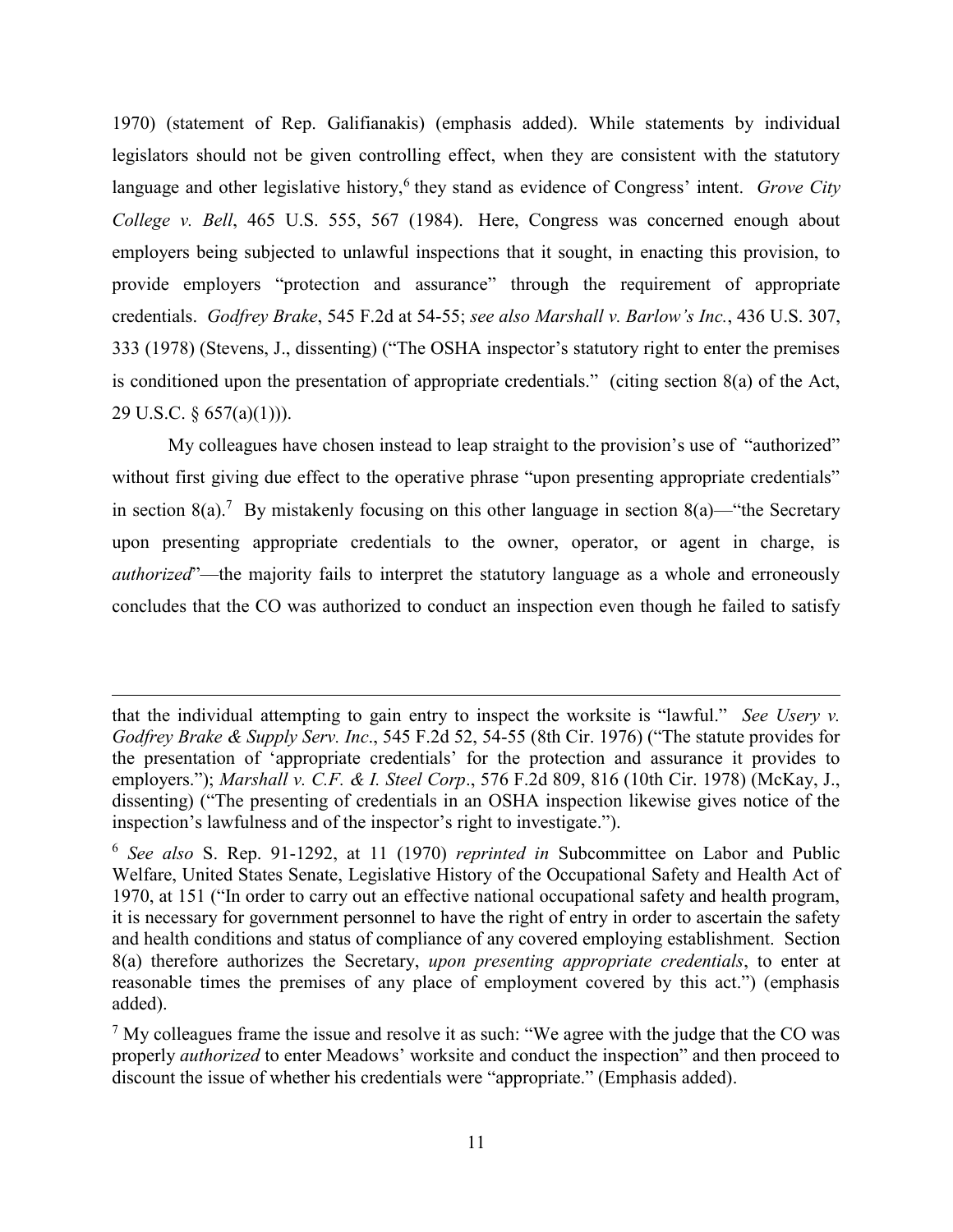this express precondition to the exercise of his authority.<sup>8</sup> In disregarding operative language, my colleagues, instead, are persuaded by the Secretary's red herring and analyze the separate issue of the CO's status—his authority *in general* to inspect. However, the issue of status addresses whether the CO may be given appropriate credentials and what the CO can do *during* the inspection *after* he has crossed the threshold of presenting "appropriate credentials"—not whether he has crossed that threshold in the first place.

More specifically, as set forth in OSHA's implementing regulations on inspections, 29 C.F.R. § 1903.3 (Authority for inspection), COs have the authority "to inspect and investigate," "to question privately," and "to review [required] records." But what the CO can lawfully do during an inspection does not address the statutory prerequisite that "appropriate credentials" must be presented in order *to be empowered*. Indeed, *only upon this showing*, which was not made here, does one even reach the second prong of section  $8(a)$ —what the CO may accomplish during the inspection. The majority's interpretation of section 8(a) violates the well-settled rule that a statute must be read as a whole and construed to give each word operative effect. *United States v. Nordic Village, Inc.*, 503 U.S. 30, 36 (1992). In sum, my colleagues' reading of the statute, which deprives the requirement to present appropriate credentials of its effect as a prerequisite to the exercise of a CO's authority, results in an interpretation unsustainable under rules of statutory construction.

Certainly, any concerns that Congress had nearly 50 years ago about the fraudulent entry of a person onto an employer's premises, which it sought to address through the protection and

<sup>&</sup>lt;sup>8</sup> In interpreting a statute, it "must be read as a coherent whole and, if possible, construed so that every word has some operative effect." *Jesco*, 24 BNA OSHC at 1078 (citing *Am Fed'n of Gov't Emps., Local 2782 v. FLRA*, 803 F.2d 737, 740 (D.C. Cir. 1986); *E. Smalis Painting Co.*, 22 BNA OSHC 1553, 1580 (No. 94-1979, 2009); *Summit Contractors, Inc*., 23 BNA OSHC 1196, 1202-03 (No. 05-0839, 2010), *aff'd per curiam*, 442 F. App'x 570 (D.C. Cir. 2011) (unpublished))*; see also Am. Tobacco Co. v. Patterson*, 456 U.S. 63, 71 (1982) ("Statutes should be interpreted to avoid untenable distinctions and unreasonable results whenever possible."); *Boise Cascade Corp. v. EPA*, 942 F.2d 1427, 1432 (9th Cir. 1991) (statute should not be construed in a manner that renders it meaningless); *Hughes Bros., Inc.*, 6 BNA OSHC 1830, 1833 (No. 12523, 1978) (reading standard "as a whole" and construing its provisions all together).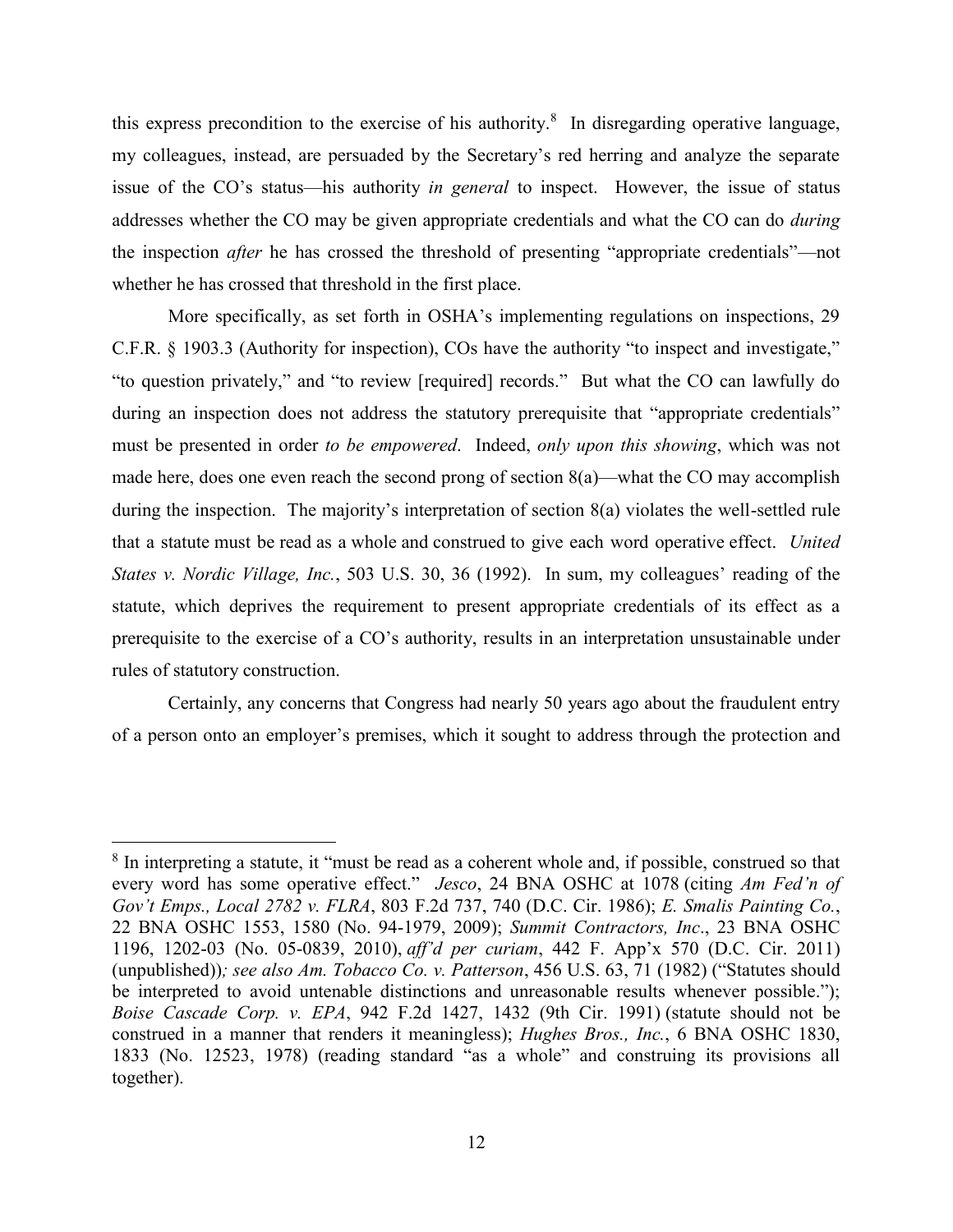assurance provided in section  $8(a)$ , are only greater today.<sup>9</sup> One only has to consider too frequent media accounts of workplace violence, stolen identity, and even threats to homeland security, to conclude that employers must be fully armed with the means to detect and prevent *unauthorized entry* by individuals who could intend harm to their employees and *property*. Thus, I would find that the operative language of section  $8(a)$ —"upon presenting appropriate credentials"—operates as a precondition to a lawful inspection of a place of employment; without it, section  $8(a)$  is violated and OSHA's inspection is unlawful.<sup>10</sup>

# **II. Since Section 8(a) Is a Statutory Right, the Affirmative Defense Was Permitted to Be Asserted by the Employer in Its First Responsive Pleading and Was Not Waived.**

In seeking to bolster their conclusion, my colleagues' decision claims reliance upon Commission and other precedent, which address a Fourth Amendment right. However, as the majority acknowledges, the Commission has determined that the rights of section 8(a) are not coextensive with the Fourth Amendment. *L.R. Willson & Sons Inc.*, 17 BNA OSHC 2059, 2067 (No. 94-1546, 1997), *aff'd in relevant part*, 134 F.3d 1235 (4th Cir. 1998). By treating this issue as one analogous to the Fourth Amendment, my colleagues reach the conclusion that Meadows waived any right it had by allowing the inspection to proceed. What the majority fails to acknowledge is that section 8(a) provides an express statutory right, not a constitutional one.

<sup>9</sup> OSHA's internal directive, OSHA Instruction: "Credential Cards Program"—which states that the purpose of the directive is to "establish[] revised policy and procedures for issuing, updating, and controlling OSHA credential cards"—acknowledges that expired cards are not appropriate credentials and sets forth the policy that "[i]t is essential that all old cards are taken out of circulation" and "[o]ld credential cards must be destroyed." Occupational Safety and Health Administration, OFF 1-6.2, OSHA Credential Cards Program at Abstract, ¶ X (Policies). Further, the directive defines "credential" as "the card that is issued to either Compliance Safety and Health Officers, OSHA Officials, or Investigators," *id.* at XII (Definitions), while saying nothing about the "authority" of the inspector once he is appropriately credentialed (i.e., his authority to inspect and investigate, to question privately, and to review required records, etc.).

 $10$  Therefore, it is irrelevant for the purposes of determining whether there was a violation of section 8(a) to find, as do my colleagues, that "the employer has an opportunity to scrutinize the credential card and determine if the card is 'appropriate.' " When presented with a credential card bearing an expiration date that has passed, the CO has not presented "appropriate credentials" before conducting an inspection under section 8(a)—OSHA is in violation of the Act. It may be that the employer's consent to the inspection when it accepted the "flash" of the CO's card bears upon whether it was prejudiced by any violation, if this showing is deemed necessary for relief from the unlawful inspection.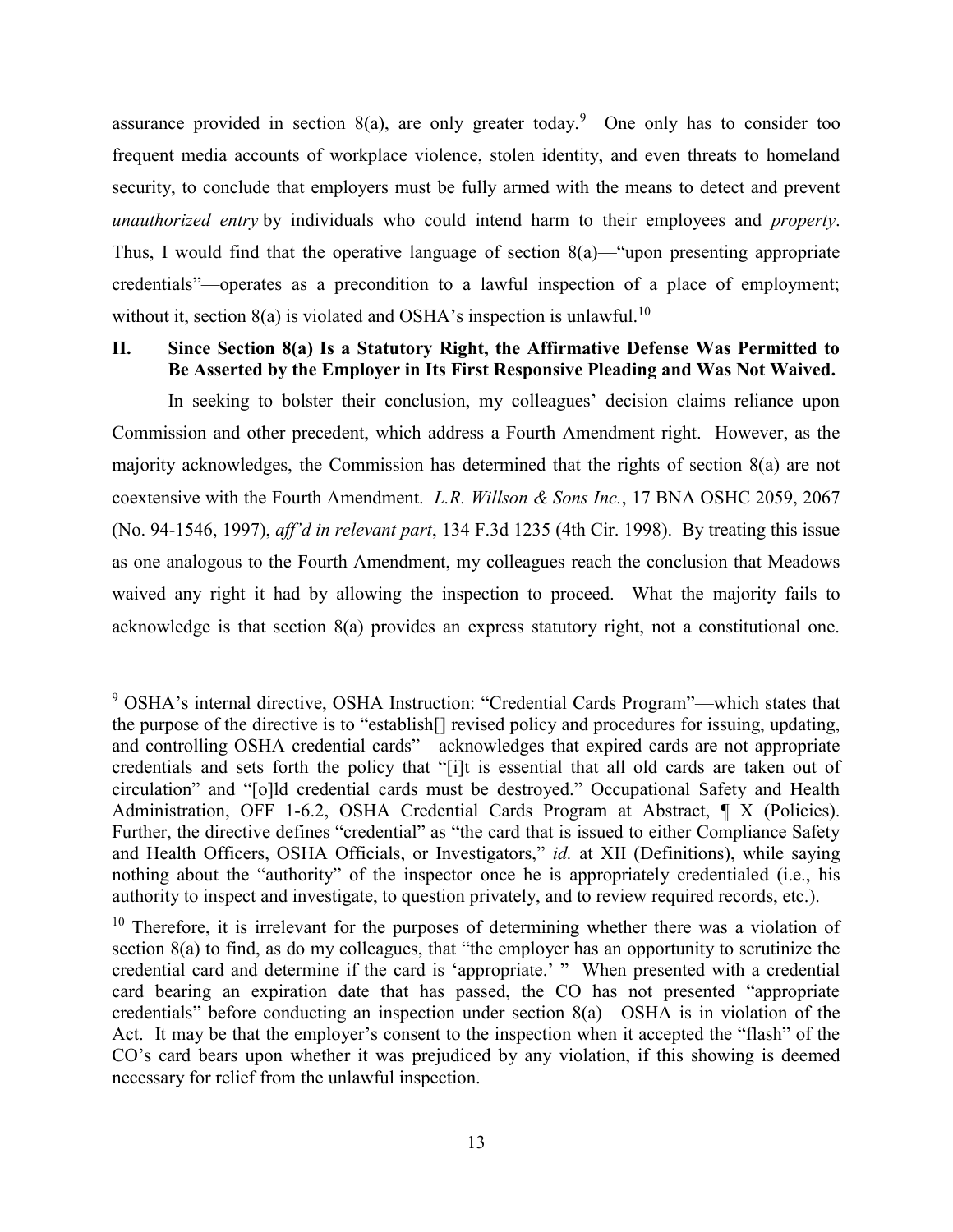While both a constitutional right and a statutory right can be waived, how that waiver is accomplished is not one and the same, and it is dependent upon the nature of the right at issue.<sup>11</sup>

Indeed, a party asserting an affirmative defense is required to assert it in its first responsive pleading (and it need not be asserted prior to the inspection), as Meadows did here by raising the validity of the CO's inspection in its Answer.<sup>12</sup> See Commission Rule 34(b)(3)-(4), 29 C.F.R. § 2200.34(b)(3)-(4) (requiring answer to "include all affirmative defenses being asserted," and stating that failure to do so may "result in the party being prohibited from raising the defense at a later stage in the proceeding"). Commission Rule 34(b)(3)'s reference to affirmative defenses is to those recognized as such at common law—in other words, assertions raising arguments or new facts that, if proven, defeat a plaintiff's claim even if the allegations in

 $11$  My colleagues state that I am mistaken on this point. However, the Supreme Court has often discussed that "[w]hat suffices for waiver depends on the nature of the right at issue." *New York v. Hill*, 528 U.S. 110, 114 (2000) (" '[W]hether the defendant must participate personally in the waiver; whether certain procedures are required for waiver; and whether the defendant's choice must be particularly informed or voluntary, all depend on the right at stake.' " (quoting *United States v. Olano*, 507 U.S. 725, 733 (1993))). *Compare Schneckloth v. Bustamonte*, 412 U.S. 218, 219 (1973) ("[O]ne of the specifically established exceptions to the requirements of both a warrant and probable cause is a search that is conducted pursuant to consent." (citations omitted)); *with Oubre v. Entergy Operations, Inc*., 522 U.S. 422, 427 (1998) (finding that the Older Workers Benefit Protection Act implements Congress' policy of protecting rights and benefits of older workers "via a strict, unqualified statutory stricture on waivers" and that "[a]n employee 'may not waive' an ADEA claim unless the employer complies with the statute" including that the waiver be "voluntary and knowing" and be subject to a disclosure requirement, a waiting period, and a rescission period). These are just two examples that demonstrate the different procedural safeguards applicable to the waiver process, depending upon the right or privilege at issue. *See generally* Jessica Wilen Berg, *Understanding Waiver*, 40 HOUS. L. REV. 281, 282-283, 340-344 (2003) (noting different specific requirements that must be met for a waiver to be considered valid across various contexts, such as "criminal law, . . . insurance law, labor and employment, mediation, property law, civil procedure, contract law, tort law, and fiduciary law" and that with a statute the balance of rights has been determined legislatively) (footnotes omitted); Thomas G. Kelch & Michael K. Slattery, *The Mythology of Waivers of Bankruptcy Privileges*, 31 IND. L. REV. 897, 918-926, 924 (1998) (discussing the law of waiver in both constitutional and statutory contexts and noting that a "statutory privilege may not be waived when there is a strong public policy for the benefit of the general public underpinning the provision"). My colleagues fail to accurately apply this concept as demonstrated by their mistaken focus on distinguishing the specific facts of the cases cited in this footnote from the facts in the case before us.

 $12$  Meadows' asserted affirmative defense was also the subject of its motion for summary judgment and post-hearing brief.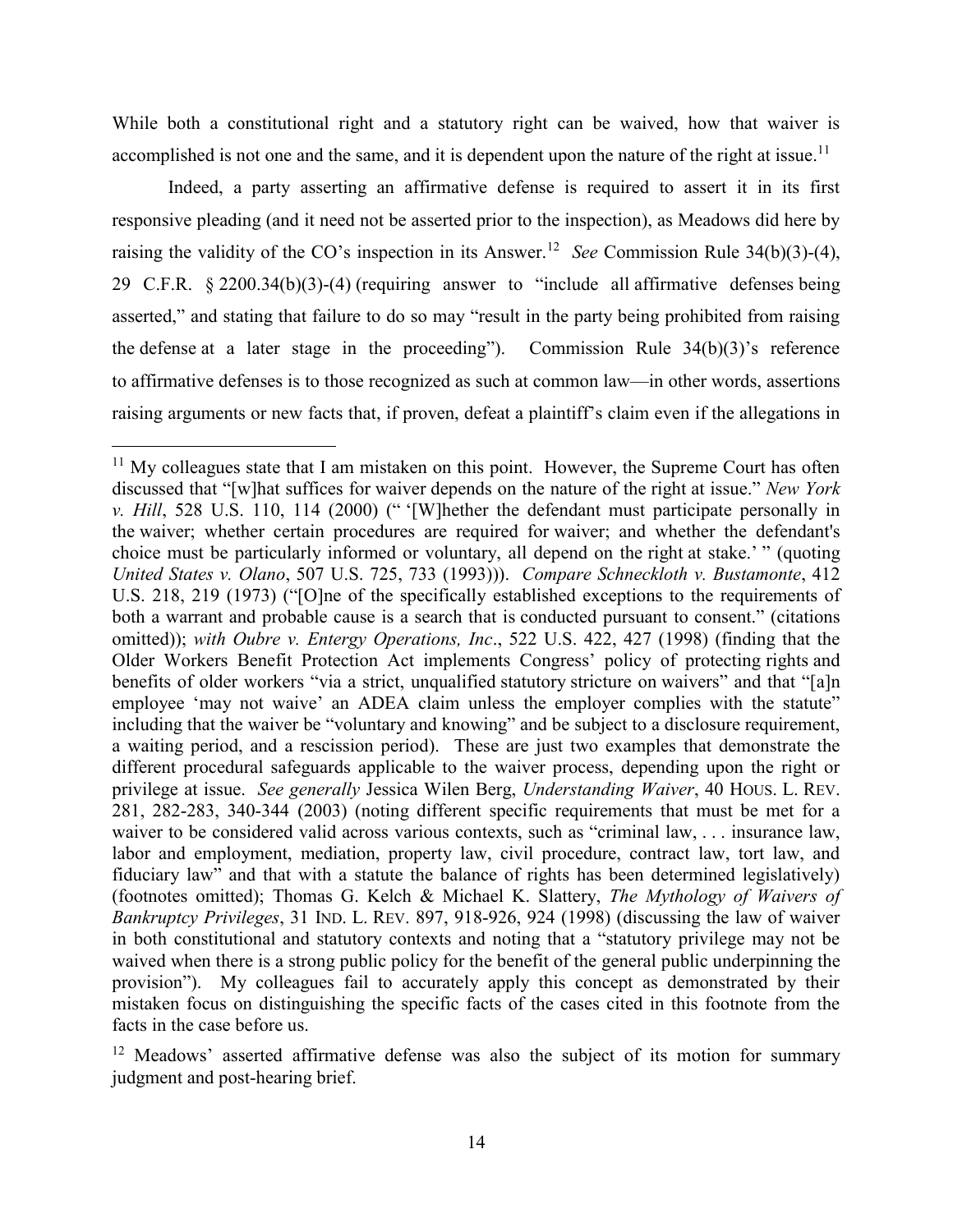the complaint are true. *U.S. Postal Serv*., 24 BNA OSHC 2067, 2068 (No. 08-1547, 2014) ("An affirmative defense raises matters extraneous to the plaintiff's *prima facie* case." (*quoting Ford Motor Co. v. Transp. Indem. Co.*, 795 F.2d 538, 546 (6th Cir. 1986))); 5 Charles Alan Wright & Arthur R. Miller, Federal Practice and Procedure §§ 1270-1271 (3d ed. 2004); 61A Am. Jur. 2d Pleading  $\S 279$ .<sup>13</sup> Thus, I fail see how there has been any waiver of Meadow's affirmative defense that the CO's physical inspection of the worksite was unlawful because he lacked appropriate credentials.

## **III. The Issue of Prejudice Should Be Remanded to the Judge for Further Consideration.**

Turning to the final issue that must be addressed: if the defense was not waived, must Meadows show prejudice to prevail? Because my colleagues treat the waiver issue as one akin to a waiver of a Fourth Amendment constitutional right, they have chosen to duck the issue of whether Meadows must show it was prejudiced by OSHA's failure to comply with section 8(a) or the judge's finding that prejudice was not shown. It is true that two circuit courts have held that a violation of section 8(a) is a procedural or technical violation of the statute and excluding the evidence or vacating the citation is not an appropriate remedy absent a showing of prejudice by the employer. *Pullman Power Prod., Inc. v. Marshall*, 655 F.2d 41, 42, 44 (4th Cir. 1981); Accu-Namics, Inc. v. OSHRC, 515 F.2d 828, 833-34 (5th Cir. 1975).<sup>14</sup> However, federal case

<sup>&</sup>lt;sup>13</sup> There is another interesting question, which I note but decline to delve into today, of whether it is appropriate to consider the failure to comply with the "appropriate credentials" requirement of section 8(a) as an affirmative defense, rather than a defense that, once invoked, shifts the burden to the Secretary to establish that the statutory prerequisite has been met. *See generally Gad v. Kan. St. Univ.*, 787 F.3d 1032, 1042 (10th Cir. 2015) (citations omitted) (discussing difference between affirmative defense and condition precedent and finding that affirmative defense concedes "that there has in fact been discrimination and then justif[ying] this admitted discrimination"; while with a condition precedent, conversely, the flaw is procedural, not substantive, and it addresses a party's failure to properly comply with the requirements Congress and the agency established); 2 Cal. Affirmative Def. § 47:1 (2d) ("Waiver is an affirmative defense that may be urged against many disparate causes of action since it asserts that the plaintiff has waived whatever right or privilege is essential to the plaintiff's claim. With equitable roots, the concept of waiver is embodied in a number of . . . statutes, reflecting the variety of circumstances in which a waiver may be alleged." (footnote omitted)).

<sup>&</sup>lt;sup>14</sup> In *Pullman Power*, where there was a dispute about whether the CO had presented his credentials, the Fourth Circuit held that the CO's failure to comply with section 8(a) was a procedural violation that did not operate to exclude evidence or vacate the citation where the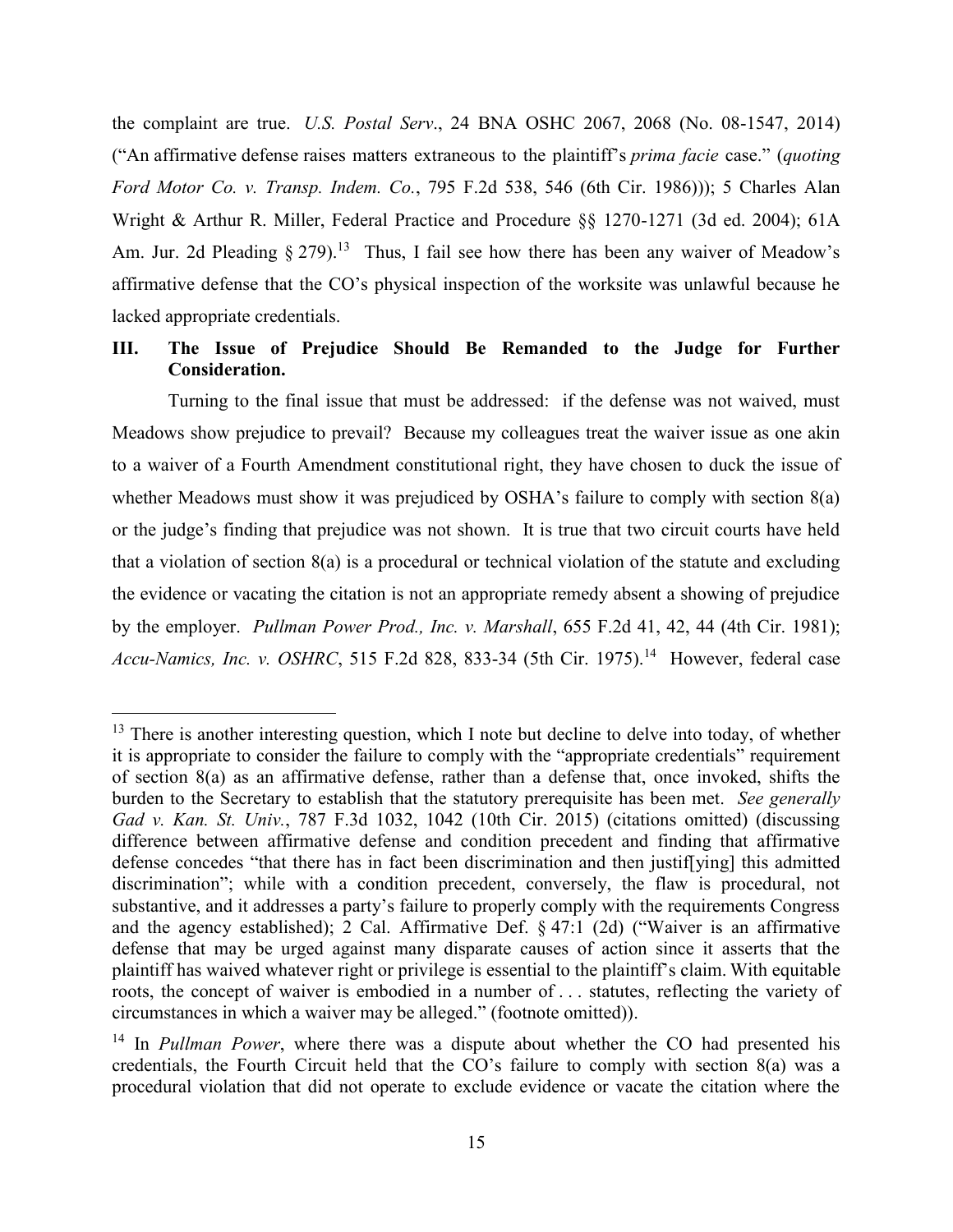law discussing the issue of prejudice when a party fails to meet a statutory requirement has been inconsistent and taken various approaches: requiring a showing of prejudice when the violation is technical or procedural and not intentional;<sup>15</sup> refusing to permit a lack of prejudice to be shown when the violation is substantive;<sup>16</sup> finding Congress's intent in the statutory requirement was to

employer could not show prejudice. *Pullman Power*, 655 F.2d at 42, 44. In *Accu-Namics*, the CO verbally identified himself but never presented his credentials to the employer. *Accu-Namics*, 515 F.2d at 831. The Fifth Circuit declined to decide whether the CO's actions violated section 8(a), but it held that "even if the Secretary [had] conducted an illegal inspection (which we assume only for argument's sake), under the circumstances here these violations cannot operate to exclude evidence obtained in that inspection where there is no showing that the employer was prejudiced in any way." *Id.* at 833. The court also refused to "adopt an exclusionary rule which would exclude all evidence obtained illegally, no matter how minor or technical the government violation, and no matter how egregious or harmful the employer's safety violation" because "[t]he manifest purpose of the [OSH] Act, to assure safe and healthful working conditions, militates against such a result." *Id.* at 833.

 $\overline{a}$ 

<sup>15</sup> *See Hartwell Excavating Co. v. Dunlop*, 537 F.2d 1071, 1073 (9th Cir. 1976) (holding, where there was "substantial compliance" with sections 8(a) and (e), that "technical violations of the statute, assuming that such violations existed, do not justify any sweeping exclusionary rule in the absence of a showing of substantial prejudice by the petitioner"); *Chicago Bridge & Iron Co. v. OSHRC*, 535 F.2d 371, 377 (7th Cir. 1976) (holding in section 8(e) case that an employer must show prejudice where there has been substantial compliance with the Act and there is only a procedural or technical violation on the part of the Government); *Accu-Namics*, 515 F.2d at 833- 34 (same).

<sup>16</sup> In *Am. Farm Lines v. Black Ball Freight Serv.*, 397 U.S. 532, 538-39 (1970), the Supreme Court held that an agency's failure to follow its own rules and regulations does not always require reversal of the agency's actions. The Court determined that an agency's failure to follow regulations promulgated for the primary purpose of providing the necessary information for the agency's decision did not require reversal of the agency's decision absent a showing of substantial prejudice by the affected party. *Id.* at 538-39; *see also Waldron v. INS*, 17 F.3d 511, 518 (2d Cir. 1993) (concluding "that when a regulation is promulgated to protect a fundamental right derived from the Constitution or a federal statute, and the INS fails to adhere to it, the challenged deportation proceeding is invalid and a remand to the agency is required. This may well be so even when the regulation requires more than would the specific provision of the Constitution or statute that is the source of the right. On the other hand, where an INS regulation does not affect fundamental rights derived from the Constitution or a federal statute, we believe it is best to invalidate a challenged proceeding only upon a showing of prejudice to the rights sought to be protected by the subject regulation." (citation omitted)).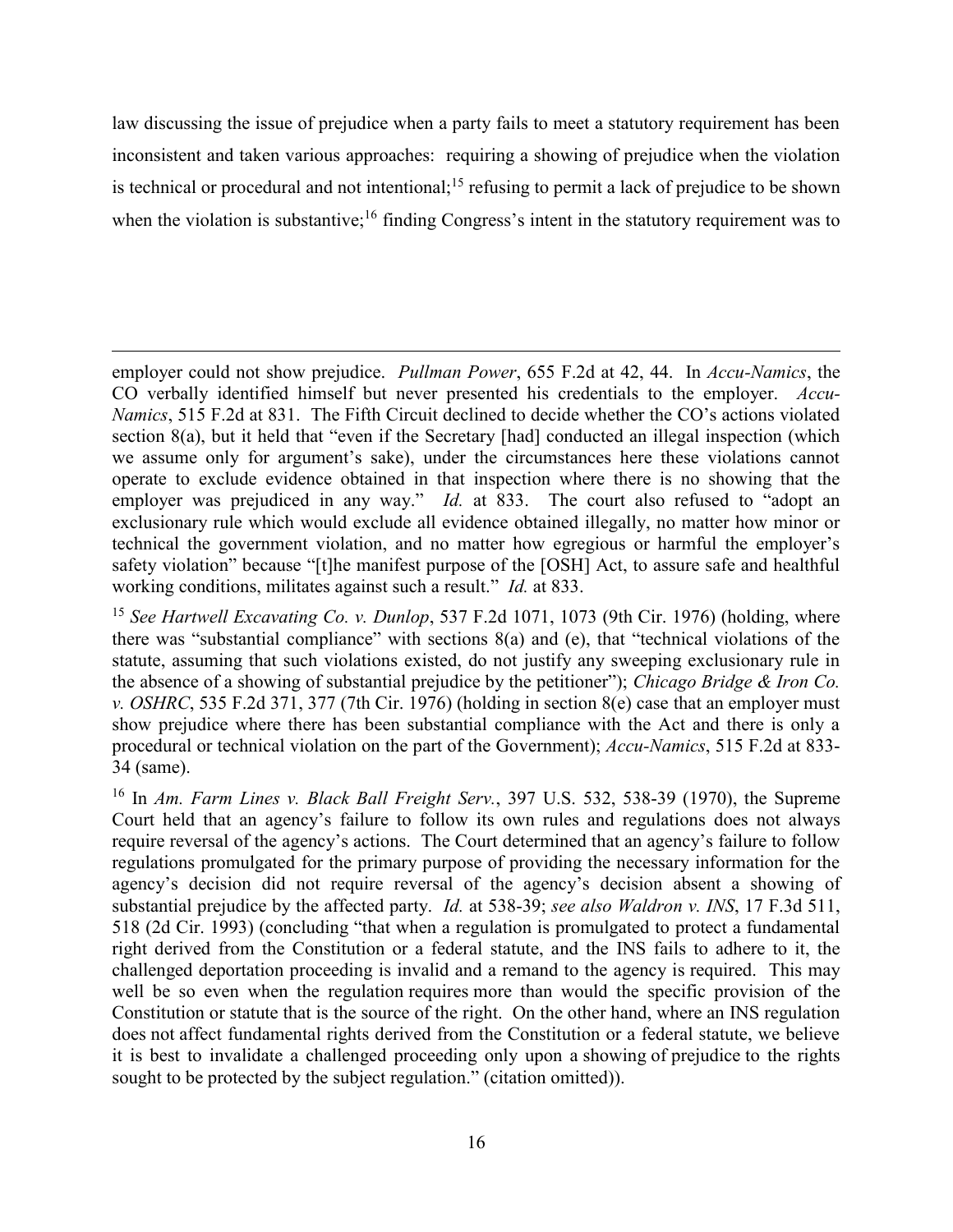presume prejudice; $17$  and finding Congress's intent was to presume prejudice but allowing a party to rebut the presumption.<sup>18</sup>

One would have to wonder if an employer could ever show prejudice where it consented to the CO's entry after being presented with inappropriate credentials; if not, is this not an indication that Congress intended for the Commission to impose an appropriate sanction for a violation of section 8(a) *without* a showing of prejudice? *See, e.g., Conroy v. Aniskoff*, 507 U.S. 511, 514 (1993) (member of armed services need not show that his military service prejudiced his ability to redeem title to his property before he could qualify for the statutory suspension of time; finding that "statutory command in [statutory provision] is unambiguous, unequivocal, and unlimited"); *see also Hartwell*, 537 F.2d at 1073 (Kennedy, J., concurring) (while agreeing that CO had complied with both sections 8(a) and (e), stating that he did "not believe that OSHA investigators are free to ignore sections 8(a) and (e) of the Act" and that any "[f]ailure to follow these provisions is always prejudicial to the property and privacy rights of businessmen, whether or not it is 'prejudicial' in the sense of providing evidence necessary to prove a violation of the Act"); *L.R. Willson*, 17 BNA OSHC at 2067 (Montoya Comm'r, concurring) (suggesting that where a CO deliberately failed to present any credentials prior to initiating inspection, the employer was prejudiced per se; so no showing of prejudice was required); *W. Waterproofing Co.*, 4 BNA OSHC 1301, 1305-07 (No. 1087, 1976) (finding that failure to comply with section 8(e) walkaround right was prejudicial and granting motion to suppress evidence resulting from inspection; noting, in enacting provision, that Congress intended to confer a substantial right on employers, and the failure of OSHA to comply with the right "distracted from the objectives of the Act"), *rev'd on other grounds*, 560 F.2d 947 (8th Cir. 1977). 19

<sup>17</sup> *See, e.g., Leslie v. Attorney General of the U.S*., 611 F.3d 171, 178 (3d Cir. 2010) (finding that violations of regulations promulgated to protect fundamental statutory or constitutional rights need not be accompanied by a showing of prejudice to warrant judicial relief and that "some regulatory violations are so serious as to be reversible error without a showing of prejudice").

<sup>18</sup> *See, e.g., Baumgardner v. Secretary, U.S. Dep't of Housing & Urban Dev.*, 960 F.2d 572, 577- 78 (6th Cir. 1992) (agency's failure to follow statutory notice provision did not require reversal when complaining party not substantially prejudiced).

<sup>&</sup>lt;sup>19</sup> In the *Western Waterproofing* case, Commissioner Montoya drew a distinction between such deliberate conduct and "other cases involving "technical" violations of section 8 that require a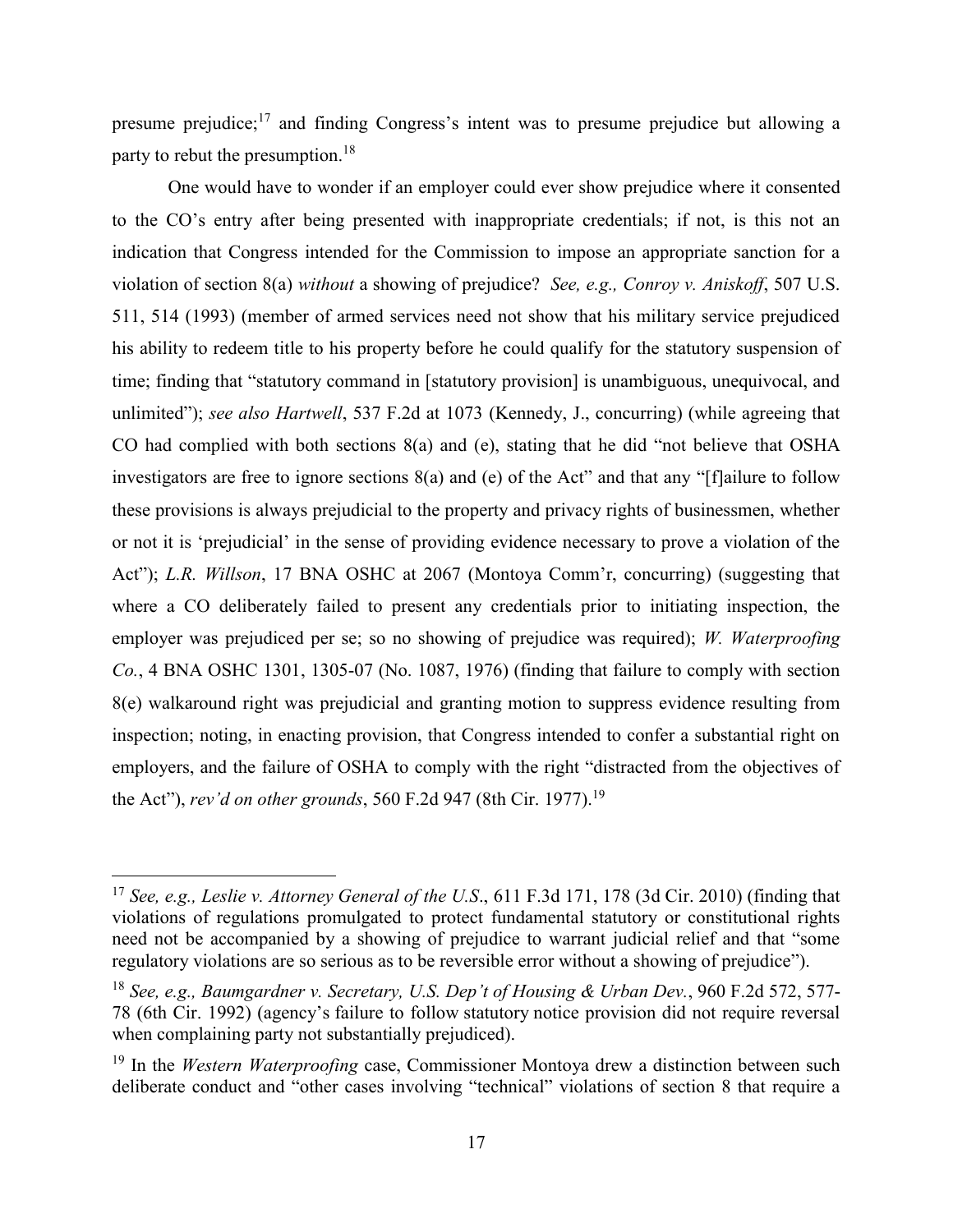If a showing of prejudice is not required, or if Meadows can meet its burden regarding prejudice, what would be the appropriate sanction?<sup>20</sup> Is the remedy limited to the inspection, not the citation? As stated above, two circuit courts have refused to adopt an exclusionary rule that would exclude all evidence obtained during such an unlawful inspection. *Pullman Power*, 655 F.2d at 44; *Accu-Namics*, 515 F.2d at 833-34. One option might be to exclude the CO's testimony as it relates solely to what he observed following entry with an inappropriate credential. This would permit the CO to testify about any observations of alleged violations made before entry (which are not covered by section 8) and any evidence he gathered after the inspection (e.g., employee interviews, subpoenaed documents). *See L.R. Willson*, 17 BNA OSHC at 2061 ("[Section 8] applies only to physical inspections on the worksite, while the Fourth Amendment may apply to an off-site observation.").

Unlike my colleagues, I would remand this case to the judge for further consideration of these issues and to determine if the requested relief, or any other relief, should be granted for what is a clear violation of section 8(a).

|                          | 'S                   |
|--------------------------|----------------------|
|                          | Heather L.MacDougall |
| Dated: February 26, 2018 | Chairman             |
|                          |                      |
|                          |                      |

showing of actual prejudice before any type of sanction can apply. *Id.* Here, there is no evidence in the record as to whether the CO was aware his credentials had expired.

 $20$  There is some Commission precedent, in the context of whether searches were improper, discussing the exclusionary rule and the appropriateness of suppression of evidence. *See, e.g., Smith Steel Casting Co.*, 12 BNA OSHC 1277 (No. 80-2069, 1985) (consolidated) (suppression of evidence may be appropriate sanction where suppression can be expected to deter the Secretary from engaging in similar misconduct in the future; however, evidence from ex parte warrant not suppressed), *aff'd in relevant part*, 800 F.2d 1329, 1334 (5th Cir. 1986) (holding that "the exclusionary rule does not extend to OSHA enforcement actions for purposes of correcting violations of occupational safety and health standards," but does apply "where the object is to assess penalties against the employer for past violations of OSHA regulations" unless "the good faith exception can be applied to the Secretary's actions in obtaining the tainted evidence"); *Penn. Steel Foundry & Mach. Co.*, 12 BNA OSHC 2017 (No. 76-638, 1986) (balancing test applied to determine that there should not be suppression of evidence), *aff'd*, 831 F.2d 1211 (3d Cir. 1987).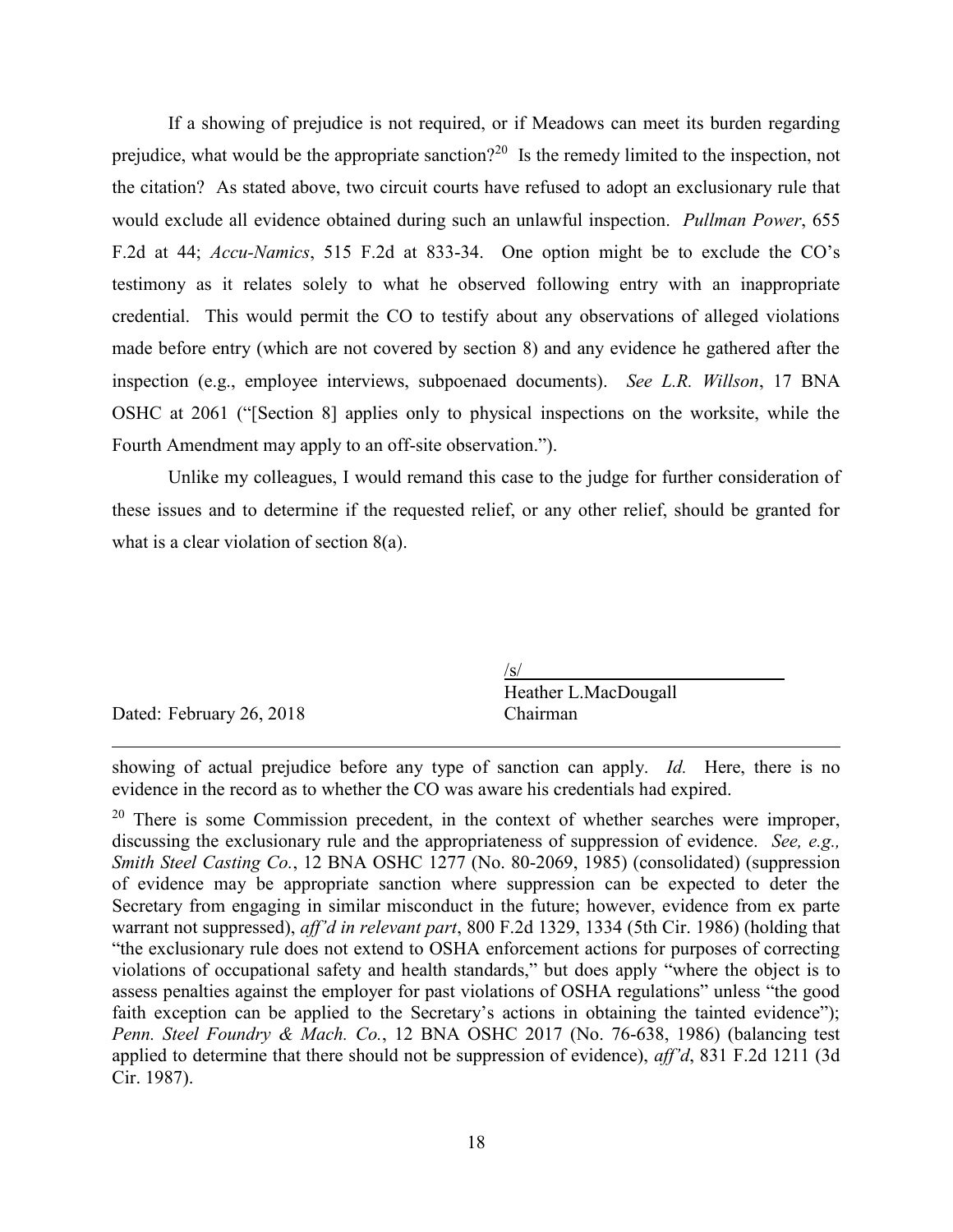

### **United States of America OCCUPATIONAL SAFETY AND HEALTH REVIEW COMMISSION 1120 20th Street, N.W., Ninth Floor Washington, DC 20036-3457**

:

:

| <b>SECRETARY OF LABOR,</b>                   |  |
|----------------------------------------------|--|
| Complainant,                                 |  |
| V.                                           |  |
| <b>MEADOWS CONSTRUCTION</b><br>COMPANY, LLC, |  |
| Respondent.                                  |  |

# OSHRC DOCKET NO. 12-2142

Appearances: Kevin E. Sullivan, Esquire U.S. Department of Labor, Office of the Solicitor, Boston, Massachusetts For the Secretary

> Stephen P. Kolberg, Esquire Kolberg & Schneider, PC, Boston, Massachusetts For the Respondent

Before: Dennis L. Phillips Administrative Law Judge

### *DECISION AND ORDER*

This proceeding is before the Occupational Safety and Health Review Commission ("the Commission" or "OSHRC") pursuant to § 10(c) of the Occupational Safety and Health Act of 1970, 29 U.S.C. § 659(c) ("the Act"). On July 10, 2012, upon being notified by email of alleged safety violations by a third party, unidentified complainant ("informer"), the Occupational Safety and Health Administration ("OSHA") inspected a multi-employer worksite at 158 Rogers Street, Lowell, Massachusetts, 01852 ("worksite") where Meadows Construction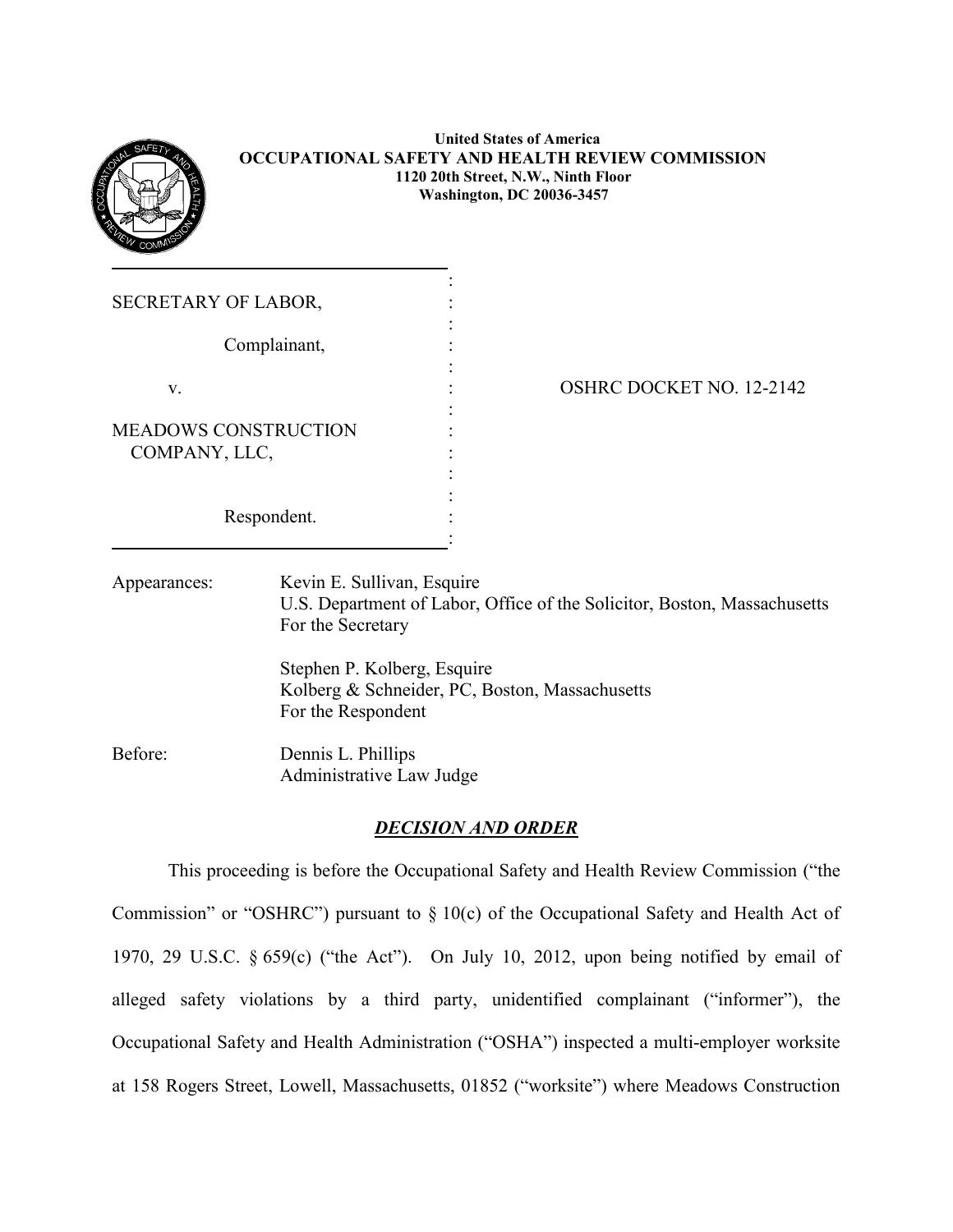Company, LLC ("Respondent" or "Meadows") was performing roofing work on a public school building.<sup>1</sup> As a result of the inspection, OSHA issued Respondent one six-item serious Citation and one two-item repeat Citation, alleging one violation of the Act's general duty clause as well as several violations of OSHA's construction standards, and proposing a total penalty of \$32,800. 2 Respondent filed a timely notice of contest, bringing this matter before the Commission.

After the Secretary filed his initial complaint in November 2012 and Respondent filed its answer, the Secretary filed an unopposed motion in March 2013 to amend the complaint with regard to the standard cited in Repeat Citation 2, Item 2, and also to amend the complaint to reflect Respondent's operation of its general construction business as a limited liability company ("LLC") ("First Motion to Amend").<sup>3</sup> The First Motion to Amend was granted, the Secretary filed a second complaint and Respondent filed a second answer. Subsequently in June 2013, the Secretary filed another motion to amend the complaint, this time with regard to the alleged

<sup>&</sup>lt;sup>1</sup> The informer's email reported to OSHA that he or she had taken photographs of the worksite at about 10:15 a.m., July 10, 2012, and that he or she had observed two men working at a roof opening without tying off. (Ex. R-M, at 4.) The photographs taken by the informer were admitted into the record for the sole purpose of being evidence of what CO Naim and OSHA considered before initiating OSHA's inspection of the worksite. These five photographs were not admitted to establish violations of the citation items at issue in this case. (Tr. 102-122; Exs. CX-21, CX-46, CX-48, CX-63, CX-67.)

<sup>&</sup>lt;sup>2</sup> Serious Citation 1, Item 1 alleged a violation of § 5(a)(1) ("the general duty clause"), unattended industrial truck, and proposed a penalty of \$2,800; Serious Citation 1, Item 2 alleged a violation of 29 C.F.R. § 1926.300(b)(1), machine guarding, and proposed a penalty of \$2,800 ; Serious Citation 1, Item 3 alleged a violation 29 C.F.R. § 1926.404(b)(1)(i), ground fault circuit interrupter protection, and proposed a penalty of \$2,000; Serious Citation 1, Item 4 alleged a violation of 29 C.F.R. § 1926.451(f)(6), close proximity to energized power line, and proposed a \$2,800 penalty; Serious Citation 1, Item 5a alleged a violation of 29 C.F.R. § 1926.453(b)(2)(iv), standing on lift railing, and proposed a penalty of \$2,800; Serious Citation 1, Item 5b alleged a violation of 29 C.F.R. § 1926.453(b)(2)(v), no body belt with lanyard; Serious Citation 1, Item 6 alleged a violation of 29 C.F.R. § 1926.25(a), debris in the work areas, and proposed a penalty of \$1,600; Repeat Citation 2, Item 1 alleged a violation of 29 C.F.R. § 1926.403(b)(2), relocatable power tap, and proposed a penalty of \$4,000; Repeat Citation 2, Item 2 alleged a violation of 29 C.F.R. § 1926.501(b)(1), unprotected side or edge fall protection on a working/walking surface, and proposed a penalty of \$14,000.

<sup>&</sup>lt;sup>3</sup> The Secretary sought to amend Repeat Citation 2, Item 2 to instead allege a violation of 29 C.F.R.

<sup>§</sup> 1926.501(b)(10), unprotected side or edge fall protection on a low-sloped roof.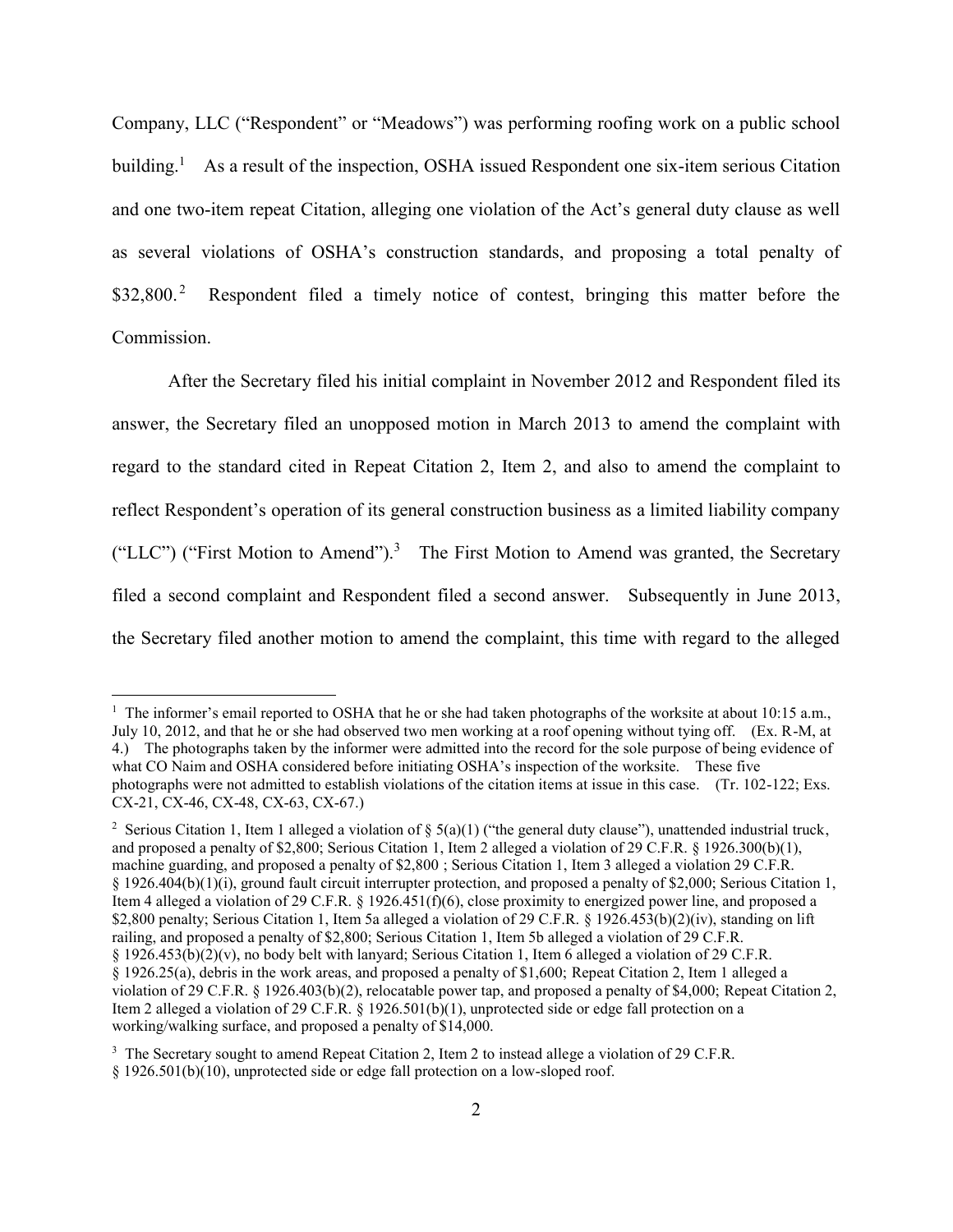general duty clause violation in Serious Citation 1 Item 1, alleging in the alternative a violation of a specific standard ("Second Motion to Amend").<sup>4</sup> The Second Motion to Amend was granted, and the Secretary filed a third complaint and Respondent filed a third answer. In all of its answers, Respondent set out the same 14 affirmative defenses. 5 The hearing in this case took place on July 16 and 17, 2013, in Boston, Massachusetts. Both parties have filed post-hearing briefs and Respondent filed a reply brief.

#### *Jurisdiction*

Respondent stipulates that it was a general contractor engaged in interstate commerce at the Lowell worksite. (Resp't Br. at 1; Answer at ¶¶ 2-3.) Based upon the record, the Court finds that Respondent, at all relevant times, was engaged in a business affecting commerce and was an employer within the meaning of §§ 3(3), 3(5) of the Act, 29 U.S.C. §§ 652(3), 652(5). The Court concludes that the Commission has jurisdiction over the parties and the subject matter in this case. (Answer at ¶ 1, where Respondent admits to jurisdiction.)

<sup>&</sup>lt;sup>4</sup> The Secretary sought to amend Serious Citation 1, Item 1 to allege, in the alternative, a violation of 29 C.F.R. § 1926.602(c)(1)(vi), requirements of industrial trucks.

<sup>&</sup>lt;sup>5</sup> The 14 affirmative defenses are summarized as follows: (1) the inspection was conducted without legal authorization or credentials; (2) the alleged violations were due to subcontractor or employee error; (3) the alleged violations were due to subcontractor or employee failure to follow instructions; (4) the alleged violations were by others for whom Respondent was not legally responsible; (5) compliance with standards was infeasible under the circumstances; (6) the alleged violations were due to isolated subcontractor or employee misconduct; (7) Respondent neither caused the alleged hazards to exist, nor did it directly control conditions causing the hazard; (8) compliance was functionally impossible under the circumstances or would preclude performance of required work, and alternative means of protection were unavailable or in use; (9) Respondent did not have knowledge of the alleged violations; (10) the cited equipment was not in use; (11) Respondent's employees did not have exposure to the alleged hazard; (12) a direct and immediate danger to employees or subcontractors did not exist; (13) the correct employer was not cited; and (14) Respondent has been singled out from other employers at the instigation of union representatives, in an ongoing pattern of harassment which has effectively led to repeated OSHA inspections and selective enforcement against the Respondent.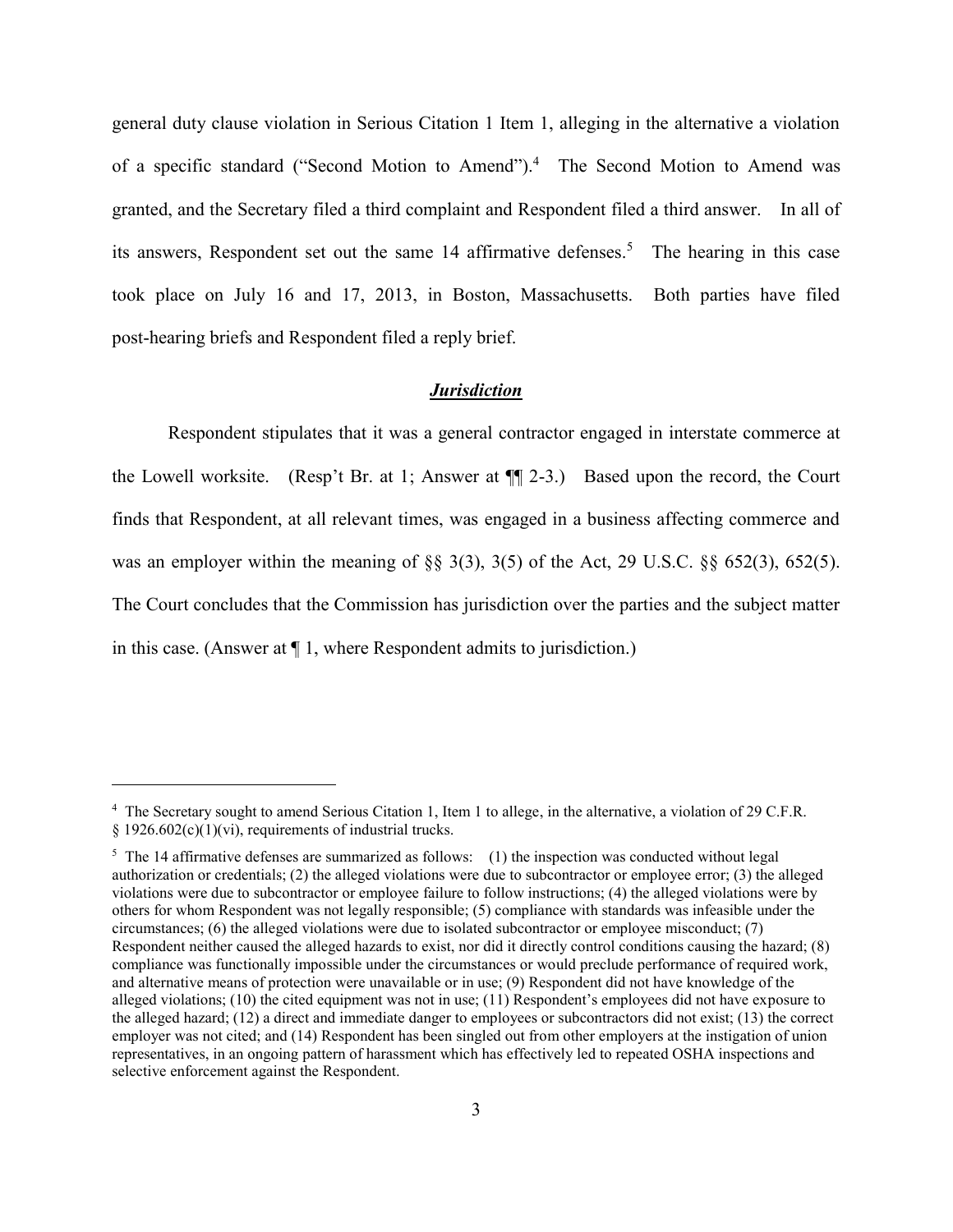### *Background*

 Meadows is a construction company that provides general contracting and subcontracting services for state, public, and federal housing projects. (Tr. at 386.) In July 2012, Meadows had a contract with the city of Lowell, Massachusetts, and was the general contractor replacing the slate roof at Moody Elementary School, which was occupied with teachers and administrators preparing for the upcoming school year.<sup>6</sup> (Tr. at 77, 392-93; Ex. CX-1 at 2.) At this time, Meadows employed 50-60 people divided among several worksites. (Tr. at 441.) According to Meadows, only two of its supervisory employees and one of its owners were on the Lowell worksite on the day of the OSHA inspection. These individuals were: Michael Meadows, Respondent's joint owner, 7 his son, Jared Meadows, one of the company's supervisors,<sup>8</sup> and Gilson Oliveira, a Meadows foreman.<sup>9</sup> (Tr. at 359-360, 375, 377, 382, 386, 389, 392; Exs. CX-1 at 2, R-G, at 5.) The rest of the workers on the worksite, according to Respondent, were subcontractors to Meadows, and were contracted under the "Massachusetts

<sup>6</sup> The contract, entered into on April 3, 2012, called for Respondent to "furnish all the necessary labor, equipment, tools, appliances and materials for replacement of the roof at Moody Elementary School in the City of Lowell, …." (Exs. CX-16, at 1, R-B, at 1). Respondent started working at the worksite on June 26, 2012. (Tr. at 413-414.) On September 11, 2012, Respondent applied for its final payment due under the contract that resulted in total payments made to Respondent by the City of Lowell for the project amounting to \$928,369.50. (Exs. CX-20, R-J.)

 $\frac{7}{1}$  Michael Meadows testified that his duties included attending kickoff and construction meetings. He also stated that he has, or had, construction supervisor licenses in Massachusetts, Florida and North Carolina. (Tr. at 386-387.) He also testified that he would go to the worksite every other day. (Tr. at 437.)

<sup>&</sup>lt;sup>8</sup> Jared Meadows testified that he worked for Respondent for nearly 10 years and held a construction supervisor license for 7 years. He also testified that he was a licensed asbestos contractor, a hoisting engineer, and a master sheet metal worker. He stated that his supervisory duties included coordinating the crews, organizing setups and deliveries, arranging for dumpsters and pickups, and operating equipment. Jared Meadows further testified that he was the supervisor on site for the job's duration and was at the worksite for eight hours every day. (Tr. 359-360.) Michael Meadows testified that Jared Meadows was also responsible for coordinating with the subcontractors and contractors working directly for the city of Lowell, Massachusetts at the worksite. (Tr. at 393-394.)

<sup>9</sup> Jared Meadows testified that Mr. Oliveira served as a project manager for the job who oversaw some of the workers, including carpenters and roofers employed by LN Construction Co. (Tr. at 380-381.) Michael Meadows testified that Mr. Oliveira was a foreman at the worksite in charge of deliveries, coordinated with Mr. Black, and lifted "stuff up to the guys on the roof." (Tr. at 392.)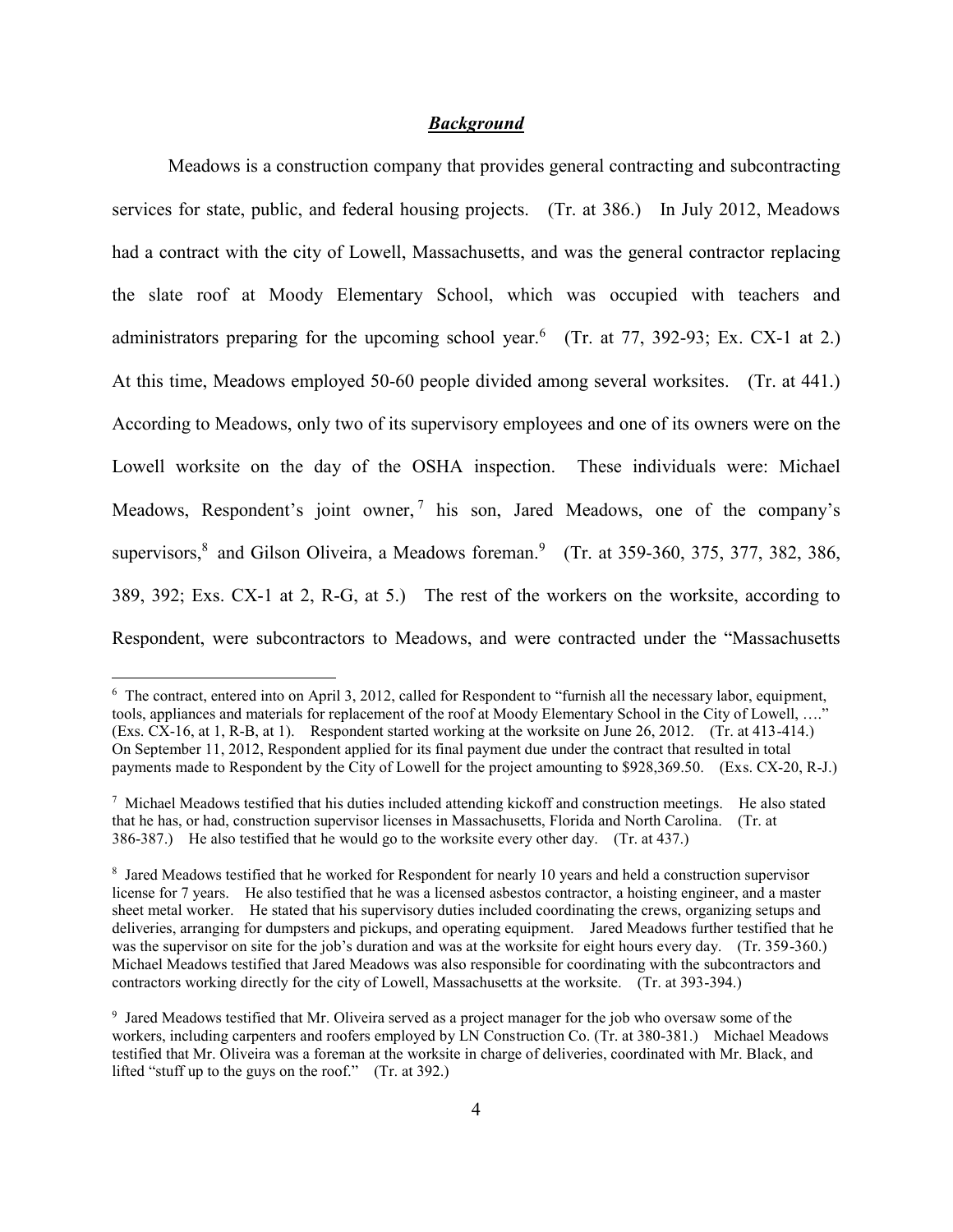file sub-bid law," which filtered the possible subcontractors that Meadows could choose from when awarding its subcontracts. (Tr. at 77-80; Exs. R-D, R-E, R-F.) Netco Management employee, Harold "Bud" Black, contracted by the city as Lowell's "Clerk of Works," would regularly be present on the worksite to observe the work being performed on behalf of the city. (Tr. at 80-81, 317.) Mr. Black was usually present at the worksite for four hours per day, but the record does not establish that he was on the worksite on the day of the OSHA inspection.<sup>10</sup> (Tr. at 318.)

Compliance Officer ("CO") Donald Naim<sup>11</sup> and Safety and Health Assistant Adam Henson<sup>12</sup> arrived at the worksite in the early afternoon around 1:00 p.m., and parked on an unidentified street west of the building. (Tr. at 95, 338.) They walked to the entrance to the worksite and along the way observed workers on the roof of the school building and on an adjacent yellow-in-color, Caterpillar TH83 telehandler's (telehandler) platform without fall protection.<sup>13</sup> (Tr. at 123-128, 225, 229, 275, 282, 290, 296, 407; Ex. CX-23.) The building was four stories high, and 100 feet long by 60 feet wide. (Tr. at 125.) The building's roof had numerous dormers attached to it, and portions of it were steep-sloped and portions were

<sup>&</sup>lt;sup>10</sup> Because the record does not establish that Mr. Black was at the worksite on the day of the OSHA inspection, the Court will not consider his testimony as conflicting evidence to what the OSHA inspectors directly observed. The Court finds that Mr. Black was mistaken when he testified that he believed that the only time a lift to house people was being used by Respondent was on the south side of the school building. The Court finds that Respondent used a telehandler to lift workers to the roof on the school building's north side on July 10, 2012. (Tr. 327-328.)

<sup>&</sup>lt;sup>11</sup> CO Naim testified that he has served as an OSHA compliance officer for six years and before that he was employed as a safety and health inspector with various companies for twenty years. (Tr. at 93-94.)

<sup>&</sup>lt;sup>12</sup> When he testified at the trial, Mr. Henson was an OSHA Compliance Safety and Health Officer. (Tr. 275.)

<sup>&</sup>lt;sup>13</sup> The Court uses the term "telehandler" here because that was how it was referred to by Respondent's supervisors at trial. The telehandler was also referred to as a "powered industrial truck," "lull," "rough-terrain forklift," or a "big forklift." This telehandler is the subject of Citation 1, Item 1, and Citation 1, Items 5a & 5b. Respondent owned the telehandler. (Tr. 361; Ex. R-M, at 7.)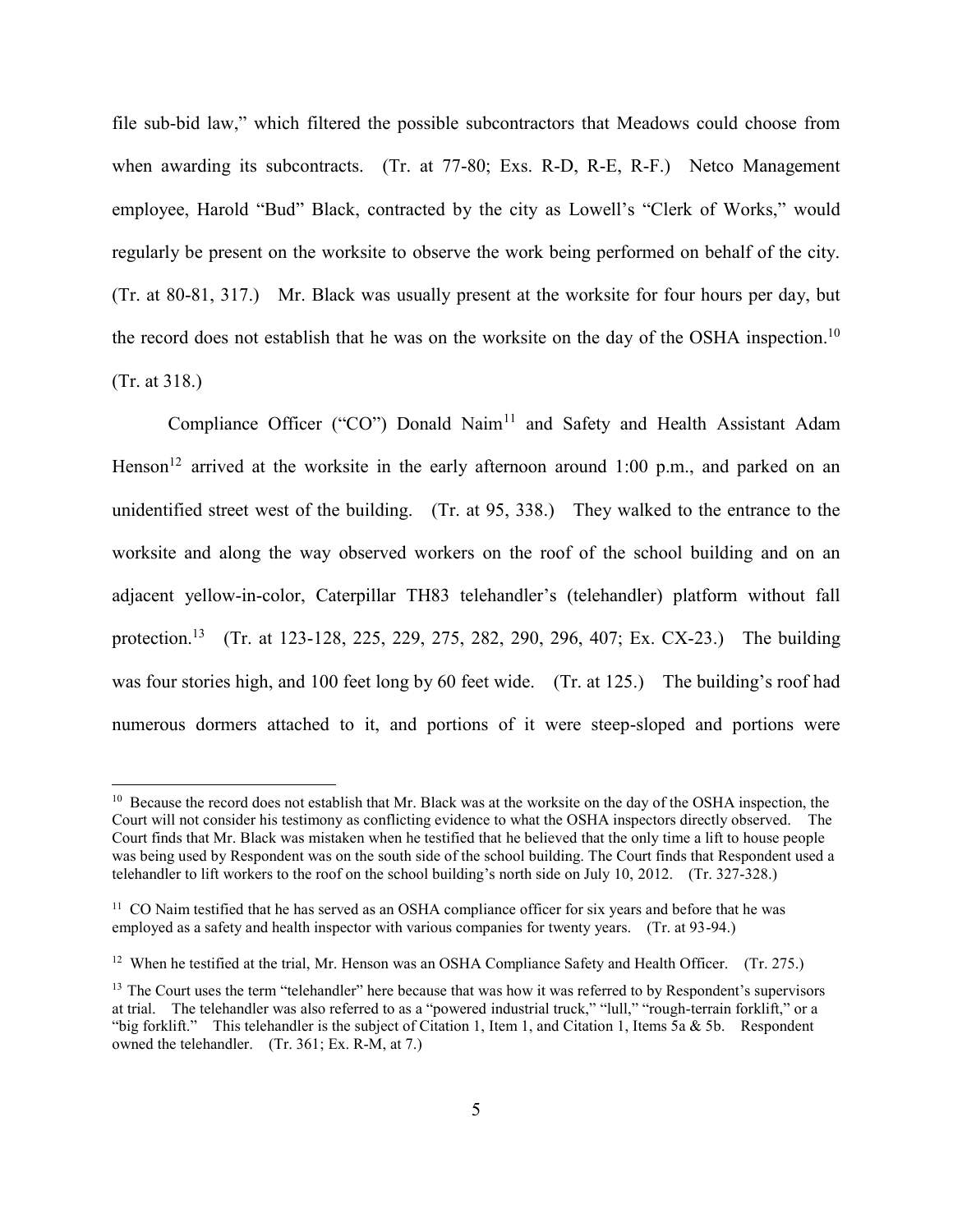low-sloped.<sup>14</sup> (Tr. at 125.) The workers who were on the roof and the telehandler's platform were approximately 60 feet above the ground. (Tr. at 126.) At the time of the OSHA inspection, the workers were accessing the roof from the platform of the telehandler, which was located on the north side of the building. (Tr. at 266; Ex. CX-52.) On the west side of the building, in an alcove, a single power cable was attached to the building about 20 feet below the roof line. (Tr. at 178, 413; Ex. CX-41.) Also near the west alcove was a blue-in-color, Genie telescopic boom lift – Model S-65 (telescopic boom lift) - that Respondent rented from NES Rentals.<sup>15</sup> (Exs. CX-3, CX-12, at 2, CX-41, CX-49, R-L, at 3, R-M, at 8.)<sup>16</sup>

The OSHA inspectors entered the worksite on the east side of the building that was "fairly close" to the telehandler that was around the corner on the north side. (Tr. at 132, 291.) CO Naim held up his credentials and asked to meet with those in charge. (Tr. at 127-128.) CO Naim testified that "every employee that I saw, I asked who was in charge and I was pointed to Michael Meadows and Jared Meadows." (Tr. at 128.) Michael Meadows and Jared Meadows met with the OSHA inspectors by the telehandler.<sup>17</sup> (Tr. at 292, 401.) CO Naim testified that Michael Meadows and Jared Meadows also told him that "they were in charge." (Tr. at 130, 197-198.) He testified that Michael Meadows told him that "I'm responsible for all the employees on the site." (Tr. at 198, 224, 251.)

<sup>14</sup> Low-slope roof means a roof having a slope less than or equal to 4 in 12 (vertical to horizontal). *See* 29 C.F.R. § 1926.500(b).

<sup>&</sup>lt;sup>15</sup> Michael Meadows testified that the telescopic boom lift had a "60-foot lift." (Tr. at 422; Ex. CX-49.)

<sup>&</sup>lt;sup>16</sup> The Secretary referred to this piece of equipment as an "aerial lift scaffold." (Sec'y Br. at 17; Tr. at 184-185; Ex. CX-41.)

<sup>&</sup>lt;sup>17</sup> CO Naim testified that he informed them that he was at the worksite to perform an inspection related to a complaint received by OSHA and that OSHA had a fall emphasis program. He also testified that he told them that he was there to address fall hazards and any other possible hazards that he observed. (Tr. at 129.)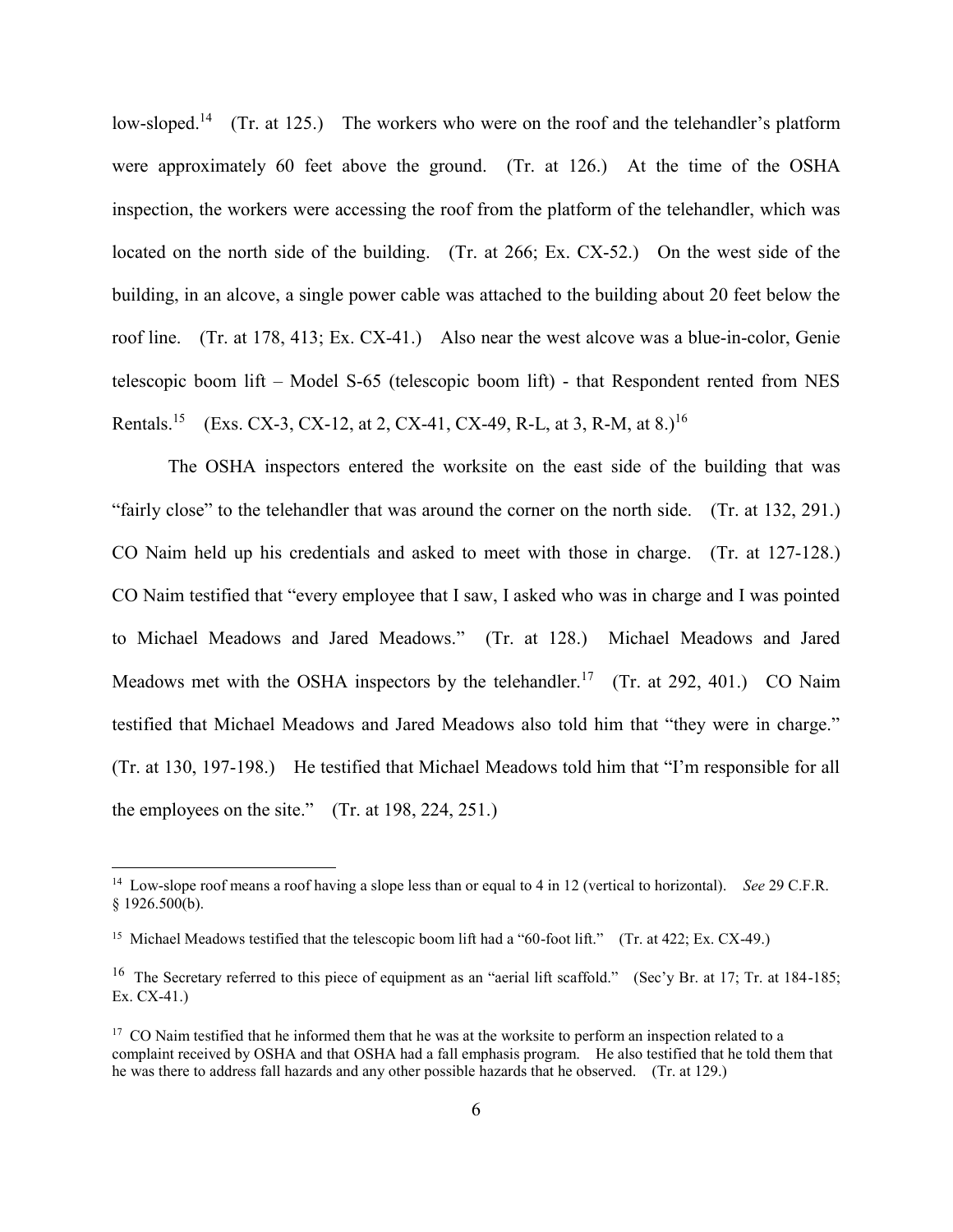When entering the worksite and during their meeting with Michael and Jared Meadows, CO Naim and Henson observed workers using an unguarded power table saw near the entrance to the worksite on the school building's east side. (Tr. at 132, 145, 283-285.) CO Naim then toured the worksite with Jared Meadows and foreman Gilson Oliveira.<sup>18</sup> (Tr. at 131-132.) During this time, CO Naim noted that the power table saw was plugged into an extension cord that did not have ground fault circuit interrupter ("GFCI") protection, and that a separate relocatable power tap, which was not intended for use at construction sites, was on the worksite and two items, one of which was an extension cord that ran up to the roof of the building, were plugged into it.<sup>19</sup> (Tr. at 170-173, 204-207.) Mr. Henson observed workers on the ground stepping through debris that had protruding screws.<sup>20</sup> (Tr. at 275-276, 281.)

### *Threshold Issues*

*Respondent's Request for Reconsideration of the Court's Denial of its Motion for* 

A. No.

<sup>&</sup>lt;sup>18</sup> Although CO Naim referred to the Meadows foreman as Luis Oliveira, the record shows that he also was known as Gilson Oliveira. (Tr. at 391 (Michael Meadows referring to his foreman on the Lowell worksite); Exs. CX-13, R-G (Respondent's payroll records indicating that the foreman at the Lowell worksite was known as Gilson N. Oliveira).) CO Naim also testified that Michael Meadows may have accompanied him at times during his inspection. (Tr. 197.)

<sup>&</sup>lt;sup>19</sup> CO Naim testified that GFCI protects electrical equipment users from electrical shocks and burns in the event of an equipment malfunction or cut in an electrical cord. (Tr. at 173.)

<sup>&</sup>lt;sup>20</sup> Mr. Henson testified that another Meadows supervisor, Brian Dias, was at the worksite and that he toured the worksite with him. (Tr. at 289; 296.) Mr. Dias was a supervisor at the worksite and joint-owner of Meadows, but, according to Jared Meadows, was not at the worksite at the time of the inspection. (Tr. at 360, 381, 385.) CO Naim did not mention meeting Mr. Dias, only Messrs. Michael Meadows, Jared Meadows, and Gilson Oliveira. It is possible that Mr. Henson confused foreman Oliveira with Brian Dias. Mr. Henson testified:

Q. Were you present when Mr. Naim was interviewing Mr. Oliveira?

Q. Did you walk the project site with Mr. Naim?

A. With Mr. Naim for a portion of it and I was with Mr. Dias from Meadows Construction for a portion of it on my own.

<sup>(</sup>Tr. at 296.) The record does not resolve this apparent discrepancy, but neither party raises any issue associated with it. Accordingly, the Court finds that the discrepancy is harmless.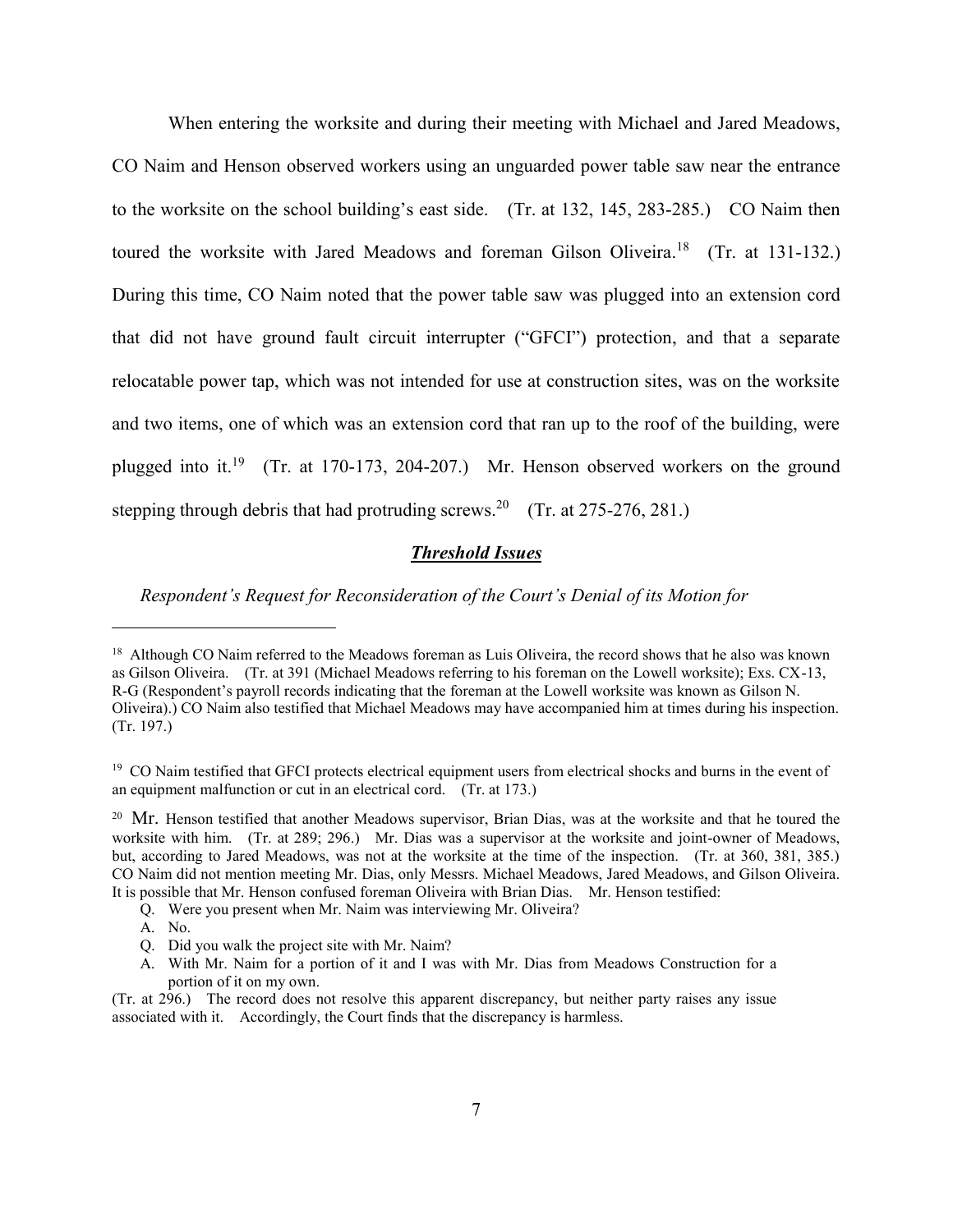### *Summary Judgment*

 $\overline{a}$ 

In its post-hearing brief, Respondent asserts "that a post-trial reconsideration of Meadows' motion [for summary judgment] is warranted" because the Secretary disclosed for the first time at trial that Mr. Henson was not an OSHA compliance officer on July 10, 2012. (Resp't. Br. at 2-3.) In its reply brief, Respondent alleges that the Secretary "clearly and intentionally" used "chicanery" to "deceive this Court" as to Mr. Henson's status at the time of the OSHA inspection. Respondent argues that such chicanery should result in the dismissal of the amended complaint and all citations. (Resp't. Reply Br. at 9-10.)

A motion for reconsideration does "not necessarily fall within any specific Federal Rule" and, therefore, in such motions the movant "rel[ies] on 'the inherent power of the rendering district court to afford such relief from interlocutory judgments ... as justice requires."<sup>21</sup> *See [Greene v. Union Mut.](http://www.westlaw.com/Find/Default.wl?rs=dfa1.0&vr=2.0&DB=350&FindType=Y&ReferencePositionType=S&SerialNum=1985118874&ReferencePosition=22) Life Ins. Co.,* [764 F.2d 19, 22 \(1st Cir.1985\)](http://www.westlaw.com/Find/Default.wl?rs=dfa1.0&vr=2.0&DB=350&FindType=Y&ReferencePositionType=S&SerialNum=1985118874&ReferencePosition=22) (citation omitted); *Bowater Inc.,* No. Civ. 03-227-B-C, 2005 WL 3021979, at \*1 (D. Me. Nov. 10, 2005). A motion for reconsideration should not give a motion's losing party the opportunity to simply reargue losing points. Moreover, revisiting issues already addressed or advancing new arguments or supporting facts which were otherwise available when the original motion was under consideration by the Court are not valid purposes of a motion to reconsider and are likewise inappropriate. *[Van Skiver v. United States,](http://www.westlaw.com/Find/Default.wl?rs=dfa1.0&vr=2.0&DB=350&FindType=Y&ReferencePositionType=S&SerialNum=1991209132&ReferencePosition=1243)* [952 F.2d 1241, 1243 \(10th Cir.1991\)](http://www.westlaw.com/Find/Default.wl?rs=dfa1.0&vr=2.0&DB=350&FindType=Y&ReferencePositionType=S&SerialNum=1991209132&ReferencePosition=1243) (citation omitted); *see also [Frietsch v. Refco, Inc.,](http://www.westlaw.com/Find/Default.wl?rs=dfa1.0&vr=2.0&DB=506&FindType=Y&ReferencePositionType=S&SerialNum=1995124498&ReferencePosition=828)* [56 F.3d 825, 828 \(7th Cir.1995\)](http://www.westlaw.com/Find/Default.wl?rs=dfa1.0&vr=2.0&DB=506&FindType=Y&ReferencePositionType=S&SerialNum=1995124498&ReferencePosition=828) ("It is not the purpose

<sup>&</sup>lt;sup>21</sup> While the federal rules do not recognize a "motion for reconsideration" in those exact words, Rule 59 $(e)$ governs motions for the alteration or amendment of judgments. *See Mass. Elec. Constr. Co.*, 16 BNA OSHC 1023, 1024 (No. 91-2111, 1992). Under Rule 59(e) the movant must demonstrate an intervening change in the law, the discovery of new evidence, or a clear error of law in order to prevail. The Court finds that Respondent has not demonstrated any intervening change in the law, the discovery of new evidence, or clear error of law.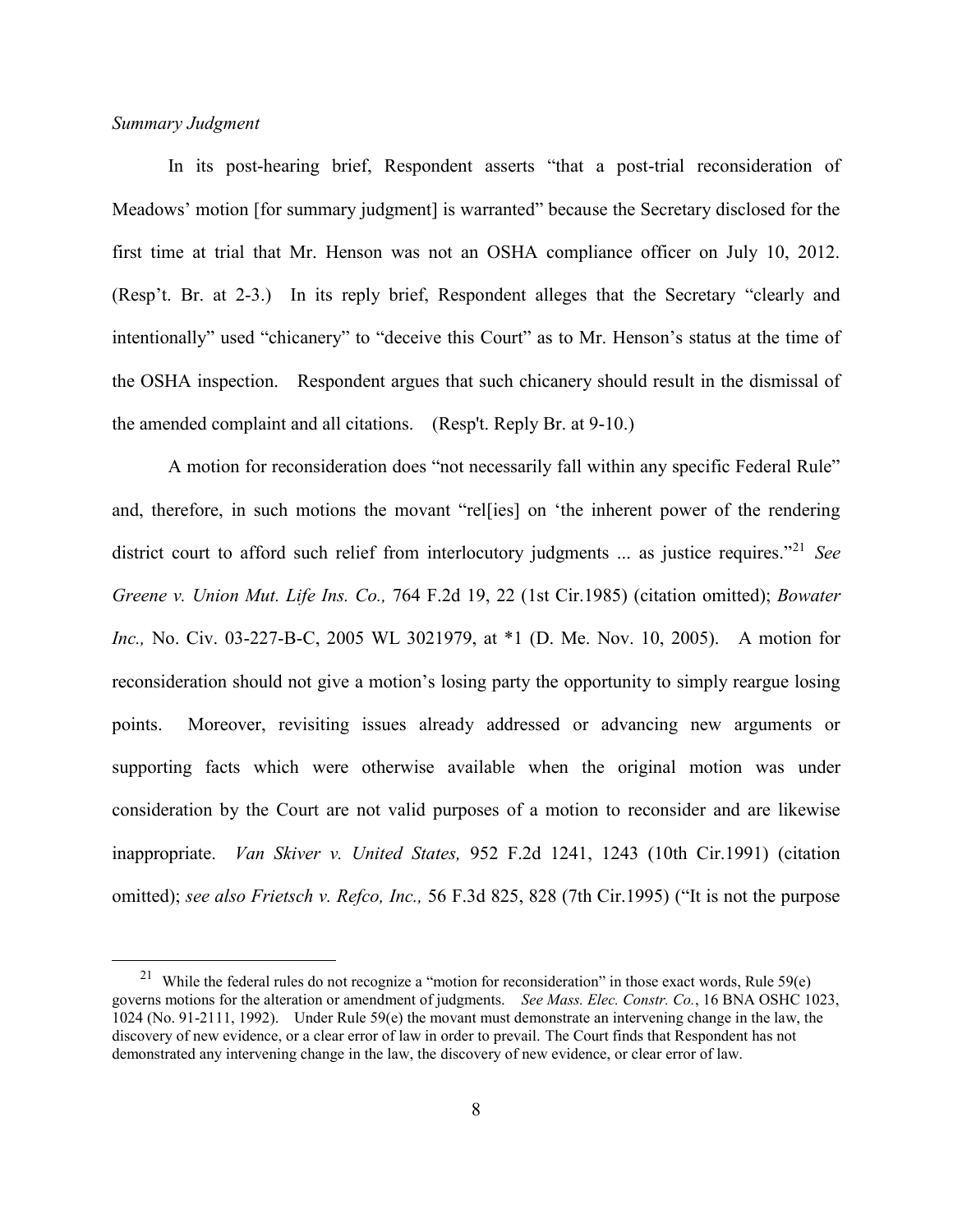of allowing motions for reconsideration to enable a party to complete presenting his case after the court has ruled against him."). The broad "interests of justice" standard, which helps guide the Court's analysis, is highly discretionary. *See [Greene,](http://www.westlaw.com/Find/Default.wl?rs=dfa1.0&vr=2.0&DB=350&FindType=Y&ReferencePositionType=S&SerialNum=1985118874&ReferencePosition=22)* [764 F.2d at 22;](http://www.westlaw.com/Find/Default.wl?rs=dfa1.0&vr=2.0&DB=350&FindType=Y&ReferencePositionType=S&SerialNum=1985118874&ReferencePosition=22) *[United States v.](http://www.westlaw.com/Find/Default.wl?rs=dfa1.0&vr=2.0&DB=350&FindType=Y&ReferencePositionType=S&SerialNum=1992184963&ReferencePosition=22)  [Roberts,](http://www.westlaw.com/Find/Default.wl?rs=dfa1.0&vr=2.0&DB=350&FindType=Y&ReferencePositionType=S&SerialNum=1992184963&ReferencePosition=22)* [978 F.2d 17, 22 \(1st Cir.1992\)](http://www.westlaw.com/Find/Default.wl?rs=dfa1.0&vr=2.0&DB=350&FindType=Y&ReferencePositionType=S&SerialNum=1992184963&ReferencePosition=22) (noting that the interests of justice test "covers considerable ground"). In conducting this analysis, this court may consider the following, nonexhaustive list of factors: (1) the nature of the case, (2) the degree of tardiness, (3) the reasons underlying the tardiness, (4) the character of the omission, (5) the existence *vel non* of cognizable prejudice to the nonmovant in consequence of the omission, (6) the effect of granting (or denying) the motion on the administration of justice, and (7) whether the belated filing would, in any event, be more than an empty exercise. *[Winters v. FDIC,](http://www.westlaw.com/Find/Default.wl?rs=dfa1.0&vr=2.0&DB=345&FindType=Y&ReferencePositionType=S&SerialNum=1993028594&ReferencePosition=3)* [812 F.Supp. 1, 3](http://www.westlaw.com/Find/Default.wl?rs=dfa1.0&vr=2.0&DB=345&FindType=Y&ReferencePositionType=S&SerialNum=1993028594&ReferencePosition=3)  [\(D.Me.1993\)](http://www.westlaw.com/Find/Default.wl?rs=dfa1.0&vr=2.0&DB=345&FindType=Y&ReferencePositionType=S&SerialNum=1993028594&ReferencePosition=3) (quoting *[Roberts,](http://www.westlaw.com/Find/Default.wl?rs=dfa1.0&vr=2.0&DB=350&FindType=Y&ReferencePositionType=S&SerialNum=1992184963&ReferencePosition=21)* [978 F.2d at 21-22\).](http://www.westlaw.com/Find/Default.wl?rs=dfa1.0&vr=2.0&DB=350&FindType=Y&ReferencePositionType=S&SerialNum=1992184963&ReferencePosition=21)

Here, the record shows that the date on CO Naim's credential card had expired June 20, 2012 prior to the inspection of the Lowell worksite. (Tr. at 224-225; Ex. R-A.) Before the trial, Respondent filed a Motion for Summary Judgment based on Naim's expired credential card. *See* Respondent Meadows Construction Co. LLC's Motion for Summary Judgment Against Complainant under F.R.C.P. 56(2), Or Alternatively, Its Motion in Limine (June 21, 2013)("Motion for Summary Judgment"). The Motion for Summary Judgment was denied. *See* Order Denying Respondent's Motion for Summary Judgment, or Alternatively, its Motion In Limine (June 28, 2013). In its post-hearing briefs, Respondent requests that its Motion for Summary Judgment be reconsidered because: (1) OSHA had misled the Court regarding Mr. Henson's "true status" as a safety assistant during the inspection, and (2) Mr. Henson's "presence at the site did not raise a genuine issue of material fact." (Resp't Br. at 2-3, 30-32; Resp't Reply Br. at 9-10.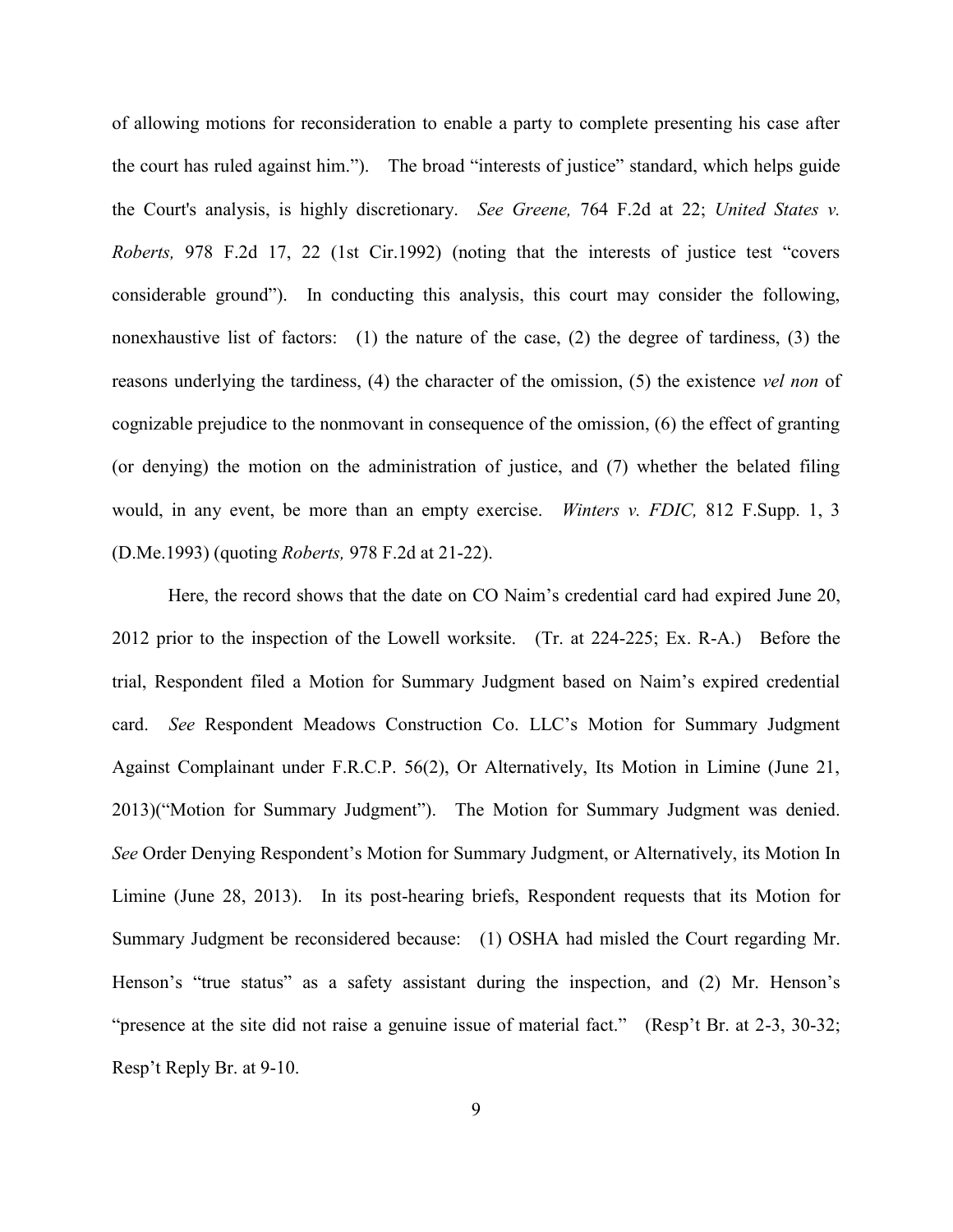According to Respondent, OSHA, in an "untimely disclosure" at the hearing, revealed Mr. Henson's "true status" as a safety assistant at the time of the Lowell inspection. (Resp't Br. at 2-3.) In doing so, Respondent claims that OSHA misled the Court in its response to Respondent's Motion for Summary Judgment by submitting a "brief and affidavit to this Court which misleadingly assert [ed] that Adam Henson's presence on the worksite create [d] a genuine issue of material fact with respect to the credentials issue." (Resp't Reply Br. at 9.)

First, the Court was not misled. OSHA never asserted that Mr. Henson was a credentialed Compliance Officer at the time of the Lowell inspection. Second, at the time of Respondent's summary judgment motion, Mr. Henson's presence at the worksite was a material fact in dispute, not because he was a safety assistant and not a credentialed Compliance Officer, but because, according to the affidavit submitted by Michael Meadows in support of Respondent's Motion for Summary Judgment, Meadows asserted, and OSHA disputed, that CO Naim "was the sole individual that interviewed people and investigated the Project site." *See* Michael Meadows Affidavit dated June 20, 2013; Complainant's Memorandum In Opposition To Respondent's Motion for Summary Judgment at 2 (June 27, 2013) ("OSHA employee Adam Henson was also at the project site assisting in the investigation and interviewing workers."). Third, Respondent has not provided any support, legal or otherwise, as to how it is appropriate under the Federal Rules of Civil Procedure or Commission rules for a party, in its post-hearing brief, to make a post-trial request for the Court to reconsider its ruling denying a motion for summary judgment. Finally, any such motion is untimely per the Court's Scheduling Order requiring all motions, including *in limine*, to have been submitted no later than 25 days before the commencement of the hearing. *See* Notice of Hearing and Scheduling Order (Jan. 23,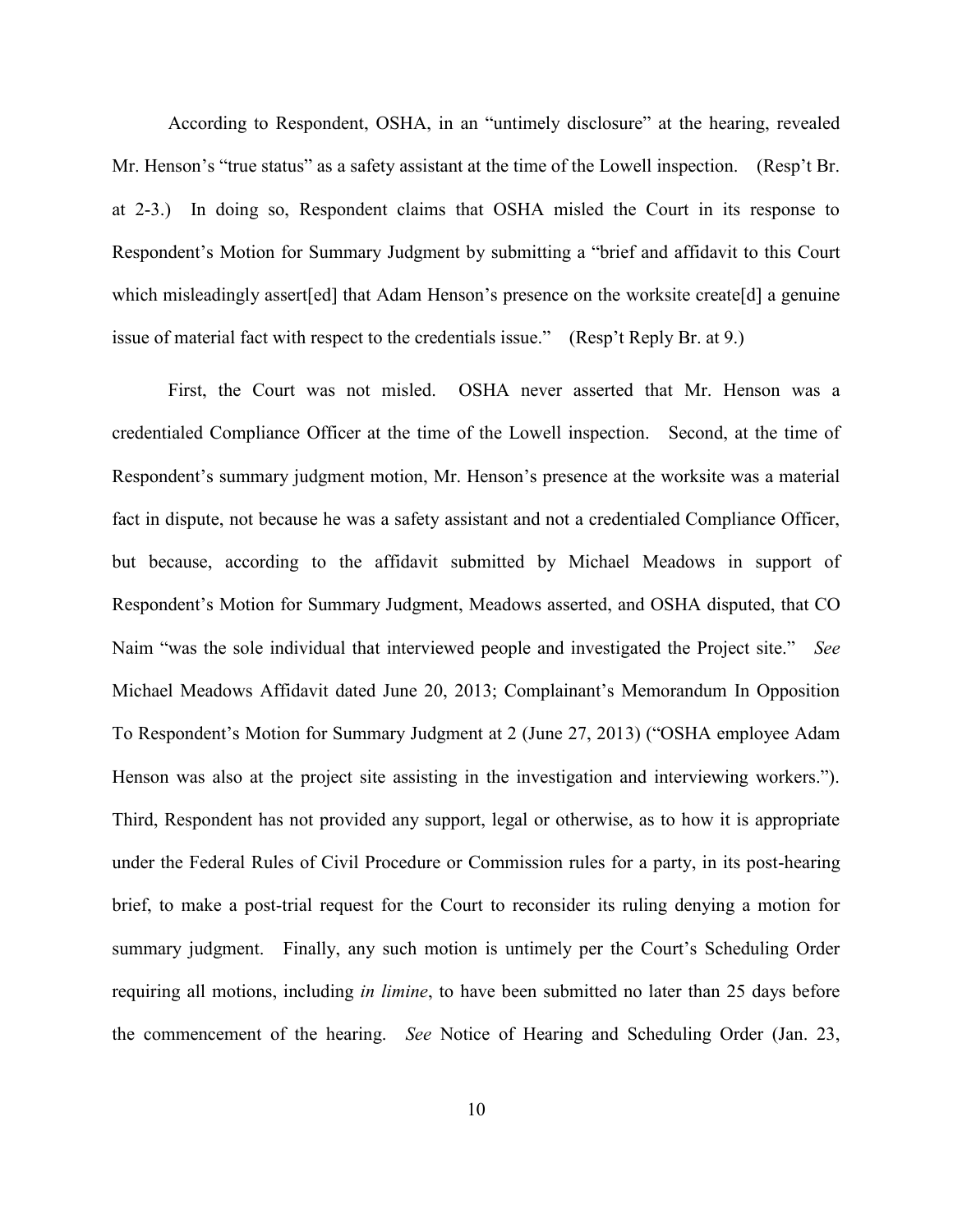2013).

After weighing the factors suggested in *Roberts,* the Court is persuaded that the interests of justice do not justify the Court granting the requested reconsideration. Respondent's Motion for Reconsideration is without merit regardless of whichever legal **s**tandard applies to its disposition. The Court finds that there is no evidence that the Secretary used chicanery to deceive the Court as to Mr. Henson's status at the time of the OSHA inspection. The issue has been reviewed by the Court given the development of the record during the trial and Respondent's request in its post-hearing brief. For the reasons already set forth in the Order denying the Motion for Summary Judgment and herein, the Court affirms its denial of Respondent's Motion for Summary Judgment and denies Respondent's Motion for Reconsideration of the Court's denial of its Motion for Summary Judgment based on CO Naim's expired credentials.

#### *Multi-Employer Doctrine*

The Secretary claims that Meadows was the general contractor on the Lowell worksite and was therefore responsible for ensuring that the work done on the worksite was "conducted in a safe manner." (Sec'y Br. at 12.) The Secretary's claim falls under the multi-employer worksite doctrine, which is set forth in *Summit Contractors, Inc.*, 23 BNA OSHC 1196 (No. 05-0839, 2010). In *Summit*, the Commission held that "an employer who either creates or controls the cited hazard has a duty under  $\S$  5(a)(2) of the Act . . . to protect not only its own employees, but those of other employers 'engaged in the common undertaking.' " *Summit*, 23 BNA OSHC at 1205 (citations omitted). The Commission explained that a "controlling" employer is one in the position "where it could reasonably be expected to prevent or detect and abate the violations due to its supervisory authority and control over the worksite." *Id*. A "creating" employer is one that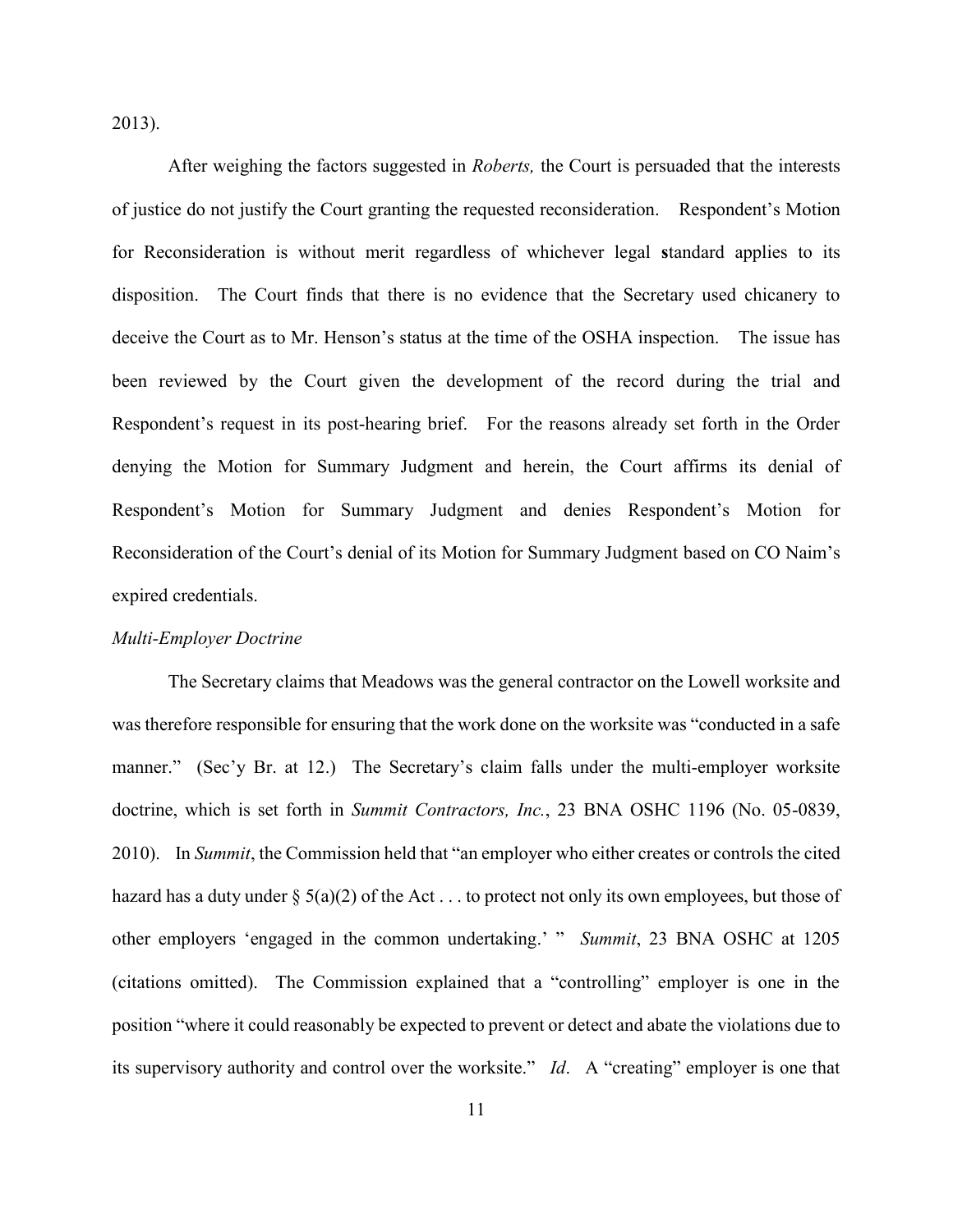"creates a violative or hazardous condition [and] is [therefore] obligated to protect its own employees as well as employees of other contractors who are exposed to the hazard." *Id.*

Of the fourteen affirmative defenses Respondent raised in its Answers to the Secretary's Complaints, the following relate to the multi-employer doctrine that: (4) it was not legally responsible for those who allegedly violated the cited standard, (7) it neither caused the alleged hazards to exist nor did it directly control the conditions causing the hazard, and (13) the correct employer was not cited. In its prehearing statement, Respondent set forth the factual bases for these affirmative defenses: Mr. Ederson Pinto, thought by CO Naim to be a worker at the worksite, was not on any of the subcontractor payrolls; a subcontractor who was cited, LN Construction Co., was not directed or directly supervised by Meadows; and the power table saw and power tap at issue in the citation items were not Meadows' property. (Resp't Pre-Hr'g Statement at 6, 8.) In its post-hearing briefs, Respondent further claims: (1) Masonworks, LLC, the subcontractor who operated the power table saw at issue in Citation 1 Item 2, was not a "filed sub-bidder which Meadows could vet, select or reject depending on its safety record, experience and qualifications, per the normal procedures of the Massachusetts bid law," and (2) the relocatable power tap at issue in Repeat Citation 2 Item 1 was most probably owned by either the window or the asbestos abatement contractors, neither of which subcontracted with Meadows.<sup>22</sup> (Resp't Br. at 13-14, 23.)

It is undisputed that Meadows was the general contractor on the Lowell worksite and that subcontractors were also present during the OSHA inspection. With respect to these subcontractors and the worksite as a whole, the Court finds that the record shows that Meadows

<sup>&</sup>lt;sup>22</sup> Michael Meadows testified that an asbestos abatement contractor was assisting the window contractor at the worksite. (Tr. at 406.)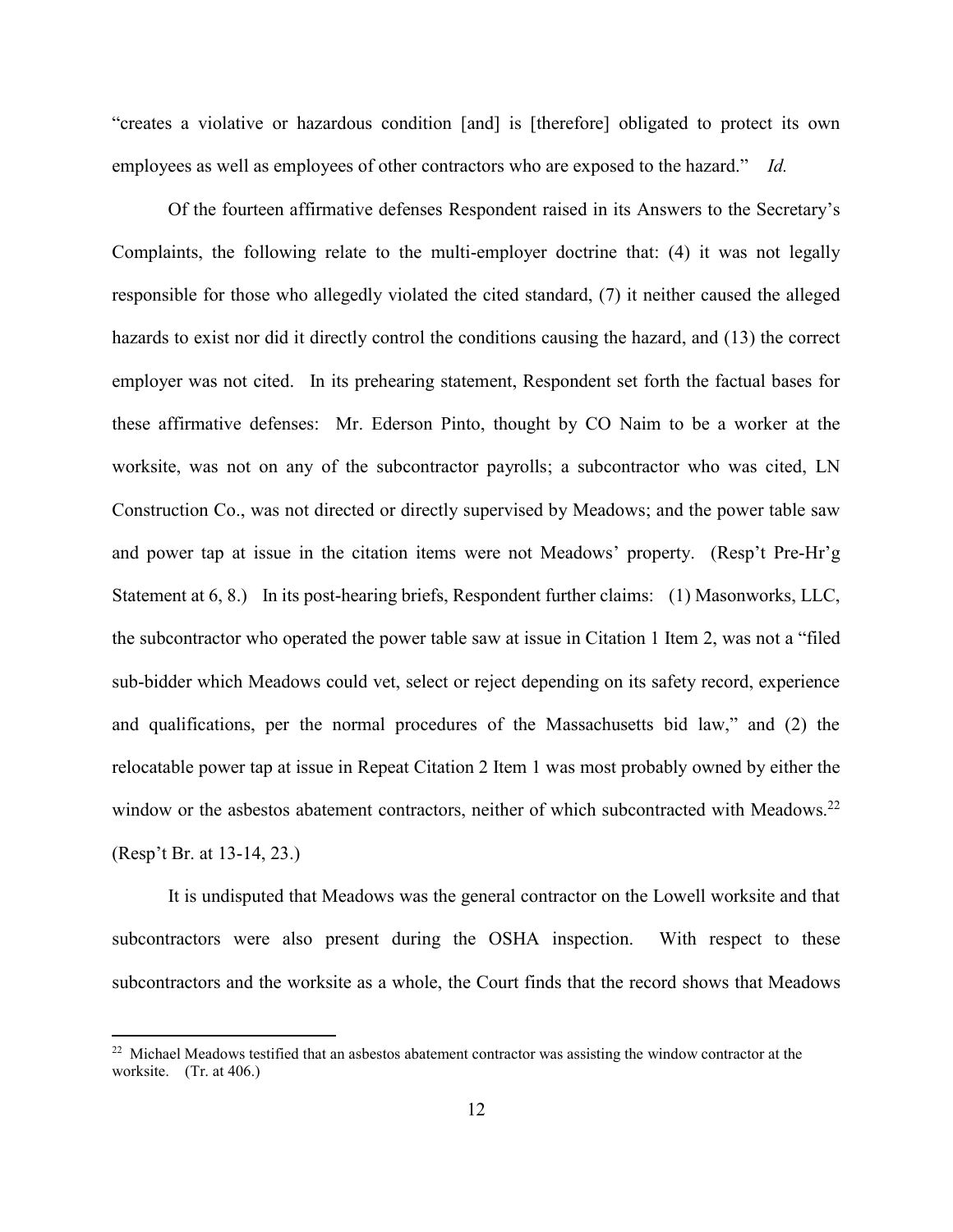had overall supervisory authority and control of the work functions being performed. General contractors at construction sites, who have the ability to do so, must prevent or abate hazardous conditions created by subcontractors, through the reasonable exercise of supervisory authority, regardless of whether the general contractor created the hazard or whether the general contractor's own employees were exposed to the hazard. *See Solis v. Summit Contractors, Inc.,* 558 F.3d 815  $(8<sup>th</sup> Cir. 2009)$ . First, the record shows that Meadows was in charge of safety.<sup>23</sup> Meadows required its own employees and subcontractors to follow its safety program specifically developed for the project, which was kept on site for everyone to use and follow. (Tr. at 435-437; Ex. R-O).<sup>24</sup> The safety program plainly states that all subcontractors must follow it. (Ex. R-O at "Responsibilities: Subcontractors and Suppliers"; "Subcontractors/Outside Service Providers.") The record also shows that Meadows communicated its safety rules, using an interpreter if necessary, to everyone on the worksite during daily coffee breaks. (Tr. at 435-437.) The safety program included topics such as fall protection and electrical safety. It also included a disciplinary program. (Ex. R-O at "Disciplinary Program.") Additionally, Bud Black, who represented the city of Lowell, testified that he reported any safety concerns directly to Respondent. (Tr. at 319-320, 330-331.) Safety Net, Respondent's safety consultant, developed Meadows' safety program and provided it to Meadows. (Tr. at 433-435.) Netco employee, Thomas Kondol, served as the city of Lowell's project manager ("PM"). Mr. Black

<sup>&</sup>lt;sup>23</sup> In its interrogatory responses to the Secretary, Respondent identified Messrs. Michael Meadows, Jared Meadows, Brian Dias and Victor Andrade, all either owners or employees of Meadows, as persons in charge of safety at the worksite.  $(Ex. CX-1, at p. 3.)$ 

<sup>&</sup>lt;sup>24</sup> Meadows claims that the Massachusetts contracting bid requirements shield it from responsibility on its worksite, claiming that Meadows could not select some subcontractors based on their safety record. (Resp't Br. at 13-14.) The record shows, however, that Meadows knew about this requirement before it contracted with the city of Lowell. (Tr. at 80.) Meadows then required all subcontractors, including the ones it was allegedly required to hire, to conform to its safety program.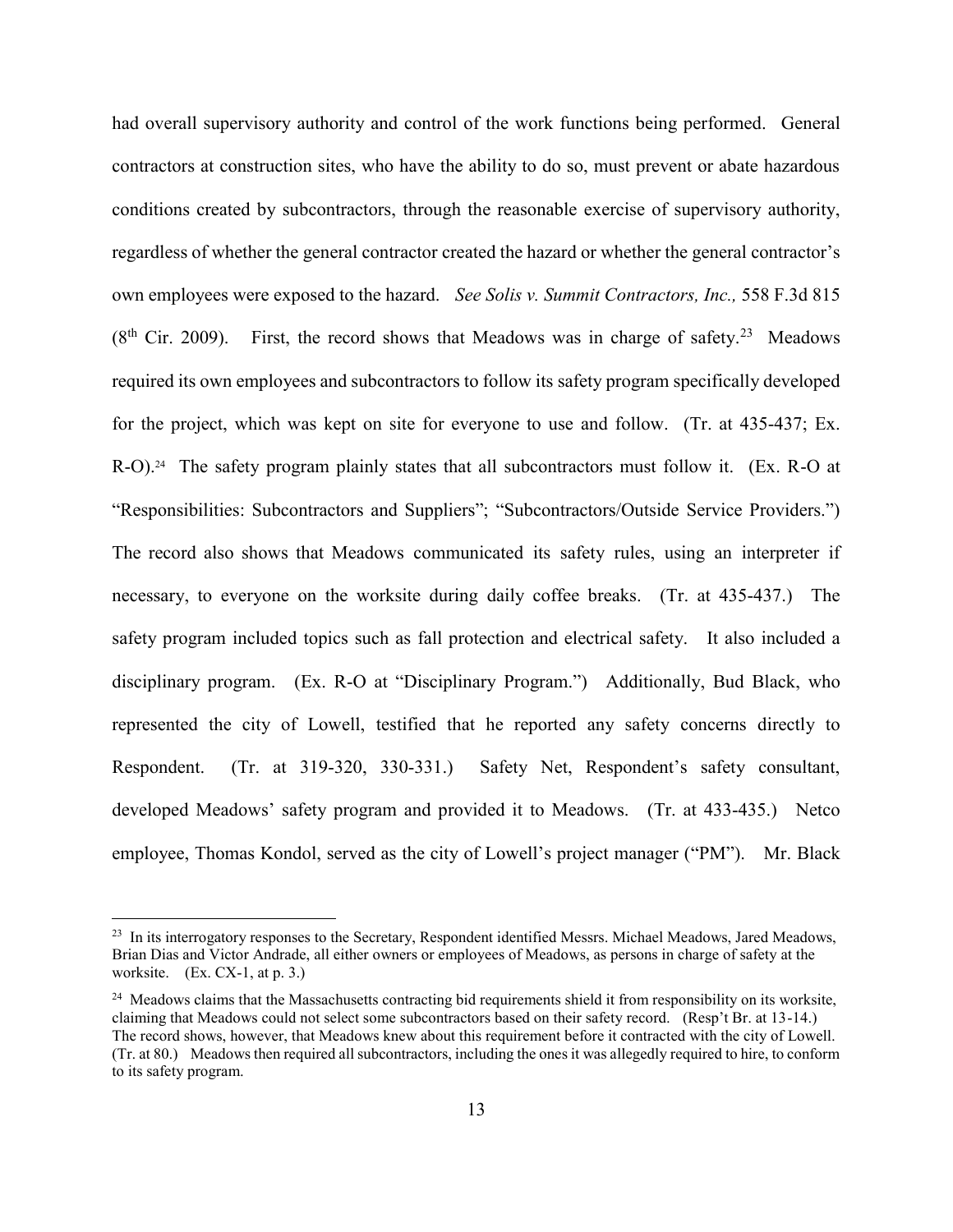worked for PM Kondol. PM Kondol testified that as the worksite PM he was the "interface between the contractor, the designer, and the school district, which is – who the work was being performed for." He also testified that the subcontractors to Respondent at the worksite performed "work as directed by the general contractor [Respondent]." (Tr. at 77, 80.)

Second, the record shows that Respondent was in charge of the flow of work being done on the Lowell worksite. Michael Meadows and Jared Meadows testified that Jared Meadows coordinated all of the work being done by the subcontractors. (Tr. at 359; 393-395.) Michael Meadows testified that foreman Gilson Oliveira was in charge of deliveries, and would "lift[] stuff up to the guys on the roof," who were, according to Jared Meadows, employees of subcontractors Masonworks, LLC and LN Construction Co. (Tr. at 375, 392.) Michael Meadows also testified that Jared Meadows would coordinate the work of non-subcontractors; including the work of the window and asbestos contractors. (Tr. at 393.) CO Naim also asserted that Michael Meadows also told CO Naim that he [Michael Meadows] "controlled the work activities of the employees (Means and manner by which the work is accomplished) that are the subject of each of the citations issued. He [Michael Meadows] also indicated that he [Michael Meadows] gives additional projects to these workers, controls their hours and has the authority to remove or discipline these workers." *See* Secretary's Response to Interrogatory No. 10, at Ex. R-M, at 7.)

Finally, the record shows that the subcontracted workers viewed the Meadows supervisors as those that controlled the project. CO Naim testified that all the workers on the site that he spoke to indicated that Michael Meadows and Jared Meadows were "in charge." The only supervisors at the worksite at the time of the OSHA inspection were Meadows' supervisors. (Tr. at 128, 142-143.) This testimony was unrebutted. Based on the above facts, the Court finds that Respondent in general controlled the worksite in such a way as to be able to detect and abate any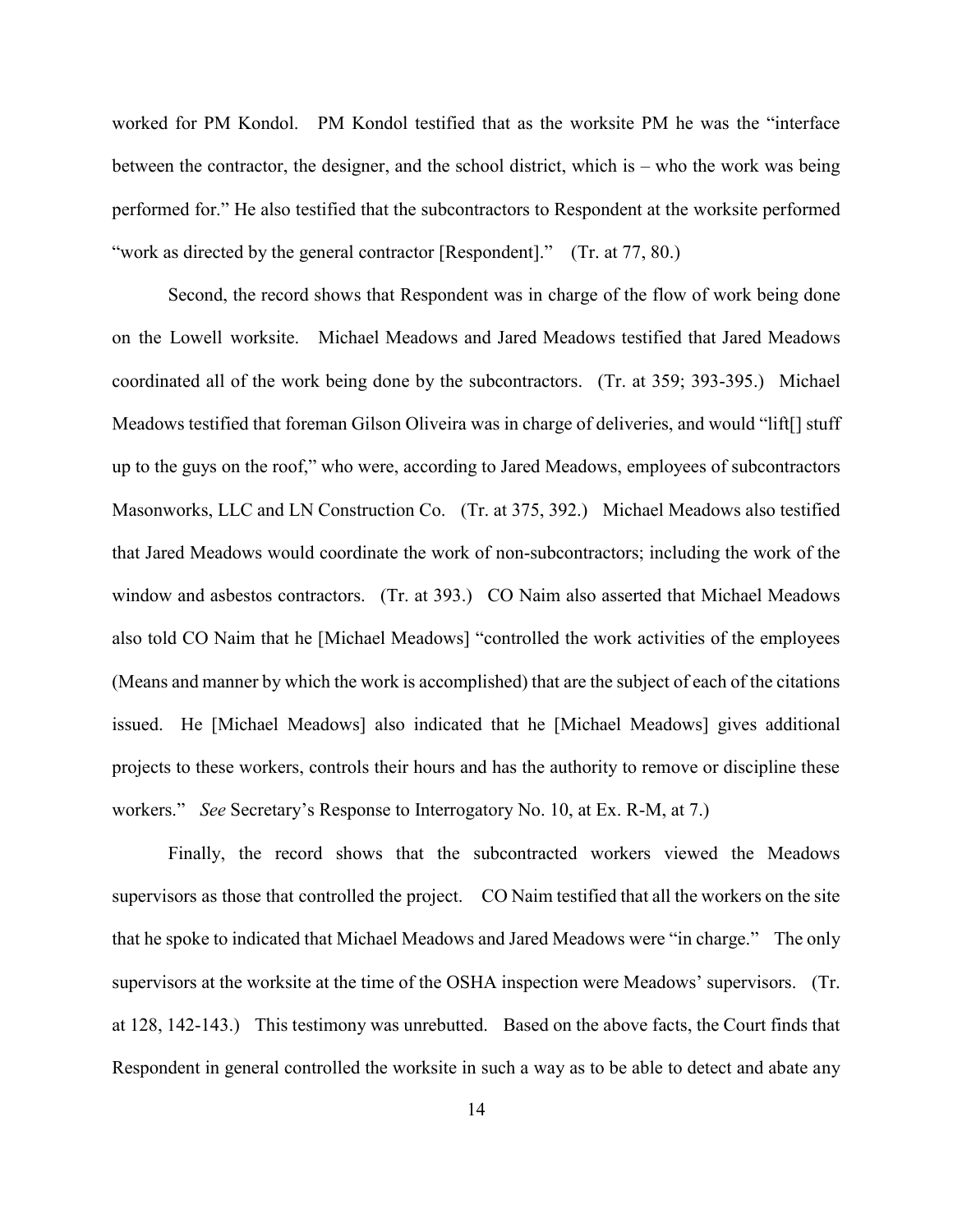violative conditions that developed on the worksite. Consistent with *Summit*, the Court finds Respondent to be a "controlling" employer that had a duty under the Act to protect not only its own employees, but those of LN Construction Co., Masonworks, LLC and the window and asbestos abatement contractors that were also working at the worksite. *Centex-Rooney Constr. Co.*, 16 BNA OSHC 2127, 2130 (No. 92-0851, 1994) ("An employer is responsible for violations of other employers where it could reasonably be expected to prevent or detect and abate the violations due to its supervisory authority and control over the worksite."). With respect to the individual citation items where a Meadows subcontractor was involved with or exposed to the alleged hazard, the Court also specifically finds, as discussed below in the sections devoted to the specific citation items, that the record supports that Respondent had control over the working conditions surrounding the alleged violations, but failed to abate them.<sup>25</sup>

### *Selective Prosecution*

 $\overline{a}$ 

In its answers, Respondent claimed that OSHA had engaged in selective enforcement against Meadows due to ongoing issues Respondent had with union representatives. *See* Fourteenth Affirmative Defense in Resp't Answers, Respondent's response to the Secretary's Interrogatory No. 22. (Ex. CX-1, at 10.) The Commission places the burden of showing selective prosecution on respondents. *Altor Inc.*, 23 BNA OSHC 1458, 1460 n.2 (No. 99-0958, 2011). Respondent alleges that union harassment has "effectively led to repeated OSHA inspections and selective enforcement."<sup>26</sup> Fourteenth Affirmative Defense in Resp't Answers.

<sup>&</sup>lt;sup>25</sup> These citation items include Citation 1, Items 2, 3, 5 and 6, and Citation 2, Items 1 and 2. The multi-employer doctrine does not apply to Citation 1, Items 1 and 4, in which a Meadows employee was undisputedly involved.

 $26$  Michael Meadows testified that unions have "been using thuggery tactics against me" since he was not a signatory contractor for unions. He also testified that Respondent has been a victim of vandalism at worksites where a telehandler and sixteen skylights were smashed. (Tr. at 390.)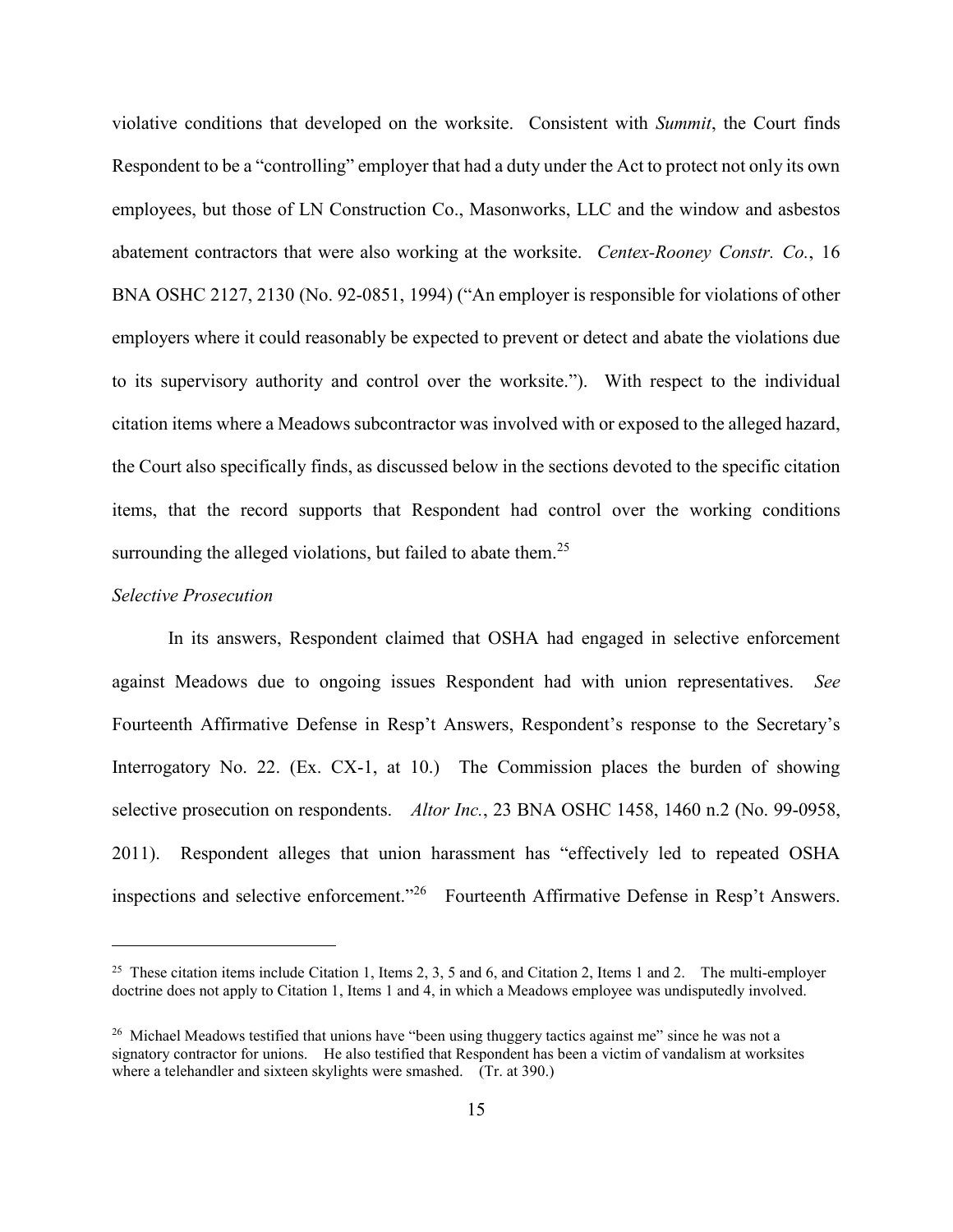Respondent alleges that OSHA selected it for inspection merely because the company was non-union. When a Respondent raises the spectre that it has been a victim of selective enforcement of the Act, it is alleging that it has been deprived of its right to due process under the law. Relief is available only if the decision to prosecute is shown to have been deliberately based upon an unjustifiable standard, such as race, religion, or other arbitrary classification. *Cuyahoga Valley Ry. v. United Transp. Union*, 474 U.S. 3 (1985).<sup>27</sup> Relief may also be available if the prosecutorial decision was vindictive and unreasonably initiated with the intent to punish the employer for its exercise of a constitutionally protected right.<sup>28</sup> *See Altor, Inc.*, No. 99-0958, 2001 WL 36358380, at \*\*32-33 (O.S.H.R.C.A.L.J. December 17, 2001).

There is nothing in this record to support the conclusion that the Secretary's conduct with regard to OSHA's July 10, 2012 inspection or the issuance of the two citations at issue was based on an illegal premise or Respondent's non-union status, discriminatory, unreasonable or an attempt to prevent Respondent from exercising a protected right, or to punish Respondent for exercising any such rights.<sup>29</sup> The record does not establish that OSHA was aware, before

<sup>27</sup> *See Dekalb Forge Co.*, 13 BNA OSHC 1146, 1153(No. 83-299, 1987) (selective enforcement is judged "by ordinary equal protection standards, under which it must be shown that the alleged selective enforcement had a discriminatory effect and was motivated by a discriminatory purpose" (footnote omitted); *see also United States v. Torquato*, 602 F.2d 564, 569 n.8 (3d Cir. 1979) (defendant claiming selective prosecution " 'bears the heavy burden' " of proving that claim (citation omitted)).

<sup>&</sup>lt;sup>28</sup> Vindictive prosecution requires Respondent to show: (1) an exercise of a protected right; (2) OSHA's stake in the exercise of that right; (3) the unreasonableness of OSHA's conduct; and (4) that the prosecution was initiated with the intent to punish the Respondent for the exercise of the protected right. *Nat'l Eng'g & Contracting Co*., 18 BNA OSHC 1075, 1077 (No. 94-2787, 1997), *aff'd, Nat'l Eng'g and Contracting Co. v. Herman*, 18 BNA OSHC 2114, 2119-20 (No. 97-4362, 1999)(6th Cir. 1999). Likewise, Respondent "must produce evidence tending to show that it would not have been cited absent that motive." (*Nat'l Eng'g & Contracting Co*., 18 BNA OSHC at 1078).

 $^{29}$  In this case, Respondent has failed to establish that any government officials engaged in any misconduct. To the contrary, the actions of OSHA personnel have been in support of the public interest to ensure employee safety. *Fluor Daniel,* 19 BNA OSHC 1529, 1533 (No. 96-1729, 2001)(consolidated), *aff'd*, 295 F.3d 1232 (11th Cir. 2002).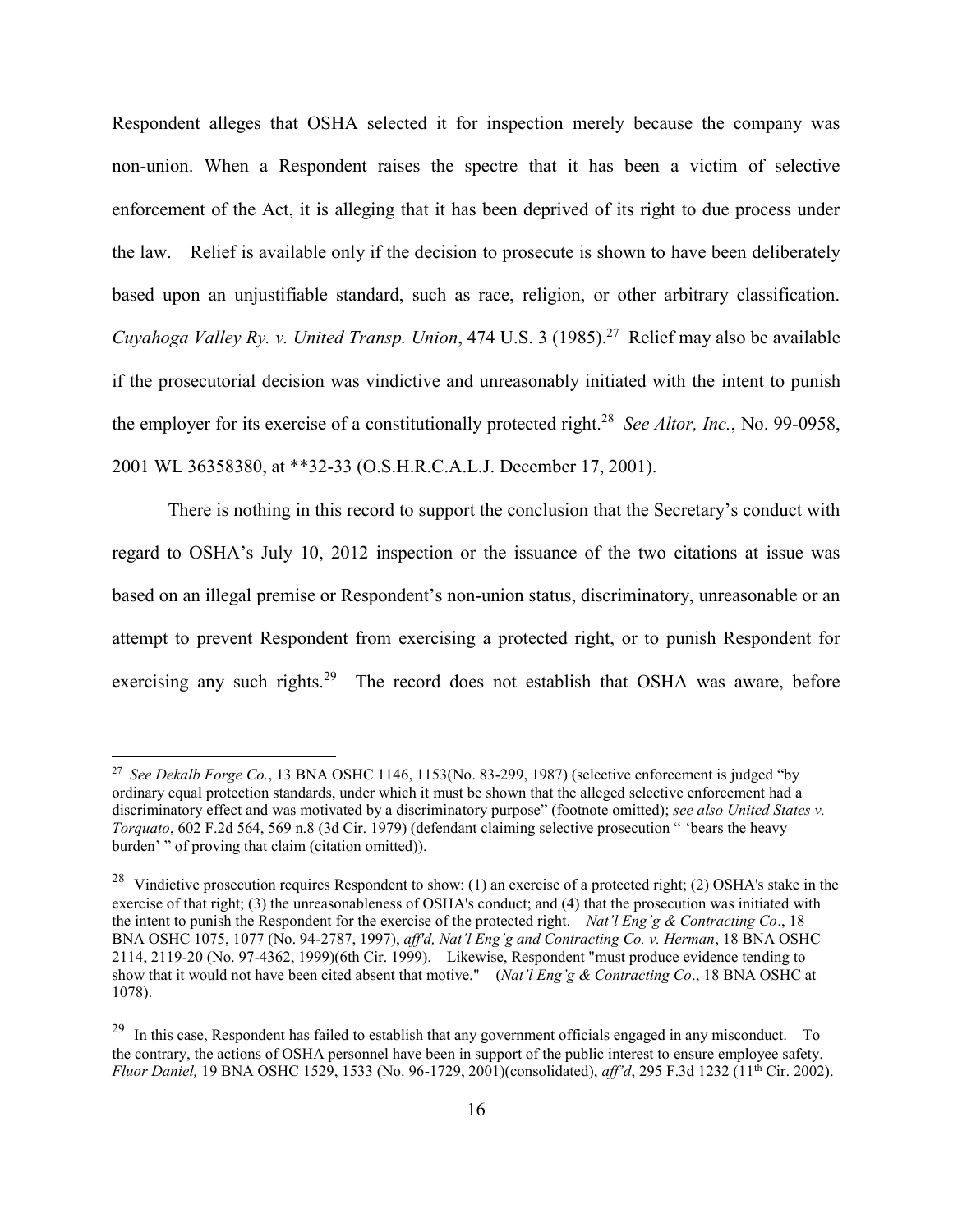deciding to conduct its inspection, of the absence of any union personnel at the worksite.<sup>30</sup> The record fails to establish that the choice of Respondent's worksite for inspection on July 10, 2012 was based on anything other than a routine decision to investigate for fall protection violations in response to OSHA's receipt of a complaint and in accordance with OSHA's fall emphasis program.<sup>31</sup> Respondent's has not met the standard required by the selective prosecution or vindictive prosecution affirmative defenses. It produced no credible evidence at the hearing that OSHA violated its rights, due process or otherwise, by conducting an inspection of Respondent's worksite on July 10, 2012, or that OSHA's July 10, 2012 inspection was unreasonable. Respondent has not demonstrated that OSHA acted with any discriminatory or retaliatory motive in citing Respondent for violations observed by CO Naim and Mr. Henson on July 10, 2012. The Court finds that no such motive existed. Nothing in the record identifies who submitted the anonymous complaint to OSHA. Similarly, nothing in the record establishes that the Secretary was not within his prosecutorial discretion when he issued the citation items in this case. *Altor Inc.*, 23 BNA OSHC at 1460 n.2. The Secretary has demonstrated the hazardous conditions that existed at the worksite on July 10, 2012 for which Respondent is responsible with regard to Citation 1, Items 2, 3 and 6, and Citation 2, Items 1 and 2. It was entirely proper for the Secretary to cite Respondent for these violations that CO Naim and Mr. Henson observed on July 10, 2012. Respondent has not demonstrated selective or vindictive prosecution. Accordingly, the affirmative defenses of selective or vindictive prosecution are rejected.

<sup>30</sup> *See A.A. Beiro Constr. Co., Inc.*, 11 BNA OSHC 1662, 1665 (No. 81-1177, 1983) (Selective enforcement defense based upon a company's non-union status rejected where OSHA unaware of the absence of a union at the worksite.).

<sup>&</sup>lt;sup>31</sup> There is also no evidence of any irregularities by OSHA personnel directed toward Respondent occurring either prior to or during the actual OSHA inspection conducted on July 10, 2012.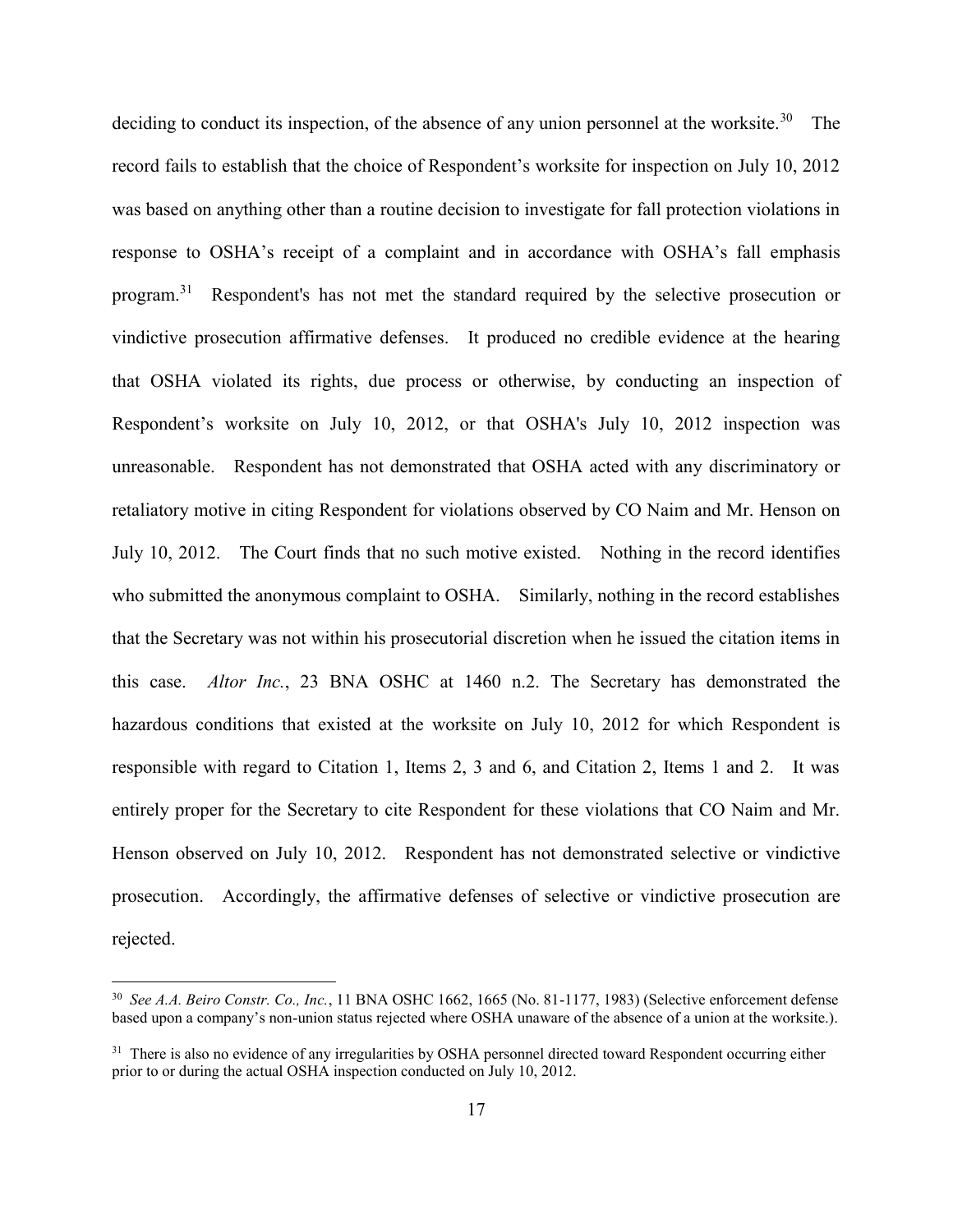Finally, the Court makes note that the record calls into question Respondent's level of cooperation during the OSHA inspection. The record shows that neither OSHA inspector was able to meaningfully interview any non-supervisory worker on the worksite, except for perhaps Mr. DaSilva. (Tr. at 142-143, 289-290.) As an example, CO Naim testified that as he attempted to interview a worker, Jared Meadows got upset and intimidating, and stated that the worker "need[ed] to get back to work. I'm paying him \$50/hour." As a result, CO Naim had difficulty interviewing that worker. (Tr. at 222.) Additionally, when all the workers "left the yard" during the OSHA inspection, Mr. Henson testified that no reason was given to him.<sup>32</sup> (Tr. at 289-290.)

### *Secretary's Burden of Proof*

In order to establish a violation of a safety or health standard, the Secretary must prove by a preponderance of the evidence: "(1) that the cited standard applies; (2) that there was a failure to comply with the standard; (3) that employees had access to the violative condition; and (4) that the employer had actual or constructive knowledge of the violation." *P. Gioioso & Sons, Inc. v. Occupational Safety and Health Review Com'n*,, 675 F.3d 66, 72 (1st Cir. 2012) (citation omitted); *see also Astra Pharm. Prod*., 9 BNA OSHC 2126, 2129 (No. 78-6247, 1981), *aff'd in relevant part*, 681 F.2d 69 (1st Cir. 1982). A violation is "serious" if there was a substantial probability that death or serious physical harm could have resulted from the violative condition. 29 U.S.C.  $\S$  666(k). "A violation is repeated under section 17(a) of the Act if, at the time of the alleged repeated violation, there was a Commission final order against the same employer for a substantially similar violation." *Potlatch Corp.*, 7 BNA OSHC 1061, 1063 (No. 16183, 1979).

<sup>&</sup>lt;sup>32</sup> Mr. Henson's attempt to gather the names and contact information of the workers at the worksite during the inspection were unsuccessful. He did not conduct any interviews of the workers during the OSHA inspection. (Tr. 290.)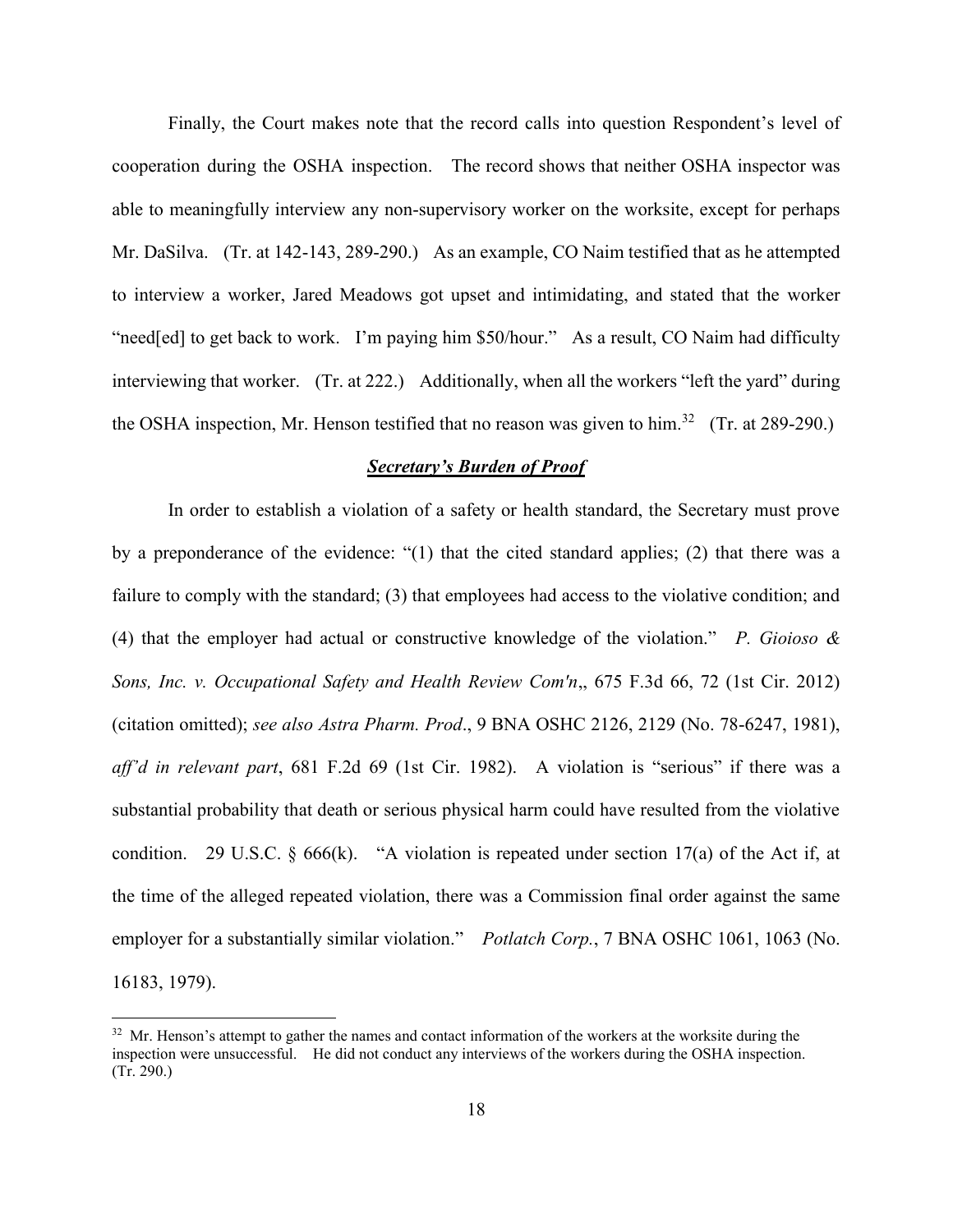### *Discussion*

### *Citation 1, Item 1*

 $\overline{a}$ 

This citation item alleges a violation of the general duty clause, or in the alternative, a violation of 29 C.F.R. § 1926.602(c)(1)(vi). Respondent initially argues that the alleged §  $5(a)(1)$  violation should be dismissed because a violation of a specific standard is alleged. (Resp't Br. at 32.) The Court does not need to address Respondent's argument because the Secretary has not addressed the general duty clause theory in his post-hearing brief. The Secretary's allegation regarding the general duty clause violation is deemed abandoned. *L&L Painting Co.,* 23 BNA OSHC 1986, 1989 n. 5 (No. 05-0055, 2012) (item not addressed in post-hearing briefs deemed abandoned), *Midwest Masonry Inc.,* 19 BNA OSHC 1540, 1543 n. 5 (No. 00-0322-2001) (arguments not raised in post-hearing briefs generally deemed abandoned).

The Secretary alleges in the alternative a violation of  $\S 1926.602(c)(1)(vi)$ , which states in pertinent part: "All industrial trucks in use shall meet the applicable requirements of design, construction, stability, inspection, testing, maintenance, and operation, as defined in American National Standards Institute B56.1-1969, Safety Standards for Powered Industrial Trucks." The Secretary alleges that Meadows violated this standard when Jared Meadows, the operator of the telehandler on the north side of the building, left the telehandler "unattended." (Sec'y Br. at 15-16.) Respondent claims that the Secretary failed to establish applicability, noncompliance and exposure.<sup>33</sup> (Resp't Br. at 9-12, 32-40; Resp't Reply Br. at 5, 7.)

<sup>&</sup>lt;sup>33</sup> The Secretary's Violation Worksheet for Citation 1, Item 1 (General Duty Clause), states that "an employee were [sic] exposed to falls and equipment malfunction while the operator of the powered industrial truck was not at the controls when the employees were working out of the platform at an elevated position." The worksheet identifies Mr. Ederson Pinto as being exposed to the general duty clause violation for 30 minutes. (Ex. R-R.) CO Naim also identified Mr. Pinto as the worker who he observed operating the table saw without a guard on the ground, conduct which is the subject of Citation 1, Item 2, discussed below. Mr. Pinto testified that he was not at the worksite during the OSHA inspection. (Tr. at 137-139.) Whether or not Mr. Pinto or his imposter, or any other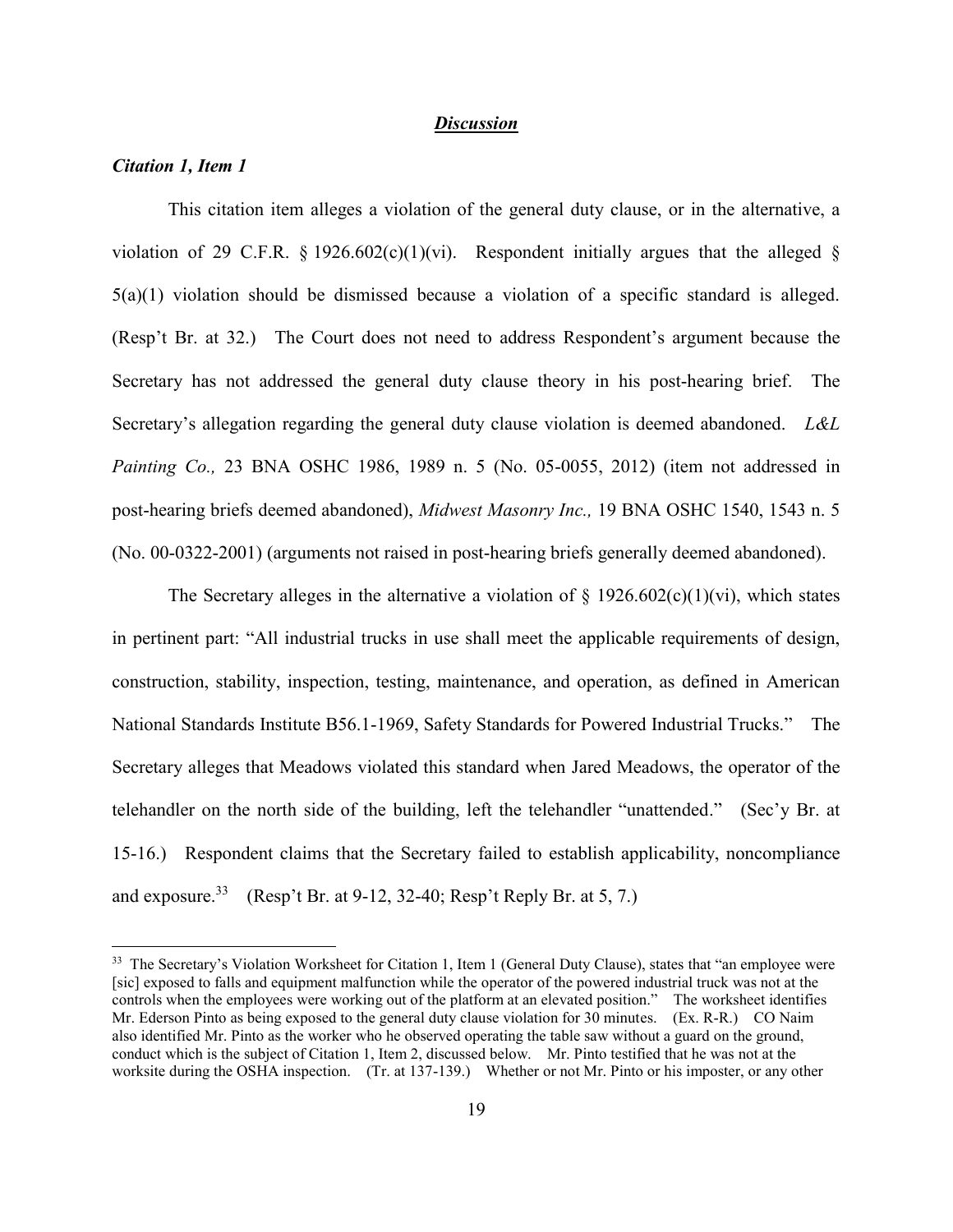#### *Merits*

With regard to applicability, Respondent argues that the cited standard applies only to "earthmoving equipment," pointing to  $\S$  602(a), and claims that the telehandler is actually a "rough terrain forklift." (Resp't Br. at 33; Resp't Reply Br. at 5.) Respondent's argument is misplaced because the cited standard does not fall under  $\S 602(a)$ , it falls instead under  $\S 602(c)$ , "Lifting and hauling equipment (other than equipment covered under subpart N [Helicopters, Hoists, Elevators, and Conveyors] of this part). (1) Industrial trucks shall meet the requirements of  $\S$  1926.600 and the following: ...." 29 C.F.R.  $\S$  1926.602(c). OSHA has issued a standard interpretation letter explaining that § 602(c) applies to rough-terrain forklifts and powered industrial trucks.<sup>34</sup> OSHA Standard Interpretation Letter, "Applicable Standards to Lifting Personnel on a Platform Supported by a Rough Terrain Forklift: Re: §§ 1926.451(c)(2)(iv) and (v) and  $1926.602(c)$ ," (Nov. 27, 2001). (Ex. CX-25.) Both parties therefore agree that the telehandler was a rough-terrain forklift (powered industrial truck). *See* Complainant's Memorandum In Support Of Motion To Amend Citation And Complaint (June 11, 2013) (referring to the machine in question as a "powered industrial truck" and "industrial truck."). The Court finds that the cited standard applies.<sup>35</sup>

worker was exposed to a violation of Citation 1, Item 1 (29 C.F.R. § 1926.602(c)(1)(vi)), is not determined since the Court found that the Secretary has failed to establish non-compliance with the alternatively cited standard.

<sup>34</sup> The OSHA Standard Interpretation letter states, in part:

In short, requirements for the use of lifting and hauling equipment for material handling in construction, such as rough-terrain forklifts are set out in  $\S 1926.602(c)$ ... In construction, powered industrial trucks, which include rough terrain forklifts, are "similar pieces of equipment" to forklifts and front end loaders in this context. … (CX-25.)

<sup>&</sup>lt;sup>35</sup> Also in the standard interpretation letter, OSHA states that the corresponding standards protecting workers in a platform elevated by a rough-terrain forklift are found under the scaffold standards, specifically §§ 451, 452 and 454. OSHA Standard Interpretation Letter, "Applicable Standards to Lifting Personnel on a Platform Supported by a Rough Terrain Forklift: Re:  $\S$ [926.451(c)(2)(iv) and (v) and 1926.602(c)," (Nov. 27, 2001). The workers in the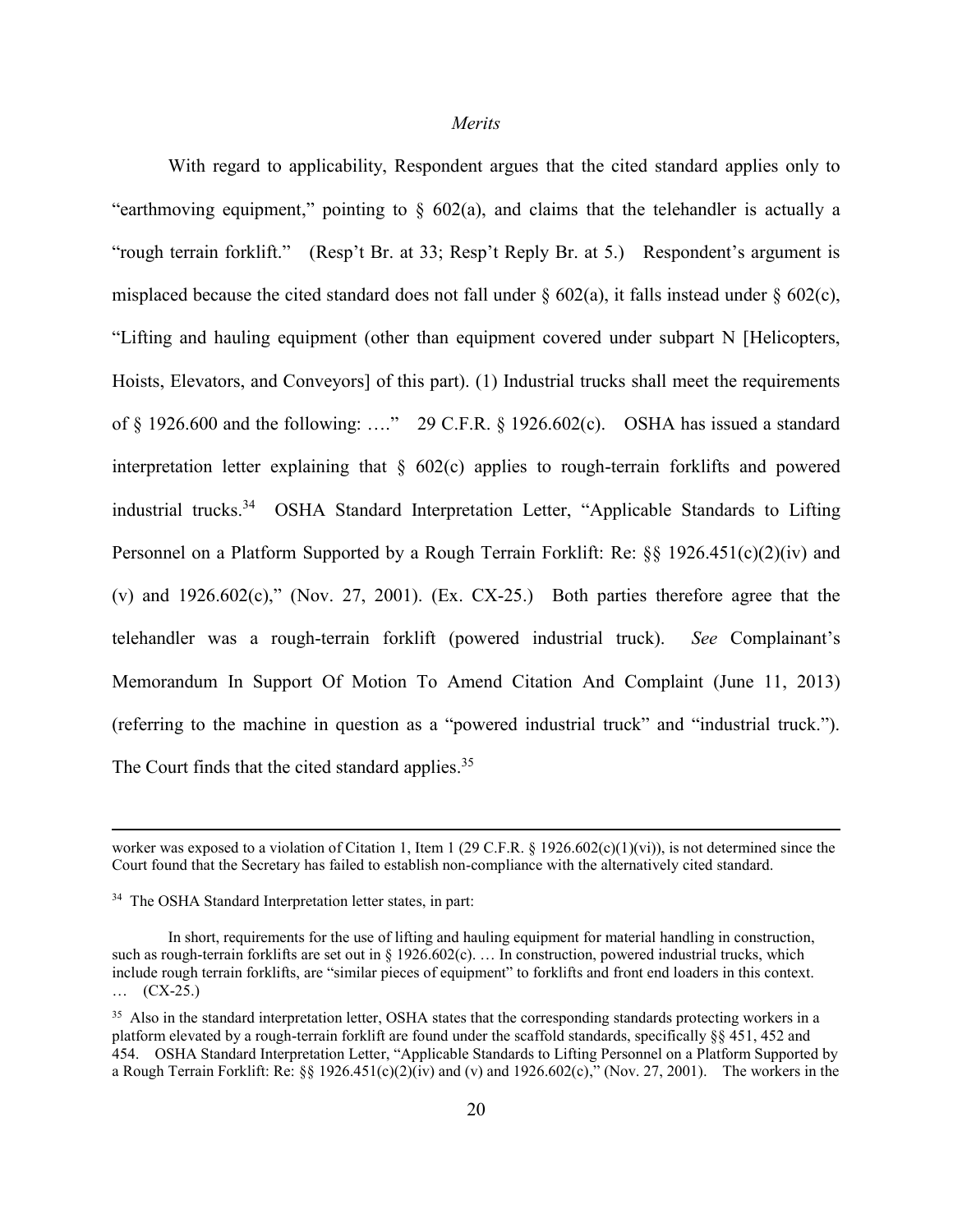Respondent next argues that the Secretary failed to establish non-compliance with the cited standard. (Resp't Br. at 35-40; Resp't Reply Br. at 7.) The cited standard incorporates by reference ANSI Standard B56.1-1969, subsection E of section 603, which states that "[w]hen leaving a powered industrial truck *unattended, load engaging means shall be fully lowered*, controls shall be neutralized, power shut off, brakes set, key or connector plug removed." (Ex. CX-26 at 2) (emphasis added). Respondent argues that the machine's "outriggers [] were fully down, with wheels off the ground," claiming essentially that the brakes were set. (Resp't Br. at 36.) Even assuming so, and assuming that the controls were neutralized, power was shut off, and the key or connector plug was removed, the record still shows that the load engaging means, *i.e.*, the personnel platform, was undisputedly extended all the way to the roof of the building, and so it was not fully lowered. Therefore, the issue is whether the telehandler was left "unattended."<sup>36</sup>

The Secretary claims that Respondent left the telehandler unattended because Jared Meadows, the operator of the telehandler, was 25 feet or more away from the telehandler. (Sec'y Br. at 15-16.) This distance, according to the Secretary, violated Review Commission precedent, which has interpreted the word "unattended" in the context of the cited standard as being 25 feet or more away. *See A.L. Baumgartner Constr., Inc.*, 16 BNA OSHC 1995, 2001

elevated platform of the telehandler are the subject of Citation 1, Items 5a  $\&$  5b, which allege violations of the aerial lift standards at § 1926.453.

<sup>&</sup>lt;sup>36</sup> Respondent argues that CO Naim prepared the worksheet for the alleged violation in about August, 2012 because no one was at the controls of the telehandler when workers were on the platform, and that CO Naim was then unaware that the operator needed to only be within 25 feet of the telehandler. (Tr. at 462-463; Exs. CX-24, R-R, at 1.) Instructions posted on the telehandler platform stated: "forklift operator must remain at the controls and stay alert when personnel are on the platform." (Tr. 164-167; Exs. CX-23, CX-24.)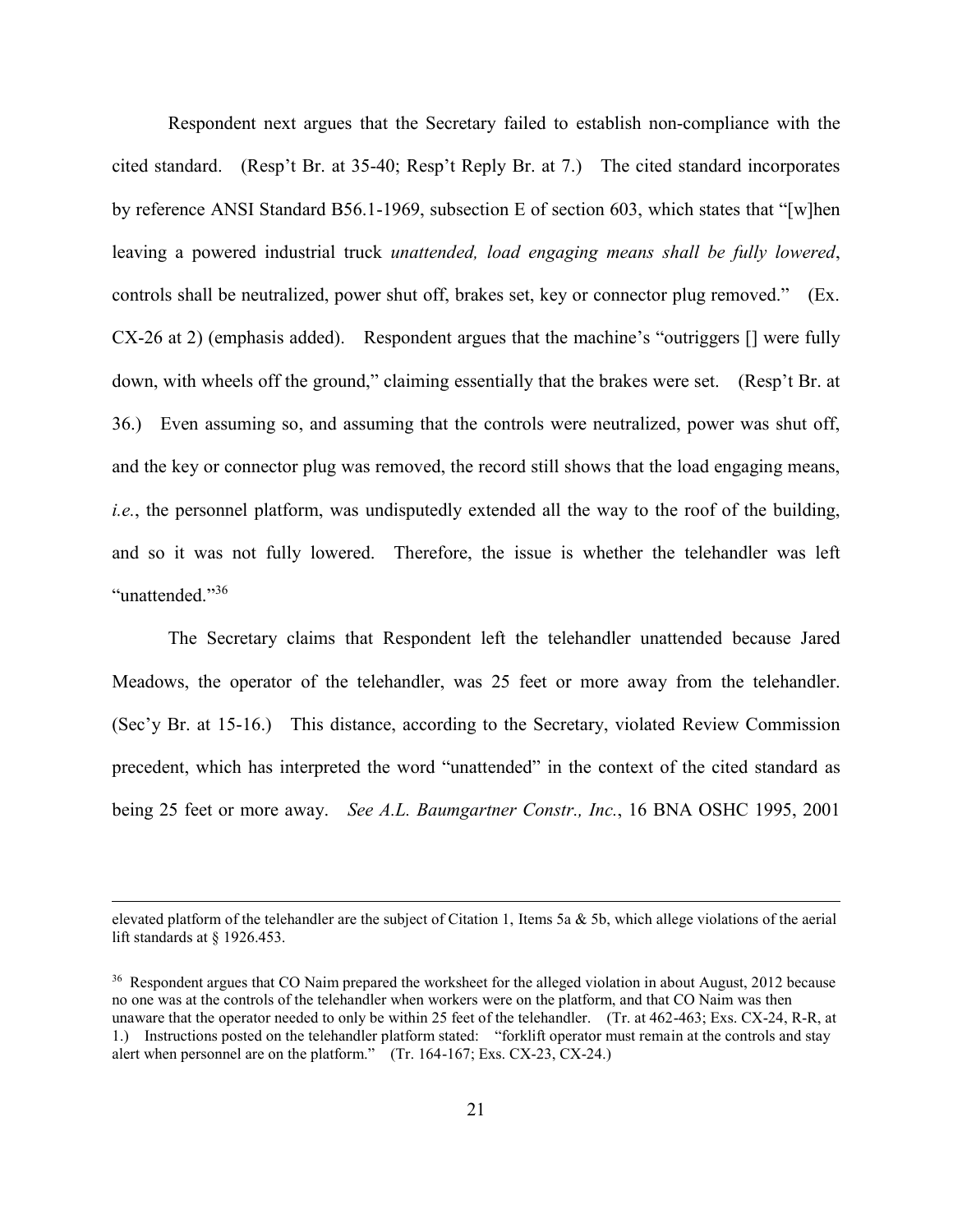(No. 92-1022, 1994). <sup>37</sup> Consistent with the decision in *A.L. Baumgartner*, the Court relies upon the general industry standard at 29 C.F.R.  $\S$  1910.178(m)(ii) for the definition of "unattended."<sup>38</sup> In *A.L. Baumgartner*, the Review Commission stated that a CO's testimony of his observation and estimate of distance is enough to establish non-compliance, in the absence of rebutting evidence. *A.L. Baumgartner*, 16 BNA OSHC at 2001. In contrast to *A.L. Baumgartner*, the Court finds that the testimony of Michael Meadows and Jared Meadows "specifically rebutted" the observations and estimates by CO Naim and Mr. Henson that Jared Meadows was about 30 feet from the telehandler.<sup>39</sup>

According to CO Naim, Jared Meadows first approached him from the direction of the west side of the building and was more than 25 feet away from the telehandler. (Tr. at 128; 237; 447-448; 452.) CO Naim also testified that the telehandler was blocking his field of view, and so, because he could not see Jared Meadows definitively, he assumed that Jared Meadows was initially on the other [west] side of the building before approaching him.<sup>40</sup> (Tr. at 452.)

<sup>38</sup> 29 C.F.R. **§ 1910.178 Powered industrial trucks**.

 $\overline{a}$ 

*….*

(Tr. at 452.)

<sup>&</sup>lt;sup>37</sup> See also ASME/ANSI B56.6-1987 Interpretation: 6-7 that states "A rough terrain forklift truck is attended when the operator is less than 25 ft  $(7.6 \text{ m})$  from the truck, which remains in his view." (Ex. R-P.)

<sup>….</sup> (m) *Truck operations.*

 $(5)(ii)$  A powered industrial truck is unattended when the operator is 25 ft. or more away from the vehicle which remains in his view, or whenever the operator leaves the vehicle and it is not in his view.

<sup>39</sup> See *A.L. Baumgartner*, 16 BNA OSHC at 2001 (CO's estimate of distance from a truck "might easily" be specifically rebutted by the testimony of a nearby foreman.).

<sup>40</sup> CO Naim testified:

Q. So you didn't see him on the other side of the building?

A. No. I'm – I'm assuming where he was because he wasn't in view.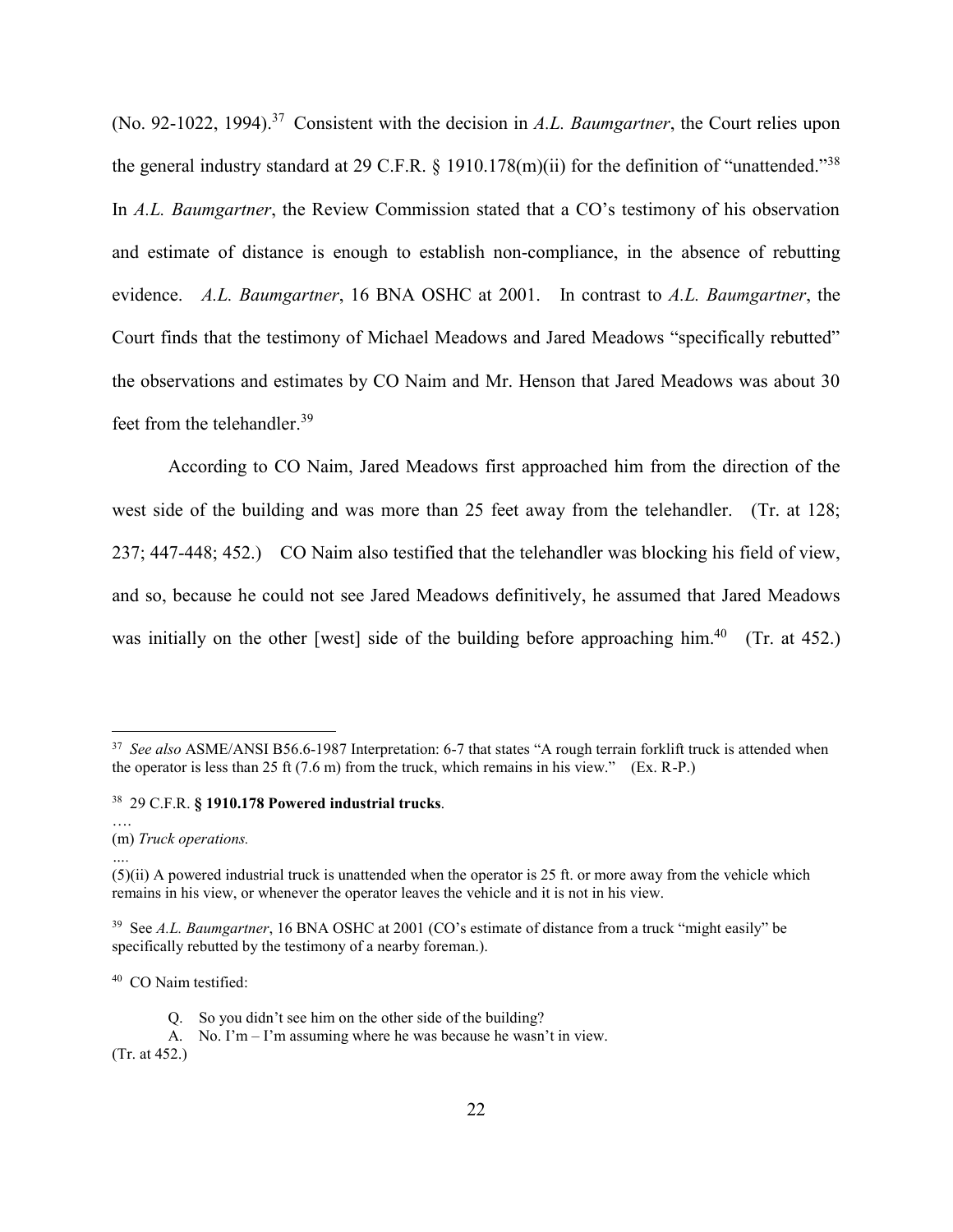According to Mr. Henson, Jared Meadows approached them from approximately 30 feet away,  $4<sup>1</sup>$ but "was on the same [north] side of the building as the truck [telehandler]." (Tr. at 292.) The Court finds Mr. Henson's testimony that Jared Meadows was at the Building's north side to be significant and corroborates the testimony of Messrs. Jared and Michael Meadows. Mr. Henson testified that Jared Meadows told him that he was appropriately monitoring the telehandler and the men up on the roof.<sup>42</sup> (Tr. at 293.) According to Jared Meadows, he was 10-15 feet away from the telehandler, and he was not "on the other [west] side of the building," because he worked where the workers were, on "just the two sides" [north and east] of the building.<sup>43</sup> Jared Meadows testified that he could see both the telehandler and its platform from where he was positioned. Mr. Henson also testified that there was no work being done along the building's west side at the time the OSHA inspection began. Michael Meadows also testified that there was no work for Jared Meadows to do on the ground on the opposite [west] side of the school.<sup>44</sup> (Tr. at 279-280, 361-363, 408). And according to Michael Meadows, who was standing next to the telehandler, Jared Meadows was "touching the tire" of the telehandler when CO Naim first approached them. (Tr. at 400-401.) The evidence shows that the north side of

<sup>41</sup> Mr. Henson testified:

Q. What would you guestimate it to be? A. Thirty-ish feet. (Tr. at 292).

 $42$  Jared Meadows testified that he needed to be outside the telehandler's cab because it was "tough to hear" the workers, while in the cab, who were 40 to 45 feet up and needed to be moved every ten minutes or so. He also testified that he needed to be able to see the workers give him "hand signals" in order to adjust their location. (Tr. at 361-363.)

<sup>&</sup>lt;sup>43</sup> CO Naim testified that he was not sure whether there was any work on the ground on the building's west side that workers could be doing at the time he first encountered Jared Meadows. (Tr. at 237.)

<sup>44</sup> The Court credits this testimony by Jared Meadows, Michael Meadows and Mr. Henson and finds that at the time CO Naim and Mr. Henson first met Jared Meadows at the building's north side there were no workers working on the building's west side.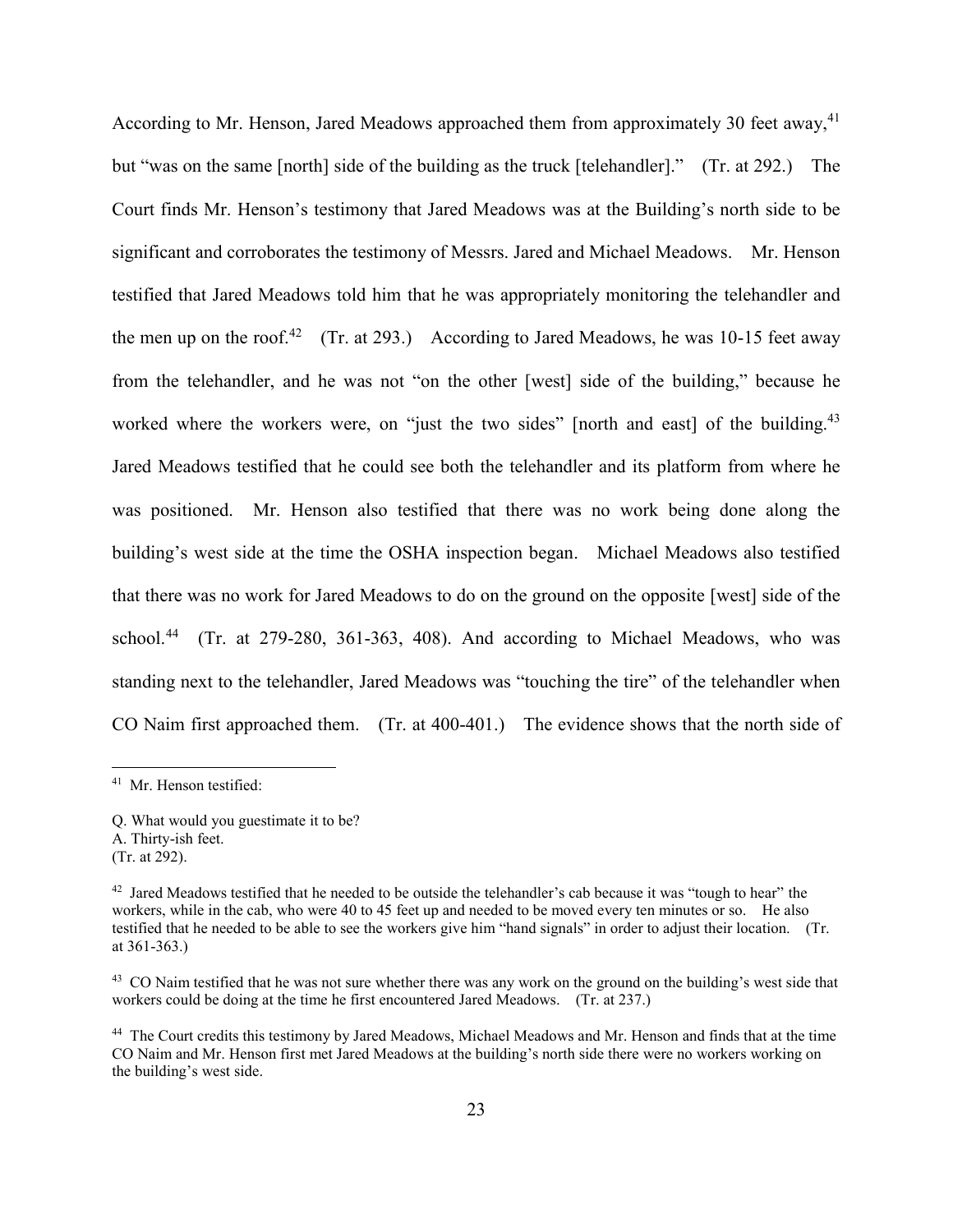the building was about 60 feet in length. The Court infers that the width of the telehandler was between about 7 to 8 feet.<sup>45</sup> Photograph exhibit CX-5 shows that the telehandler was positioned more toward the western portion of the north side of the building. The Court finds the testimony of both Michael Meadows and Jared Meadows that Jared Meadows was within 15 feet of the telehandler and not coming from the opposite, west side of the school when CO Naim first approached him, to be credible based upon their demeanor during their testimony on this matter and their basis of knowledge; they knew best where they were standing when the OSHA inspectors first came upon them. Mr. Henson confirmed that Jared Meadows was positioned at the building's north side. CO Naim's testimony that Jared Meadows was at the building's east side was based upon a mere assumption on his part. The Court further finds that the telehandler and its platform remained in Jared Meadows' view when he was first approached by CO Naim and Mr. Henson.<sup>46</sup> (Tr. at 362.)

The record shows that CO Naim's field of view of the direction where Jared Meadows was coming from was blocked by the telehandler. The record also shows that CO Naim and Mr. Henson turned the building's northeast corner together, calling into question whether the

 $45$  Reducing the width of the building's north side but the width of the telehandler leaves about 26 feet on either side of the telehandler to the building's edge. Jared Meadows was permitted to be within a distance of less than 25 feet of the telehandler. The Court finds that since the telehandler was positioned more toward the western portion of the building's north side Jared Meadows was less than 25 feet from the building's northwest corner and the telehandler, and the telehandler itself, at the time the OSHA personnel came upon him.

<sup>&</sup>lt;sup>46</sup> Mr. Henson initially testified that he did not know whether Jared Meadows could see the telehandler and the lift from where Jared Meadows was standing. Mr. Henson later acknowledged that he met Jared Meadows at the telehandler, a place from which Mr. Henson could obviously see the telehandler and also observe the workers up on the lift. Mr. Henson also testified that Jared Meadows told him that he [Jared Meadows] was following standard procedure monitoring the workers while standing by the telehandler. (Tr. 292-293.) Mr. Jared Meadows testified that when CO Naim first approached him at the worksite he [Jared Meadows] was "next to the telehandler" and "monitoring the workers." (Tr. at 361.) Michael Meadows also testified that Jared Meadows was near the telehandler in order to lower the workers or raise equipment up, such as a pallet of synthetic slate for the roof or to remove the box. (Tr. at 408.)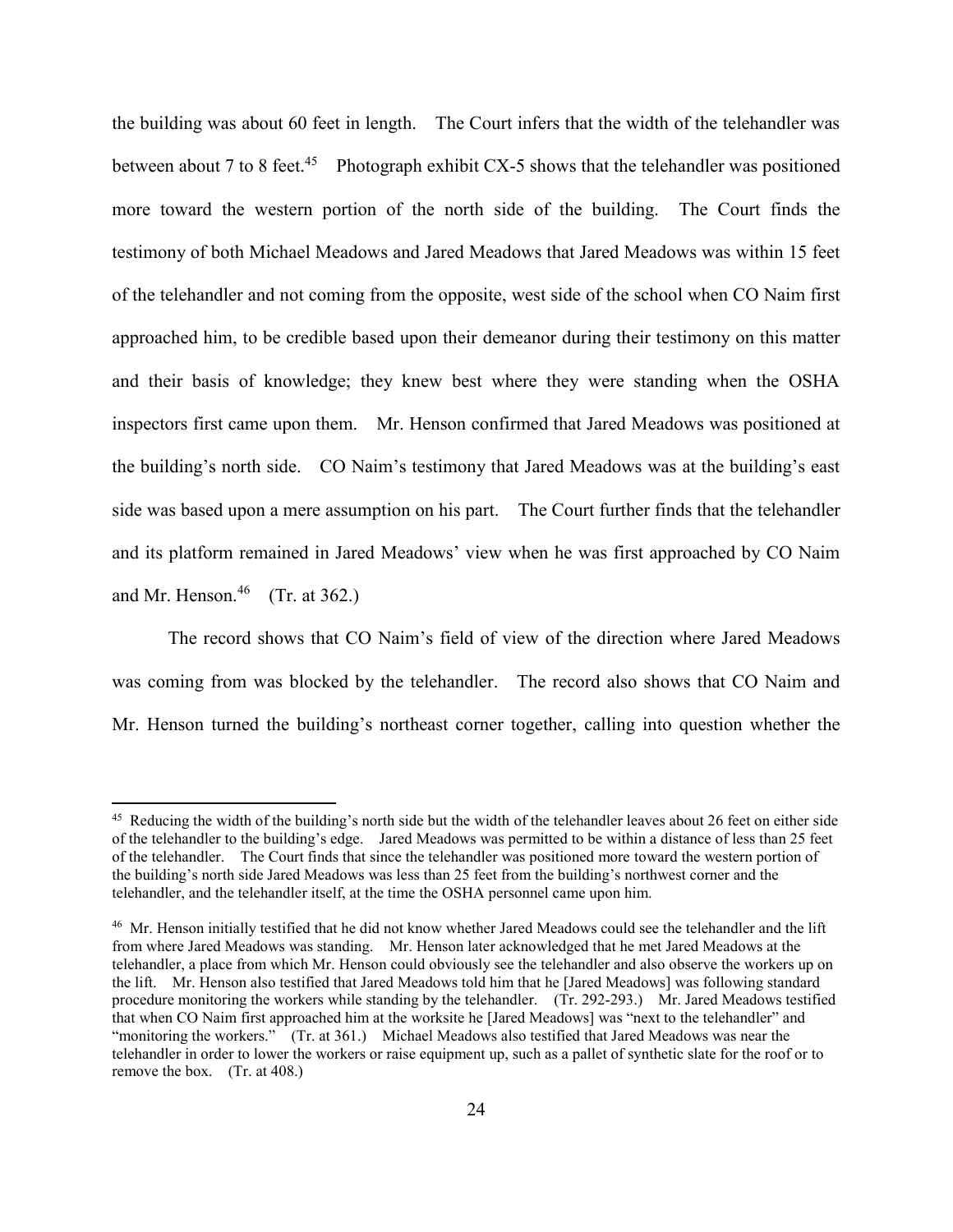telehandler also blocked Mr. Henson's view. $47$  The Court finds that the obstructed view may have affected their estimates of how far they believed Jared Meadows was from the telehandler when they first came upon him during the inspection. In view of the above, the Court finds that the Secretary has failed to establish non-compliance with the standard. This citation item is vacated.

### *Citation 1, Item 2*

 $\overline{a}$ 

This citation item alleges a violation of 29 C.F.R. § 1926.300(b)(1), which states in pertinent part: "When power operated tools are designed to accommodate guards, they shall be equipped with such guards when in use." The Secretary claims that Respondent violated this standard because workers used a power table saw without a guard.<sup>48</sup> (Tr. at 132-133; Sec'y Br. at 6-8, 16.) Respondent does not deny that its workers were using an unguarded power table saw, but argues that the given guard would not fit on the table saw for "bevel cuts" or "angle cuts" that were required for the job. (Resp't Br. at 41.)

#### *Multi-Employer Doctrine*

As noted above, the Court considers Meadows a controlling employer of this multi-employer worksite. As a controlling employer, Meadows had the responsibility of monitoring potential hazards with reasonable diligence on the worksite and correcting them. *Centex-Rooney Constr. Co.*, 16 BNA OSHC at 2129-30. The Court notes that photographs from the inspection show that the worker operating the table saw was wearing a "Meadows" t-shirt, suggesting that the unknown worker actually worked for Meadows. (Tr. at 141-142; CX-7.)

<sup>&</sup>lt;sup>47</sup> There is no evidence that Mr. Henson ever measured the distance from where he first met Mr. Jared Meadows to the telehandler.

<sup>&</sup>lt;sup>48</sup> The power table saw was a DeWalt DW745 Heavy-Duty 10" (254 mm) Compact Worksite Table Saw. (Ex. CX-34.)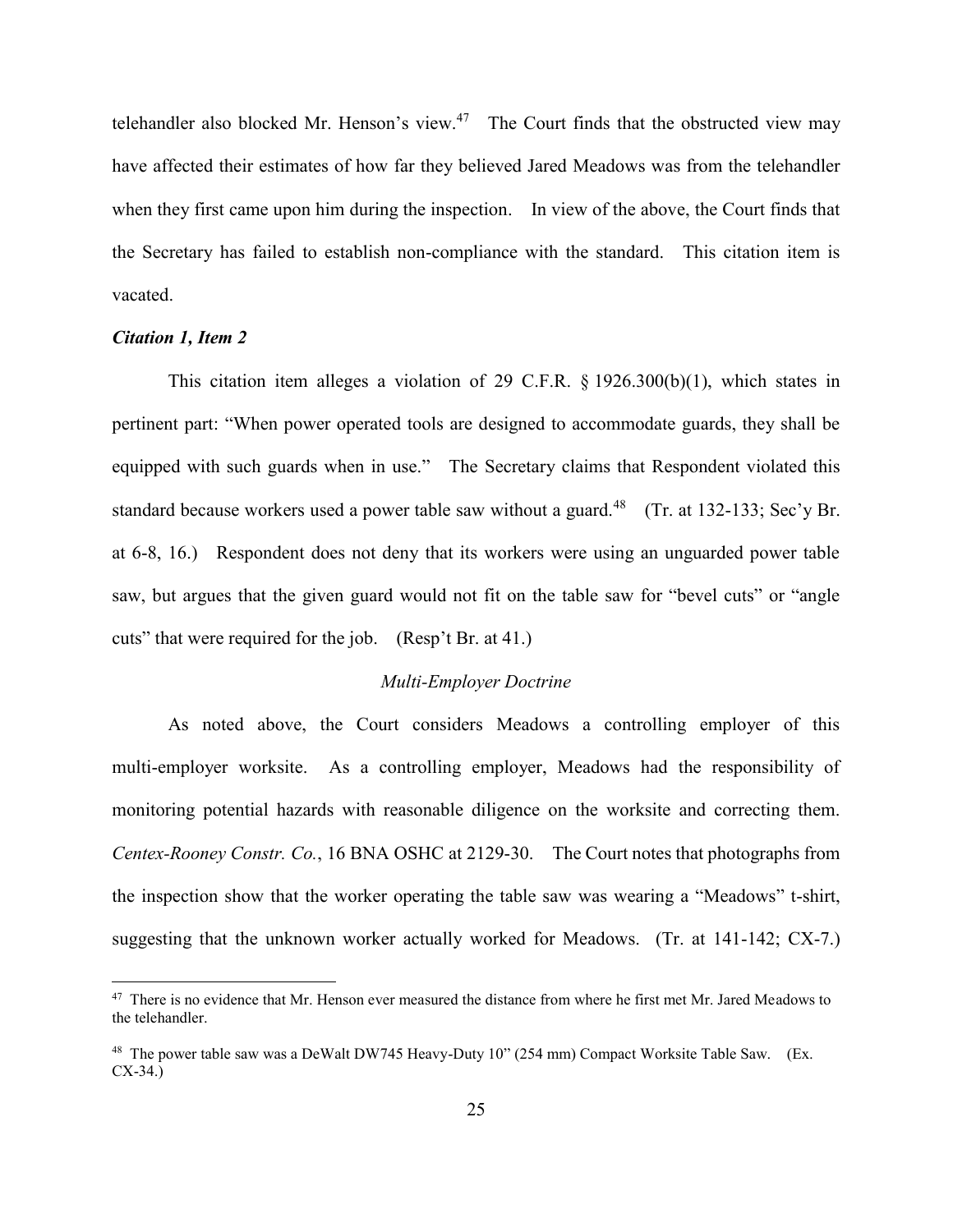The Court also notes that Jared Meadows referred to the guard and the use of the table saw as if he

had some say in the matter as follows:

- Q: Was there a guard nearby, do you know?
- A. Yes, we did have the guard.
- Q. And what was the purpose of having the guard nearby?
- A. It just -- well, we needed to take the guard off so we could make the bevel cuts because it, obviously, doesn't fit on –
- Q. Okay.

 $\overline{a}$ 

- A. -- when you're making the angled cuts.
- Q. And if there were straight cuts to be performed -- Were there straight cuts to be performed with this saw or not?
- A. Not that I know of. We probably used the skill saw if we needed to do some straight cuts.

(Tr. at 365-366.) CO Naim was also told by one of Respondent's supervisors that Respondent directed the work of the workers operating the table saw. (Ex. R-M, at 7.) The Court finds that these facts support a determination that Meadows was a controlling employer with regard to this citation item.

# *Merits*

With regard to applicability, the record shows that the piece of equipment at issue, a power table saw, was a power operated tool. Exhibit CX-34 is a portion of the table saw's instruction manual, the pertinent part of which states that the saw comes with a "guarding system." (Tr. at 151-158; Ex. CX-34 at 2.) The table saw was designed to accommodate a guard. The cited standard is applicable.

With regard to non-compliance, it is undisputed that the power table saw was in use without a guard in place.<sup>49</sup> CO Naim testified that during his inspection "he saw an unguarded saw blade being used." (Tr. 144-145.) Mr. Henson also testified that he observed that the table

<sup>&</sup>lt;sup>49</sup> Respondent's Safety Program for the project stated that "Power tools that are designed to be used with a guard will be used in this manner." (Tr. at 436; Ex. R-O at 1 of Hand and Power Tools section.)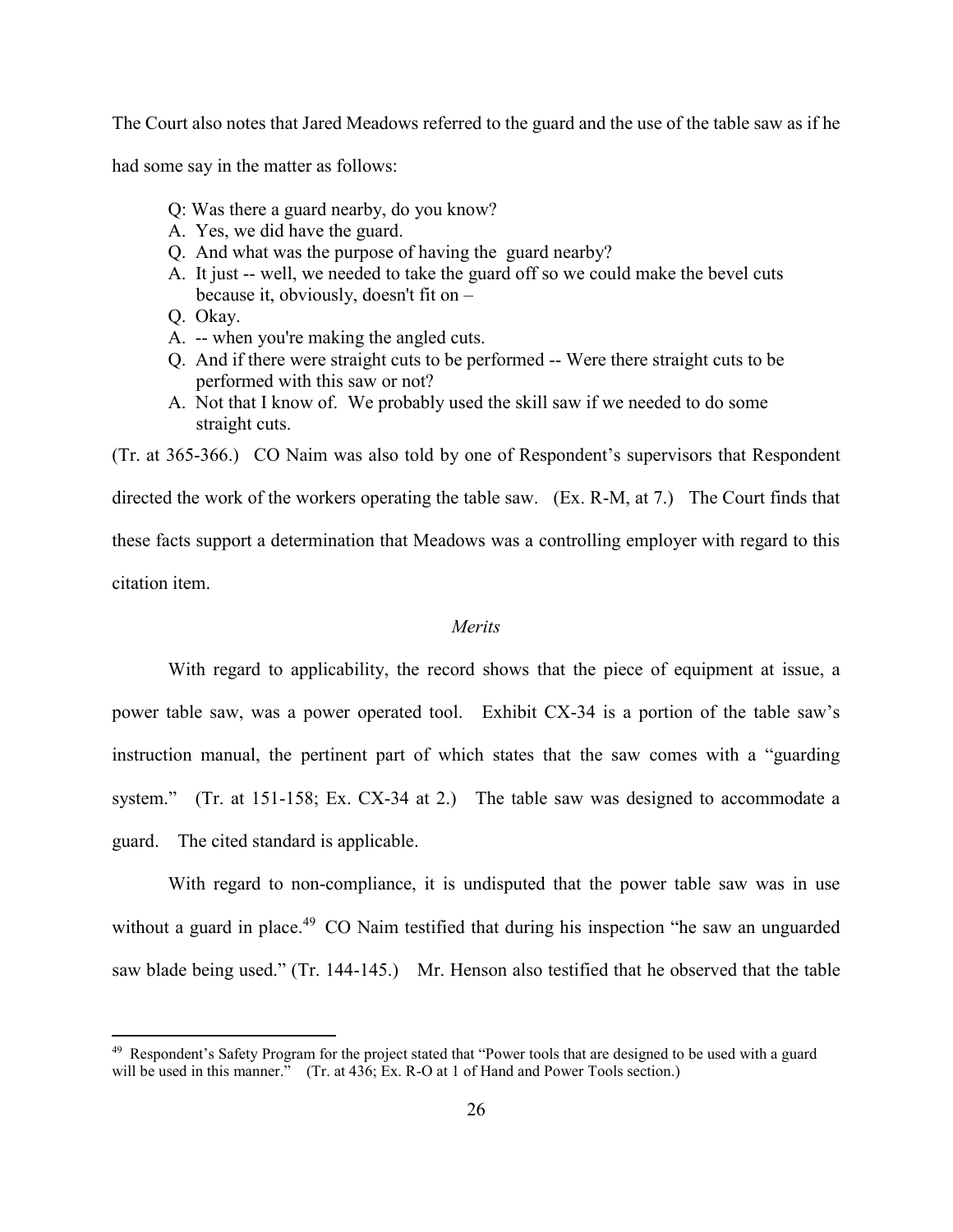saw was "being used to rip lumber for fascia boards."<sup>50</sup> He further testified that he observed two workers using the table saw without using a guard. (Tr. at 283-285; Exs. CX-27, CX-29.) The Court finds that the type of cut that the workers were making during the OSHA inspection is not dispositive with regard to the citation. The standard explicitly states that if the saw was designed to accommodate a guard, that guard must have been in place when the saw was in use.

The Court also credits CO Naim's testimony - over the conflicting testimony of Mr. Jared Meadows - that he observed the workers doing straight cuts with the table saw.<sup>51</sup> (Tr. at 445-446.) Throughout both of its post-hearing briefs, Respondent attacks CO Naim's credibility as a witness in this case. (Resp't Br. at 12-13, 15-16, 19, 24, 27, 38, 46, 50; Resp't Reply Br. at 4, 7.) Respondent claims that CO Naim intentionally misrepresented and "shaded" facts, and provided false testimony, in his zeal to "make the citations stick." (Resp't Br. at 12; 38.) The Court finds these arguments unpersuasive and without merit. The Court observed the demeanor of CO Naim during his testimony and found him to be credible with regard to his testimony concerning Citation 1, Items 2, 3 and 6, and Citation 2, Items 1 and  $2^{52}$  Respondent

 $50$  Mr. Black testified that he had observed workers at the worksite use a table saw to form building "rafter tails." The workers were making 40 degree, 45 degree and regular square cuts without using a guard, which the workers had nearby. Mr. Black also testified the he believed that this was allowed based upon his past experience with an OSHA inspector on another job. (Tr. 322-323.) Mr. Black further testified that he also saw workers use the table saw to rip pressure treated "two bys" [wood] into strips and he did not know whether that cutting required angled cuts. (Tr. 334.) Mr. Jared Meadows testified that "rafter tails" were three-foot pieces of wood tails, two and a half inches thick, that were attached underneath the fascia going out on the ridge. Jared Meadows further testified that the workers needed to make bevel cuts for those rafter tails. (Tr. at 364-365.) Michael Meadows testified that Masonworks, LLC employees were using the table saw because they were doing the carpentry on the facia, soffits, and rafter tails. (Tr. 409.)

 $51$  Jared Meadows testified that he was closer to the telehandler [at the building's north side] when workers were using the table saw that was located mid-way on the building's east side. (Tr. at 365.) The Court finds that CO Naim was in a better position than Jared Meadows to observe what type of cuts the workers were making using the table saw during the OSHA inspection. As indicated above, Mr. Jared Meadows speculated that workers "probably used" a skill saw to perform straight cuts. (Tr. at 366.)

<sup>&</sup>lt;sup>52</sup> The fact that the Court is vacating the remaining citation items is not an adverse reflection upon CO Naim's credibility; but is instead a Court finding of a lack of sufficient evidence to support affirming the vacated citation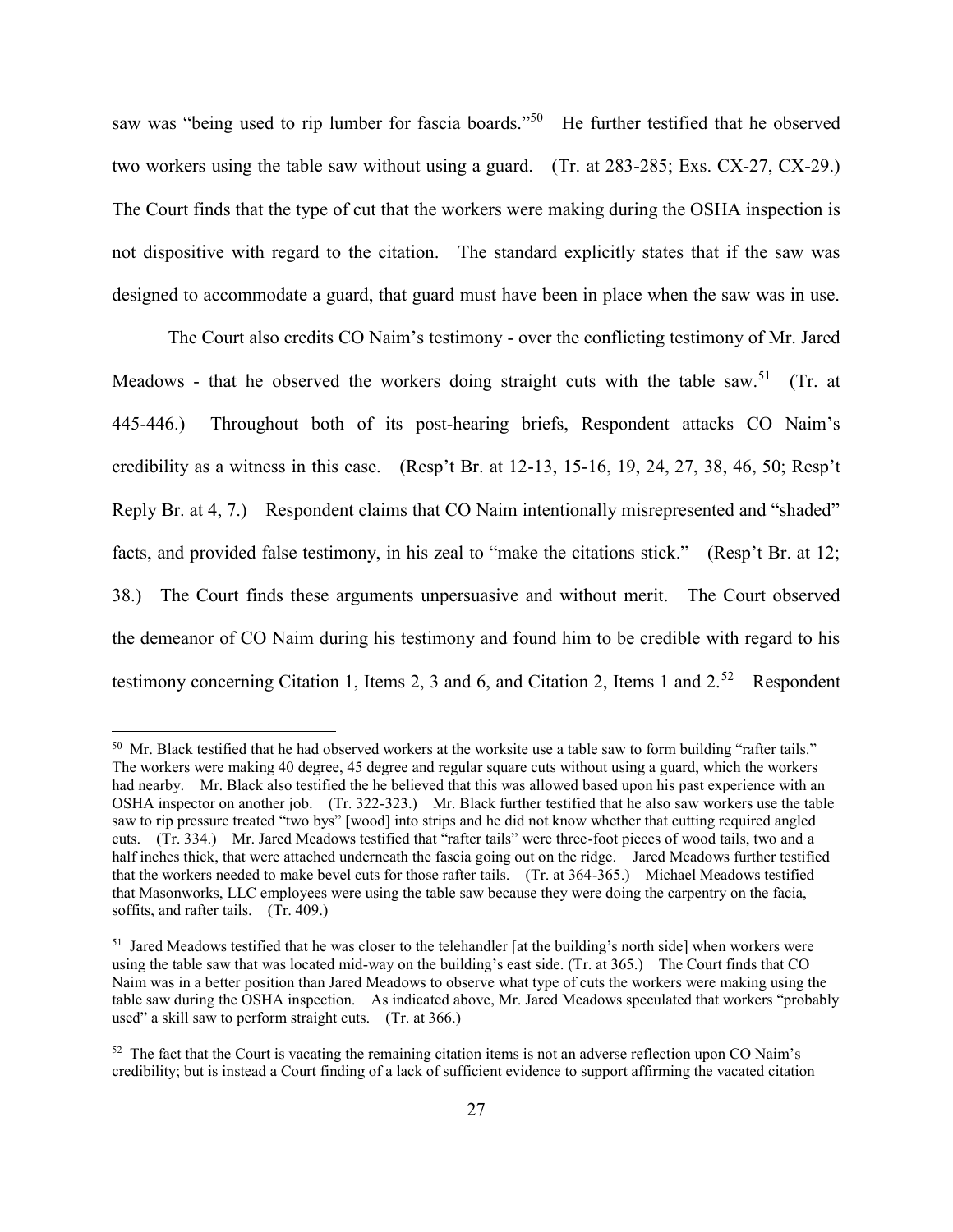argues that the worker who it says was operating the power table saw, Mr. Pinto, was not on its payrolls or any of its subcontractor's payrolls.<sup>53</sup> (Resp't Pre-Hr'g Statement at 6.) The name and address of the worker that CO Naim observed operating the table saw was misrepresented to CO Naim during the course of the OSHA inspection. CO Naim testified that he believed that the name of one of the workers who he observed operating the table saw was Ederson Pinto. However, Mr. Pinto testified that he was not present at the worksite during OSHA's inspection. Mr. Pinto further testified that he did work at the worksite sometimes for a company he did not know the name of. ((Tr. at 133-134, 137-139, 141-142; Ex. CX-7.) The Secretary also asserted that Respondent refused to identify employees to CO Naim. (Ex. R-M, at 10.) Whether Mr. Pinto was on Respondent's or its subcontractor's payrolls is not dispositive. Respondent was responsible under the Act for the workers CO Naim and Mr. Henson observed operating the unguarded table saw, whoever they were. The Court finds that Respondent was not in compliance with the cited standard.

With regard to exposure, Respondent claims that the Secretary failed to show how the operators of the table saw were exposed to any type of hazard, "likely because long boards can be handed off between two men so as to avoid either being in close proximity to the blade." (Resp't Br. at 42.) "[I]n order for the Secretary to establish employee exposure to a hazard [he] must show that it is reasonably predictable either by operational necessity or otherwise

items.

<sup>&</sup>lt;sup>53</sup> Jared Meadows testified that he believed that the men operating the table saw were employees of Respondent's subcontractor, D&S Commercial Masonry, Inc. He was unable to identify the names of these workers. (Tr. at 375, 378-379.) Payroll records for Masonworks, LLC show that Messrs. Arlen Souza, Bruno Camara, Ekel DaSilva, and Jose Vital were paid for 40 hours as carpenters or carpenter tenders for the week ending July 13, 2012 under the Moody School project. (Tr. at 402; Exs. CX-14, at 13, R-H, at 13.) Michael Meadows testified that D&S Commercial Masonry, Inc. was at the worksite repointing the building's brick chimney. (Tr. at 405-406.)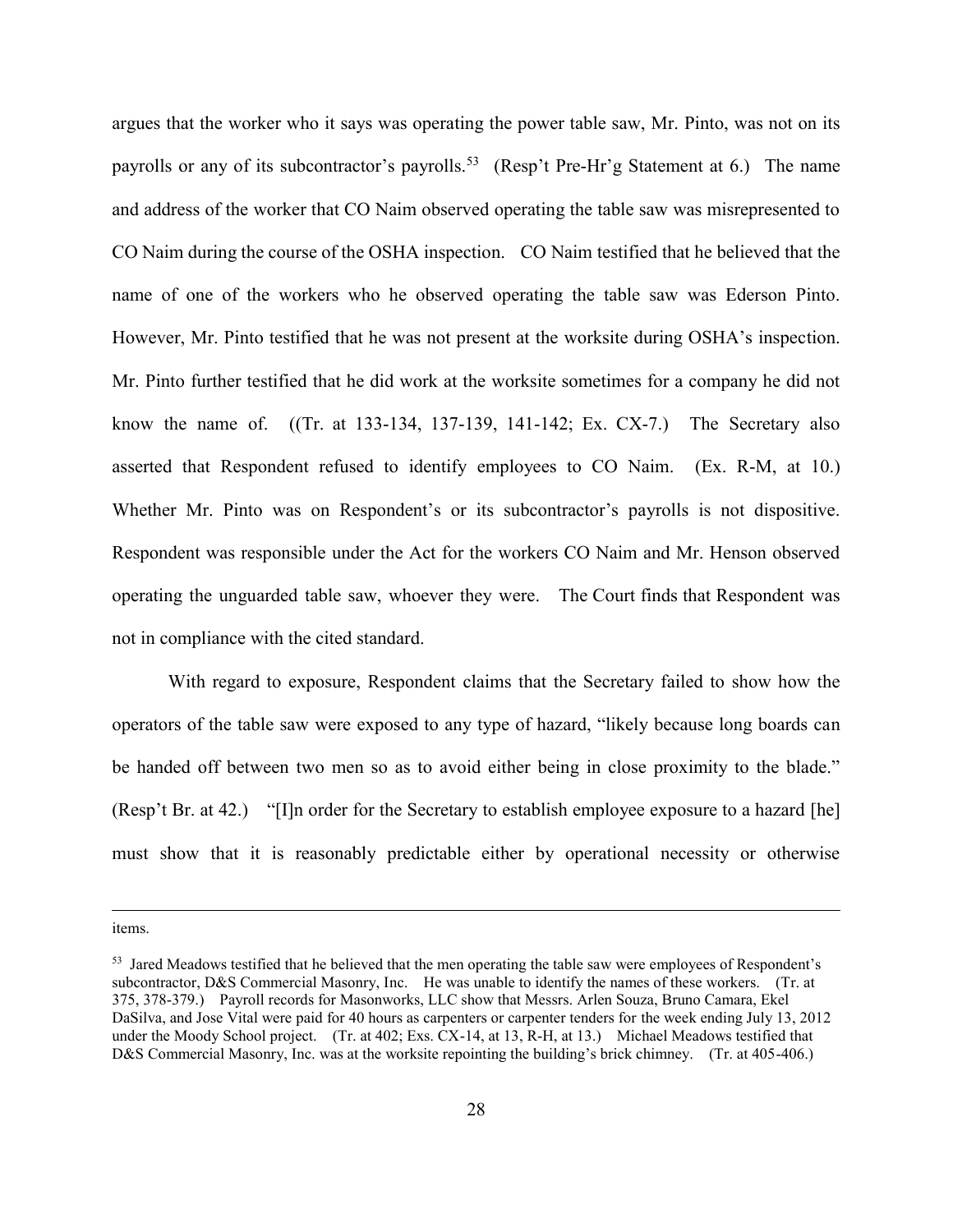(including inadvertence), that employees have been, are, or will be in the zone of danger." *Fabricated Metal Prods., Inc.*, 18 BNA OSHC 1072, 1074 (No. 93-1853, 1997). CO Naim testified that he "saw three employees exposed to an unguarded saw blade." The CO testified that the hazards associated with this table saw included laceration, cut, amputation, kickbacks and flying debris. (Tr. at 145-148; Exs. CX-31, CX-32.) Kickbacks, according to the CO, occur when the material to be cut "gets bound up" in the saw and the "blade [pushes] the material back towards the operator" causing "struck-by injury, impalement, eye injuries, and so forth." (Tr. at 148.) This testimony was unrebutted during the trial. The record does not establish how close the workers hands were to the unguarded saw blade, however, Respondent's claim does not address the hazard of flying debris or kickbacks. The Court therefore finds that the Secretary showed that the workers operating the unguarded table saw were exposed, at a minimum, to the hazards of flying debris and kickbacks.

With regard to knowledge, Respondent argues that the Secretary failed to "furnish any evidence that Meadows knew or could have known of the alleged straight cuts the men were making without the guard." (Resp't Br. at 42.) As noted above, the issue of the type of cut is not dispositive. Even so, both Michael Meadows and Jared Meadows testified that they observed the workers using the unguarded table saw. (Tr. at 364-366; 408-409.) Also, CO Naim testified that Messrs. Michael Meadows and Oliveira were both in the vicinity of the saw when it was being used in an unguarded condition. (Tr. at 149-150.) The record therefore establishes that Respondent had actual knowledge of the cited condition. *P. Gioioso*, 675 F.3d at 73 ("an employer can be charged with constructive knowledge of a safety violation that supervisory employees know or should reasonably know about.").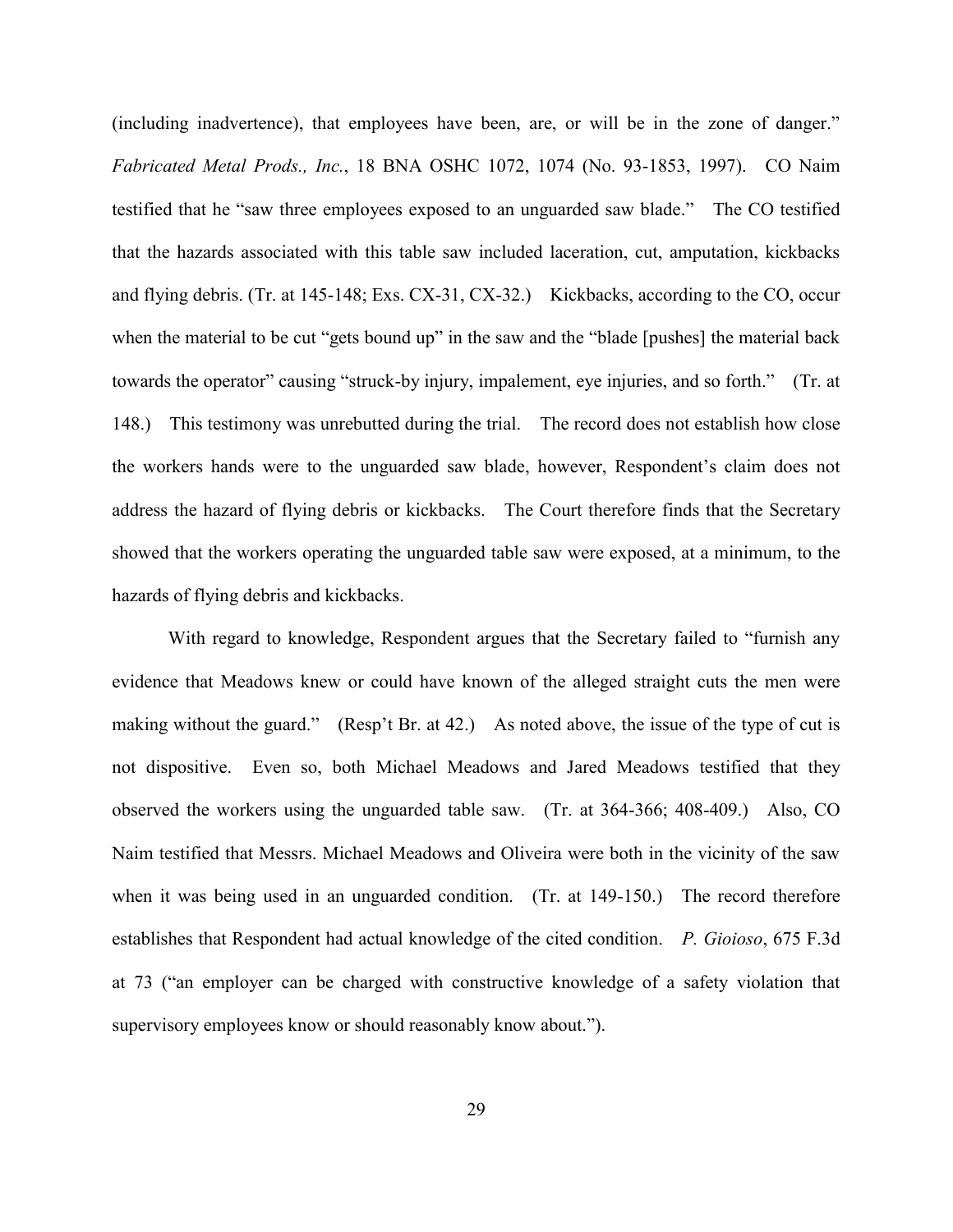Respondent raises the impossibility defense claiming that it would have been impossible to use a guard on that table saw to make the bevel cuts necessary for the job.<sup>54</sup> (Resp't Br. at 44.) To prove infeasibility, however, Meadows has the burden to show, by a preponderance of the evidence, that " '(1) literal compliance with the terms of the cited standard was infeasible under the existing circumstances, *and* (2) an alternative protective measure was used or there was no feasible alternative measure.' " *Westvaco Corp.*, 16 BNA OSHC 1374, 1380 (No. 90-1341, 1993) (citation omitted) (emphasis added). Meadows has not met this burden. CO Naim testified that was not permissible for workers to make angle or other cuts on the power table saw without the saw guard in place. (Tr. at 151; Ex. CX-34.) The DeWalt DW745 manufacturer's instructions state:

#### **Important Safety Instructions**

· TO REDUCE THE RISK OF KICKBACK AND OTHER INJURIES, use all components of the guarding system (blade guard assembly, riving knife and anti-kickback) for every operation for which they can be used including all through cutting.

#### (Ex. CX-34 at 2.)

 $\overline{a}$ 

The manufacturer's instructions rebut the testimony by Messrs. Jared Meadows and Michael Meadows that it is impossible to use the guard on the table saw.<sup>55</sup> Even if it were infeasible to use a guard on the table saw to make bevel cuts, the record shows that no alternative protective measures were being used. The record also fails to show whether Respondent had attempted to use a feasible alternative measure of protection for making these bevel cuts, such as using a

<sup>&</sup>lt;sup>54</sup> Jared Meadows testified that "it's impossible" to use the guards on the table saw. (Tr. at 376.) Michael Meadows also testified that it was impossible to use the table saw to make 45 degree bevel cuts on two and one-half inch wood being used for fascias because the saw blade would hit the guard. (Tr. at 409.)

<sup>&</sup>lt;sup>55</sup> The Court also rejects Michael Meadows' testimony that the instruction manual states that guards cannot be used on bevel cuts.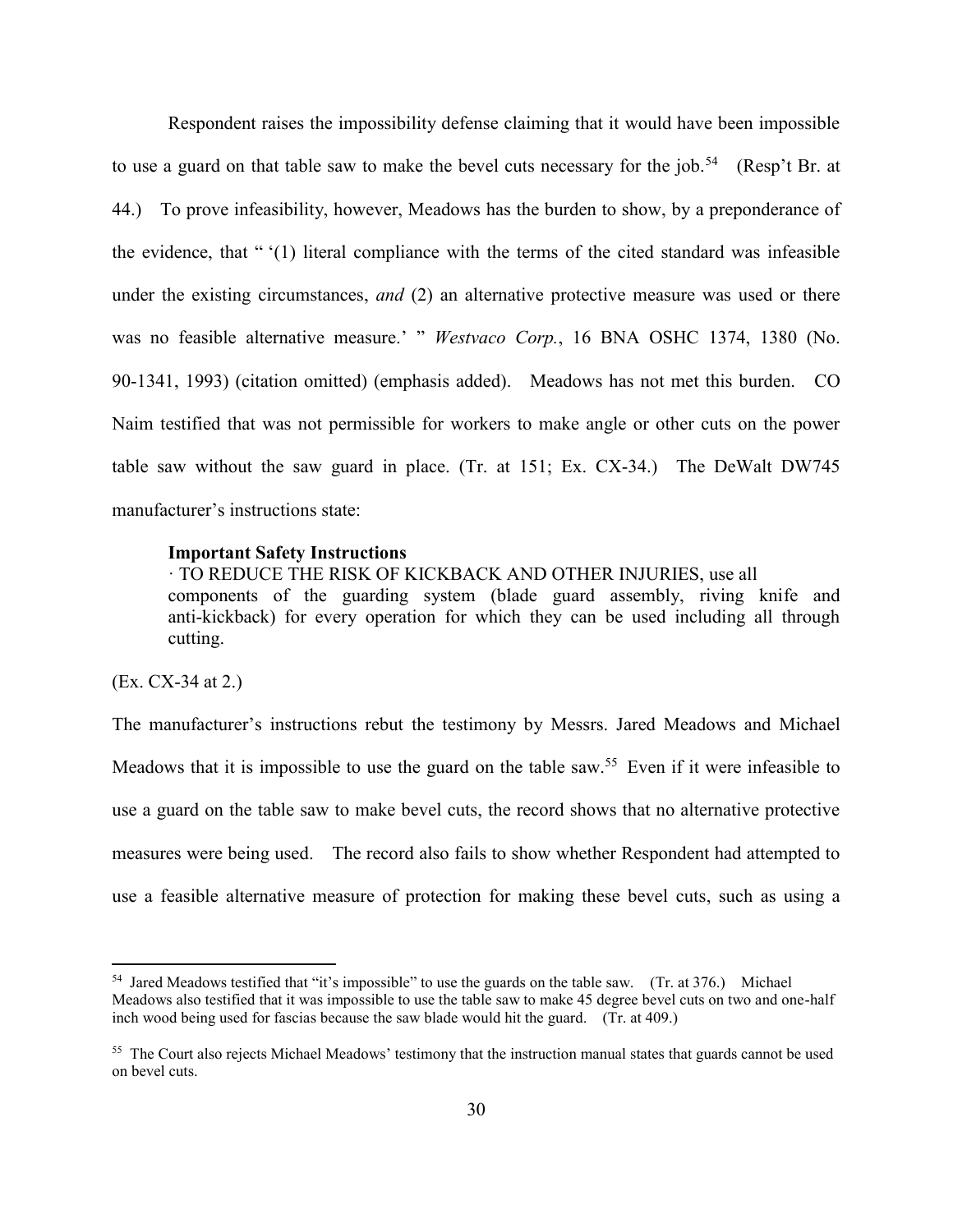different saw that was designed to accommodate a guard while making bevel cuts. The Court therefore rejects Respondent's impossibility defense.

Respondent also raises the unpreventable employee misconduct ("UEM") defense with regard to the worker operating the saw. (Resp't Br. at 43.) To be successful in its UEM defense, Respondent has the burden to show that it: "(1) established a work rule to prevent the reckless behavior and/or unsafe condition from occurring, (2) adequately communicated the rule to its employees, (3) took steps to discover incidents of noncompliance, and (4) effectively enforced the rule whenever employees transgressed it." *P. Gioioso & Sons, Inc. v. Occupational Safety & Health Review Comm'n,* 115 F.3d 100, 109 (1st Cir.1997). With regard to machine guarding, the record shows that Respondent has a work rule in place as shown in its safety manual. *See* Ex. R-O at "Hand and Power Tools." The rule states that "[p]ower tools that are designed to be used with a guard will be used in this manner." Ex. R-O at "Hand and Power Tools." The record also shows that Meadows communicated safety rules daily in its morning "coffee talks." (Tr. at 435-437.) Additionally, the record shows that Meadows took steps to detect noncompliance with safety rules. Meadows contracted a safety company, Safety Net, to develop the safety plan for this worksite and Safety Net had visited the worksite twice since the project began. (Tr. at 433.) Mr. Black, who was there four hours per day, also testified that Meadows was very responsive whenever he saw incidents of noncompliance. (Tr. at 330-331.)

However, the record does not show whether and how effectively Respondent enforced its machine guarding rule. Although its safety manual indicated that Meadows had a progressive disciplinary policy toward those who violated the work rules, Respondent produced no documentation showing that it implemented the progressive disciplinary policy in general or with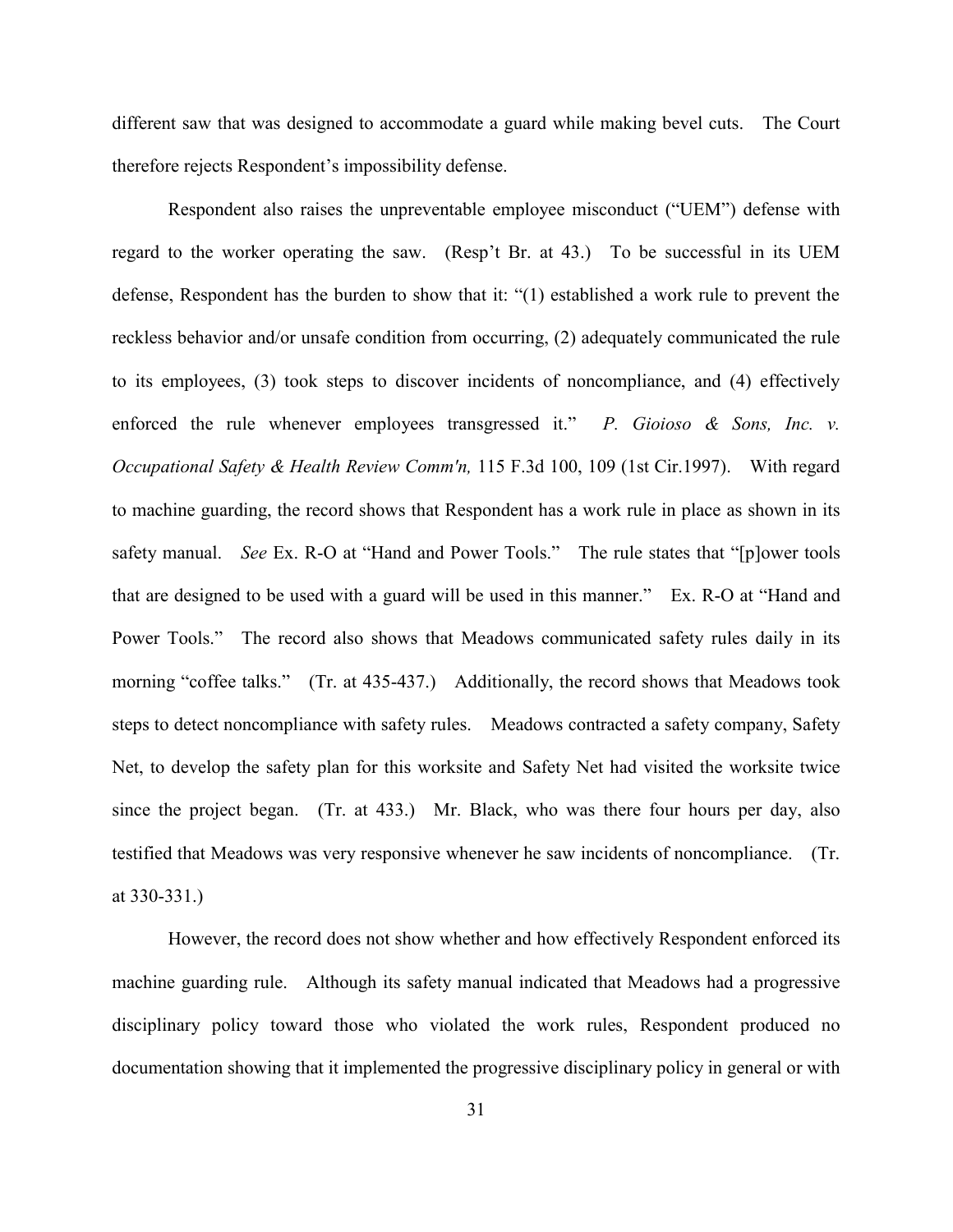regard to machine guarding specifically. There was also no testimony as to whether and how Respondent implemented the progressive disciplinary policy. The Court therefore finds that Meadows failed to carry its burden of establishing the UEM defense with regard to this citation item.

The violation is affirmed.

## *Characterization*

The Secretary alleges a serious violation of the cited standard. The Court agrees with CO Naim's testimony that the injuries associated with the violation of this standard include laceration, cut, amputation and impalement, and views these injuries as serious physical harm. (Tr. at 148.) The violation is properly characterized as serious.

#### *Citation 1, Item 3*

This citation item alleges a violation 29 C.F.R.  $\S 1926.404(b)(1)(i)$ , which states in pertinent part: "The employer shall use either ground fault circuit interrupters as specified in paragraph  $(b)(1)(ii)$  of this section or an assured equipment grounding conductor program ["AEGCP"] as specified in paragraph  $(b)(1)(iii)$  of this section to protect employees on construction sites." Section b(1)(ii) states in pertinent part: "All 120-volt, single-phase 15- and 20-ampere receptacle outlets on construction sites, which are not a part of the permanent wiring of the building or structure and which are in use by employees, shall have approved ground-fault circuit interrupters for personnel protection." The Secretary claims that CO Naim determined that the "unguarded saw was plugged into an extension cord, which was neither part of the building's permanent wiring nor protected by any GFCI.]" (Sec'y Br. at 16-17.) In the citation, the Secretary claims that Respondent did not have an AEGCP. Respondent claims that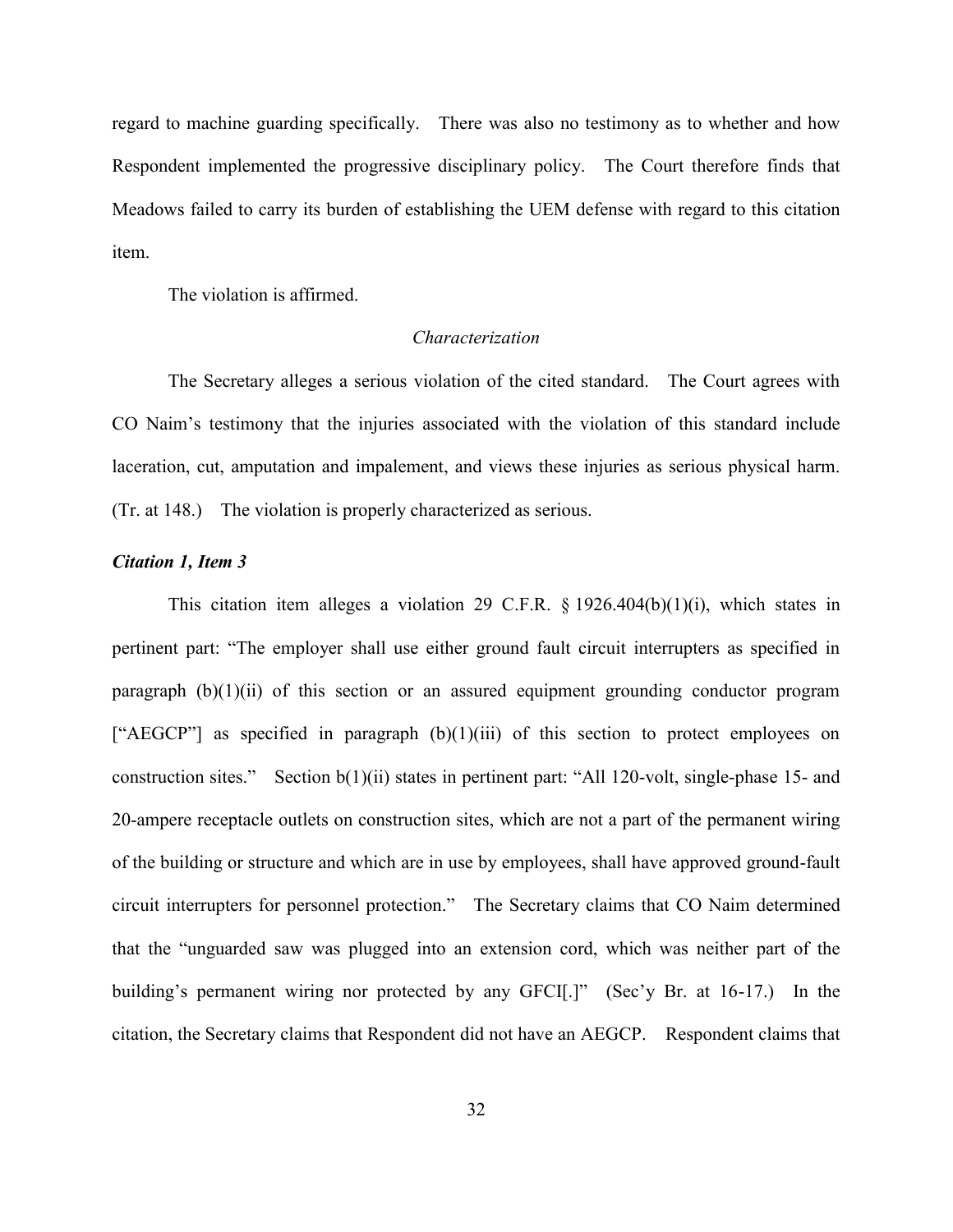the Secretary did not establish non-compliance with the cited standard. (Resp't Br. at 45-46.) Respondent also raises the infeasibility defense. (Resp't Br. at 46.)

## *Multi-Employer Doctrine*

As noted above, the Court considers Meadows a controlling employer of this multi-employer worksite. As a controlling employer, Meadows had the responsibility of monitoring potential hazards with reasonable diligence on the worksite and correcting them. *Centex-Rooney Constr. Co.*, 16 BNA OSHC at 2129-30. The unguarded table saw, used by Meadows' subcontractors as discussed above in Citation 1 Item 2, was in turn plugged into the extension cord at issue in this GFCI citation violation. (Tr. at 170-171.) The record shows that, just as the power table saw was visible to Respondent's supervisors and the OSHA inspectors, so was the non-GFCI extension cord that was used to power the table saw. Respondent had the power to detect this violative extension cord as it was being used to power the table saw, and also had the power to correct the violative condition. The Court finds that Meadows is responsible for the alleged violations in this citation item.

#### *Merits*

With regard to applicability, the record shows that workers on this construction site used a power table saw that was connected "by cords" to an interior, non-GFCI outlet in the school building. (Tr. at 170-172; Exs. CX-36, CX-37, R-M, at 7-8.) According to CO Naim, he "followed the cords to its originating outlet to see if there was any GFCI connected to the originating outlet, and there was not." (Tr. at 170.) The outlet at issue was therefore on the power saw's extension cord, which was in use and not part of the permanent wiring of Moody Elementary School. *Otis Elevator Co.*[, 17 BNA OSHC 1166,](http://web2.westlaw.com/find/default.wl?mt=LaborAndEmployment&db=0003227&rs=WLW14.01&tc=-1&rp=%2ffind%2fdefault.wl&findtype=Y&ordoc=2027162411&serialnum=1995533480&vr=2.0&fn=_top&sv=Split&tf=-1&referencepositiontype=S&pbc=B796360A&referenceposition=1167&utid=1) 1168 (No. 90-2046, 1995) (holding that an extension cord plugged into a building's permanent wiring falls under the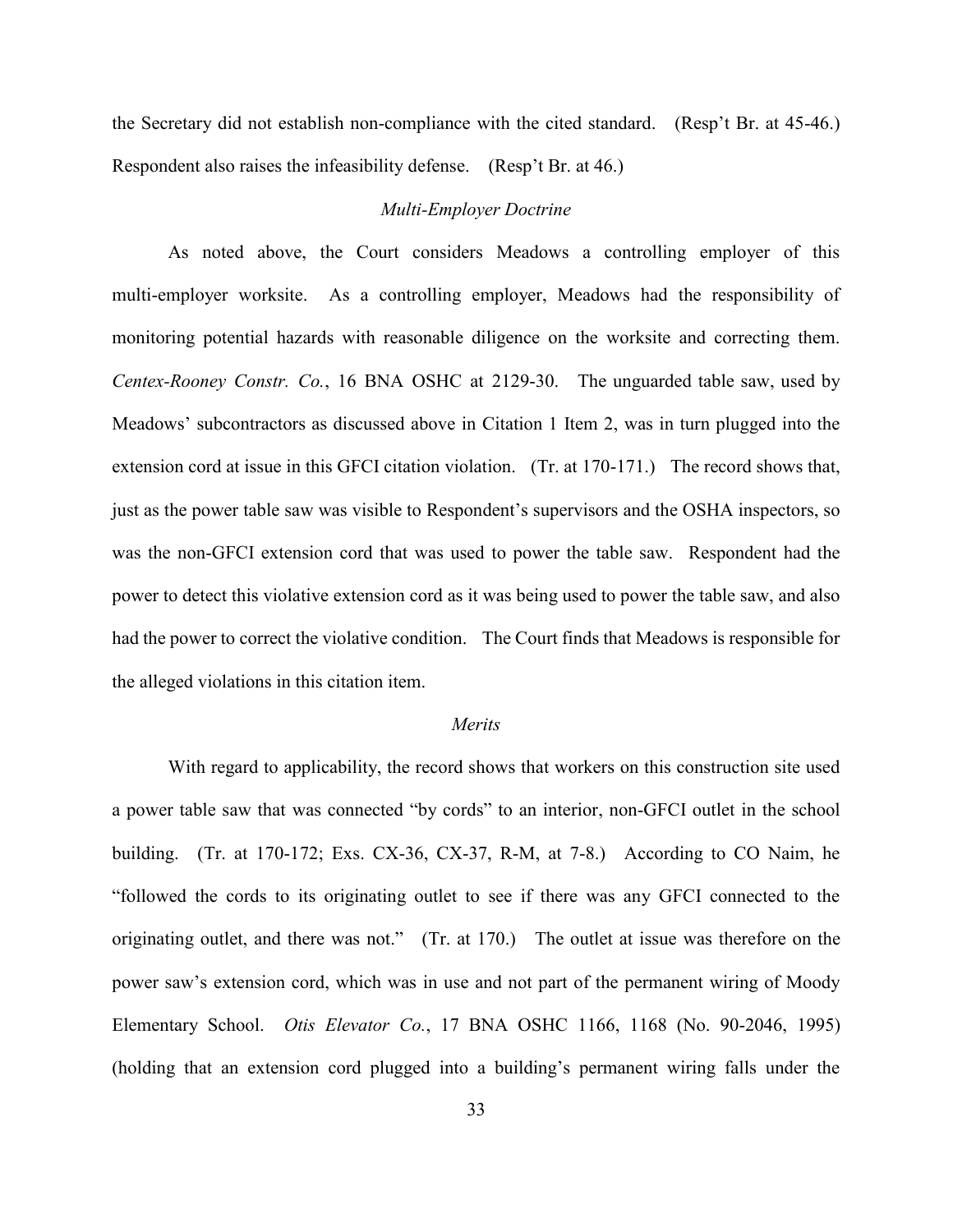requirements of ground-fault circuit protection in 29 C.F.R. § 1926.404(b)(1)(i)). Additionally, it is general knowledge that the two types of circuits in the United States are 120 volts and 240 volts. The instruction manual associated with the table saw states that it is intended for use on a circuit less than 150 volts. (Ex. CX-34 at 2.) The outlet illustrated on the same page shows a standard 120v/15-20amp outlet. (Ex. CX-34 at 2.) The record shows that the extension cord at issue was plugged into the same type of outlet as that illustrated in the power saw's instruction manual. (Exs. CX-36 through CX-38.) It is inferred that the extension cord provided a 120-volt/15 or 20 ampere circuit for the table saw. *New England Synthetic Sys., Inc.*, 18 BNA OSHC 1818, 1820 (No. 97-1843, 1999) (ALJ Yetman). Respondent does not argue against the applicability of the cited standard. The Secretary has shown that the standard applies.

With regard to non-compliance, CO Naim testified that by "tracing the cords" of the energized table saw, he determined that the power saw was not GFCI protected. (Tr. at 170-172.) The Court interprets this testimony to mean that if there were GFCI protection along any part of "the cords," including the cord outlets, CO Naim would have noted it. Respondent argues that (1) the only way to determine whether an outlet was GFCI protected is to check the panel box, and (2) neither CO Naim nor Mr. Henson checked the panel box during the inspection. (Resp't Br. at 45.) It is undisputed that neither CO Naim nor Mr. Henson checked the panel box during the inspection.<sup>56</sup> Under Commission precedent, however, extension cords themselves should be equipped with GFCI protection. *Otis Elevator,* 17 BNA OSHC at 1167.

<sup>56</sup> CO Naim testified that Michael Meadows told him that he [Michael Meadows] did not know where the breaker panels were. Michael Meadows also testified that there was no GFCI [at the worksite]. (Tr. 449.) *See also*  Respondent's response to Secretary's Interrogatory No. 13, which asserted that the school's electrical power did not have ground fault circuit breakers. (Ex. CX- 1, at 5.) *See also* Secretary's response to Respondent's Interrogatory No. 10, at 7-8, that stated that Jared Meadows told CO Naim that he [Jared] did not know if there was GFCI at the worksite. (Ex. R-M.)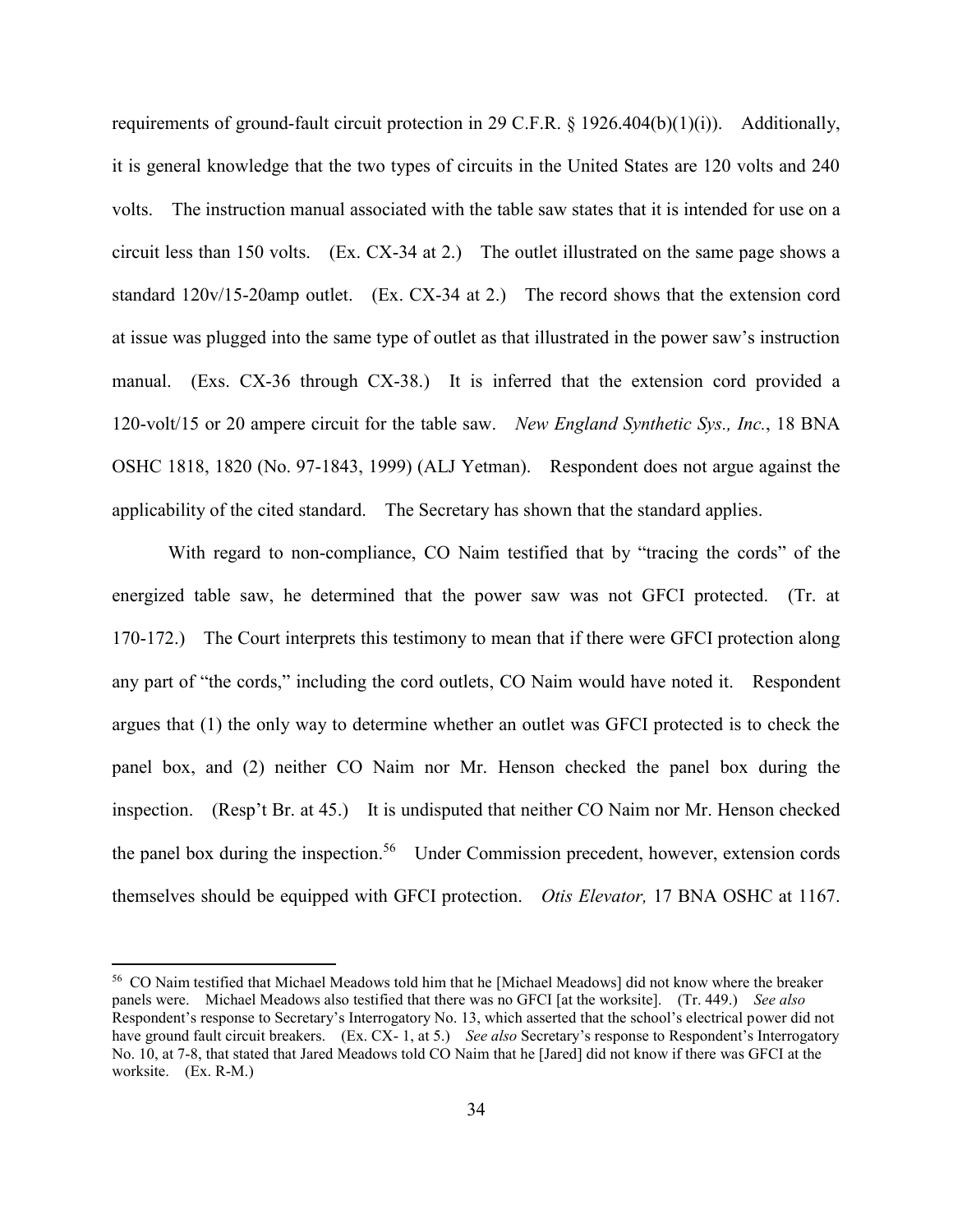Respondent does not claim that CO Naim missed any GFCI protection along the length of "the cords."<sup>57</sup> The Secretary has shown non-compliance.

With respect to exposure, the record shows that workers were using the table saw, which was energized by "cords" that were not GFCI protected. (Tr.at 170-173.) The Secretary has established exposure.

With respect to knowledge, the record shows that Messrs. Michael Meadows and Jared Meadows assumed that the originating interior power outlet was GFCI protected because the building was a schoolhouse. (Tr. at 373; 411-412.) The question, however, is not whether the schoolhouse's power supply was GFCI protected, but whether the outlets on "the cords" running the power equipment on the worksite were GFCI protected. The Court finds that Respondent's supervisors knew or should have known that the "cords" themselves were not GFCI protected. This became readily apparent to CO Naim during the course of his inspection. It was a condition that was readily discernible to Respondent's supervisors who were regularly present at the worksite. Ignorance of the requirements of the standard is no defense. *Manganas Painting Co., Inc.*, 21 BNA OSHC 1964, 1985 n.24 (No. 94-0588, 2007) ("It is well-settled that any misunderstanding about a respondent's legal obligations would not be relevant to whether it violated the standard.")

Respondent raises the infeasibility defense by arguing that it was contractually obligated to use the school's power supply and that it had no alternative power supply. (Resp't Br. at 44.) Despite its obligation to use the school's power supply, Respondent does not argue that it was restricted in the type of extension cords it could have used on the worksite. Respondent has

<sup>57</sup> Respondent also does not dispute the Secretary's allegation in the citation that it does not have an AEGCP.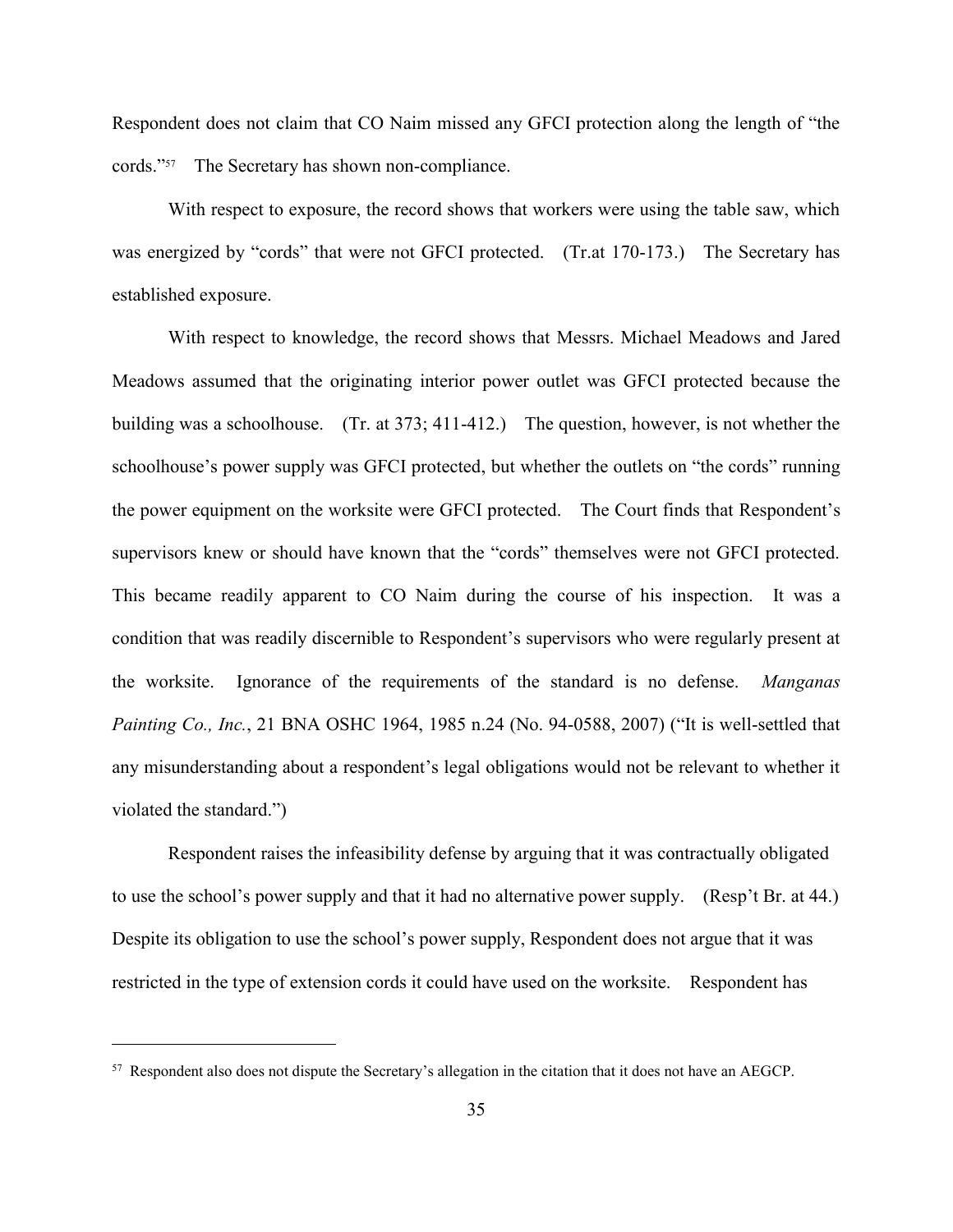failed to show that it was impossible to use a different extension cord with GFCI protection on it. *Westvaco Corp.*, 16 BNA OSHC at 1380 (infeasibility defense fails when employer fails to show alternative protective measures were used or did not exist). The violation is affirmed.

### *Characterization*

The Secretary alleges that serious violation of this standard. According to CO Naim, workers were exposed to electrical shock and burn by using power equipment that was not GFCI protected. (Tr. at 173.) The citation is properly characterized as serious.

### *Citation 1, Item 4*

 $\overline{a}$ 

This citation item alleges a violation of 29 C.F.R.  $\S$  1926.451(f)(6), which states in pertinent part: "*Scaffolds* shall not be erected, used, dismantled, altered, or moved such that they or any conductive material handled on them might come closer to exposed and energized power lines than [3 feet for insulated lines up to 300 volts]."<sup>58</sup> 29 C.F.R. § 1926.451(f)(6) (emphasis added). The Secretary bases this citation item on conversations between CO Naim and foreman Oliveira and CO Naim and Mr. DaSilva during their tour of the worksite. CO Naim testified to the following: Mr. Oliveira told him that he had previously operated a piece of equipment to elevate himself up to arm's length distance of the live power cable in the alcove on the west side of the building, and draped rubberized material over it in an attempt to insulate it so that they could remove a catch platform above it without risk of being injured by electric shock. CO Naim testified that by doing so Mr. Oliveira brought the "scaffold" less than ten feet from the energized line. (Tr. at 174-181, 188-189; Exs. CX-40, CX-41.) The citation alleges that the elevated work occurred on about July 10, 2012. Respondent claims that the Secretary failed to

<sup>&</sup>lt;sup>58</sup> At trial, the Secretary stated that the power line at issue was less than 300 volts, and so the minimum safe distance was 3 feet. (Tr. at 66.)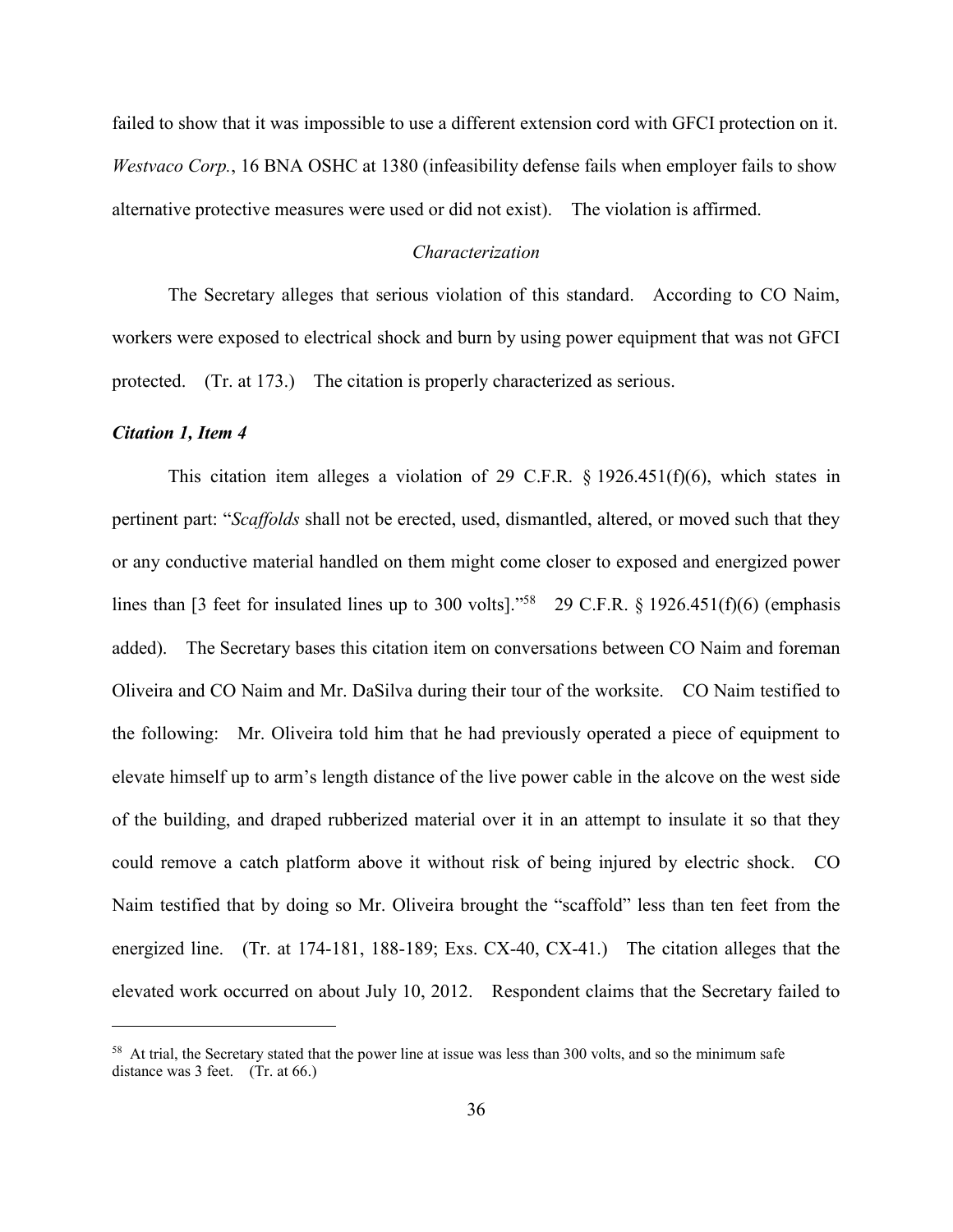show applicability and non-compliance of the cited standard. (Resp't Br. at 46-50.)

### *Merits*

With regard to applicability, Respondent argues that the cited standard does not apply to the piece of equipment at issue because it is an "aerial lift" and not a scaffold.<sup>59</sup> (Resp't Br. at 16; Resp't Reply Br. at 5.) The Secretary, on the other hand, calls this piece of equipment an "aerial lift scaffold," and claims it "constitutes a powered wheel-mounted supported scaffold within the 'mobile scaffold' definition set forth in 29 C.F.R. § 1926.450." (Sec'y Br. at 17 fn25.) The Court agrees with Respondent.

Section 1926.450 defines "mobile scaffold" as a "powered or unpowered, portable, caster or wheel-mounted supported scaffold." 29 C.F.R. § 1926.450. A supported scaffold is defined as "one or more platforms supported by outrigger beams, brackets, poles, legs, uprights, posts, frames, or similar rigid support." 29 C.F.R. § 1926.450. In contrast, an "aerial lift" is defined as a type of "*vehicle-mounted* aerial device[] used to elevate personnel to job-sites above ground." 29 C.F.R. § 1926.453(a) (emphasis added). Aerial lifts include "extensible boom platforms" and "articulating boom platforms." 29 C.F.R.  $\S$  1926.453(a)(i) & (iii). Exhibits CX-3, CX-41 and CX-49 show the platform at the end of the telescopic boom lift. (Tr. at 184-185; Exs. CX-3, CX-41, CX-49, R-L at 3.) Together, the three photographs show that the platform is attached to the end of a mechanized arm of the telescopic boom lift. (Tr. at 185; Exs. CX-3, CX-41 marked "B", CX-49.)<sup>60</sup> Exhibit CX-40 also helps to clarify. Exhibit CX-40 is the warning instructions associated with this particular piece of equipment. (Tr. at

<sup>&</sup>lt;sup>59</sup> The beginning of the cited standard explicitly states that it "does not apply to aerial lifts, the criteria for which are set out exclusively in § 1926.453." 29 C.F.R. § 1926.451.

<sup>60</sup> This is in contrast to a scissor-lift, which is covered by the mobile scaffold definition. *See* OSHA Standard Interpretation Letter, "§§ 1926.452(w) and 1926.453; scissor lifts and aerial lifts," June 10, 2002.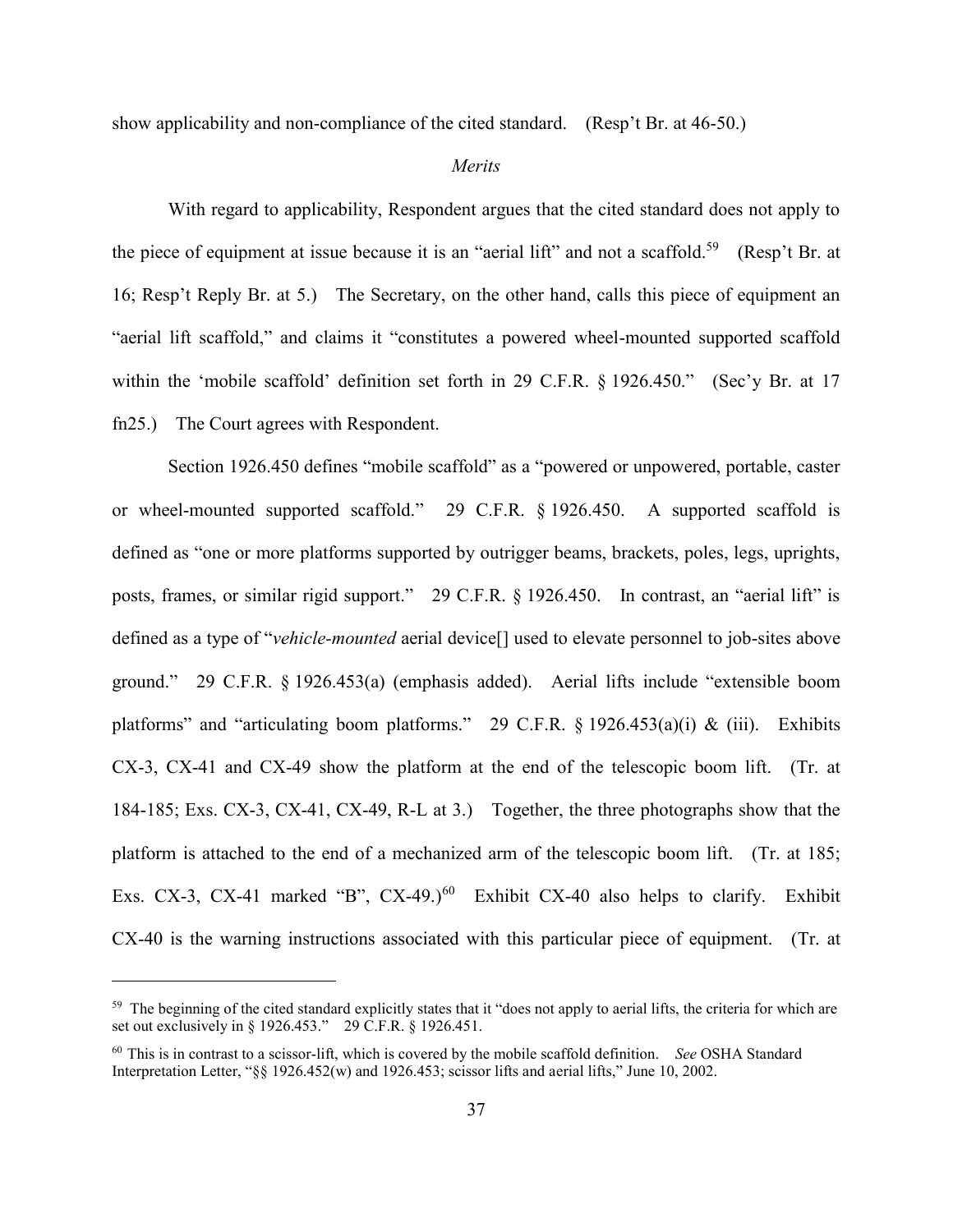183; Ex. CX-40.) The instructions denote that the piece of equipment at issue is a "machine" and has a "boom," which is more consistent with the description stated above of an aerial lift than a wheel-mounted scaffold. (Ex. CX-40).

The testimony surrounding the telescopic boom lift is also illuminating. The CO referred to the unit as an "aerial lift" throughout his testimony, and also testified that he considers an "aerial lift" the same thing as a "scaffold." (Tr. at 176-191, 241.) The fact that the CO considered an "aerial lift" the same thing as a "scaffold" leads the Court to believe that he did not distinguish between the two in terms of regulatory requirements. According to the CO, Oliveira "raised" the elevation unit, and "operated" it to do work "adjacent to [the] energized electrical line." (Tr. at 181; 186.) This description of the use of the telescopic boom lift is more consistent with the definition of an aerial lift rather than with the definition of a scaffold as it shows that it was available to allow Mr. Oliveira to elevate himself to any work related task above ground. *See* 29 C.F.R. § 1926.453(a) (an "aerial lift" is "used to *elevate* personnel to job-sites above ground") (emphasis added).

Although the aerial lift standard falls under the scaffold subpart, the requirements for aerial lifts are explicitly set apart from scaffolds. 29 C.F.R. § 1926.451. In order for the Secretary to show that the cited standard applied, he must have established how the piece of equipment at issue was a scaffold and not an aerial lift.<sup>61</sup> The evidence in the record does not establish that; if anything, the evidence supports Respondent's claim that the telescopic boom lift is an aerial lift. As this burden falls on the Secretary, the Court finds that he has failed to prove applicability for this citation item.

<sup>&</sup>lt;sup>61</sup> Mr. Jared Meadows testified that Respondent did not erect any scaffolding on the building's west side. (Tr. at 369.)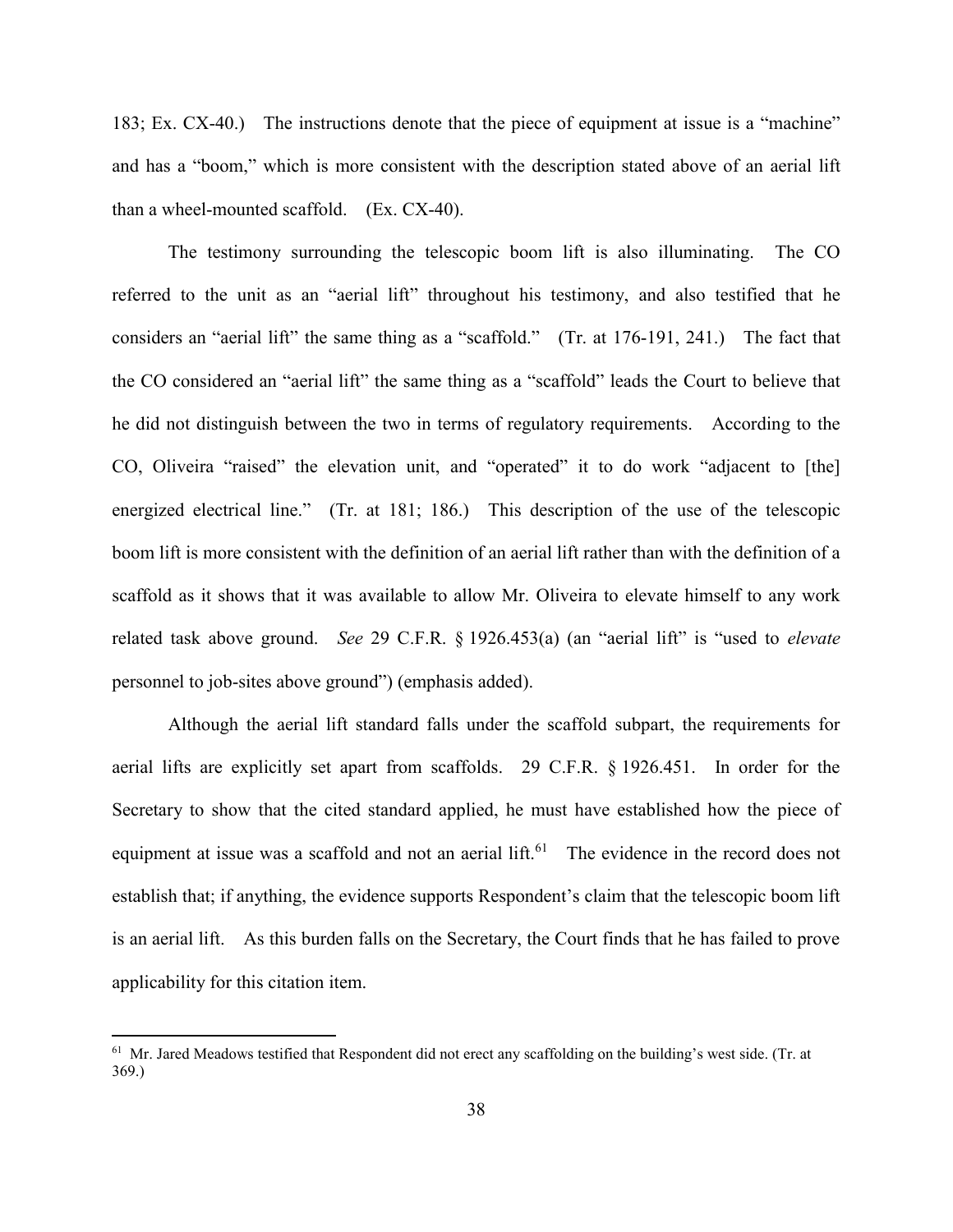With regard to non-compliance, Respondent argues that the evidence relied upon by the Secretary was "unreliable" and "second-hand."<sup>62</sup> (Resp't Br. at 17-18; 48-50; Resp't Reply Br. at 8.) The Court agrees and finds that the evidence that the Secretary relied upon to attempt to prove this citation item is flimsy, at best. Mr. Oliveira's account was admitted into the record as an admission by a party opponent under Federal Rules of Evidence  $801(d)(2)(D)^{63}$  Mr. Oliveira was not called as a witness at the trial. Mr. Henson testified that he had nothing to do with Citation 1, Item 4, had no information to share about it, and was not present when CO Naim spoke with Mr. Oliveira. (Tr. 285, 296.) Admissions admitted under Rule  $801(d)(2)(D)$  are not inherently reliable. Several factors affecting the trustworthiness of any such admissions should also be considered; *e.g.* timing of admission, relationship of statement to declarant's work, and employer's access to evidence rebutting the matter asserted. *Regina Construction Co.*, 15 BNA OSHC at 1048. Here, there is doubt cast on Mr. Oliveira's alleged admissions. The CO did not observe Mr. Oliveira's alleged violative actions and relied solely on Oliveira's statement to him as support for the citation. The record shows that Oliveira may have had a language barrier to an unknown extent.<sup>64</sup> The CO also did not testify as to when Mr. Oliveira allegedly used the telescopic boom lift to elevate himself to come within an arm's length of the live power cable. CO Naim testified that he was not sure when that event happened, or if Mr.

 $62$  Respondent's argument seems to take exception that OSHA violations cannot be charged unless a compliance officer actually observes the violation. *See contra Gateway Concrete Forming Servs., Inc.,* 11 BNA OSHC 2188, 2189 (No. 83-855, 1984) ("Numerous citations are issued by OSHA charging violations which are proven by evidence other than the eyewitness testimony of the compliance officer.").

<sup>63</sup> *See Regina Constr. Co.*, 15 BNA OSHC 1044, 1047 (No. 87-1309, 1991) (Compliance officer's testimony concerning statements made to him by non-supervisory employee during the inspection not hearsay and admissible under Rule 801(d)(2)).

<sup>&</sup>lt;sup>64</sup> Mr. Jared Meadows testified that Mr. Oliveira did not speak English very well. (Tr. at 367.) Michael Meadows also testified that "there's some language barriers that he [Mr. Oliveira] doesn't understand." (Tr. at 418.) The Court gives little weight to CO Naim's testimony as to what Mr. Oliveira told him on July 10, 2012 as CO Naim did not take any notes of the interview. (Tr. 230.)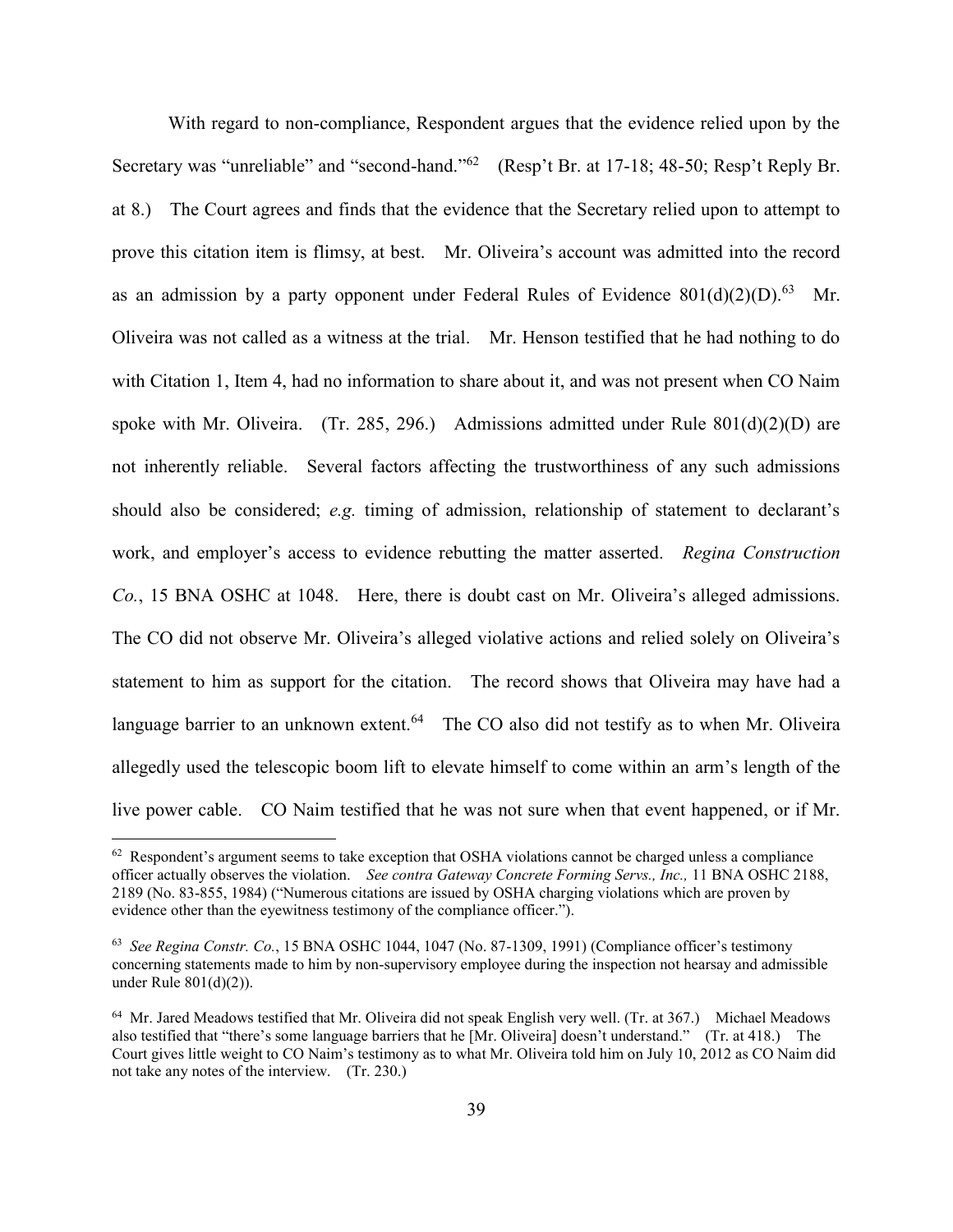Oliveira told him that it happened on July 10, 2012.<sup>65</sup> CO Naim also testified that Mr. Oliveira did not tell him how long the rubberized material that he had draped over the wire remained on the wire, or if the rubberized material had been removed. CO Naim testified that Mr. Oliveira did not identify any other workers who were with him when he placed rubberized material over the wire, or to what extent the wire was covered. CO Naim stated that he had not seen, and no photographs showed, any covering on the wire. (Tr. at 176; 178, 223, 228-230, 240, 264-265, 367, 418, 436.) Also, Mr. Jared Meadows testified that Respondent, or its subcontractors, did not put any type of rubber insulation on the wire leading to the west side of the building. He also testified that he never observed Respondent's employees, or its lifts, working within feet of the live wire.<sup>66</sup> He further testified that Respondent was waiting for the electrical company, that it identified as Nstar, to put a boot on the wire, so Respondent was not working near it at the time of the OSHA inspection.<sup>67</sup> He stated that Nstar, without the involvement of Respondent's workers or subcontractors, installed a rubber boot on the wire a few days after the OSHA inspection.<sup>68</sup> (Tr. at 366-369.) The Court finds that the Secretary also failed to establish

 $65$  The Court finds CO Naim's testimony as to when Mr. Oliveira allegedly came within an arm's length of a live power cable to be inconclusive. CO Naim testified that all he knew was that it occurred "prior to the inspection. I may have assumed it was the day of the inspection. I can't remember if he [Mr. Oliveira] was specific...." (Tr. 264.)

<sup>&</sup>lt;sup>66</sup> Michael Meadows also testified that Respondent did not place any type of protective covering over the wire while waiting for Nstar to do so. He also testified that Respondent did not operate any lifts near the wire. (Tr. at 414, 419.)

 $67$  On July 16, 2012, citing to a work order created on July 6, 2012, Respondent sent an email to Mr. Black that stated that National Grid was contacted on July 6, 2012 to put a boot on the feed at the school. (Tr. 413-418; Ex. R-U.) The Court does not view Jared Meadows and Michael Meadows' referral during their testimony to Nstar versus National Grid as significant.

<sup>&</sup>lt;sup>68</sup> During his testimony, Jared Meadows acknowledged that Respondent's May, 2013 response to an interrogatory, made under oath by his father, Michael Meadows, stated that "Meadows repeatedly contacted Nstar to request the shutoff of the power line, and Nstar repeatedly failed and refused to do the same." (Tr. at 377-378; Ex. CX-1, at 7.) Michael Meadows testified that Respondent probably got in touch with Nstar three or four times to see if they could install a pipe boot over the electrical wire. He also testified that there was no covering on the wire before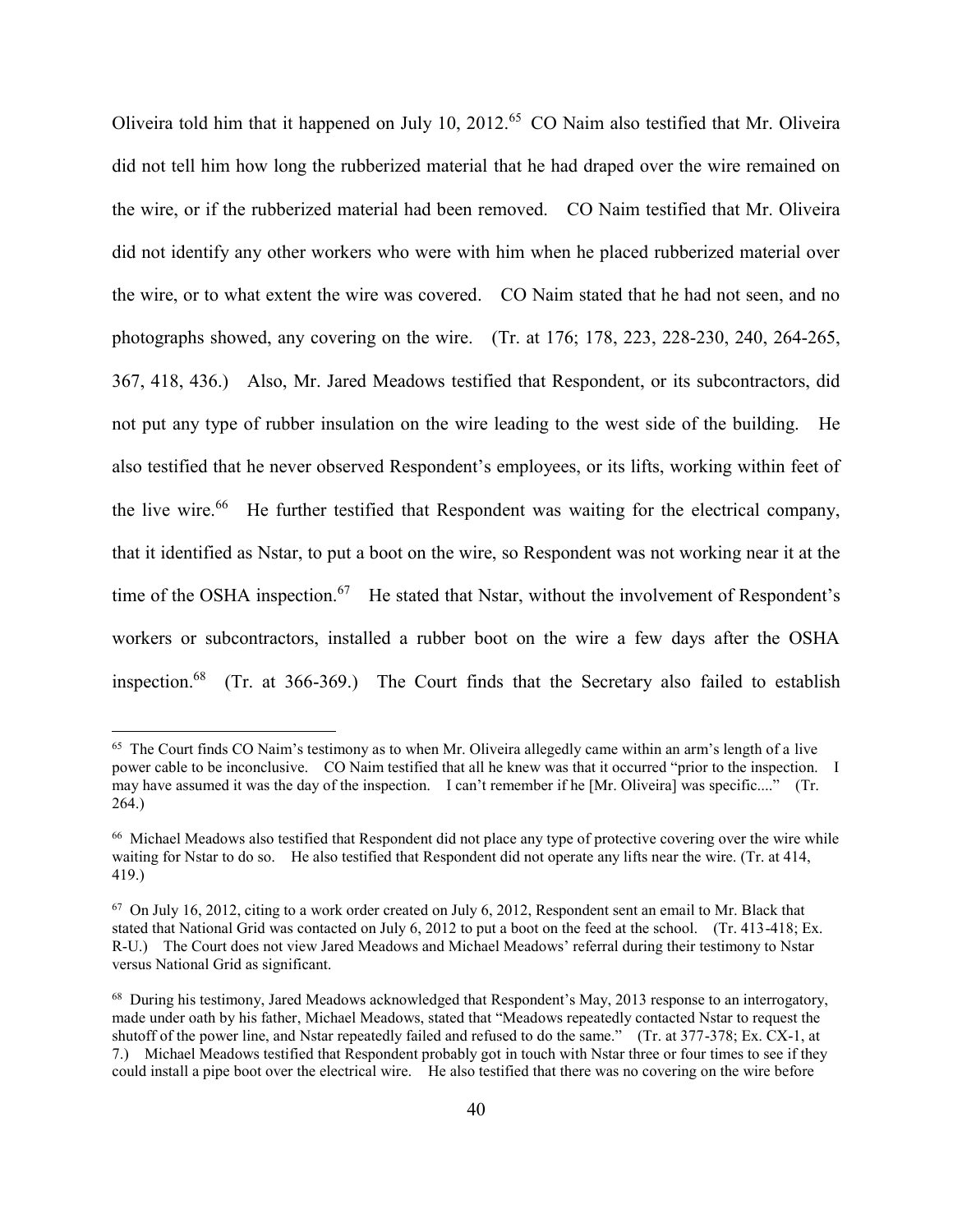non-compliance.

 $\overline{a}$ 

This citation item is vacated.

#### *Citation 1, Item 5(a) and 5(b)*

This citation has two sub-items, both of which allege violations of OSHA's aerial lift standards at 29 C.F.R. § 1926.453. Item 5(a) alleges a violation of 29 C.F.R. § 1926.453(b)(2)(iv), which states in pertinent part: "Employees shall always stand firmly on the floor of the basket, and shall not sit or climb on the edge of the basket or use planks, ladders, or other devices for a work position." Item 5(b) alleges a violation of 29 C.F.R. § 1926.453(b)(2)(v), which states in pertinent part: "A body belt shall be worn and a lanyard attached to the boom or basket when working from an aerial lift."

### *Multi-Employer Doctrine*

As noted above, the Court considers Meadows a controlling employer of this multi-employer worksite. As a controlling employer, Meadows had the responsibility of monitoring potential hazards with reasonable diligence on the worksite and correcting them. *Centex-Rooney Constr. Co.*, 16 BNA OSHC at 2129-30. The workers on the elevated platform in this citation item were elevated to the roof by Jared Meadows, the operator of the telehandler. Respondent's Safety Program for the worksite stated that the aerial lift operator is responsible for ensuring that "all personnel in the platform are wearing fall protection devices and other safety gear as required at all times (100% fall protection). Tie off only to manufacturer provided anchorage point and not handrails." (Ex. R-O, Aerial Lifts section, at 4.) The Court therefore

Nstar (also referred to as National Grid) placed the protective boot over the wire after the OSHA inspection. (Tr. at 414, 417; Ex. R-U) Despite this interrogatory response, the Court credits Jared Meadows' testimony that he never observed Respondent's employees, or its lifts, working within feet of the live wire and the testimony of both Jared and Michael Meadows that Nstar, or National Grid, eventually put a rubber boot on the wire after the OSHA inspection.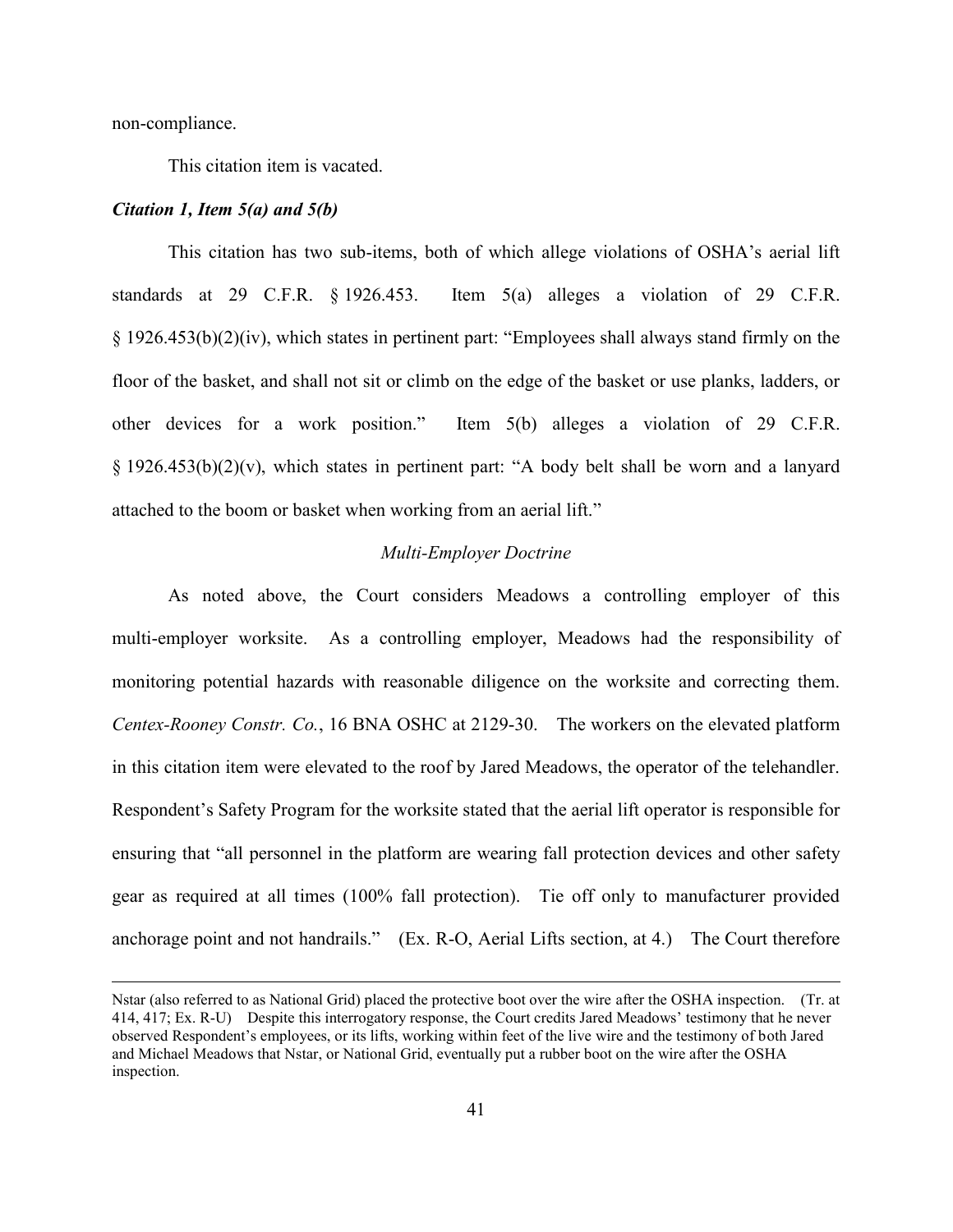finds that Meadows was also a "creating" employer in terms of responsibility for safety under the multi-employer doctrine at this worksite on July 10, 2012 wherever non-compliance with a standard is demonstrated. *Summit*, 23 BNA OSHC at 1205.

### *Merits*

The Secretary bases the alleged violations of these standards on the observations of the OSHA inspectors of Meadows' workers in the telehandler's elevated platform.<sup>69</sup> (Sec'y Br. at 19.) According to Mr. Henson, he observed workers "climbing over the rails ... to access the roof and vice versa, off the roof into the basket." (Tr. at 286.) Mr. Henson testified that those same employees were accessing the roof and the platform "without being tied on to the basket or the roof." (Tr. at 286.) Similarly, CO Naim testified that he believed that the men on the platform were not using fall protection because he observed them exiting the platform and walking onto the roof without "pulling anything," *i.e.*, "there was no lines." (Tr. at 267.) CO Naim testified that he observed employees stepping on the telehandler's platform's midrails climbing out of the telehandler's platform, and standing on the telehandler's platform's toe boards. CO Naim also testified that he observed workers in the telehandler's platform wearing harnesses that were "not attached to anything."<sup>70</sup> (Tr. at 192-199; Ex. CX-52.)

 $69$  The telehandler was also the piece of equipment at issue in Citation 1, Item 1. The platform attached to the telehandler has been termed differently throughout the case. These terms include platform, basket, box, and lift. The Court uses the term "platform" for ease of reference in this discussion. *See* 29 C.F.R. § 1926.450(b).

 $70$  In the Secretary's response to Respondent's Interrogatory No. 10, CO Naim stated that he had "observed and" *photographed* an employee, standing on the railing of an aerial lift, who was working on the roof" and "two employees in an aerial lift basket (that was a lift different from the lift in Item 5a) who did not have their lanyards attached or secured to prevent a fall." (emphasis added) CO Naim alleged more in the Secretary's response to Interrogatory 10 than he could, or did, deliver at trial through his testimony or photographs. CO Naim was unable to point to or identify any worker shown on photograph exhibit CX-52, or any other photograph that he took, that was not properly tied off or shown standing on the lift's railings. (Tr. 199; Exs. CX-52; R-M, at p. 8.)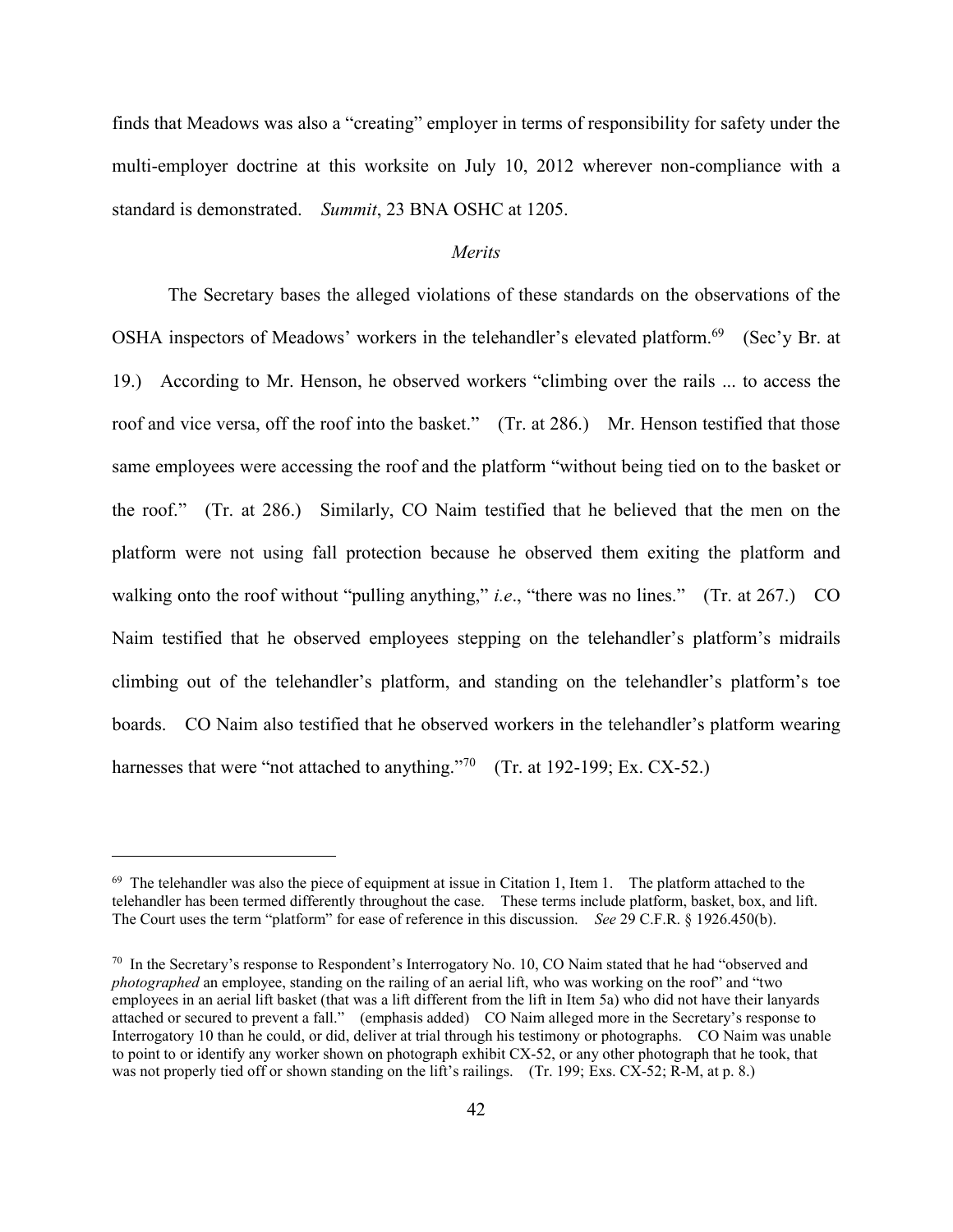Respondent claims that the Secretary failed to establish non-compliance with the cited standard, any exposure to a hazard, or knowledge. (Resp't Br. at 50-54.) Respondent is correct. The photographs in evidence do not support the Secretary's allegations in Citation 1, Item 5. When shown photograph exhibit CX-52, CO Naim testified that he could not say that the photograph showed that lanyards were not attached to the platform. He further testified that he was not sure whether there were any photographs showing workers on the platform that were not attached to the platform. He also acknowledged that photograph exhibit CX-52 did not show workers' feet; therefore the photograph does not show workers standing on the platform's midrails or toe boards. (Tr. at 257-258, 266.) Mr. Jared Meadows testified that he did not observe any workers standing on the platform's railings on July 10, 2012. He further testified that on that date all of the workers on the roof were wearing harnesses and lanyards that they were using to tie off. He also testified that he did not observe any workers not clipping onto the telehandler's platform. (Tr. at 371-375.) Michael Meadows also testified that he did not see any workers standing on the platform's railings on July 10, 2012. (Tr. at 405.) The Court credits the testimony of Messrs. Jared and Michael Meadows over that of CO Naim and Mr. Henson with regard to whether or not workers climbed over platform rails, or accessed the roof from the platform without being tied off. Mr. Jared Meadows was watching the workers in the platform while standing within 25 feet of the telehandler. CO Naim and Mr. Henson were further away and their ability to see the entire body of the workers within the confines of the platform was more limited by comparison.<sup>71</sup> The Secretary has failed to prove non-compliance with the standard. Complainant has also not shown that workers were actually exposed to the

<sup>71</sup>*Monroe Drywall Constr., Inc.*, 24 BNA OSHC 1111, 1114 (No. 12-0379, 2012) (credibility finding must be made by taking the record as a whole).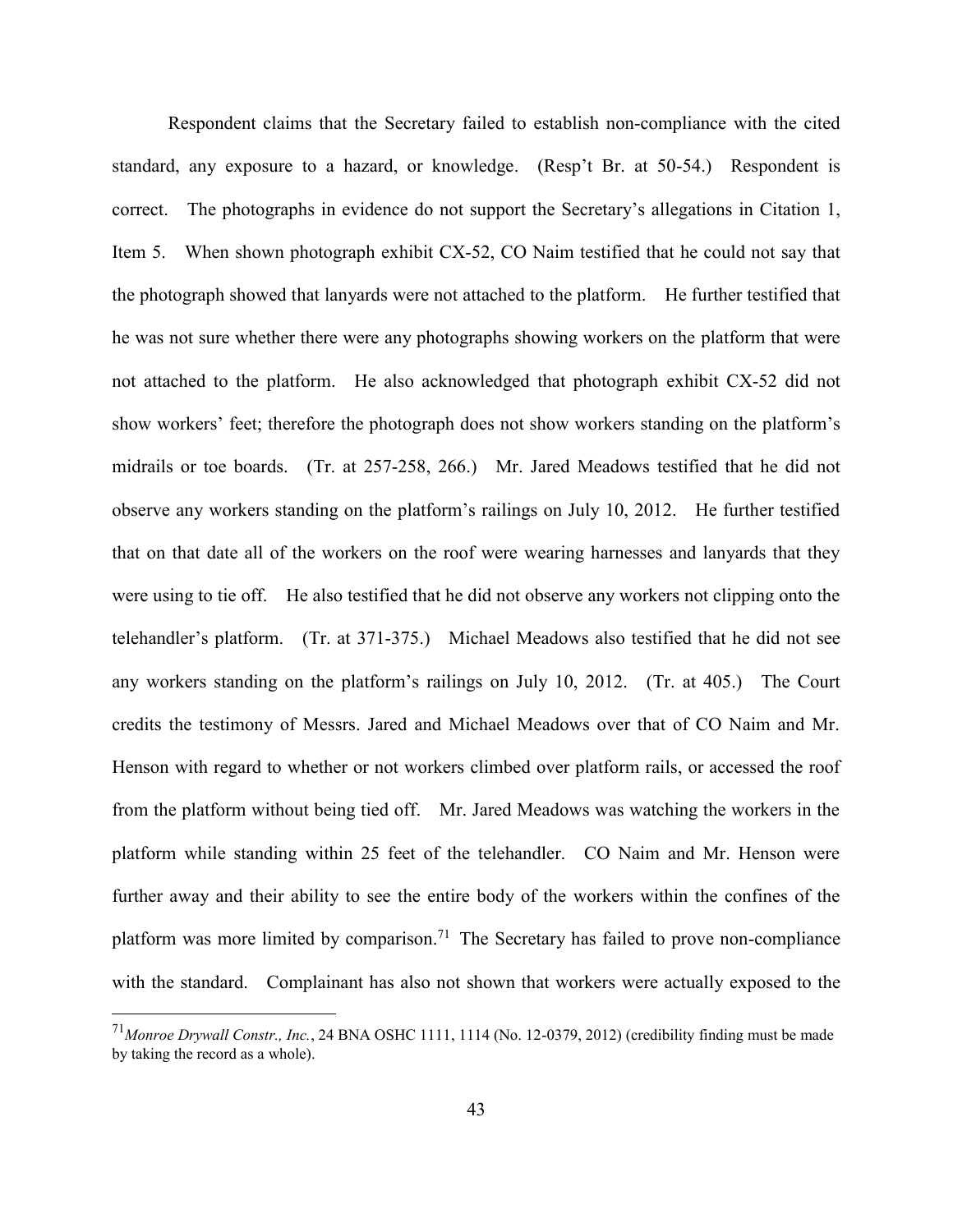hazard alleged in the Citation, Items 5(a) and 5(b), and Respondent had no knowledge of any such alleged violations because they did not exist. For these reasons, both of these citation sub-items are vacated.

### *Citation 1, Item 6*

 $\overline{a}$ 

This citation item alleges a serious violation of 29 C.F.R. § 1926.25(a), which states in pertinent part: "During the course of construction, alteration, or repairs, form and scrap lumber with protruding nails, and all other debris, shall be kept cleared from work areas, passageways, and stairs, in and around buildings or other structures." The Secretary claims that the OSHA inspectors observed "debris, including wood containing protruding nails and screws," in plain view in a work area at the building's west side in the original vicinity of the telescopic boom lift.<sup>72</sup> (Sec'y Br. at 19; Tr. 200-202; CX-41, CX-54, CX-55.) Mr. Henson testified that the debris included material from a dismantled catch platform. (Tr. at 276-277; Ex. CX-54.) Respondent claims that it complied with the standard, and that no worker was exposed to any hazard. (Resp't Br. at 56, 58; Resp't Reply Br. at 9). Respondent also raises the infeasibility defense. (Resp't Br. at 56-57.)

### *Multi-Employer Doctrine*

This citation item concerned debris that was generated on the worksite by roofers, and it was on the ground for any and all workers to navigate through. As Meadows was the controlling employer of the entire worksite, the Court finds that Meadows had the ability, with reasonable diligence, to detect this hazard and abate it. *Centex-Rooney Constr. Co.*, 16 BNA OSHC at 2129-30. The Court also finds that Meadows is responsible under the creating employer theory

 $72$  The OSHA Violation worksheet stated that the debris was in plain sight predominantly at the building's corner and near the platform of an aerial lift [telescopic boom lift at the building's west side]. (Ex. R-S at 2.)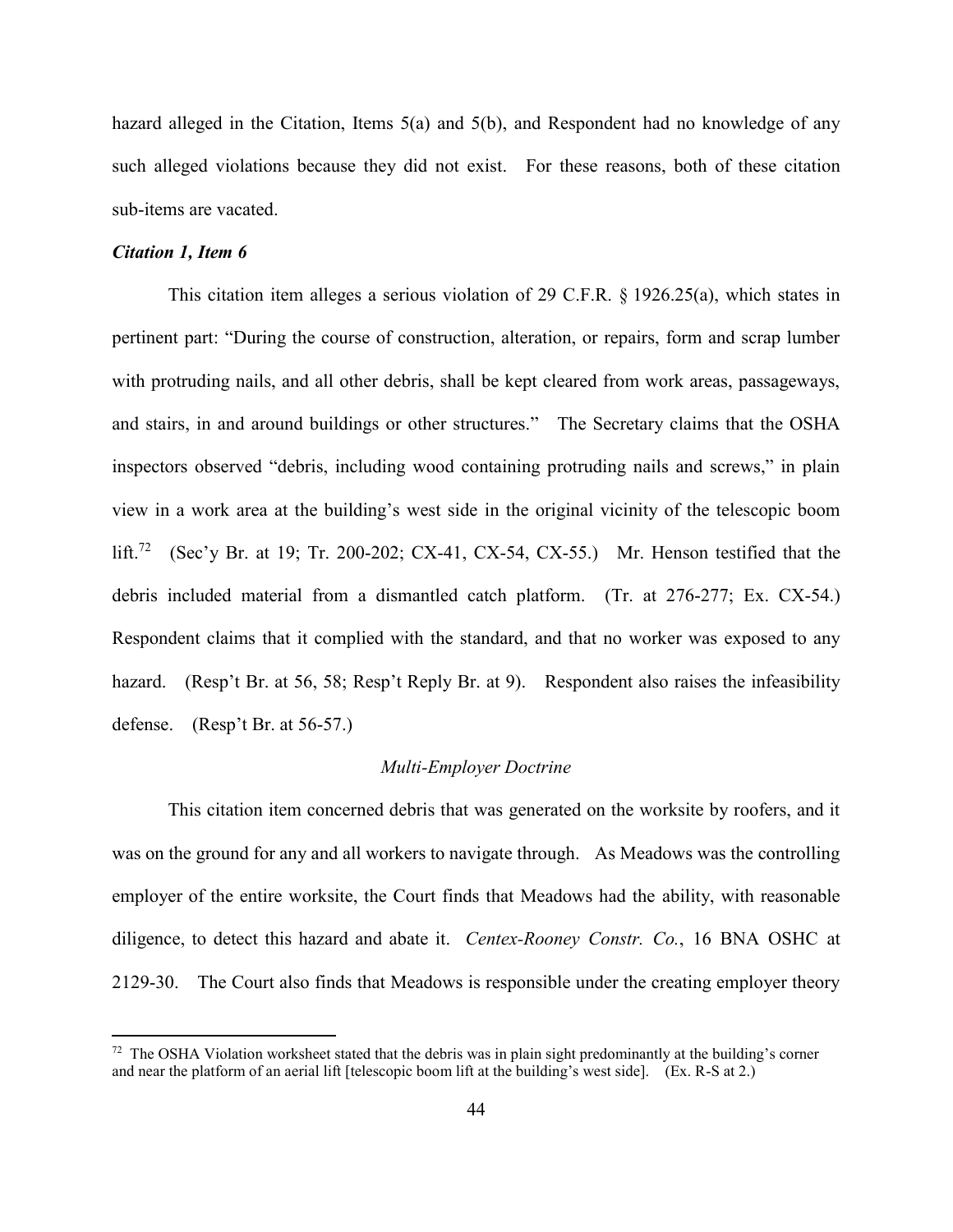of the multi-employer doctrine. *Summit*, 23 BNA OSHC at 1205. The debris was generated by the roofers, who were doing the work under Respondent's supervision that Meadows was specifically contracted to perform, replacing the roof on the Moody Elementary School. The Court finds that Meadows is responsible for the alleged violations for this citation item.

# *Merits*

With regard to applicability, it is undisputed that Meadows was engaged in the course of construction, and that Henson observed workers walk over debris in a work area around the school building. (Tr. 200-202, 275-281; Exs. CX-41, CX-42, CX-53, CX-54 and CX-55.) To the extent that Respondent's argument that the debris did not contain nails reaches applicability, the Court disagrees. The Commission has broadly interpreted the term "debris" as "matter that is scattered about working or walking areas." *Gallo Mech. Contractors, Inc.*, 9 BNA OSHC 1178, 1180 (No. 76-7371, 1980); *see also Capform, Inc.*, 16 BNA OSHC 2040, 2044 (No. 91-1613, 1994) (affirming "debris" interpretation in *Gallo*). The record shows that plywood and other pieces of wood were scattered about the work area of the Lowell worksite. The Court finds that the cited standard applies.

With regard to noncompliance, the record shows that the debris was in a walkway as evidenced by the undisputed fact that workers walked over it. Respondent argues that it "reasonably" complied with the standard by keeping some of the debris in "attachment boxes" and removing the debris on the ground once a day.<sup>73</sup> (Resp't Br. at 56-57.) The standard explicitly states that debris "shall be kept cleared from work areas," not "reasonably clear." 29 C.F.R. § 1926.25(a). The Secretary has established non-compliance.

 $73$  Mr. Black testified that he had instructed Respondent that the worksite was to be cleaned at the end of the day. (Tr. 319.) The Court finds that such an instruction did not permit Respondent to allow workers to be exposed to unsafe debris on the ground surrounding the school building throughout the work day.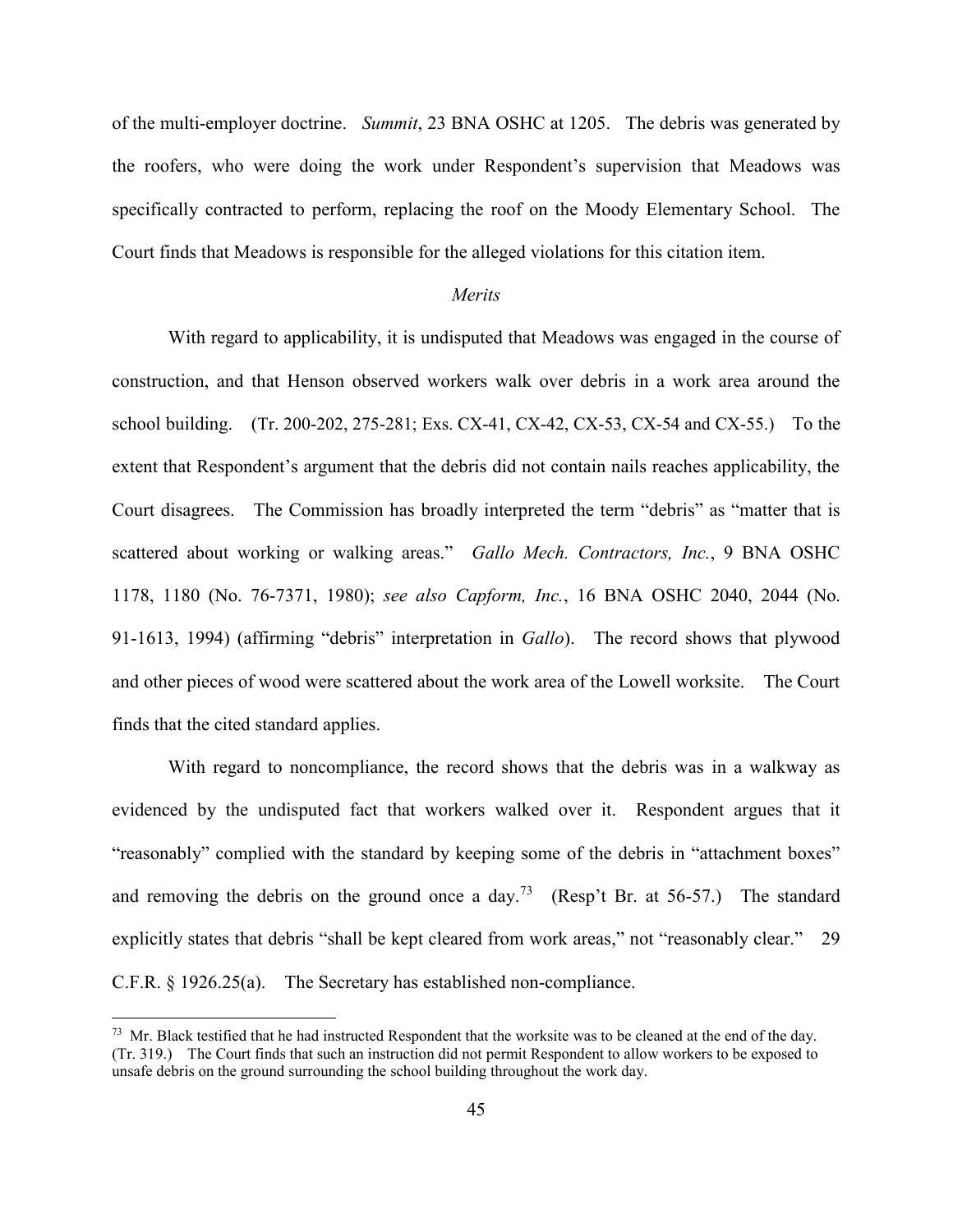With regard to exposure, Respondent claims that the debris did not contain nails, only screws, "such that no hazard was created for men in rugged work boots." (Resp't Reply Br. at 9). The Court denies this unsupported claim. Photographs at exhibits CX-54, CX-55, and CX-56 show pieces of wood with protruding nails. (Tr. at 278.) Additionally, the Commission has also held that the hazards associated with this standard include tripping and falling. *Gallo*, 9 BNA OSHC at 1180. Despite Respondent's argument that men in "rugged boots" were not exposed to any hazard because screws, as opposed to nails, were protruding out of the wood, the men were still exposed to the hazard of tripping and falling.<sup>74</sup> The record evidence establishes that workers actually walked over the debris.<sup>75</sup> Mr. Henson testified that he also observed a Meadows employee, who he identified as Brian Dias, walk through the debris at the building's west side.<sup>76</sup> (Tr. at 279-281; Ex. CX-56.) The Court therefore finds that the Secretary established exposure.

With regard to knowledge, the record shows that Respondent was aware of the debris throughout the workday and that workers supervised by Respondent cleared it once at the end of each work day. (Tr. at 319-320, 369, 419-420.) The Court finds that the Secretary established actual knowledge of the cited condition.

Respondent raises the infeasibility and greater hazard defenses to this citation item

<sup>&</sup>lt;sup>74</sup> Mr. Jared Meadows acknowledged during his testimony that Respondent "had ground workers at all times [at the worksite] ,…." (Tr. at 369.)

<sup>&</sup>lt;sup>75</sup> CO Naim testified that workers were also exposed to the debris when exiting the telescopic boom lift at the building's west side. (Tr. 202; Exs. CX-54 through CX-56.) Mr. Henson testified that photograph exhibit CX-53 showed a worker stepping over a piece of plywood debris with screws in it [near the telehandler at the building's north side]. (Tr. 276; Ex. CX-53.) Jared Meadows testified that he was unable to identify the name of the worker shown in photograph exhibit CX-53. (Tr. at 379.)

<sup>&</sup>lt;sup>76</sup> Mr. Henson testified that he was with the Meadows employee when the employee walked through the debris at the building's west side on July 10, 2012. (Tr. 279-281.) Whether that worker was Mr. Dias is not dispositive.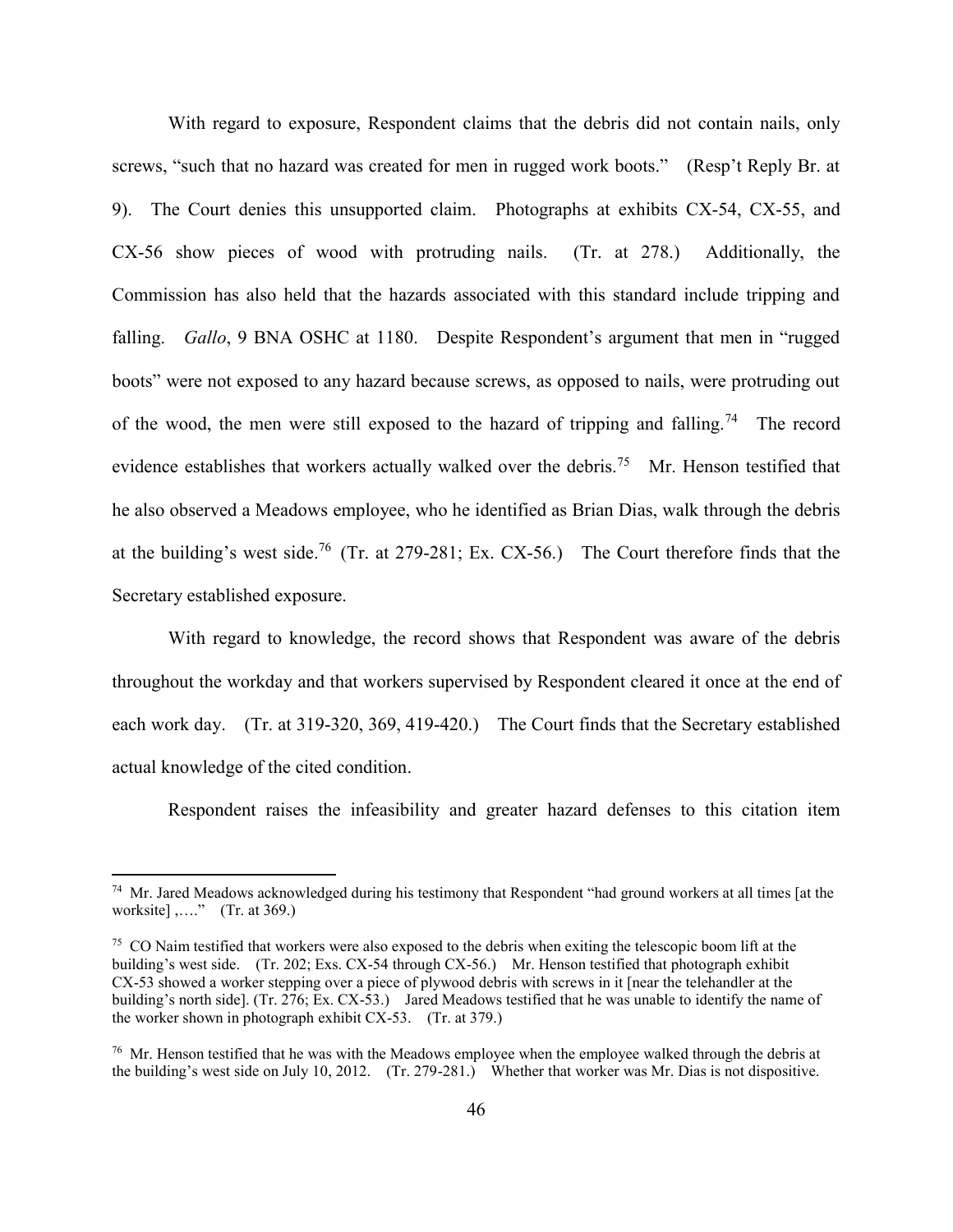claiming that the nature of slate roof replacement caused a continuous "rain" of debris onto the ground below that would have been hazardous to workers had they continually cleared it from the work area. (Resp't Br. at 57-58.) To establish the infeasibility defense, Meadows must show that "(1) literal compliance with the terms of the cited standard was infeasible under the existing circumstances, *and* (2) an *alternative protective measure was used or there was no feasible alternative measure*." *Westvaco Corp.*, 16 BNA OSHC at 1380 (citation omitted) (emphasis added). To establish the greater hazard defense, the employer has the burden of showing "that the hazards of compliance with the standard are greater than noncompliance; that *alternative means of protecting employees were either used or not available*; and that an application for a variance under section 6(d) of the Act would be inappropriate." *Hackensack Steel Corp.*, 20 BNA OSHC 1387, 1391 (No. 97-0755, 2003) (emphasis added). Respondent claims that the measures it took to minimize the debris, and its daily clean-up routine, were "prudent and reasonable under all the circumstances." (Resp't Br. at 57.) The Court finds, however, that Respondent has failed to show that it took any alternative measures to protect its employees from tripping and falling over the debris, such as cordoning off the area. Indeed, the record shows that employees felt comfortable enough to walk over the debris in front of the OSHA inspectors, suggesting that supervisors had even failed to caution the workers about the debris. Respondent has therefore not met its burden of establishing either defense. The citation is affirmed.

### *Characterization*

The Secretary alleges a serious violation of the cited standard. The hazards associated with this standard include tripping and falling. *Gallo*, 9 BNA OSHC at 1180. It is undisputed that screws protruded from the debris. The Court finds that tripping or falling onto a protruding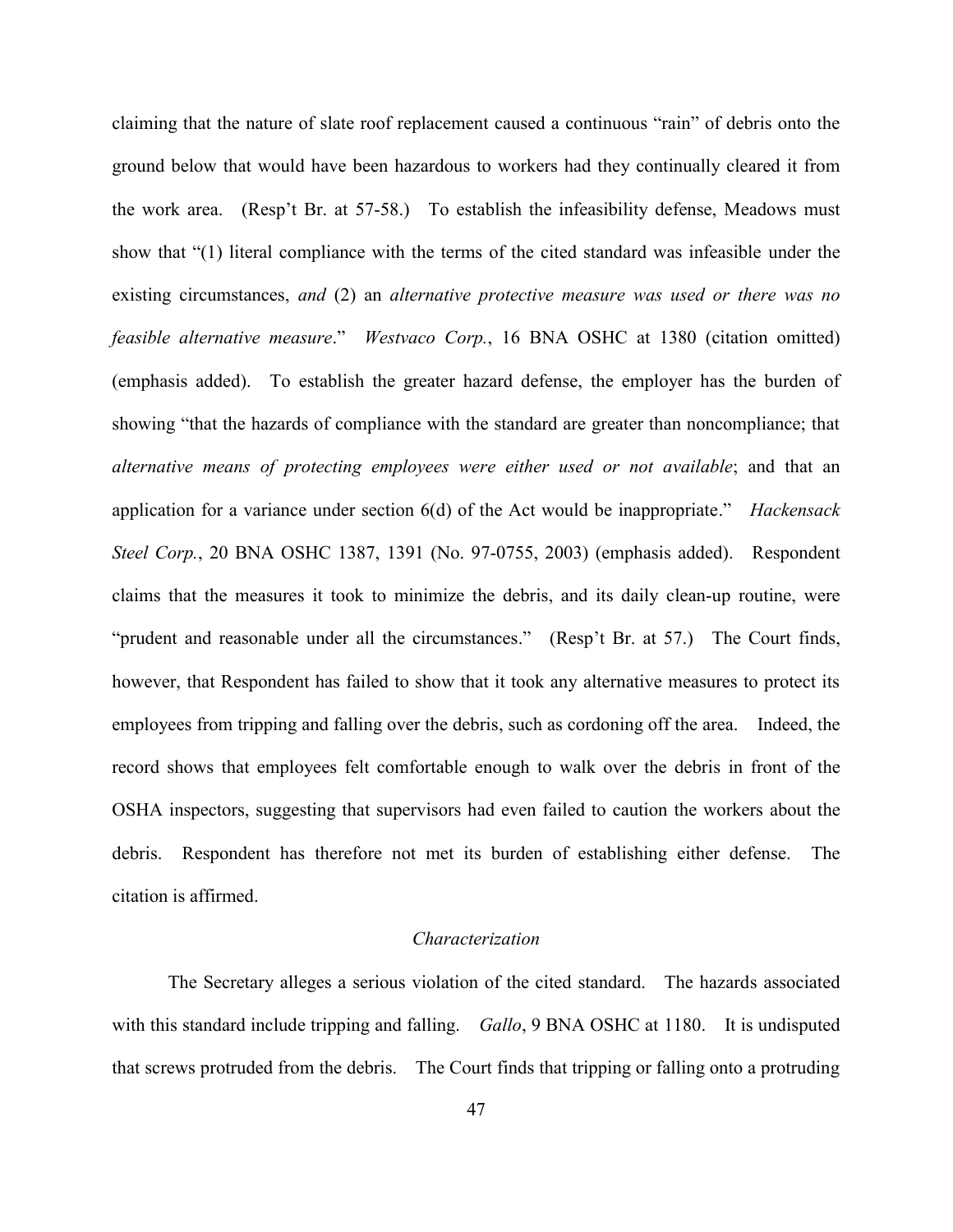screw would likely cause serious physical harm. The violation is properly characterized as serious.

#### *Citation 2, Item 1*

This citation item alleges a repeat violation of 29 C.F.R. § 1926.403(b)(2), which states in pertinent part: "Listed, labeled, or certified equipment shall be installed and used in accordance with instructions included in the listing, labeling, or certification." The piece of equipment at issue here was a relocatable power tap that was not rated for use on a construction site. (Tr. at 346-349; Exs. CX-57-59, CX-60 at 2-3.) The Secretary claims that the CO saw the relocatable power tap "being used" on the construction site, which was contrary to its listing and was therefore a violation of the cited standard. (Sec'y Br. at 19-20.) Respondent claims that the Secretary failed to establish non-compliance, exposure, and knowledge. (Resp't Br. at 58-60.)

The power tap was "located outside on the construction site" near a microwave that had a beverage sitting on it. (Tr. at 204-206, 287; Exs. CX-57 at A, CX-58.) The microwave was located on the east side of the building. (Ex. CX-39.) The power tap had two electrical cords plugged into it, but the tap itself was not plugged in. (Tr. 204-206, 287, 294-295, 370, 427; Ex. CX-57.) One of the electrical cords plugged into the tap was an extension cord that ran to the roof. (Tr. 204-205, 287; Exs. CX-39, CX-58.) The other cord plugged into the tap was for either the microwave, or for a portable battery charger for an electric drill. (Tr. 205-206; Ex. CX-57.) CO Naim testified that he was told by one of Respondent's employees that he did not know who owned the power tap. The name on the back of the tap was "Hoberth Air Renovation," which Michael Meadows testified was not one of the subcontractors on the job. (Tr. 250, 428; Ex. CX-59.)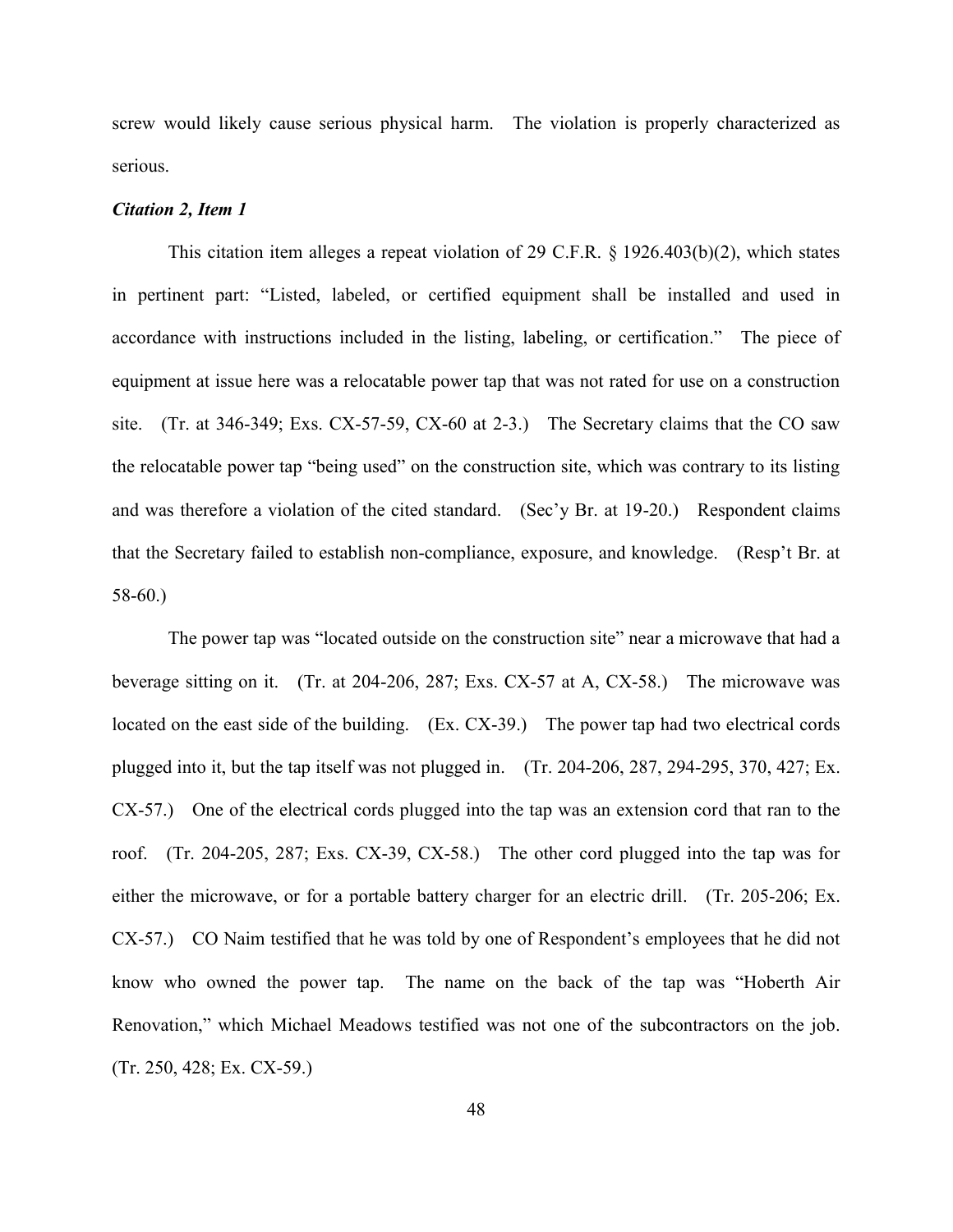### *Multi-Employer Doctrine*

As noted above, the Court considers Meadows a controlling employer of this multi-employer worksite. As a controlling employer, Meadows had the responsibility of monitoring potential hazards with reasonable diligence on the worksite and correcting them. *Centex-Rooney Constr. Co.*, 16 BNA OSHC at 2129-30. Despite Respondent's assertion that the power tap was located away from Respondent's work, and that it did not own it or know what company "Hoberth Air Renovations" was, the extension cord originating from it ran up the side of the building to the roof, where Meadows' subcontractors were working under Respondent's supervision. The Court finds that, due to its controlling authority over the Lowell worksite and the roofers in particular, Respondent was reasonably expected to "prevent or detect" the electronic source of the equipment used on the roof, and that it had the authority to use a proper source. Respondent is therefore liable under the multi-employer doctrine for this citation item.

#### *Merits*

With regard to applicability, the record shows that the power tap at issue is a "listed, labeled, or certified" piece of equipment with instructions. (Tr. at 346-349, Ex. CX-60 at 2-3.) OSHA Assistant Area Director ("AAD") Robert Carbone testified that the power tap at issue was certified by Underwriters Laboratory ("UL"), an independent testing laboratory.<sup>77</sup> (Tr. at 347-348.) He further testified that the instructions issued by UL stated that the power tap was not intended for use on construction sites.<sup>78</sup> (Tr. at 347-348; Ex. CX-60 at 3.) The Secretary

 $77$  AAD Carbone testified that he is an electrician who has held a master's contractor's license as an electrical contractor in Ohio. (Tr. 346.)

<sup>&</sup>lt;sup>78</sup> The UL Product Guide Information for Electrical Equipment, The White Book 2012, states in part: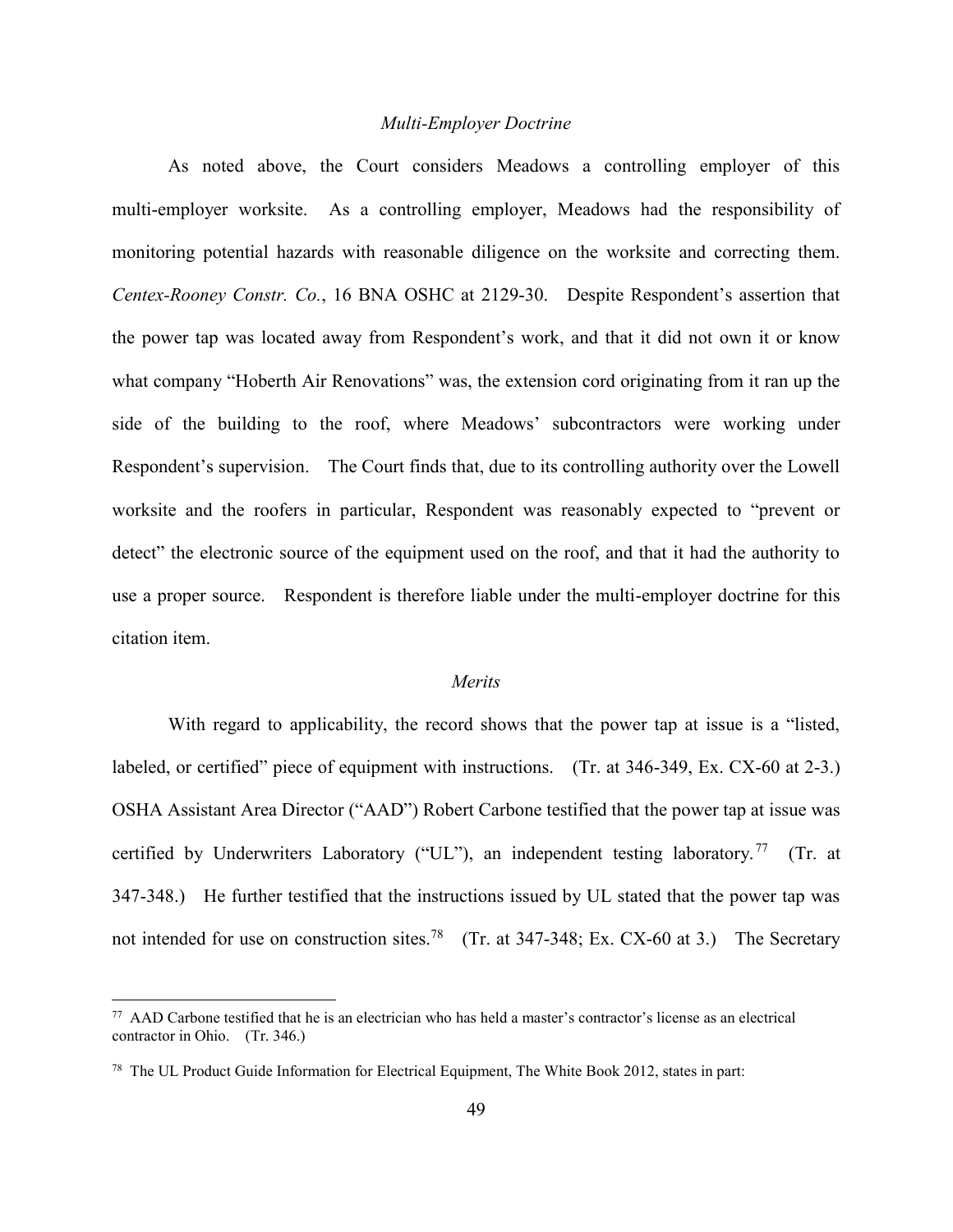has established that the cited standard applies.

With regard to non-compliance, the Secretary alleges that the cited standard prohibited the power tap from being used at the Lowell worksite. (Sec'y Br. at 19-20.) The Court agrees that the power tap was a non-compliant piece of equipment under the terms of the cited standard. Respondent argues, however, that the power tap was not "in use," as stated in the standard, because it was not plugged in and because no tools or machinery were plugged into it at the time of OSHA's inspection. (Tr. at 370.) Although the male end of the power tap was not plugged into anything at the time of OSHA's inspection, the overall record undermines this claim that the power tap was not "in use." The instructions associated with this relocatable power tap, under the heading "Use and Installation," state that the power tap is "intended …to supply [energy and] to provide outlet receptacles[.]" (Tr. 287; Ex. CX-60 at 3.) The record shows that the power tap provided two outlet receptacles to items on the worksite. One of the items, the extension cord, ran up to the roof where the roofing work was being performed.<sup>79</sup> The power tap was therefore both available for use and actually in use at the worksite.<sup>80</sup>

The Secretary has therefore established non-compliance.

#### **RELOCATABLE POWER TAPS (XBYS) USE AND INSTALLATION**

 $\overline{a}$ 

This category covers relocatable power taps rated 250 V ac or less, 20A or less. They are intended for indoor use as relocatable multiple outlet extensions of a single branch circuit to supply laboratory equipment, home workshops, home movie lighting controls, musical instrumentation, and to provide outlet receptacles for computers, audio and video equipment, and other equipment. … Relocatable power taps are not intended for use at construction sites and similar locations. (Ex. CX-60, at 3.)

 $79$  The Court notes that the instructions also prohibit extension cords from being plugged into the power tap. (Ex. CX-60 at 3.)

<sup>80</sup> The Court finds little merit in Respondent's argument that no tools or machinery was plugged into the power tap because the instructions prohibited anything to be plugged into this power tap while it was located on a construction site.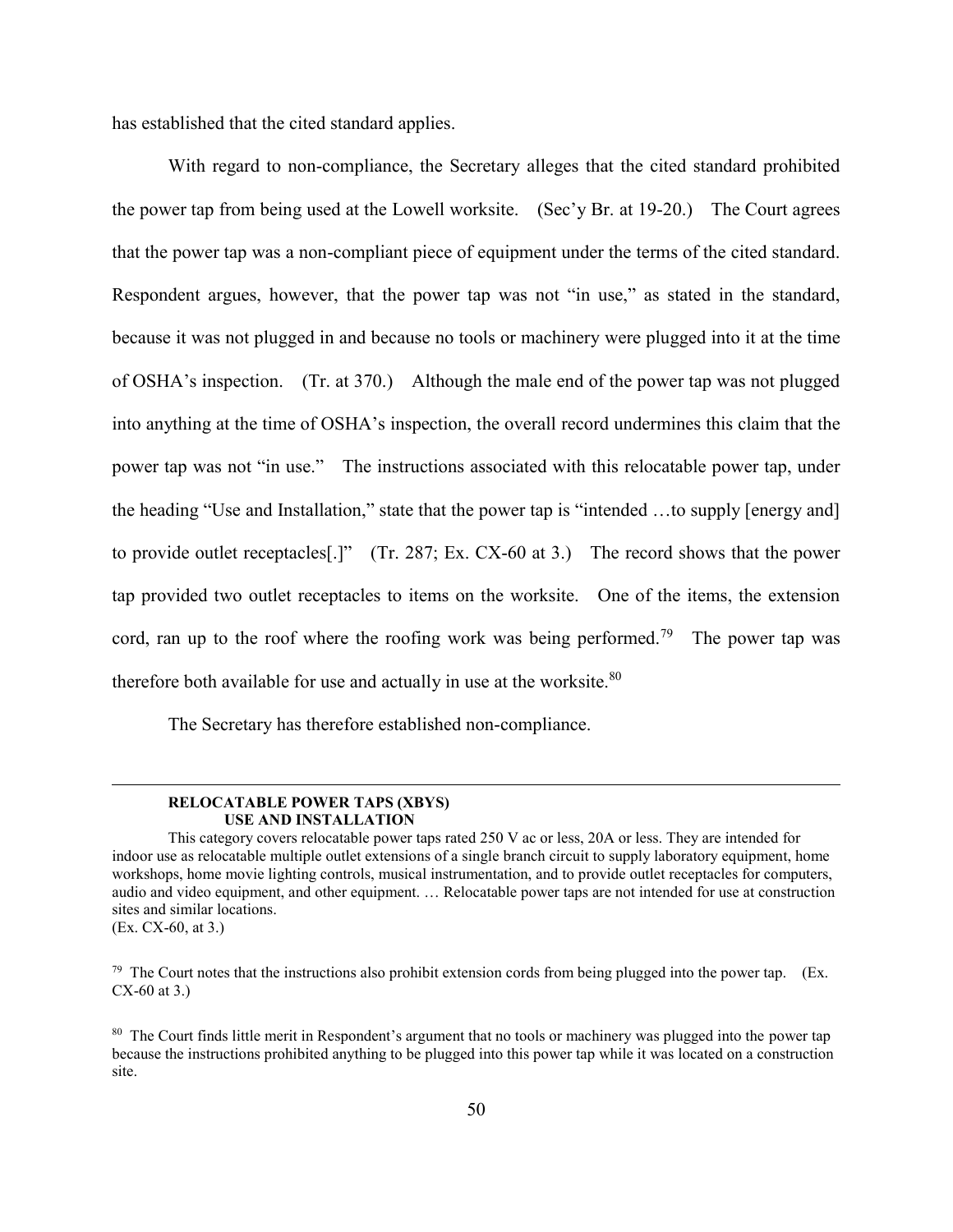Respondent next argues that the Secretary has not established exposure. (Resp't Br. at 59.) As noted above, the Secretary establishes exposure to a hazard by showing that "it is reasonably predictable either by operational necessity or otherwise (including inadvertence), that employees have been, are, or will be in the zone of danger." *Fabricated Metal*, 18 BNA OSHC at 1074 *citing Gilles & Cotting, Inc.*, 3 BNA OSHC 2002 (No. 504, 1976). "[A] rule of access based on reasonable predictability is more likely to further the purposes of the Act than is a rule requiring proof of actual exposure." *Id.* at 2003. The record shows that it is reasonably predictable that workers on the Lowell worksite used or would have had access to the violative power tap. Not only were two items already plugged into the non-compliant power tap, showing that workers had used the tap, but the tap was also near a location where workers travelled, as evidenced by the microwave with a beverage sitting on it. Additionally, the extension cord ran up to the roof, where it was undisputed that Meadows' subcontractors were working. Even though it was not plugged in at the time of the OSHA inspection, the Court finds the evidence noted above shows that the power tap was intended to be energized. It is therefore reasonably predictable that the workers on the site either had been using or had access to the violative power tap. The Secretary has established exposure.

Respondent finally argues that it did not have knowledge, nor could it have known, of the violative power tap because it did not belong to Respondent or any of its subcontractors, none of the workers claimed it as theirs, and it was located away from Respondent's work. (Tr. at 370; Resp't Br. at 59.) The evidence in the record does not establish that Respondent had actual knowledge of the existence of the power tap. Michael Meadows testified that the power tap did not belong to his company or any of his subcontractors. (Tr. at 428.) Jared Meadows testified that he never saw anyone use the power tap. (Tr. at 370.) Neither Michael Meadows nor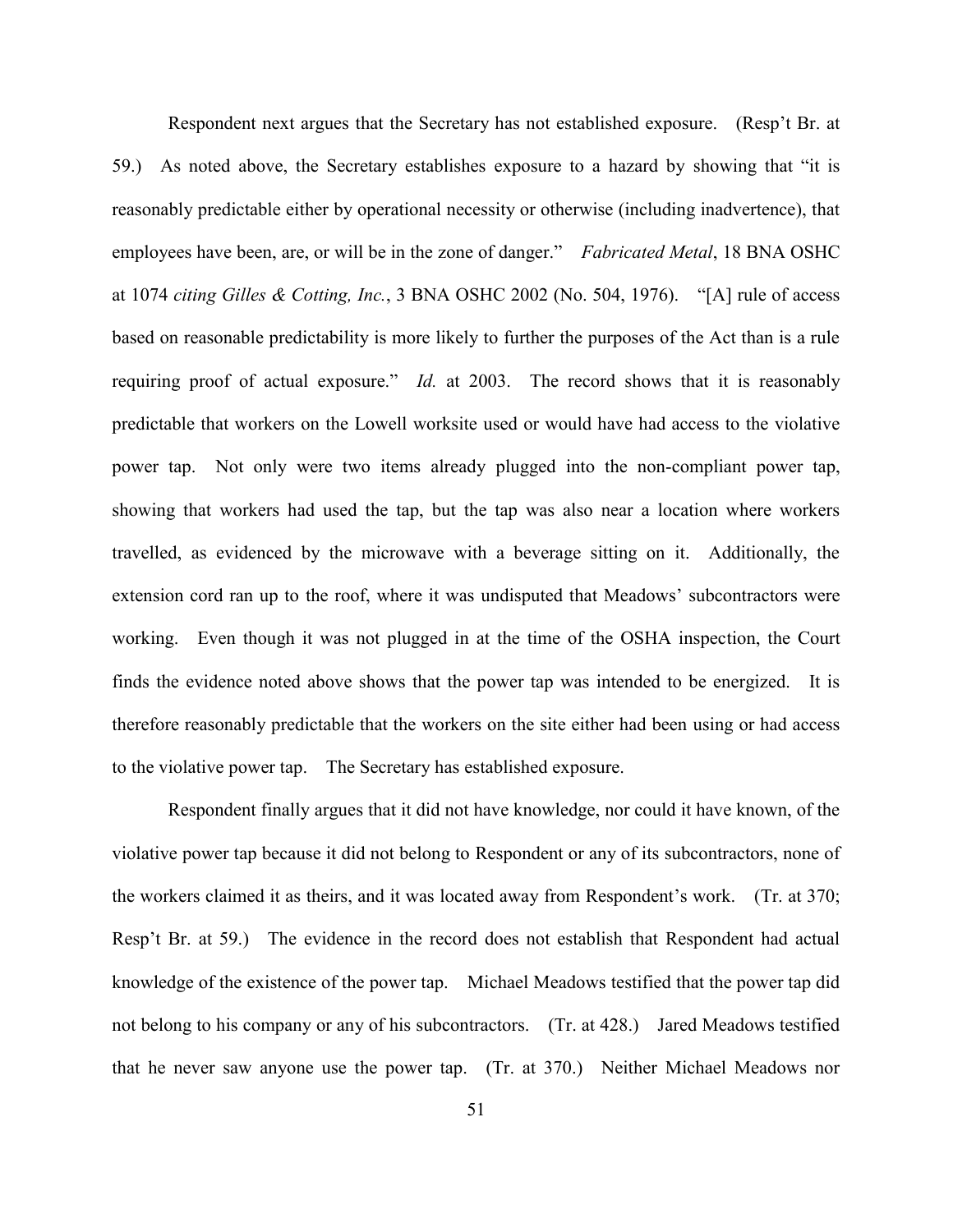Jared Meadows confirmed or denied that they knew that the power tap was on the worksite before or during the inspection.

The evidence in the record, however, shows that Respondent had constructive knowledge of the existence of the power tap. "[A]n employer can be charged with constructive knowledge of a safety violation that supervisory employees know or should reasonably know about." *P. Gioioso,* 675 F.3d at 73; *see also Hamilton Fixture*, 16 BNA OSHC 1073, 1089 (No. 88-1720, 1993) (finding constructive knowledge when "a physical condition or practice is 'readily apparent to anyone who looked' ") (citations omitted). Michael Meadows testified that he knew that a power tap, like the one at issue here, was not supposed to be used on a construction site. (Tr. at 437-438.) Respondent's supervisors, Messrs. Michael Meadows and Jared Meadows, testified that they were at the worksite on the day of the inspection. The record shows that the power tap was in plain view of the OSHA inspectors during their inspection and that it was in an area travelled by workers on the site given its proximity to the microwave with the beverage sitting on it. (Tr. at 204; 287, 360; Ex. CX-39.) The record also shows that the extension cord originating from the power tap ran up the side of the building to the roof where it was undisputed that Respondent's workers were working. (Tr. 205, 287, 375; Exs. CX-39, CX-58.) The Court finds that if the OSHA inspectors could see the power tap and the extension cord running up to the roof, then Respondent's supervisors could have observed it too. The Secretary has shown that Respondent had constructive knowledge of the violative power tap. The violation is affirmed.

#### *Characterization*

The Secretary claims that this violation should be characterized as a repeat violation based on Respondent's previous violation of the same standard. (Sec'y Br. at 20; Ex. CX-61.)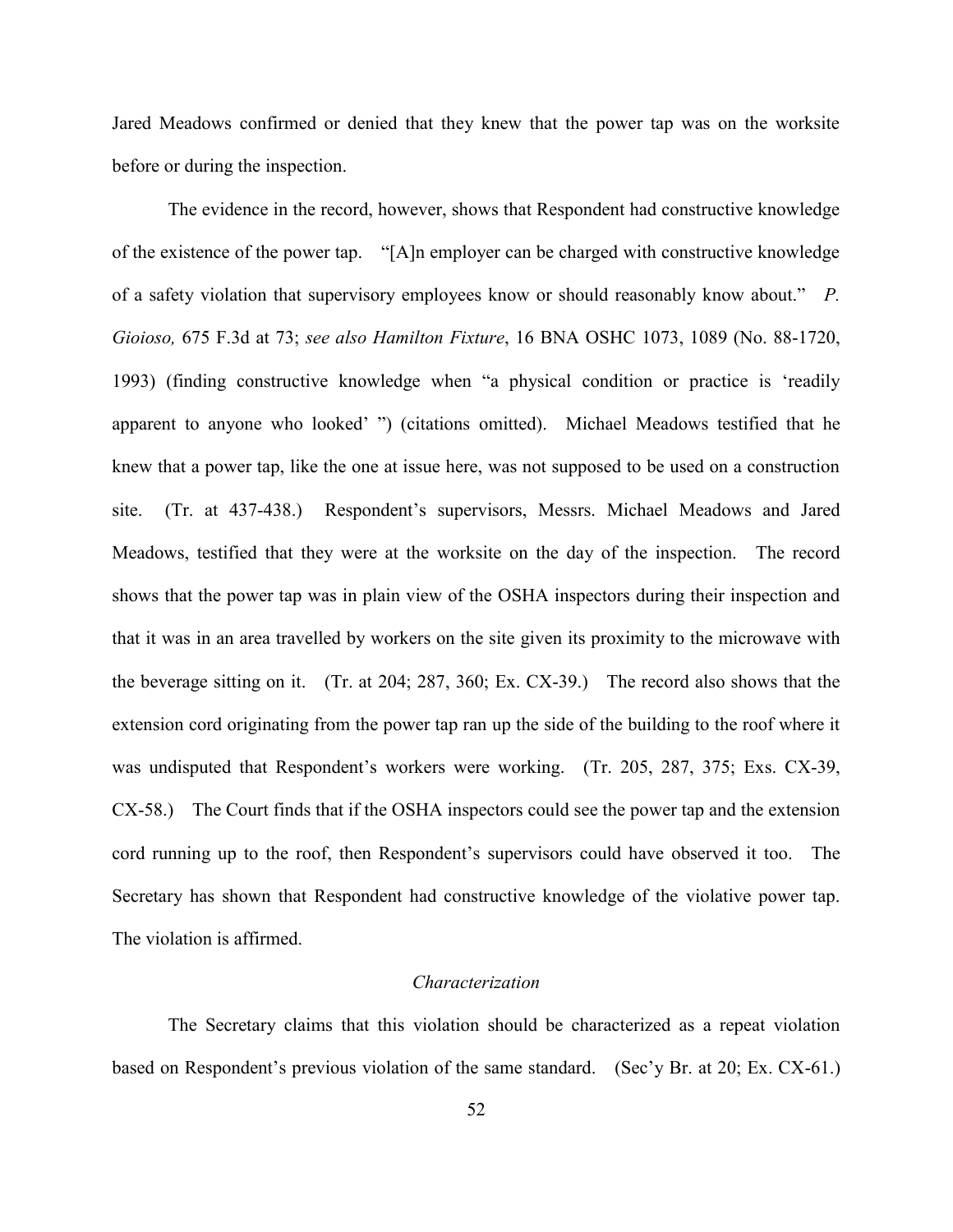"[A] violation is repeated if, at the time of the alleged repeated violation, there was a Commission final order against the same employer for a substantially similar violation. Under this doctrine, the Secretary establishes a *prima facie* case of similarity by showing that both violations are of the same standard." *Capform*, 16 BNA OSHC at 2045 (citations omitted).

The record shows that Meadows received a citation in December 2011 for violating the same standard on a job at Woburn, Massachusetts. (Tr. at 215-217, 437-439; Ex. CX-61.) Meadows never contested the citation because it reached an informal settlement agreement with OSHA, conceding the violation, on January 30, 2012. (Ex. CX-61.) Nevertheless, because a citation was issued and Respondent did not contest it, the citation of the same standard became a final order of the Commission under  $\S$  10(a) of the Act, 29 U.S.C.  $\S$  659(a), before the violation occurred here. *Potlatch*, 7 BNA OSHC at 1062. Respondent has not attempted to show any dissimilarity between the cited citation at issue and the previous violation that was not contested and has become a final order. *Capform*, 16 BNA OSHC at 2044-2045 (once *prima facie* showing of similarity has been shown, burden shifts to employer to show dissimilarity). The Court therefore rejects Respondent's claim that the Secretary incorrectly attempted to draw an "adverse inference" from the previous citation regarding a power tap.<sup>81</sup> (Resp't Reply Br. at 6.) The citation is properly characterized as repeat.

#### *Citation 2, Item 2*

 $\overline{a}$ 

This citation item alleges a repeat violation of 29 C.F.R. § 1926.501(b)(10), which states in pertinent part: "each employee engaged in roofing activities on low-slope roofs, with unprotected sides and edges 6 feet (1.8 m) or more above lower levels shall be protected from

<sup>&</sup>lt;sup>81</sup> Michael Meadows testified that Respondent previously had a repeat citation, where CO Naim was also the OSHA inspector, for an improper power tap on a job at Woburn, Massachusetts . (Tr. 437-438.)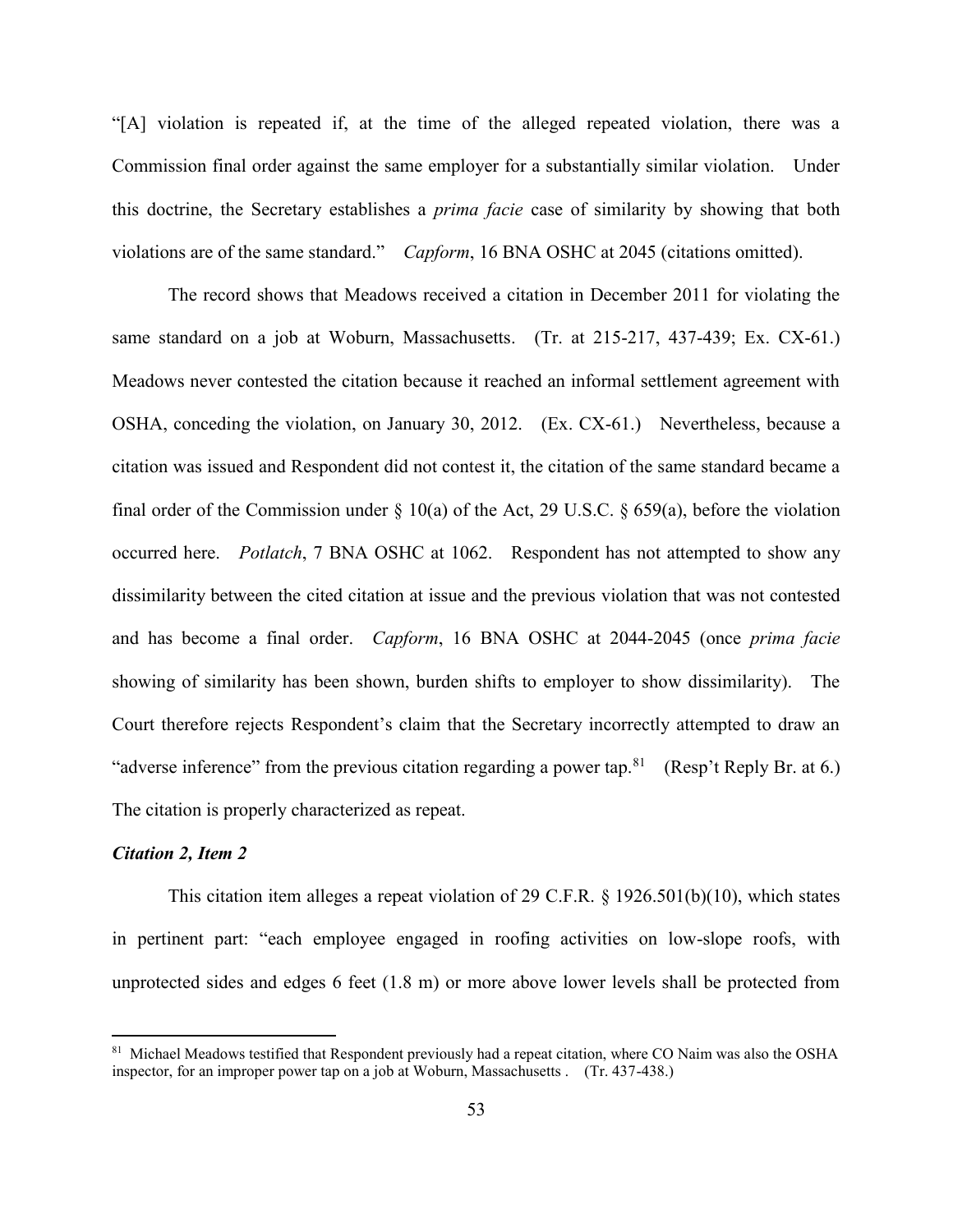falling by guardrail systems, safety net systems, personal fall arrest systems, or a combination of warning line system and guardrail system, warning line system and safety net system, or warning line system and personal fall arrest system, or warning line system and safety monitoring system." The Secretary claims that a violation was established based on "the observations by both OSHA inspectors of workers on the low-sloped roof area of the building without secured lanyards to prevent their falling." (Sec'y Br. at 21.) Respondent claims that the Secretary failed to show non-compliance. (Resp't Br. at 60-63.) Respondent also raises the UEM defense with respect to this citation item. (Resp't Br. at 63-64.)

# *Multi-Employer Doctrine*

As noted above, the Court considers Meadows a controlling employer of this multi-employer worksite. As a controlling employer, Meadows had the responsibility of monitoring potential hazards with reasonable diligence on the worksite and correcting them. *Centex-Rooney Constr. Co.*, 16 BNA OSHC at 2129-30. The roofers on this project were doing the work that Meadows was specifically contracted to perform – replacing the roof of the Moody Elementary School.<sup>82</sup> (Tr. at 403.) The Court finds that, due to its controlling authority over the Lowell worksite and the roofers in particular, Respondent was reasonably expected to "prevent or detect" the roofers' adherence to fall protection safety measures, and that it also had

<sup>&</sup>lt;sup>82</sup> Jared Meadows testified that he believed that the workers on the roof were employees of Respondent subcontractors, Masonworks, LLC, D&S Commercial Masonry, Inc., and LN Construction Co. (Tr. at 375.) He was unable to identify the names of any of the: a) four workers shown on or near the roof in photograph exhibit CX-52, b) two workers shown on the roof in photograph exhibit CX-64, and c) two workers shown on the roof in photograph exhibit CX-65. (Tr. at 379-383.) Payroll records for LN Construction Co. show that Messrs. Wesley Rocha, Carlos Claros, Juan Alvarez, Dione Lima, Manuel Guevara, and Elliott Burgos were paid for 8 hours as roofers for July 10, 2012 under the Moody Elementary School project. (Tr. at 402-403; Exs. CX-15, at 10-11, R-I, at 10-11.) These payroll records also show that Messrs. Clayton Ladeira, Weuler Pavao, and Eliezer Melott were paid for 8 hours as carpenters for July 10, 2012 under the Moody Elementary School project. (Tr. at 402-403; Exs. CX-15, at 10, R-I, at 10.) Michael Meadows also testified that there were window trade workers at the worksite on July 10, 2012 working under a separate contract with the city of Lowell, Massachusetts. (Tr. 393-394.)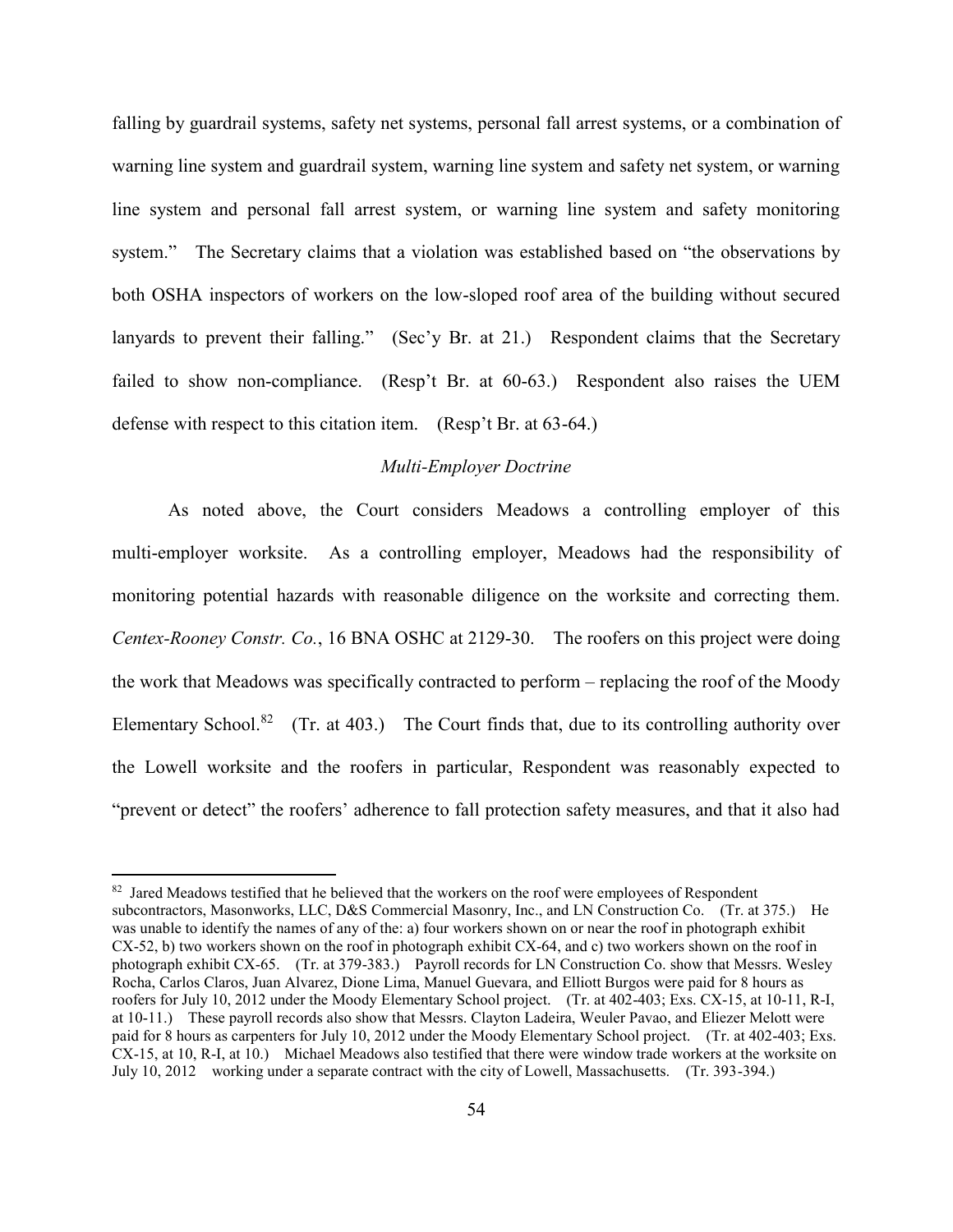the authority to correct any deficiency. *Id*. Indeed, Meadows had a safety program that required its subcontractors to use fall protection, and which also included a disciplinary program designed to effectuate that requirement. Respondent is therefore liable under the multi-employer doctrine for this citation item.

### *Merits*

With regard to applicability, CO Naim and Mr. Henson testified that when they approached the site, they observed workers on the roof who were not tied off.<sup>83</sup> (Tr. at 126, 213; 282, 288.) CO Naim testified that he "observed workers on a roof 60 feet high that were exposed to fall hazards that were not protected from falls." He further testified that there were "no guardrails" and "no netting" for these workers. He also testified that these workers on the roof were wearing harnesses that were not attached to anything. CO Naim stated that he told one of Respondent's supervisors that he had observed these fall hazards when he opened his investigation at the worksite. (Tr. 207-210; Exs. CX-64 at A, CX-65, CX-66.) Henson testified that he observed two individuals "on the top of the roof, which is the flat part, without being tied off with – by means of a lanyard or otherwise." (Tr.at 288.) The record shows that the workers on the roof were engaged in roofing activities on the low-sloped portion of the roof

<sup>&</sup>lt;sup>83</sup> Specifically, CO Naim testified:

Q. And what did you observe?

A. I observed employees not attached while they were exposed to falls.

Q. Describe what you saw. Give us a little more - - flush out some of the details of what you saw.

A. I saw employees exposed on a roof, and in aerial lifts, and working out of man-baskets that were not secured with a lanyard.

<sup>(</sup>Tr. at 123-124.)

Mr. Henson also testified:

Q. Can you tell me, when you first arrived at the site, what observations you made of any conditions that might have been cited in this citation? Did you observe any conditions that were cited?

A. Observed individuals along the top of the roof, the flat portion specifically, without fall protection. (Tr. at 282.)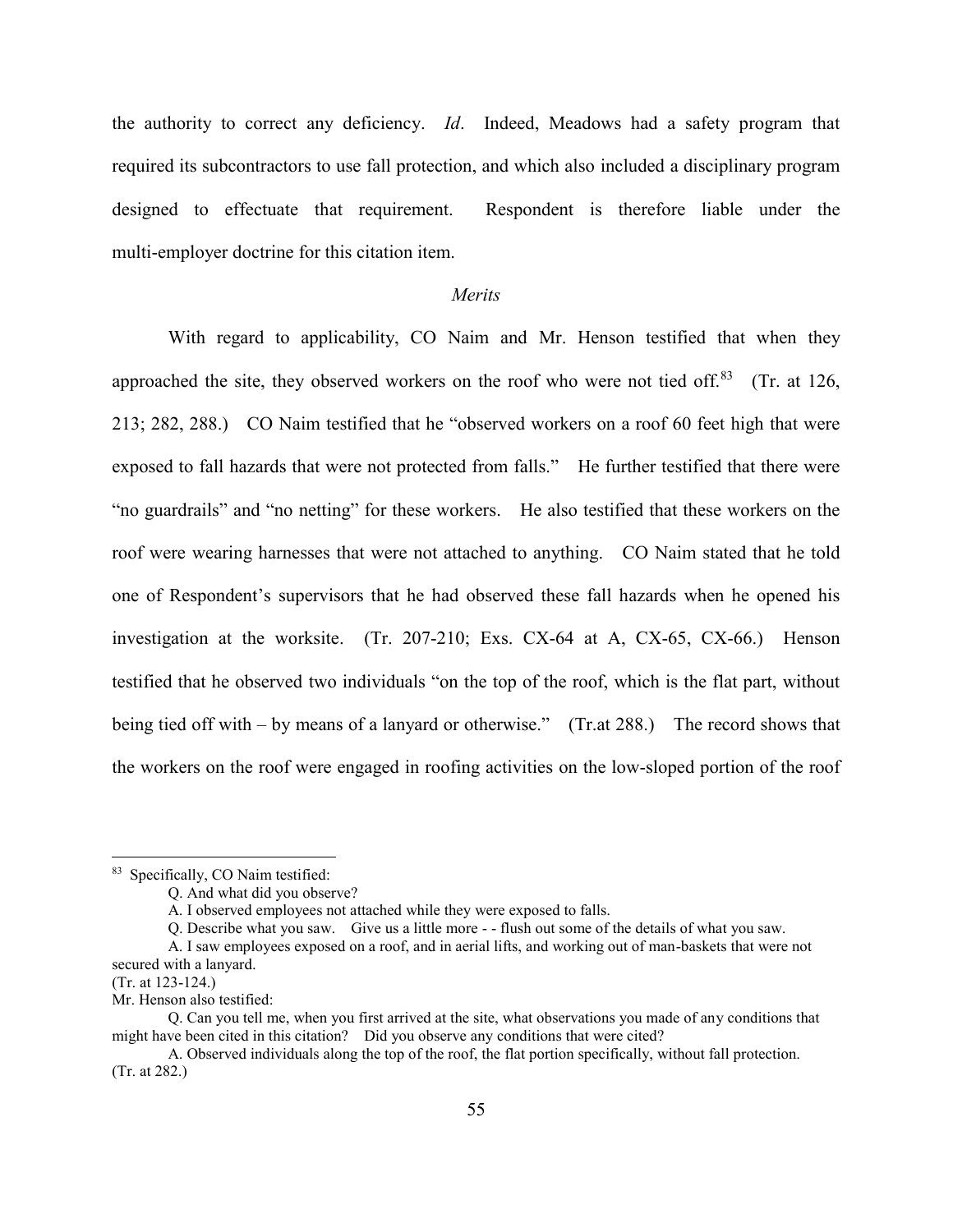and were more than 60 feet above the ground. (Tr. at 124-126; Exs. CX-64, CX-65, CX-66.) The Secretary has shown that the cited standard applies.

With regard to non-compliance, the Court accepts CO Naim's and Mr. Henson's testimony that they could see that the workers on the roof, even though they were wearing harnesses, were not tied off. Respondent argues that (1) the Secretary cannot establish a violation without conclusive photographic evidence, (2) the photographs show that the workers were wearing lanyards, and (3) Henson was too far away to see whether the workers were tied off. (Resp't Br. at 60-61.) The Court is not persuaded. The Court accepts the Secretary's photographic exhibits CX-64, CX-65 and CX-66, coupled with the testimony of CO Naim and Mr. Henson, as conclusive evidence that the men on the flat part of the roof were not tied off. (Tr. 267-268.) Unlike the lack of photographic evidence to support a violation of Citation 1, Item 5(a) and (b), here the Secretary provided photographic evidence that shows workers on the roof that are not tied off. Additionally, personal eyewitness accounts have been held sufficient to establish violations before the Commission. *See, e.g., A.L. Baumgartner*; 16 BNA OSHC at 2001; *see also Suttles Truck Leasing, Inc.*, 20 BNA OSHC 1953, 1974 (No. 97-0545, 2004) (consolidated) (holding that industrial hygienist's uncontradicted personal observation was sufficient to establish a violation). Respondent has not provided sufficient evidence that CO Naim or Mr. Henson, based on distance, could not tell that the workers were not tied off on the roof. The Court finds CO Naim a credible witness in this regard. The Court also observed Mr. Henson's demeanor as he was testifying and found him to be credible, honest, impartial, well-meaning, confident, direct, and persuasive with regard to Citation 1, Items 1 through 3, and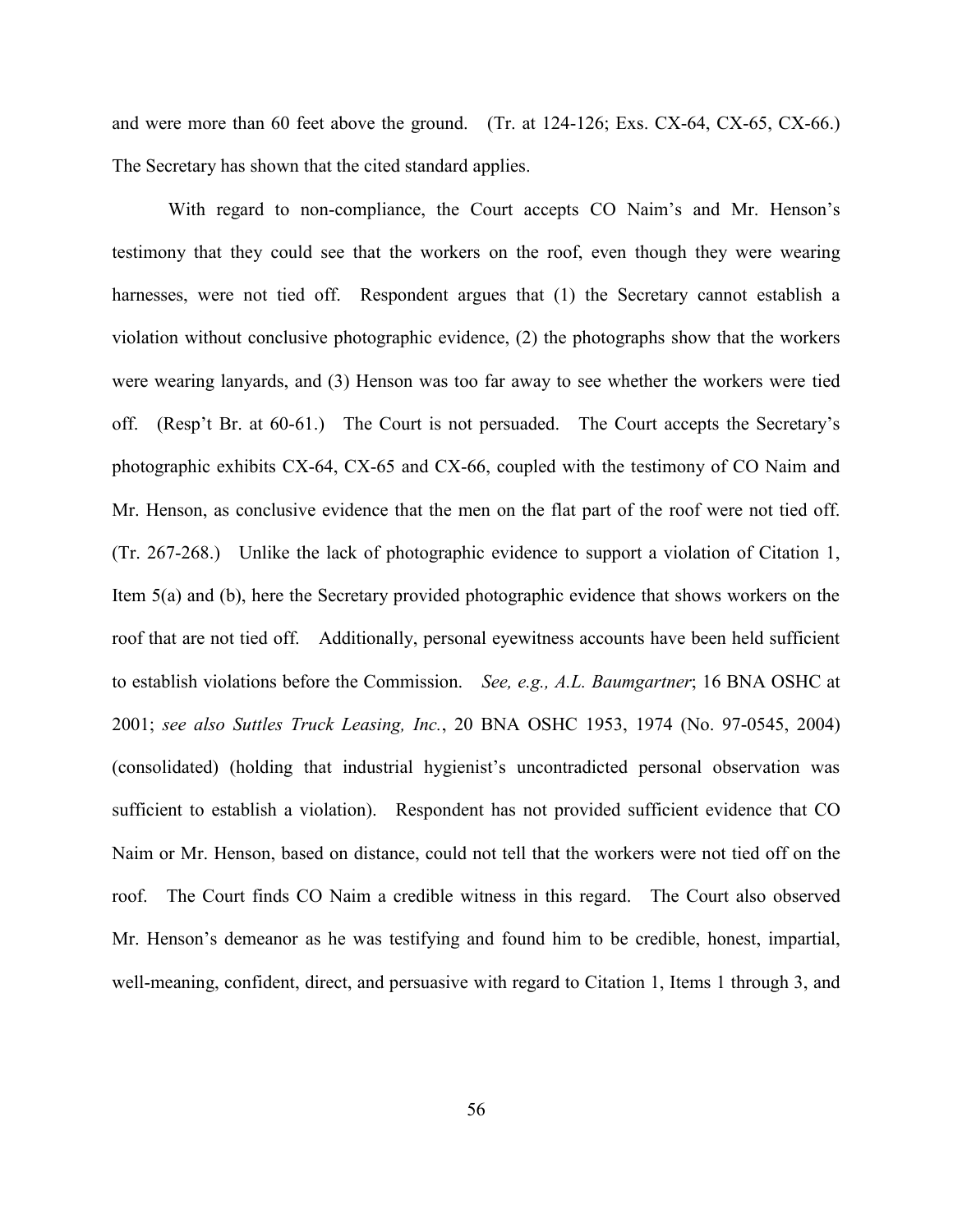6 and Citation 2, Items 1 and 2.<sup>84</sup> Respondent does not even question Mr. Henson's credibility. Finally, the issue is not whether the workers were wearing lanyards, but whether the lanyards were tied off while on the roof. Respondent's arguments regarding witnesses who saw the workers wearing lanyards are not dispositive.<sup>85</sup> The Secretary has established non-compliance.

With respect to exposure, the record shows that the workers were not tied off while working on the roof over 60 feet high. The Secretary has established exposure to the hazard of falling.

With respect to knowledge, the Secretary alleges that Respondent should have known that workers on the roof worked with unsecured lanyards. (Sec'y Br. at 12.) The Secretary claims that Meadows did not reasonably supervise the workers on the roof, and so did not "confirm whether effective fall protection was established." (Sec'y Br. at 12.) Respondent relies on Bud Black's testimony to show that Meadows properly supervised its workers. (Resp't Reply Br. at 2-4.) Under Commission precedent:

the Secretary must prove that a cited employer either knew, or, with the exercise of reasonable diligence, could have known of the presence of the violative condition … Reasonable diligence requires the formulation and implementation of adequate work rules and training programs to ensure that work is safe, as well as adequate supervision of employees.

*Summit*, 23 BNA OSHC at 1207 (citations omitted). The Court finds that the record supports the Secretary's claim that Meadows inadequately supervised the workers on the roof.

Jared Meadows testified that he was the project supervisor on the worksite, but he did not

<sup>&</sup>lt;sup>84</sup> Mr. Henson's testimony concerning Citation 1, Item 1, with regard to the distance Jared Meadows was away from the telehandler was an estimate. Mr. Henson offered no testimony with regard to Citation 1, Item 4. The fact that the Court is vacating Citation 1, Items 5(a) and 5(b), is not an adverse reflection upon Mr. Henson's credibility; but is instead a Court finding of a lack of sufficient evidence to support affirming these two sub-items.

<sup>&</sup>lt;sup>85</sup> Similarly, Michael Meadows' testimony regarding using a lanyard to "traverse" the 60 degree pitch of the roof is also unpersuasive for this citation item because the allegation is that workers were already on the flat part of the roof, not traversing the steep 60 degree part of the roof. (Tr. 403-404; Resp't Br. at 62.)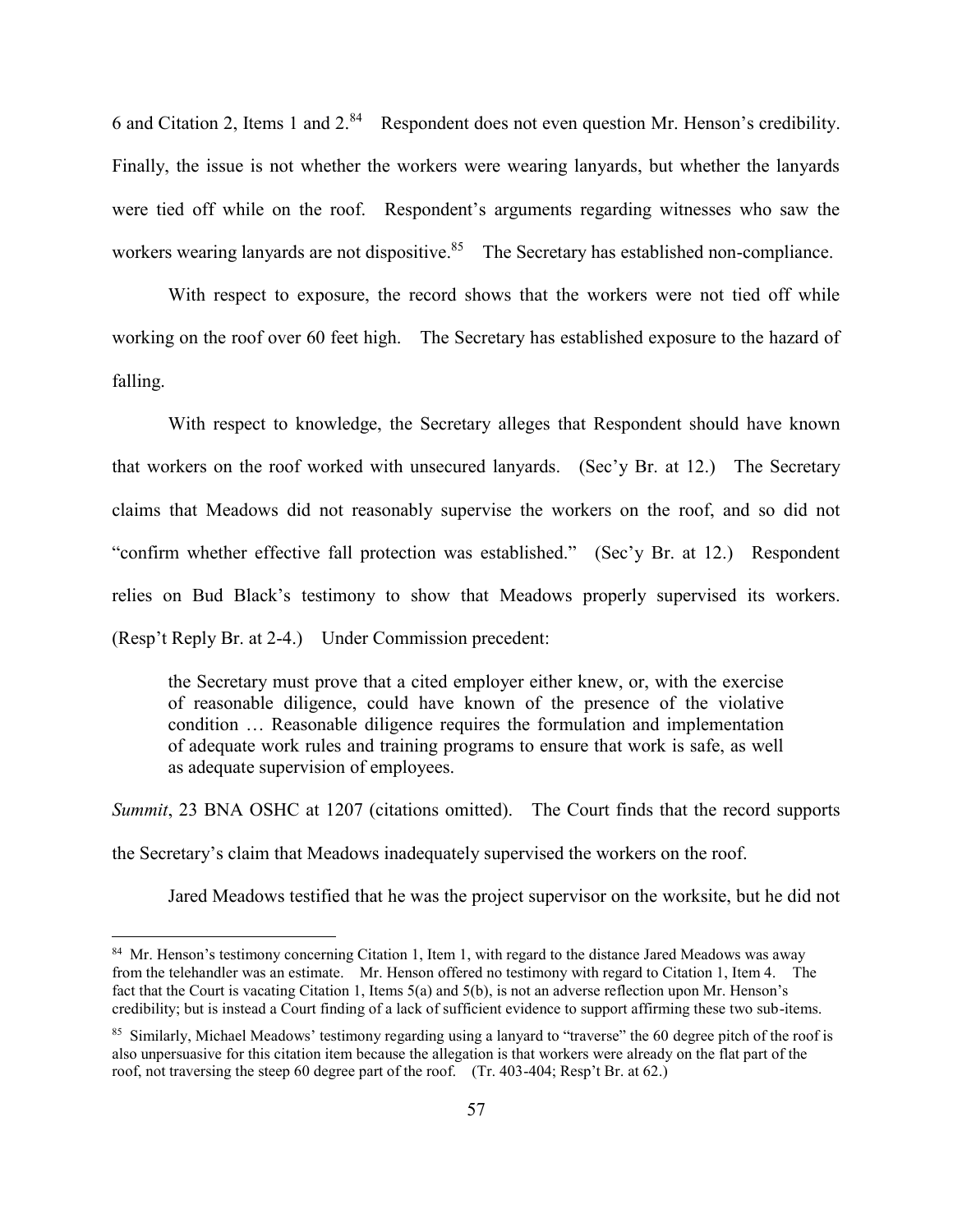state that he would go up to the roof. (Tr. at 360.) He further testified that no Meadows employees were on the roof, and that Meadows' foreman Oliveira stayed on the ground. (Tr. at 375.) It has not been established, therefore, that any Meadows supervisor ever effectively monitored the workers' use of lanyards up on the roof. Instead, Respondent relies on Bud Black's testimony to show that Meadows properly supervised the worksite. (Resp't Br. at 62.) As noted above, it was not established that Mr. Black was on the worksite during the OSHA inspection. Additionally, Mr. Black testified that he was not responsible for safety at the Lowell worksite. (Tr. at 328-329.) The Court notes that Mr. Black did not state whether he ever saw Jared Meadows or any other Meadows supervisor on the roof. The Court also notes that while Mr. Black testified that he observed the workers wearing lanyards on the roof, he did not testify that he observed those workers tied off. (Tr. at 327.) The Court therefore finds that Jared Meadows did not exercise reasonable diligence with regard to supervising the workers on the roof. His constructive knowledge can be imputed to Respondent based on his supervisory status. *P. Gioioso*, 675 F.3d at 73 ("an employer can be charged with constructive knowledge of a safety violation that supervisory employees know or should reasonably know about.") The Secretary has established knowledge.

Respondent raises the UEM defense with regard to its workers using fall protection on the roof. (Resp't Br. at 63-64.) With regard to fall protection, the record shows that Respondent has a work rule in place as shown in its safety manual. *See* Ex. R-O at "Safety Rules and Regulations." The rule states, in pertinent part, that "A means of fall protection will be utilized for anyone working over six feet in height." Ex. R-O at "Safety Rules and Regulations." The safety manual's fall protection section also states that its fall protection plan was "adopted to meet the requirements of 29 C.F.R. § 1926.500." Ex. R-O at "Fall Protection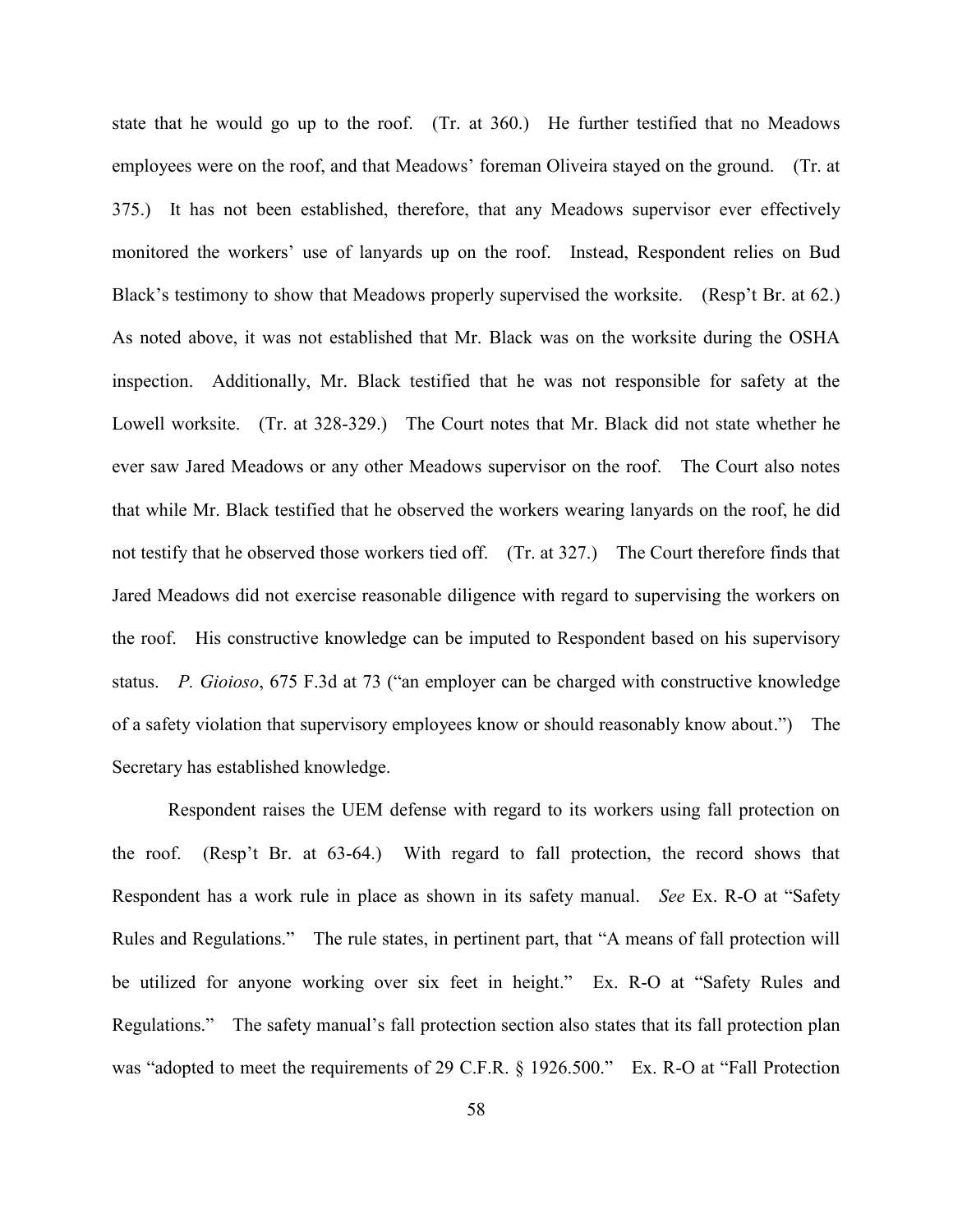Program." The record shows that Meadows communicated safety rules daily in its morning "coffee talks." (Tr. at 435-437.) The record also shows that Meadows contracted Safety Net to develop the safety plan for this worksite and also to monitor this worksite, presumably in an effort to discover incidents of noncompliance. (Tr. at 433.) Since Meadows had been on the worksite at Lowell, Safety Net had been there twice. (Tr. at 433.) Bud Black, who was there 4 hours per day, also testified that Meadows was very responsive whenever he saw incidents of noncompliance with safety rules. (Tr. at 330-331.)

The Court finds, however, that Respondent failed to take steps to discover incidents of noncompliance by inadequately supervising the roofers while they were on the roof, and that it failed to effectively enforce its rule. *P. Gioioso*, 115 F.3d at 109 (four prongs of UEM defense employer must show are: (1) work rule, (2) communication of work rule, (3) take steps to discover incidents of noncompliance, and (4) effective enforcement.) As noted above, despite the progressive disciplinary policy set forth in its Safety Manual, Respondent has not shown proof of how and whether it disciplined its workers in general or with regard to fall protection specifically. The Court therefore finds that Meadows failed to carry its burden of establishing the UEM defense with regard to this citation item. The violation is affirmed.

# *Characterization*

The Secretary claims that this violation should be characterized as a repeat violation based on Respondent's previous violations of a substantially similar standard at 29 C.F.R. § 1926.501(b)(13), "Residential Construction," that occurred with a year and two months before the inspection in this case. (Sec'y Br. at 21; Exs. CX-61, CX-62, CX-68.) "[A] violation is repeated if, at the time of the alleged repeated violation, there was a Commission final order against the same employer for a substantially similar violation." *Capform*, 16 BNA OSHC at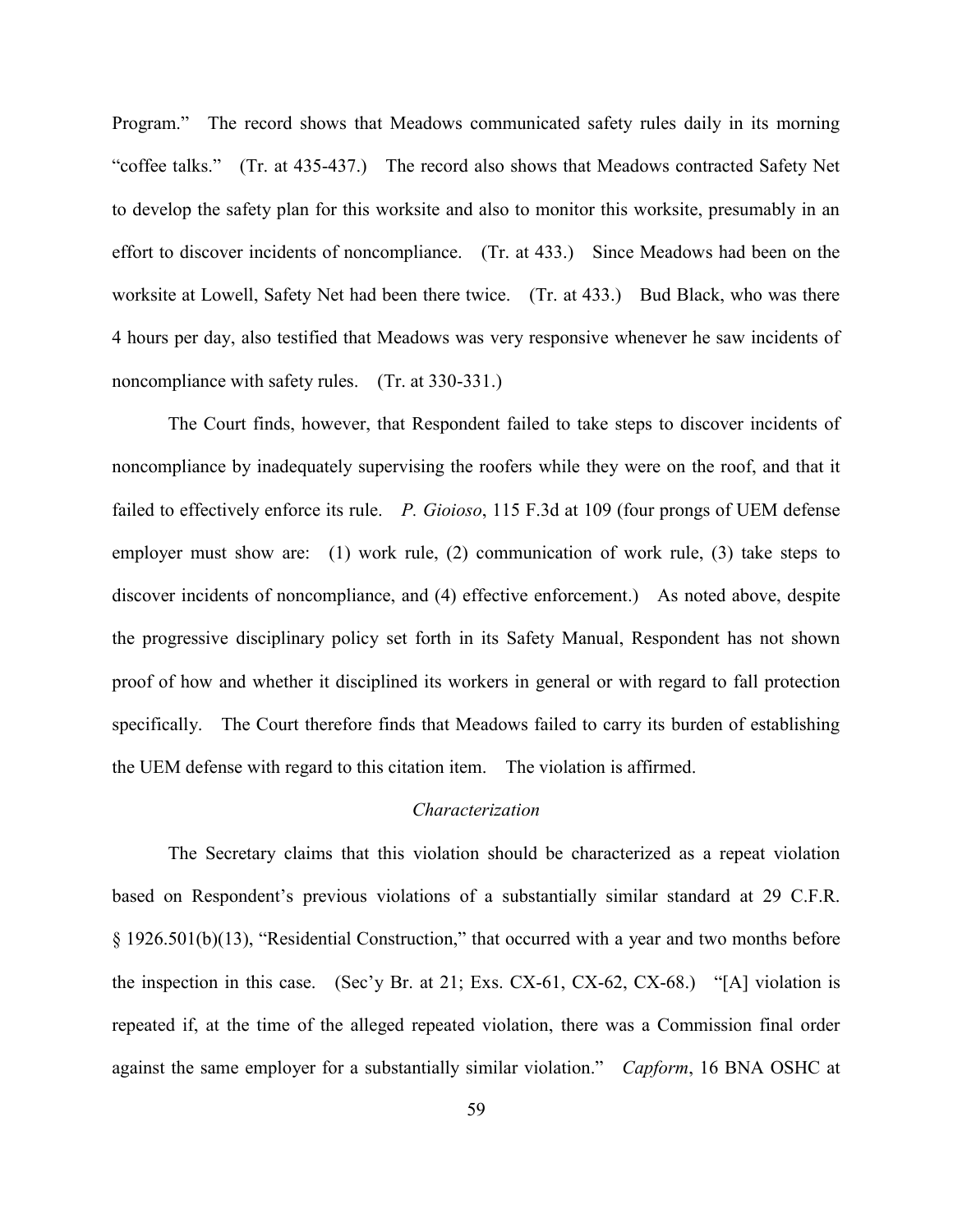2045 (citation omitted). "The principal factor in determining whether a violation is repeated is whether the two violations resulted in substantially similar hazards." *Amerisig Se., Inc.*, 17 BNA OSHC 1659, 1661 (No. 93-1429, 1996).

The informal settlement agreements proffered by the Secretary show that Meadows waived its right to contest violations of 29 C.F.R. § 1926.501(b)(13) in June, 2011 that occurred at Woburn, Massachusetts and again in January, 2012 that occurred at Beverly, Massachusetts. 86 (Tr. at 339-345, 439-440; Exs. CX-61, CX-68.) These two citations, therefore became final orders order of the Commission under  $\S$  10(a) of the Act, 29 U.S. C.  $\S$  659(a), before the violation occurred here. Likewise, the Secretary relied upon the violation summary of OSHA's database to show that Respondent was previously cited for another violation of 29 C.F.R. § 1926.501(b)(13) contained within OSHA Inspection Number 314605072 issued on July 28, 2010 with respect to a workplace in Malden, Massachusetts that was resolved through an informal settlement agreement before the violation occurred here. (Ex. CX-11 at 3-4.) *Potlatch*, 7 BNA OSHC at 1062. Respondent has not attempted to show any dissimilarity between the cited violation of 29 C.F.R. § 1926.501(b)(10) and the previous violations of 29 C.F.R. § 1926.501(b)(13). The Court finds that the hazards associated with both the cited standard at issue here, and in  $\S$  1926.501(b)(13), are substantially the same if not the same: falling from a high distance. *Amerisig Se., Inc.*. 17 BNA OSHC at 1661. The Court therefore rejects Respondent's claim that the Secretary incorrectly attempted to draw an "adverse inference" from

<sup>&</sup>lt;sup>86</sup> CO Naim was also the OSHA inspector at Respondent's worksite at Beverly, Massachusetts. (Tr. 440.)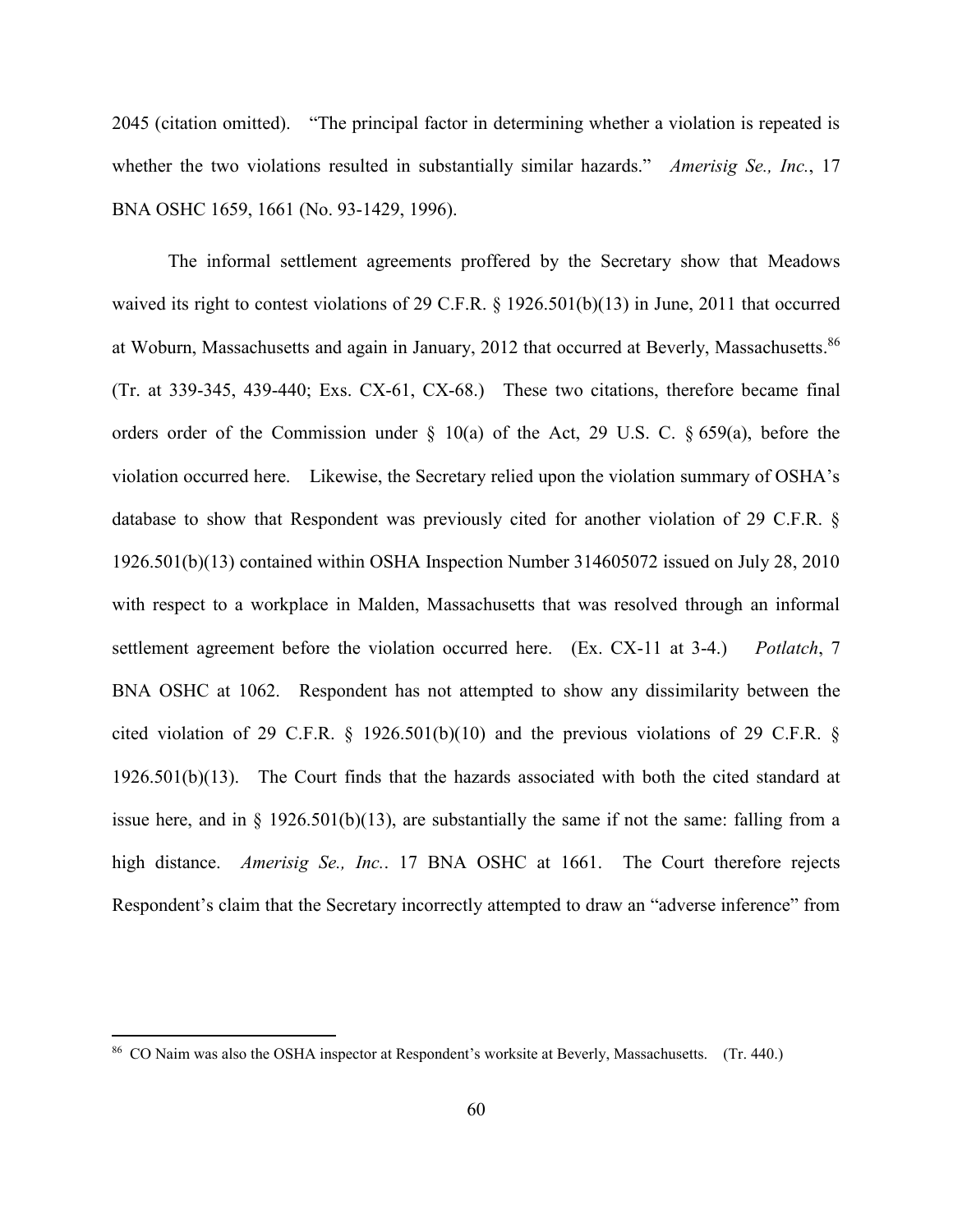the previous citations regarding "an 8-foot roof on another project."<sup>87</sup> (Resp't Reply Br. at 6.) The citation is properly characterized as repeat.

### *Penalties*

"Section 17(j) of the Act, [29 U.S.C. § 666\(j\),](http://web2.westlaw.com/find/default.wl?mt=LaborAndEmployment&db=1000546&rs=WLW14.01&docname=29USCAS666&rp=%2ffind%2fdefault.wl&findtype=L&ordoc=1994530560&tc=-1&vr=2.0&fn=_top&sv=Split&tf=-1&referencepositiontype=T&pbc=00892488&referenceposition=SP%3b267600008f864&utid=1) requires that when assessing penalties, the Commission must give 'due consideration' to four criteria: the size of the employer's business, gravity of the violation, good faith, and prior history of violations." *Hern Iron Works, Inc.*, 16 BNA OSHC 1619, 1624 (No. 88-1962, 1994). The Secretary did not present any testimony at the trial as to how the proposed penalties were calculated. (Tr. at 351-353.) But the Commission is the "final arbiter" of penalties. *Id.* at 1622 (citation omitted). The Court has taken into account Respondent's size of 50-60 employees, and prior history of violations submitted into evidence, for each of the affirmed violations. (Tr. at 441.) Due to Respondent's lack of cooperation during the OSHA inspection as discussed above, no credit is given for good faith for the affirmed violations. (Tr. at 289.)

The Court has also considered the gravity of each violation. When determining gravity, the Commission considers the number of exposed employees, the duration of their exposure, whether precautions could have been taken against injury, and the likelihood of injury. *Capform, Inc.*, 19 BNA OSHC 1374, 1378 (No. 99-0322, 2001). Gravity is typically the most important factor in determining penalty. *Capform*, Inc., 19 BNA OSHC at 1378.

For the affirmed Serious Citation 1, Item 2, the unguarded table saw, the Secretary proposed a penalty of \$2,800. The Court has considered the seriousness of the potential injuries, including impalement, associated with this violation, combined with the fact that, at

<sup>&</sup>lt;sup>87</sup> Michael Meadows also testified that Respondent was previously cited, where CO Naim was the OSHA inspector, for a fall protection violation at Woburn, Massachusetts where workers were working on a roof over six feet high without wearing a harness or lanyard. (Tr. at 438.)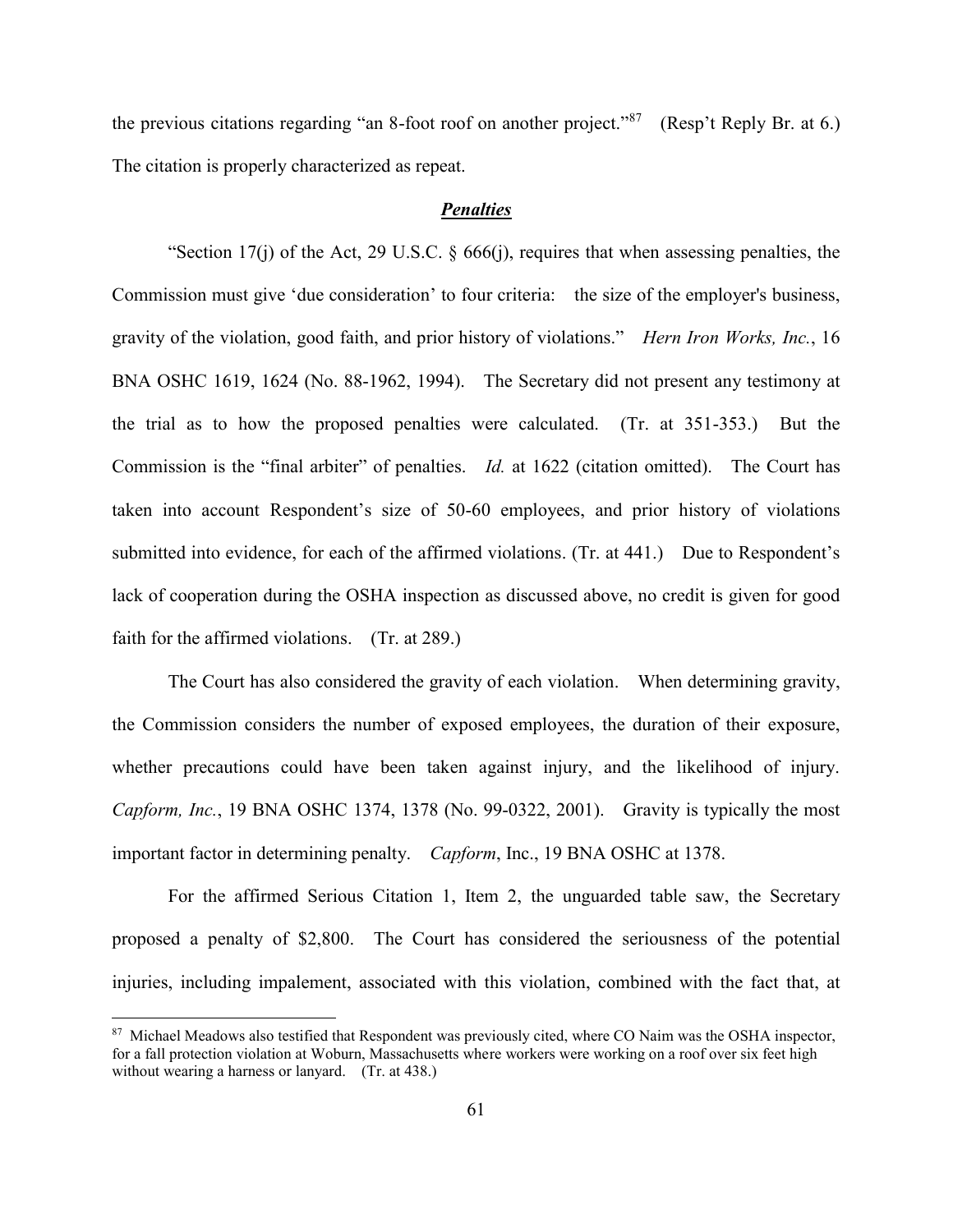least, two employees were exposed until the OSHA inspectors pointed out the condition, and that no precautions were taken to prevent injury while the violative condition was directly in front of the Respondent's supervisors and the OSHA inspectors. The proposed penalty of \$2,800 is assessed.

For the affirmed Serious Citation 1, Item 3, no GFCI protection, the Secretary proposed a penalty of \$2,000. The Court has considered the seriousness of the injury, including electronic shock and burn, combined with the fact that multiple workers were exposed to the hazard until the OSHA inspectors pointed out the condition, and that no precautions were taken to prevent injury. The proposed penalty of \$2,000 is assessed.

For the affirmed Serious Citation 1, Item 6, debris in the work area, the Secretary proposed a penalty of \$1,600. The Court has considered the seriousness of injury, including puncture from falling on protruding screws, combined with the fact that at least two employees were exposed during the OSHA inspection, and that no precautions were taken to prevent injury. The Court notes again that, despite Respondent's clean-up at the end of the work day, its workers were not warned of the hazard associated with the debris as evidenced by the workers walking on the debris in front of the OSHA inspector. The proposed penalty of \$1,600 is assessed.

For the affirmed Repeat Citation 2, Item 1, the relocatable power tap, the Secretary proposed a penalty of \$4,000. The Court has considered the fact that at least two employees were exposed during the OSHA inspection, and that no precautions were taken to prevent injury. The proposed penalty of \$4,000 is assessed.

For the affirmed Repeat Citation 2, Item 2, unprotected side or edge fall protection on a low sloped roof, the Secretary proposed a penalty of \$14,000. The Court has considered the seriousness of injury, including death from falling more than 60 feet, combined with the fact that,